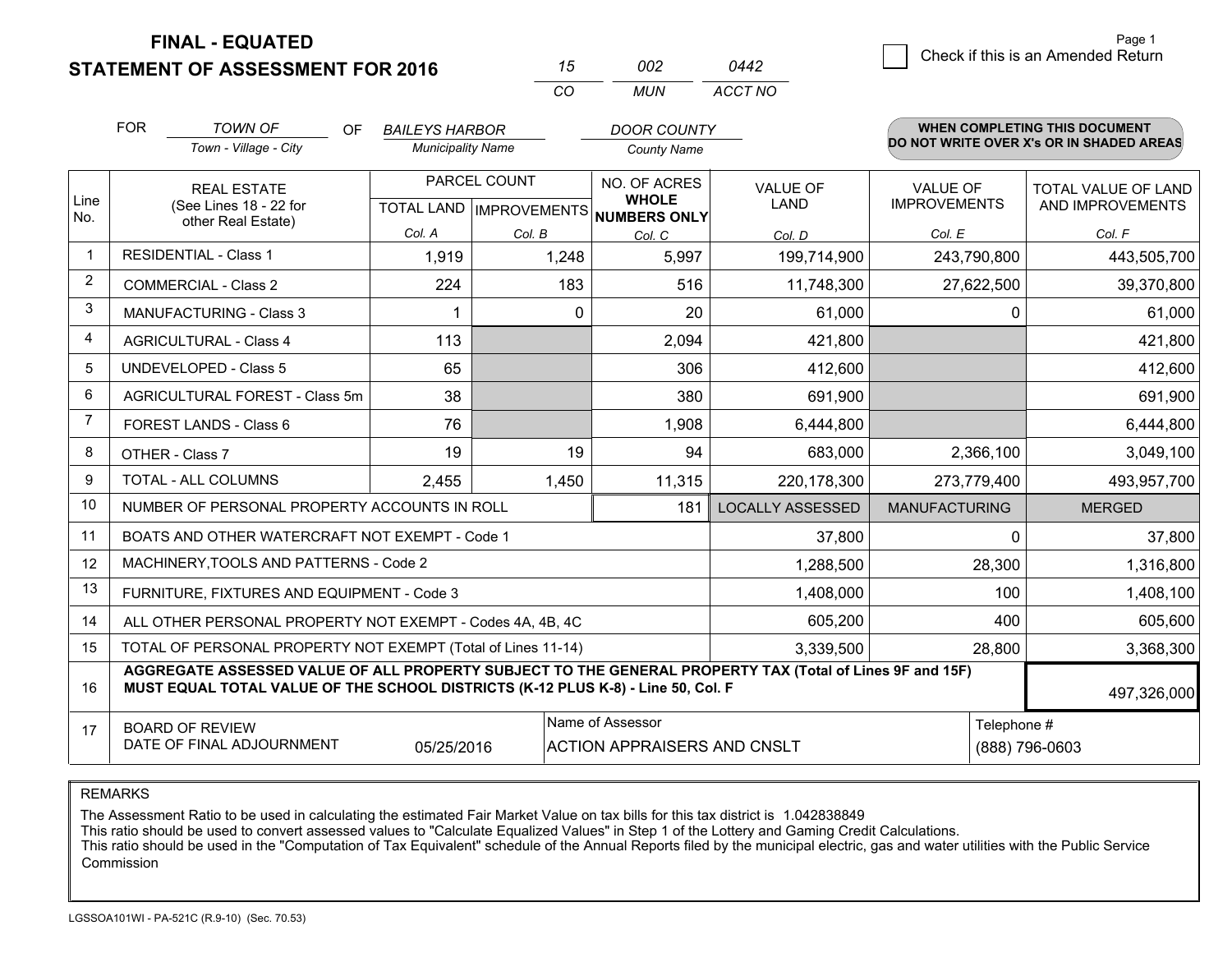*YEAR CO MUN ACCT NO* <sup>2016</sup> <sup>15</sup> <sup>002</sup> <sup>0442</sup> Page 2

Do not confuse FOREST LANDS (Line 7) with FOREST CROPS (in this section) - They are **NOT** the same

|    |                                                            |                                            |                                                    | Private Forest Crop - Reg Class @ 10¢ per acre                                 |                                       |                                                                 | Private Forest Crop - Reg Class @ \$2.52 per acre                            |               |                    |  |
|----|------------------------------------------------------------|--------------------------------------------|----------------------------------------------------|--------------------------------------------------------------------------------|---------------------------------------|-----------------------------------------------------------------|------------------------------------------------------------------------------|---------------|--------------------|--|
| 18 | (a) PARCELS                                                | (b) ACRES                                  |                                                    | (c) ASSESSED VALUE                                                             |                                       | (d) PARCELS                                                     | (e) ACRES                                                                    |               | (f) ASSESSED VALUE |  |
|    |                                                            |                                            |                                                    |                                                                                |                                       |                                                                 |                                                                              |               |                    |  |
|    |                                                            |                                            | Private Forest Crop - Special Class @ 20¢ per acre |                                                                                |                                       |                                                                 | Entered Before 2005 Managed Forest - Ferrous Mining CLOSED @ \$8.27 per acre |               |                    |  |
| 19 |                                                            | (b) ACRES<br>(a) PARCELS                   |                                                    | (c) ASSESSED VALUE                                                             |                                       | (d) PARCELS                                                     | (e) ACRES                                                                    |               | (f) ASSESSED VALUE |  |
|    |                                                            |                                            |                                                    |                                                                                |                                       |                                                                 |                                                                              |               |                    |  |
|    | Entered Before 2005 Managed Forest - OPEN @ \$.79 per acre |                                            |                                                    |                                                                                |                                       |                                                                 | Entered Before 2005 Managed Forest - CLOSED @ \$1.87 per acre                |               |                    |  |
| 20 | (a) PARCELS                                                | (b) ACRES                                  |                                                    | (c) ASSESSED VALUE                                                             |                                       | (d) PARCELS                                                     | (e) ACRES                                                                    |               | (f) ASSESSED VALUE |  |
|    | 5                                                          | 80.53                                      |                                                    | 666,500                                                                        |                                       | 26                                                              | 607.87                                                                       |               | 8,007,600          |  |
|    |                                                            |                                            |                                                    |                                                                                |                                       |                                                                 |                                                                              |               |                    |  |
|    |                                                            | Entered After 2004 Managed Forest - OPEN @ |                                                    |                                                                                | \$2.14 per acre<br>(c) ASSESSED VALUE |                                                                 | Entered After 2004 Managed Forest - CLOSED @ \$10.68 per acre                |               | (f) ASSESSED VALUE |  |
| 21 | (a) PARCELS                                                | (b) ACRES                                  |                                                    |                                                                                | (d) PARCELS                           |                                                                 | (e) ACRES                                                                    |               |                    |  |
|    |                                                            |                                            |                                                    |                                                                                |                                       |                                                                 |                                                                              |               |                    |  |
|    |                                                            | 40                                         |                                                    | 144,000                                                                        |                                       | 10                                                              | 221.67                                                                       |               | 965,800            |  |
|    | (a) County Forest Cropland Acres                           |                                            |                                                    | (b) Federal Acres                                                              |                                       | (d) County (NOT FOREST CROP) Acres<br>(c) State Acres           |                                                                              |               | (e) Other Acres    |  |
| 22 |                                                            |                                            |                                                    |                                                                                |                                       | 2,621.08<br>45.34                                               |                                                                              |               | 3.508.06           |  |
|    |                                                            |                                            |                                                    |                                                                                |                                       |                                                                 |                                                                              |               |                    |  |
|    |                                                            |                                            |                                                    | Assessed Value of Omitted Property From Prior Years (Sec. 70.44)               |                                       | Assessed Value of Sec. 70.43 Corrections of Errors by Assessors |                                                                              |               |                    |  |
| 23 |                                                            | (a) REAL ESTATE                            |                                                    | (b) PERSONAL                                                                   |                                       |                                                                 | (c1) REAL ESTATE                                                             |               | (c2) PERSONAL      |  |
|    |                                                            |                                            |                                                    |                                                                                |                                       |                                                                 |                                                                              |               |                    |  |
|    |                                                            |                                            |                                                    | Manufacturing Equated Value of Omitted Property From Prior Years (Sec. 70.995) |                                       |                                                                 | Mfg. Equated Value of Sec.70.43 Corrections of Errors by Assessors           |               |                    |  |
|    | (d) REAL ESTATE                                            |                                            |                                                    | (e) PERSONAL                                                                   |                                       | (f1) REAL ESTATE                                                |                                                                              | (f2) PERSONAL |                    |  |
|    |                                                            |                                            |                                                    |                                                                                |                                       |                                                                 |                                                                              |               |                    |  |
|    |                                                            |                                            |                                                    |                                                                                |                                       |                                                                 |                                                                              |               |                    |  |

# **SPECIAL DISTRICTS**

| Line<br>No. | Enter 6-digit<br><b>Special District</b> | <b>Account</b><br><b>Number</b> | <b>Special District Name</b> | <b>Locally Assessed Value</b><br>of Real Estate and | Mfg Value of Real Estate<br>and Personal Property | <b>Merged Value of</b><br><b>Real Estate and</b> |
|-------------|------------------------------------------|---------------------------------|------------------------------|-----------------------------------------------------|---------------------------------------------------|--------------------------------------------------|
|             | Code (Col. A)                            | (Col. B)                        | (Col. C)                     | Personal Property (Col. D)                          | (Col. E)                                          | Personal Property (Col. F)                       |
| 24          |                                          |                                 |                              |                                                     |                                                   |                                                  |
| 25          |                                          |                                 |                              |                                                     |                                                   |                                                  |
| 26          |                                          |                                 |                              |                                                     |                                                   |                                                  |
| 27          |                                          |                                 |                              |                                                     |                                                   |                                                  |
| 28          |                                          |                                 |                              |                                                     |                                                   |                                                  |
| 29          |                                          |                                 |                              |                                                     |                                                   |                                                  |
| 30          |                                          |                                 |                              |                                                     |                                                   |                                                  |
| 31          |                                          |                                 |                              |                                                     |                                                   |                                                  |
| 32          |                                          |                                 |                              |                                                     |                                                   |                                                  |
| 33          |                                          |                                 |                              |                                                     |                                                   |                                                  |
| 34          |                                          |                                 |                              |                                                     |                                                   |                                                  |
| 35          |                                          |                                 |                              |                                                     |                                                   |                                                  |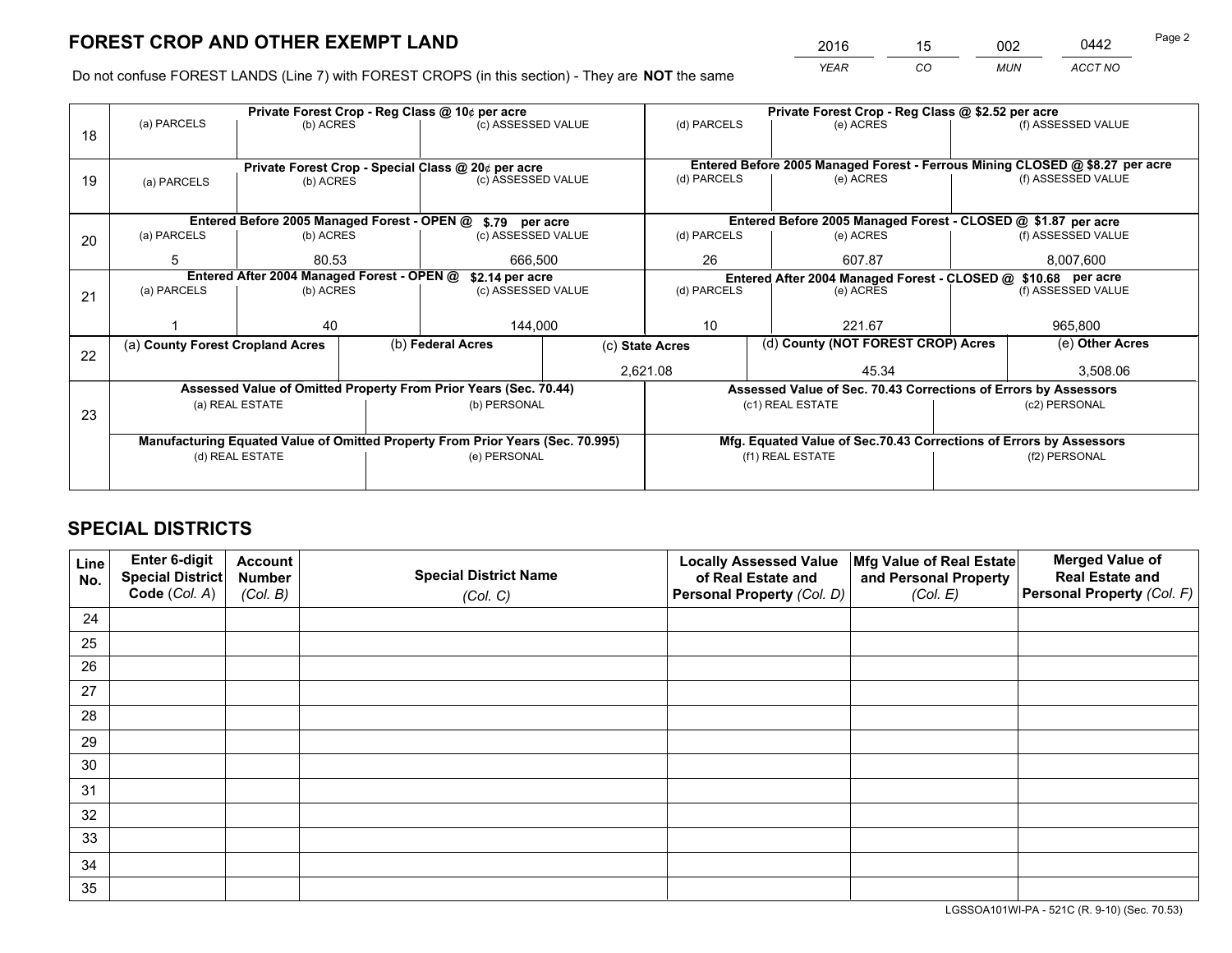|             |                                                          |                                             |                                                         | <b>YEAR</b>                                                                       | CO<br><b>MUN</b>                                              | ACCT NO                                                                        |  |  |  |  |  |
|-------------|----------------------------------------------------------|---------------------------------------------|---------------------------------------------------------|-----------------------------------------------------------------------------------|---------------------------------------------------------------|--------------------------------------------------------------------------------|--|--|--|--|--|
| Line<br>No. | Enter 6-digit<br><b>School District</b><br>Code (Col. A) | <b>Account</b><br><b>Number</b><br>(Col. B) | <b>School District Name</b><br>(Col. C)                 | <b>Locally Assessed Value</b><br>of Real Estate and<br>Personal Property (Col. D) | Mfg Value of Real Estate<br>and Personal Property<br>(Col. E) | <b>Merged Value of</b><br><b>Real Estate and</b><br>Personal Property (Col. F) |  |  |  |  |  |
|             | A. SCHOOL DISTRICTS (K-8 and K-12)                       |                                             |                                                         |                                                                                   |                                                               |                                                                                |  |  |  |  |  |
| 36          | 152114                                                   | 0106                                        | SCH D OF GIBRALTAR AREA                                 | 497,236,200                                                                       | 89,800                                                        | 497,326,000                                                                    |  |  |  |  |  |
| 37          |                                                          |                                             |                                                         |                                                                                   |                                                               |                                                                                |  |  |  |  |  |
| 38          |                                                          |                                             |                                                         |                                                                                   |                                                               |                                                                                |  |  |  |  |  |
| 39          |                                                          |                                             |                                                         |                                                                                   |                                                               |                                                                                |  |  |  |  |  |
| 40          |                                                          |                                             |                                                         |                                                                                   |                                                               |                                                                                |  |  |  |  |  |
| 41<br>42    |                                                          |                                             |                                                         |                                                                                   |                                                               |                                                                                |  |  |  |  |  |
| 43          |                                                          |                                             |                                                         |                                                                                   |                                                               |                                                                                |  |  |  |  |  |
| 44          |                                                          |                                             |                                                         |                                                                                   |                                                               |                                                                                |  |  |  |  |  |
| 45          |                                                          |                                             |                                                         |                                                                                   |                                                               |                                                                                |  |  |  |  |  |
| 46          |                                                          |                                             |                                                         |                                                                                   |                                                               |                                                                                |  |  |  |  |  |
| 47          |                                                          |                                             |                                                         |                                                                                   |                                                               |                                                                                |  |  |  |  |  |
| 48          |                                                          |                                             |                                                         |                                                                                   |                                                               |                                                                                |  |  |  |  |  |
| 49          |                                                          |                                             |                                                         |                                                                                   |                                                               |                                                                                |  |  |  |  |  |
| 50          |                                                          |                                             | TOTAL ASSESSED VALUE OF SCHOOL DISTRICTS (K-8 and K-12) | 497,236,200                                                                       | 89,800                                                        | 497,326,000                                                                    |  |  |  |  |  |
|             | <b>B.</b><br><b>UNION HIGH SCHOOL DISTRICTS</b>          |                                             |                                                         |                                                                                   |                                                               |                                                                                |  |  |  |  |  |
| 51          |                                                          |                                             |                                                         |                                                                                   |                                                               |                                                                                |  |  |  |  |  |
| 52          |                                                          |                                             |                                                         |                                                                                   |                                                               |                                                                                |  |  |  |  |  |
| 53          |                                                          |                                             |                                                         |                                                                                   |                                                               |                                                                                |  |  |  |  |  |
| 54          |                                                          |                                             |                                                         |                                                                                   |                                                               |                                                                                |  |  |  |  |  |
| 55          |                                                          |                                             | TOTAL ASSESSED VALUE OF UNION HIGH SCHOOLS              |                                                                                   |                                                               |                                                                                |  |  |  |  |  |
|             | C.<br><b>TECHNICAL COLLEGE DISTRICTS</b>                 |                                             |                                                         |                                                                                   |                                                               |                                                                                |  |  |  |  |  |
| 56          | 001300                                                   | 0012                                        | NORTHEAST WISCONSIN TECH COLLEGE GNBY                   | 497,236,200                                                                       | 89,800                                                        | 497,326,000                                                                    |  |  |  |  |  |
| 57<br>58    |                                                          |                                             |                                                         |                                                                                   |                                                               |                                                                                |  |  |  |  |  |
| 59          |                                                          |                                             | TOTAL ASSESSED VALUE OF TECHNICAL COLLEGES              | 497,236,200                                                                       | 89,800                                                        | 497,326,000                                                                    |  |  |  |  |  |
|             |                                                          |                                             |                                                         |                                                                                   |                                                               |                                                                                |  |  |  |  |  |

15

002

 *I hereby certify, to the best of my knowledge and belief, this form is complete and correct.*

**SCHOOL DISTRICTS**

| Print name of preparer | Title                    |                | Date (MM / DD / CCYY) |
|------------------------|--------------------------|----------------|-----------------------|
|                        |                          |                |                       |
| Signature of preparer  | Contact Telephone Number | E-mail address |                       |
|                        | $\sim$                   |                |                       |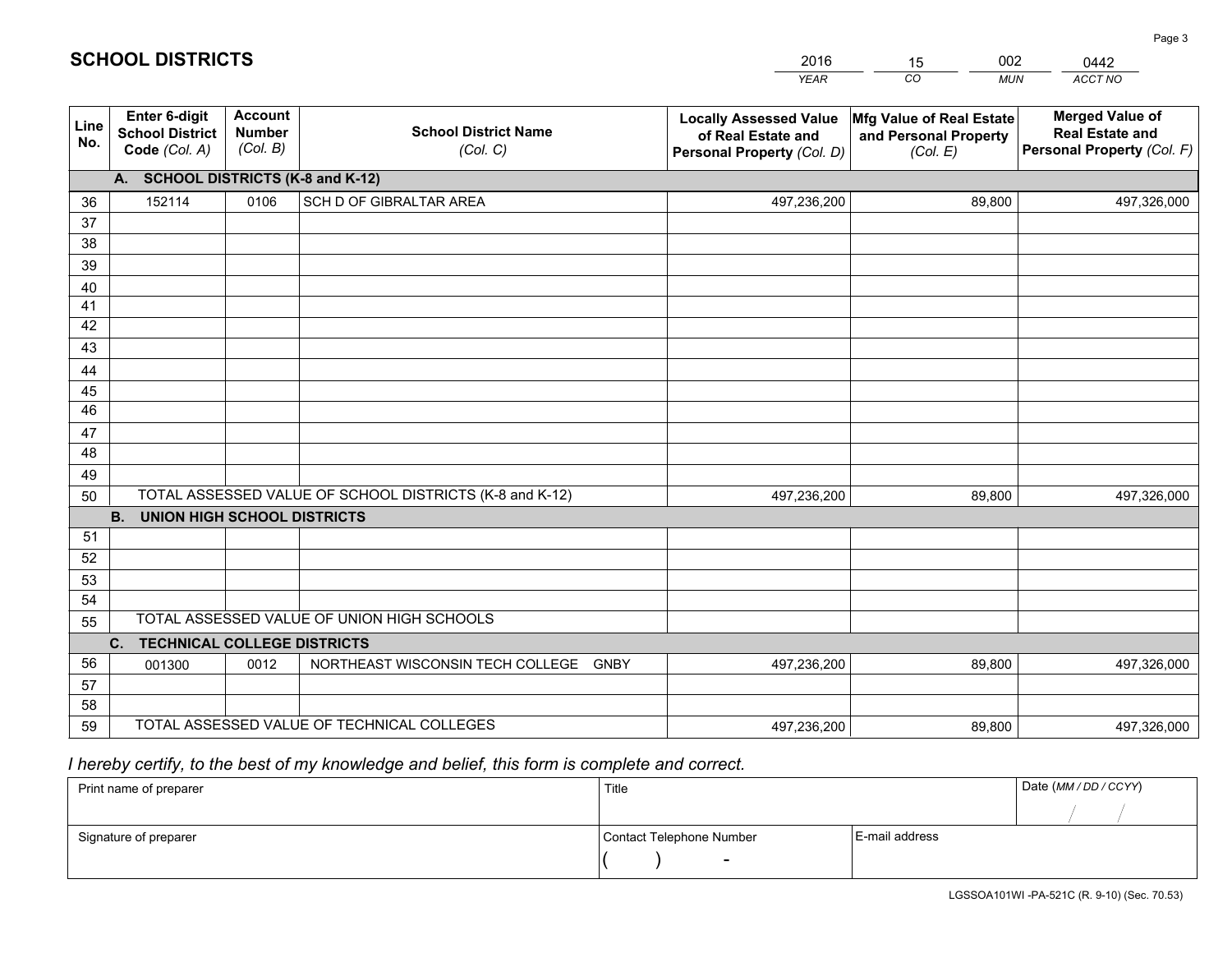### **HIGHLIGHTS**

- 1. Complete the Statement of Assessment after the Board of Review. Reflect any changes made there.
- 2. Use black ink to complete.
- 3. Line 16 must equal Line 50, Col D.
- 4. Line 55 must equal the total of K-8 schools listed on lines 36-49. Do not include K-12 schools in this comparision.
- 5. Line 59, Col. D must equal Line 16.
- 6. Special District, School District and Technical College District values must include both real estate and personal property. Examples of Special districts are: town sanitary districts, public inland lake protection and rehabilitation districts, and metropolitan sewerage districts.
- 7. DO NOT INCLUDE Manufacturing property values.DOR will print these values on the final SOA.

DOUG SMITH

TOWN OF BAILEYS HARBOR

DOUG SMITH<br>TOWN OF BAILEYS HARBOR

PO BOX 308

PO BOX 308

BAILEYS HARBOR, WI 54202 - 0308

BAILEYS HARBOR, WI 54202 - 0308

 8. Accuracy of this form is very important. The values reported directly affect the equalized value DOR calculates for school and special districts.

### **Page 1:**

 If not prefilled, enter the tax year,county and municipal code,municipal type, municipal name and county name on the top of form.

Check the Amended box, if filing an amended / corrected SOA.

 Report the parcel count, acres and assessed value of taxable general property, total parcel count, (real and personal), total acres, and values from final figures set by the Board of Review.

- A. Real Estate land and improvements (buildings, etc.) is reported on lines 1 8, total line 9.
- B. Personal Property is reported on lines 11 14, Column D, total line 15.
- C. To complete this report, use the computer produced summary of the assessment roll that shows these amounts.
- D. Use whole numbers only.
- E. Add each line across and each column down to verify entries.

### **Page 2:**

- A. Report Special Items (not subject to general property tax).
- 1. Private Forest Croplands and Managed Forest Lands are reported on lines 18,19, 20 and 21. Be sure to report assessed values **NOT** taxes.
- 2. You should have copies of the orders of entry, orders of withdrawal, etc., to update your assessment roll.
	- 3. Show hundredths of acres (e.g. 39.75).
- 4. Tax exempt lands are reported on line 22.
- 5. Omitted property and sec. 70.43, Wis. Stats., corrections of errors by assessor are reported on line 23. Report real estate and personal property separately. These should be for **prior years**, not something found on the current assessment roll after the board of review.
- B. Special District (Lines 24-35) Include the value of both real and personal property.
- The Department of Revenue (DOR) preprints much of the information regarding names and codes for schools, special districts,etc. If a district is not listed, enter the name and value only, DOR will enter the proper code.

### **Page 3 School Districts:**

Include the value of both real and personal property.

Report School District (regular, elementary, union high school, and technical college).

- 1. Regular (K-12) and Elementary (K-8) school values are reported on lines 36-49, total on line 50.
- 2. Union High School (UHS) (use only if elementary schools are listed on lines 36-49) are reported on lines 51-54. UHS total value (line 55) must equal to the total **elementary school** values reported on lines 36-49. Do notinclude K-12 schools in this comparison.
- 3. Technical College values are reported on lines 56-58, total on line 59.
- 4. Use the computer summary that shows these amounts to complete this report.

#### **This form is due the second Monday in June. File this report only after your Board of Review is complete.**

 *If you have questions: Return forms to:*

Fax number: (608) 264-6887 PO Box 8971

 Email: lgs@revenue.wi.gov Wisconsin Department of Revenue Call: (608) 261-5341 Local Government Services Section 6-97Madison WI 53708-8971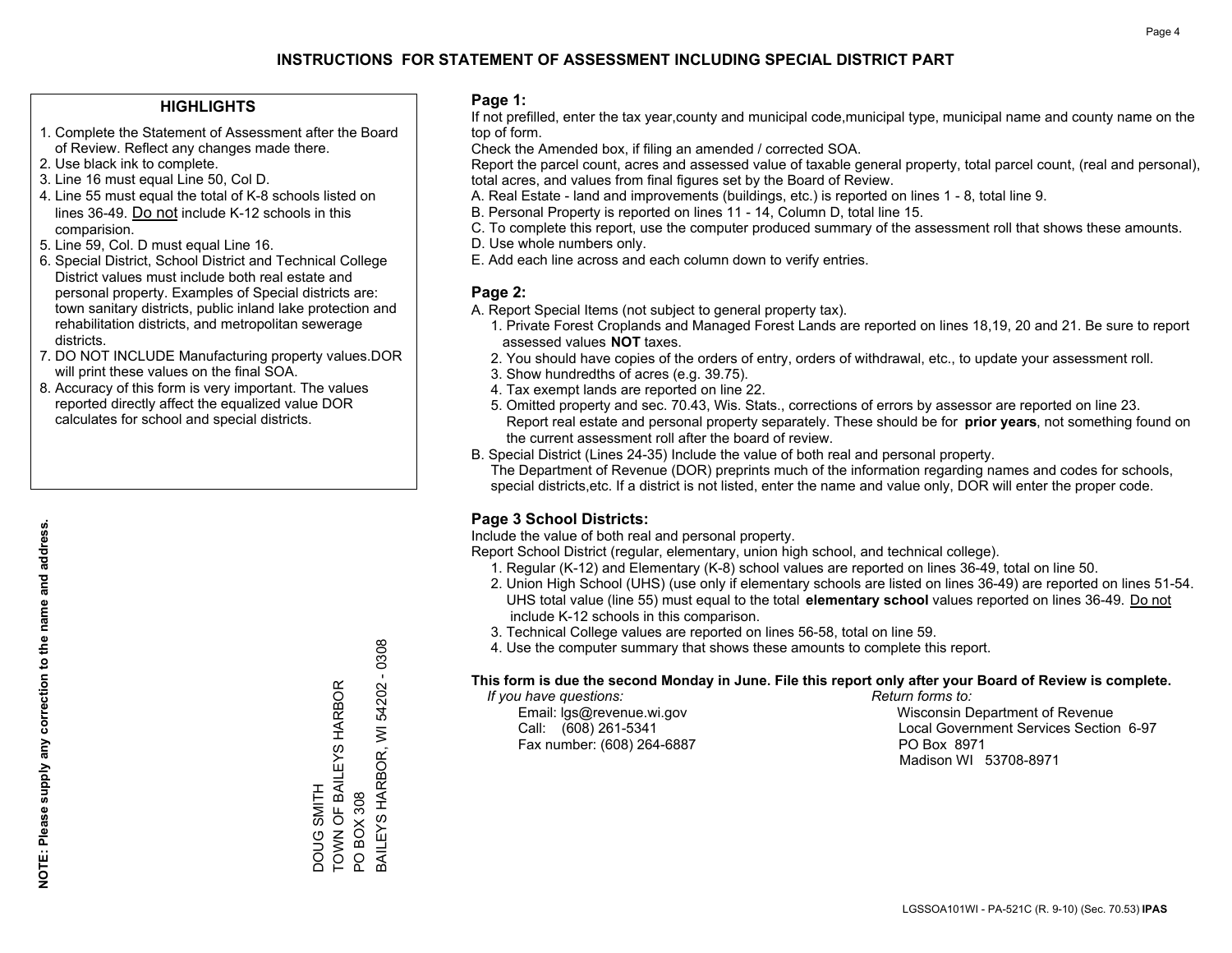**FINAL - EQUATED**

**STATEMENT OF ASSESSMENT FOR 2016** 

| 15 | ∩∩4   | 0443    |
|----|-------|---------|
| ΓO | MI IN | ACCT NO |

|                         | <b>FOR</b>                                                                                                                                                                                                 | <b>TOWN OF</b><br><b>OF</b>                                  | <b>BRUSSELS</b>          |              | <b>DOOR COUNTY</b>                                   |                         |                      | <b>WHEN COMPLETING THIS DOCUMENT</b>     |  |
|-------------------------|------------------------------------------------------------------------------------------------------------------------------------------------------------------------------------------------------------|--------------------------------------------------------------|--------------------------|--------------|------------------------------------------------------|-------------------------|----------------------|------------------------------------------|--|
|                         |                                                                                                                                                                                                            | Town - Village - City                                        | <b>Municipality Name</b> |              | <b>County Name</b>                                   |                         |                      | DO NOT WRITE OVER X's OR IN SHADED AREAS |  |
|                         |                                                                                                                                                                                                            | <b>REAL ESTATE</b>                                           |                          | PARCEL COUNT | NO. OF ACRES                                         | <b>VALUE OF</b>         | <b>VALUE OF</b>      | <b>TOTAL VALUE OF LAND</b>               |  |
| Line<br>No.             |                                                                                                                                                                                                            | (See Lines 18 - 22 for<br>other Real Estate)                 |                          |              | <b>WHOLE</b><br>TOTAL LAND IMPROVEMENTS NUMBERS ONLY | <b>LAND</b>             | <b>IMPROVEMENTS</b>  | AND IMPROVEMENTS                         |  |
|                         |                                                                                                                                                                                                            |                                                              | Col. A                   | Col. B       | Col. C                                               | Col. D                  | Col. E               | Col. F                                   |  |
| $\mathbf{1}$            | <b>RESIDENTIAL - Class 1</b>                                                                                                                                                                               |                                                              | 387                      | 367          | 917                                                  | 4,779,800               | 48,982,500           | 53,762,300                               |  |
| 2                       |                                                                                                                                                                                                            | <b>COMMERCIAL - Class 2</b>                                  | 59                       | 48           | 133                                                  | 548,400                 | 4,791,600            | 5,340,000                                |  |
| 3                       |                                                                                                                                                                                                            | <b>MANUFACTURING - Class 3</b>                               | $\Omega$                 | $\Omega$     | $\Omega$                                             | 0                       | 0                    | 0                                        |  |
| $\overline{\mathbf{4}}$ |                                                                                                                                                                                                            | <b>AGRICULTURAL - Class 4</b>                                | 586                      |              | 13,346                                               | 2,310,200               |                      | 2,310,200                                |  |
| 5                       |                                                                                                                                                                                                            | <b>UNDEVELOPED - Class 5</b>                                 | 490                      |              | 2,023                                                | 2,771,000               |                      | 2,771,000                                |  |
| 6                       |                                                                                                                                                                                                            | AGRICULTURAL FOREST - Class 5m                               | 175                      |              | 1,767                                                | 2,826,900               |                      | 2,826,900                                |  |
| $\overline{7}$          | FOREST LANDS - Class 6                                                                                                                                                                                     |                                                              | 124                      |              | 2,250                                                | 6,603,300               |                      | 6,603,300                                |  |
| 8                       |                                                                                                                                                                                                            | OTHER - Class 7                                              | 131                      | 131          | 217                                                  | 1,128,600               | 8,824,700            | 9,953,300                                |  |
| 9                       |                                                                                                                                                                                                            | TOTAL - ALL COLUMNS                                          | 1,952                    | 546          | 20,653                                               | 20,968,200              | 62,598,800           | 83,567,000                               |  |
| 10                      |                                                                                                                                                                                                            | NUMBER OF PERSONAL PROPERTY ACCOUNTS IN ROLL                 |                          |              | 52                                                   | <b>LOCALLY ASSESSED</b> | <b>MANUFACTURING</b> | <b>MERGED</b>                            |  |
| 11                      |                                                                                                                                                                                                            | BOATS AND OTHER WATERCRAFT NOT EXEMPT - Code 1               |                          |              |                                                      | 0                       | 0                    | 0                                        |  |
| 12                      |                                                                                                                                                                                                            | MACHINERY, TOOLS AND PATTERNS - Code 2                       |                          |              |                                                      | 655,700                 | 0                    | 655,700                                  |  |
| 13                      |                                                                                                                                                                                                            | FURNITURE, FIXTURES AND EQUIPMENT - Code 3                   |                          |              |                                                      | 108,400                 | 0                    | 108,400                                  |  |
| 14                      |                                                                                                                                                                                                            | ALL OTHER PERSONAL PROPERTY NOT EXEMPT - Codes 4A, 4B, 4C    |                          |              |                                                      | 150,200                 | 0                    | 150,200                                  |  |
| 15                      |                                                                                                                                                                                                            | TOTAL OF PERSONAL PROPERTY NOT EXEMPT (Total of Lines 11-14) |                          |              |                                                      | 914,300                 | 0                    | 914,300                                  |  |
| 16                      | AGGREGATE ASSESSED VALUE OF ALL PROPERTY SUBJECT TO THE GENERAL PROPERTY TAX (Total of Lines 9F and 15F)<br>MUST EQUAL TOTAL VALUE OF THE SCHOOL DISTRICTS (K-12 PLUS K-8) - Line 50, Col. F<br>84,481,300 |                                                              |                          |              |                                                      |                         |                      |                                          |  |
| 17                      |                                                                                                                                                                                                            | <b>BOARD OF REVIEW</b>                                       |                          |              | Name of Assessor                                     |                         | Telephone #          |                                          |  |
|                         |                                                                                                                                                                                                            | DATE OF FINAL ADJOURNMENT                                    | 05/26/2016               |              | <b>GARY MACCOUX</b>                                  |                         |                      | (920) 825-1455                           |  |

REMARKS

The Assessment Ratio to be used in calculating the estimated Fair Market Value on tax bills for this tax district is 1.008583814

This ratio should be used to convert assessed values to "Calculate Equalized Values" in Step 1 of the Lottery and Gaming Credit Calculations.<br>This ratio should be used in the "Computation of Tax Equivalent" schedule of the Commission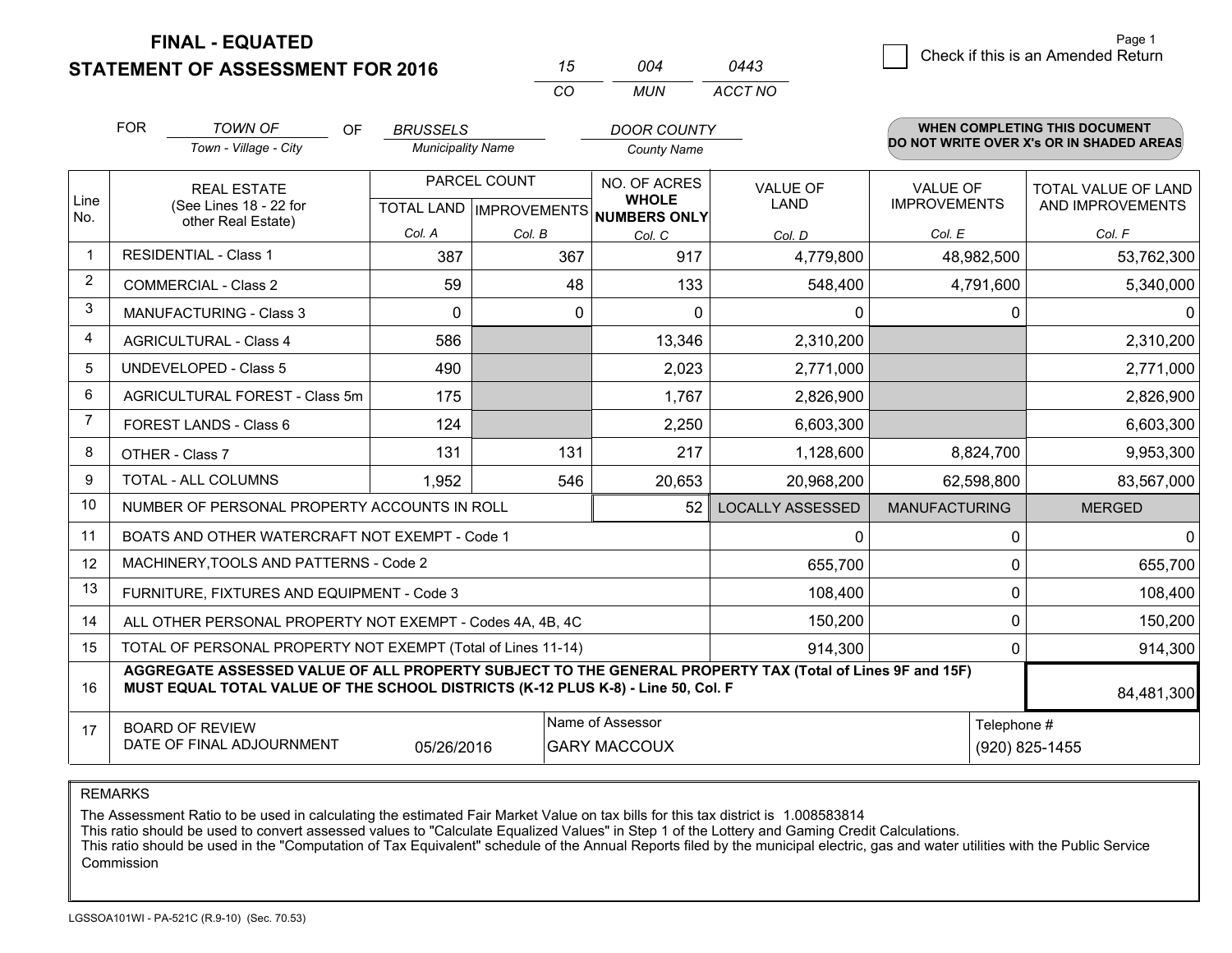*YEAR CO MUN ACCT NO* 2016 <u>15 004 0443</u>

Do not confuse FOREST LANDS (Line 7) with FOREST CROPS (in this section) - They are **NOT** the same

|    |                                                    |                                            |                 | Private Forest Crop - Reg Class @ 10¢ per acre                                 |                    | Private Forest Crop - Reg Class @ \$2.52 per acre                            |                                                                    |                    |                    |  |
|----|----------------------------------------------------|--------------------------------------------|-----------------|--------------------------------------------------------------------------------|--------------------|------------------------------------------------------------------------------|--------------------------------------------------------------------|--------------------|--------------------|--|
| 18 | (a) PARCELS                                        | (b) ACRES                                  |                 | (c) ASSESSED VALUE                                                             |                    | (d) PARCELS                                                                  | (e) ACRES                                                          |                    | (f) ASSESSED VALUE |  |
|    |                                                    |                                            |                 |                                                                                |                    |                                                                              |                                                                    |                    |                    |  |
|    | Private Forest Crop - Special Class @ 20¢ per acre |                                            |                 |                                                                                |                    | Entered Before 2005 Managed Forest - Ferrous Mining CLOSED @ \$8.27 per acre |                                                                    |                    |                    |  |
| 19 | (a) PARCELS                                        | (b) ACRES                                  |                 | (c) ASSESSED VALUE                                                             |                    | (d) PARCELS                                                                  | (e) ACRES                                                          |                    | (f) ASSESSED VALUE |  |
|    |                                                    |                                            |                 |                                                                                |                    |                                                                              |                                                                    |                    |                    |  |
|    |                                                    |                                            |                 | Entered Before 2005 Managed Forest - OPEN @ \$.79 per acre                     |                    |                                                                              | Entered Before 2005 Managed Forest - CLOSED @ \$1.87 per acre      |                    |                    |  |
| 20 | (a) PARCELS                                        | (b) ACRES<br>(c) ASSESSED VALUE            |                 |                                                                                | (d) PARCELS        | (e) ACRES                                                                    |                                                                    | (f) ASSESSED VALUE |                    |  |
|    |                                                    |                                            |                 |                                                                                |                    | 47                                                                           | 1.169.08                                                           |                    | 3,369,300          |  |
|    |                                                    | Entered After 2004 Managed Forest - OPEN @ | \$2.14 per acre |                                                                                | (d) PARCELS        | Entered After 2004 Managed Forest - CLOSED @ \$10.68 per acre                |                                                                    |                    |                    |  |
| 21 | (a) PARCELS                                        | (b) ACRES                                  |                 |                                                                                | (c) ASSESSED VALUE |                                                                              | (e) ACRES                                                          |                    | (f) ASSESSED VALUE |  |
|    |                                                    |                                            |                 |                                                                                |                    | 26                                                                           |                                                                    |                    |                    |  |
|    |                                                    | 25                                         |                 |                                                                                | 87,500             |                                                                              | 712.79                                                             |                    | 2,299,800          |  |
| 22 | (a) County Forest Cropland Acres                   |                                            |                 | (b) Federal Acres                                                              | (c) State Acres    |                                                                              | (d) County (NOT FOREST CROP) Acres                                 |                    | (e) Other Acres    |  |
|    |                                                    |                                            |                 |                                                                                | 342.47             |                                                                              | 28.38                                                              |                    | 44.01              |  |
|    |                                                    |                                            |                 | Assessed Value of Omitted Property From Prior Years (Sec. 70.44)               |                    |                                                                              | Assessed Value of Sec. 70.43 Corrections of Errors by Assessors    |                    |                    |  |
| 23 |                                                    | (a) REAL ESTATE                            |                 | (b) PERSONAL                                                                   |                    |                                                                              | (c1) REAL ESTATE                                                   |                    | (c2) PERSONAL      |  |
|    |                                                    |                                            |                 |                                                                                |                    |                                                                              |                                                                    |                    |                    |  |
|    |                                                    |                                            |                 | Manufacturing Equated Value of Omitted Property From Prior Years (Sec. 70.995) |                    |                                                                              | Mfg. Equated Value of Sec.70.43 Corrections of Errors by Assessors |                    |                    |  |
|    | (d) REAL ESTATE                                    |                                            |                 | (e) PERSONAL                                                                   |                    | (f1) REAL ESTATE                                                             |                                                                    |                    | (f2) PERSONAL      |  |
|    |                                                    |                                            |                 |                                                                                |                    |                                                                              |                                                                    |                    |                    |  |

# **SPECIAL DISTRICTS**

| Line<br>No. | Enter 6-digit<br>Special District<br>Code (Col. A) | <b>Account</b><br><b>Number</b> | <b>Special District Name</b> | <b>Locally Assessed Value</b><br>of Real Estate and | Mfg Value of Real Estate<br>and Personal Property | <b>Merged Value of</b><br><b>Real Estate and</b><br>Personal Property (Col. F) |
|-------------|----------------------------------------------------|---------------------------------|------------------------------|-----------------------------------------------------|---------------------------------------------------|--------------------------------------------------------------------------------|
|             |                                                    | (Col. B)                        | (Col. C)                     | Personal Property (Col. D)                          | (Col. E)                                          |                                                                                |
| 24          |                                                    |                                 |                              |                                                     |                                                   |                                                                                |
| 25          |                                                    |                                 |                              |                                                     |                                                   |                                                                                |
| 26          |                                                    |                                 |                              |                                                     |                                                   |                                                                                |
| 27          |                                                    |                                 |                              |                                                     |                                                   |                                                                                |
| 28          |                                                    |                                 |                              |                                                     |                                                   |                                                                                |
| 29          |                                                    |                                 |                              |                                                     |                                                   |                                                                                |
| 30          |                                                    |                                 |                              |                                                     |                                                   |                                                                                |
| 31          |                                                    |                                 |                              |                                                     |                                                   |                                                                                |
| 32          |                                                    |                                 |                              |                                                     |                                                   |                                                                                |
| 33          |                                                    |                                 |                              |                                                     |                                                   |                                                                                |
| 34          |                                                    |                                 |                              |                                                     |                                                   |                                                                                |
| 35          |                                                    |                                 |                              |                                                     |                                                   |                                                                                |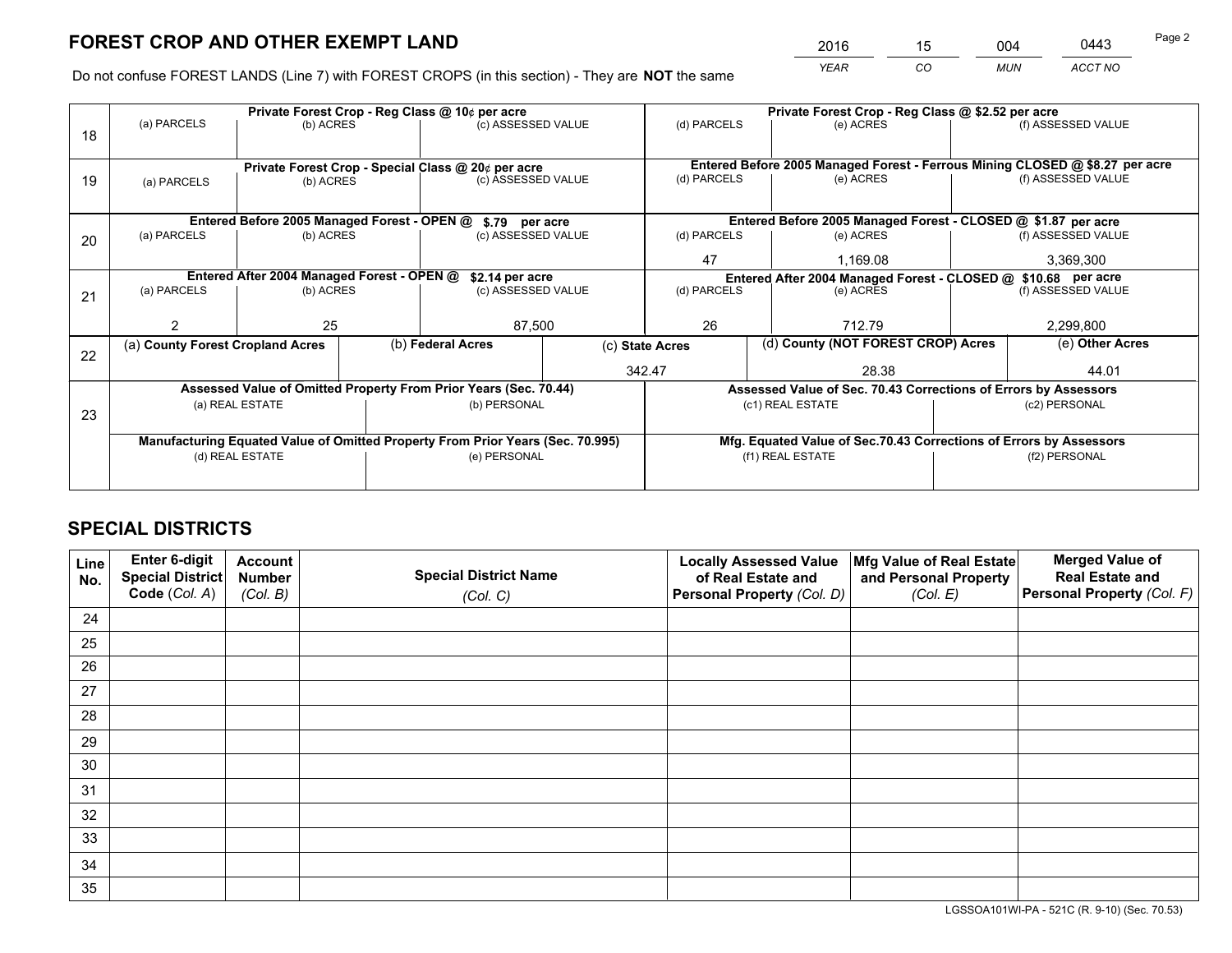|             |                                                          |                                             |                                                         | <b>YEAR</b>                                                                       | CO<br><b>MUN</b>                                              | ACCT NO                                                                        |  |  |  |  |  |
|-------------|----------------------------------------------------------|---------------------------------------------|---------------------------------------------------------|-----------------------------------------------------------------------------------|---------------------------------------------------------------|--------------------------------------------------------------------------------|--|--|--|--|--|
| Line<br>No. | Enter 6-digit<br><b>School District</b><br>Code (Col. A) | <b>Account</b><br><b>Number</b><br>(Col. B) | <b>School District Name</b><br>(Col. C)                 | <b>Locally Assessed Value</b><br>of Real Estate and<br>Personal Property (Col. D) | Mfg Value of Real Estate<br>and Personal Property<br>(Col. E) | <b>Merged Value of</b><br><b>Real Estate and</b><br>Personal Property (Col. F) |  |  |  |  |  |
|             | A. SCHOOL DISTRICTS (K-8 and K-12)                       |                                             |                                                         |                                                                                   |                                                               |                                                                                |  |  |  |  |  |
| 36          | 155457                                                   | 0108                                        | SCH D OF SOUTHERN DOOR COUNTY                           | 84,481,300                                                                        |                                                               | 84,481,300                                                                     |  |  |  |  |  |
| 37          |                                                          |                                             |                                                         |                                                                                   |                                                               |                                                                                |  |  |  |  |  |
| 38          |                                                          |                                             |                                                         |                                                                                   |                                                               |                                                                                |  |  |  |  |  |
| 39          |                                                          |                                             |                                                         |                                                                                   |                                                               |                                                                                |  |  |  |  |  |
| 40          |                                                          |                                             |                                                         |                                                                                   |                                                               |                                                                                |  |  |  |  |  |
| 41          |                                                          |                                             |                                                         |                                                                                   |                                                               |                                                                                |  |  |  |  |  |
| 42          |                                                          |                                             |                                                         |                                                                                   |                                                               |                                                                                |  |  |  |  |  |
| 43          |                                                          |                                             |                                                         |                                                                                   |                                                               |                                                                                |  |  |  |  |  |
| 44          |                                                          |                                             |                                                         |                                                                                   |                                                               |                                                                                |  |  |  |  |  |
| 45<br>46    |                                                          |                                             |                                                         |                                                                                   |                                                               |                                                                                |  |  |  |  |  |
|             |                                                          |                                             |                                                         |                                                                                   |                                                               |                                                                                |  |  |  |  |  |
| 47<br>48    |                                                          |                                             |                                                         |                                                                                   |                                                               |                                                                                |  |  |  |  |  |
| 49          |                                                          |                                             |                                                         |                                                                                   |                                                               |                                                                                |  |  |  |  |  |
| 50          |                                                          |                                             | TOTAL ASSESSED VALUE OF SCHOOL DISTRICTS (K-8 and K-12) | 84,481,300                                                                        |                                                               | 84,481,300                                                                     |  |  |  |  |  |
|             | <b>B.</b><br><b>UNION HIGH SCHOOL DISTRICTS</b>          |                                             |                                                         |                                                                                   |                                                               |                                                                                |  |  |  |  |  |
| 51          |                                                          |                                             |                                                         |                                                                                   |                                                               |                                                                                |  |  |  |  |  |
| 52          |                                                          |                                             |                                                         |                                                                                   |                                                               |                                                                                |  |  |  |  |  |
| 53          |                                                          |                                             |                                                         |                                                                                   |                                                               |                                                                                |  |  |  |  |  |
| 54          |                                                          |                                             |                                                         |                                                                                   |                                                               |                                                                                |  |  |  |  |  |
| 55          |                                                          |                                             | TOTAL ASSESSED VALUE OF UNION HIGH SCHOOLS              |                                                                                   |                                                               |                                                                                |  |  |  |  |  |
|             | C.<br><b>TECHNICAL COLLEGE DISTRICTS</b>                 |                                             |                                                         |                                                                                   |                                                               |                                                                                |  |  |  |  |  |
| 56          | 001300                                                   | 0012                                        | NORTHEAST WISCONSIN TECH COLLEGE<br>GNBY                | 84,481,300                                                                        |                                                               | 84,481,300                                                                     |  |  |  |  |  |
| 57          |                                                          |                                             |                                                         |                                                                                   |                                                               |                                                                                |  |  |  |  |  |
| 58          |                                                          |                                             |                                                         |                                                                                   |                                                               |                                                                                |  |  |  |  |  |
| 59          |                                                          |                                             | TOTAL ASSESSED VALUE OF TECHNICAL COLLEGES              | 84,481,300                                                                        |                                                               | 84,481,300                                                                     |  |  |  |  |  |

15

004

 *I hereby certify, to the best of my knowledge and belief, this form is complete and correct.*

**SCHOOL DISTRICTS**

| Print name of preparer | Title                    | Date (MM / DD / CCYY) |  |
|------------------------|--------------------------|-----------------------|--|
|                        |                          |                       |  |
| Signature of preparer  | Contact Telephone Number | E-mail address        |  |
|                        |                          |                       |  |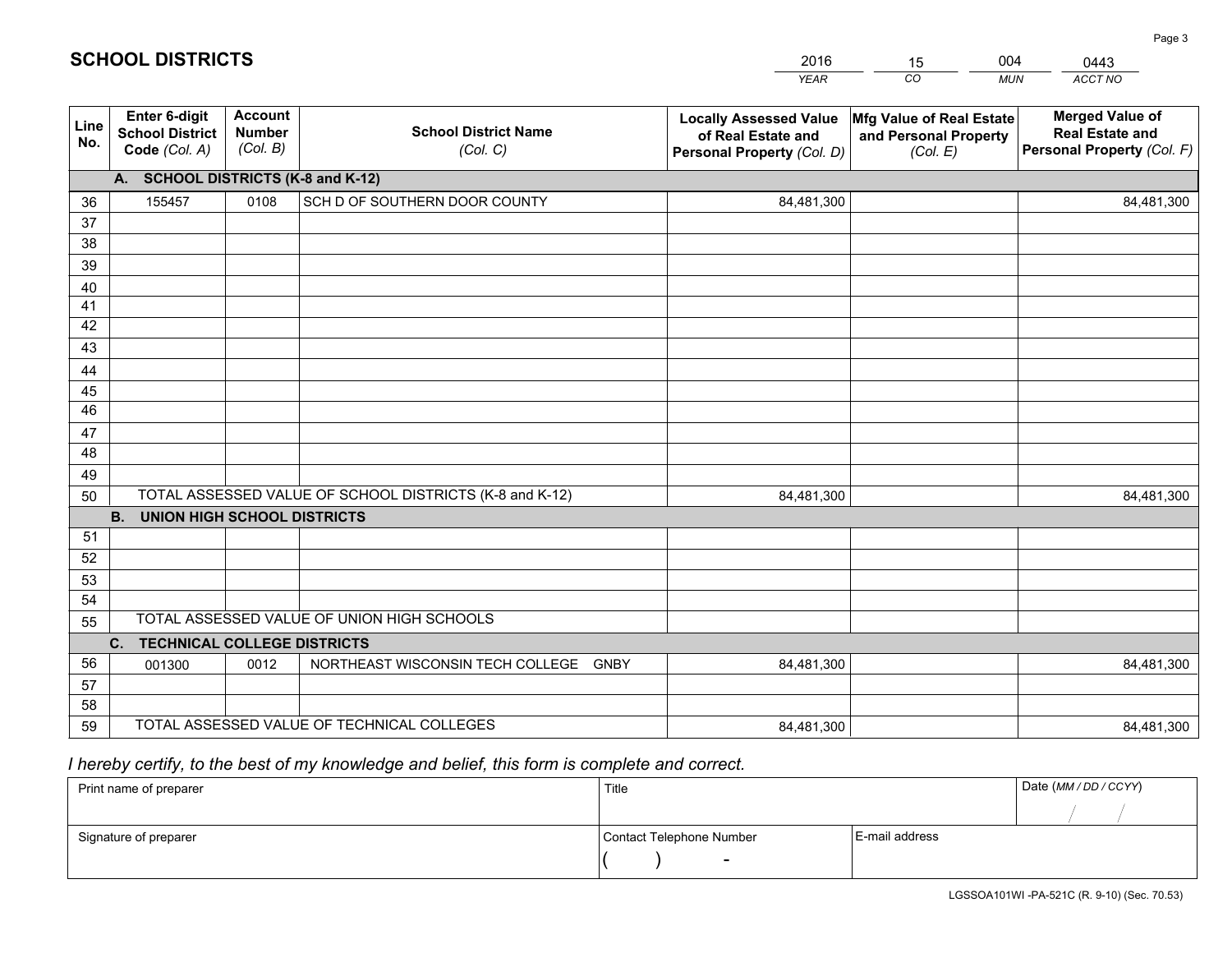### **HIGHLIGHTS**

- 1. Complete the Statement of Assessment after the Board of Review. Reflect any changes made there.
- 2. Use black ink to complete.
- 3. Line 16 must equal Line 50, Col D.
- 4. Line 55 must equal the total of K-8 schools listed on lines 36-49. Do not include K-12 schools in this comparision.
- 5. Line 59, Col. D must equal Line 16.
- 6. Special District, School District and Technical College District values must include both real estate and personal property. Examples of Special districts are: town sanitary districts, public inland lake protection and rehabilitation districts, and metropolitan sewerage districts.
- 7. DO NOT INCLUDE Manufacturing property values.DOR will print these values on the final SOA.

SYNINI NEINAS TOWN OF BRUSSELS 8674 COUNTY RD H

JOANN NEINAS<br>TOWN OF BRUSSELS

STURGEON BAY, WI 54235 - 9243

STURGEON BAY, WI 8674 COUNTY RD H

54235 - 9243

 8. Accuracy of this form is very important. The values reported directly affect the equalized value DOR calculates for school and special districts.

### **Page 1:**

 If not prefilled, enter the tax year,county and municipal code,municipal type, municipal name and county name on the top of form.

Check the Amended box, if filing an amended / corrected SOA.

 Report the parcel count, acres and assessed value of taxable general property, total parcel count, (real and personal), total acres, and values from final figures set by the Board of Review.

- A. Real Estate land and improvements (buildings, etc.) is reported on lines 1 8, total line 9.
- B. Personal Property is reported on lines 11 14, Column D, total line 15.
- C. To complete this report, use the computer produced summary of the assessment roll that shows these amounts.
- D. Use whole numbers only.
- E. Add each line across and each column down to verify entries.

### **Page 2:**

- A. Report Special Items (not subject to general property tax).
- 1. Private Forest Croplands and Managed Forest Lands are reported on lines 18,19, 20 and 21. Be sure to report assessed values **NOT** taxes.
- 2. You should have copies of the orders of entry, orders of withdrawal, etc., to update your assessment roll.
	- 3. Show hundredths of acres (e.g. 39.75).
- 4. Tax exempt lands are reported on line 22.
- 5. Omitted property and sec. 70.43, Wis. Stats., corrections of errors by assessor are reported on line 23. Report real estate and personal property separately. These should be for **prior years**, not something found on the current assessment roll after the board of review.
- B. Special District (Lines 24-35) Include the value of both real and personal property.

 The Department of Revenue (DOR) preprints much of the information regarding names and codes for schools, special districts,etc. If a district is not listed, enter the name and value only, DOR will enter the proper code.

### **Page 3 School Districts:**

Include the value of both real and personal property.

Report School District (regular, elementary, union high school, and technical college).

- 1. Regular (K-12) and Elementary (K-8) school values are reported on lines 36-49, total on line 50.
- 2. Union High School (UHS) (use only if elementary schools are listed on lines 36-49) are reported on lines 51-54. UHS total value (line 55) must equal to the total **elementary school** values reported on lines 36-49. Do notinclude K-12 schools in this comparison.
- 3. Technical College values are reported on lines 56-58, total on line 59.
- 4. Use the computer summary that shows these amounts to complete this report.

#### **This form is due the second Monday in June. File this report only after your Board of Review is complete.**

 *If you have questions: Return forms to:*

Fax number: (608) 264-6887 PO Box 8971

 Email: lgs@revenue.wi.gov Wisconsin Department of Revenue Call: (608) 261-5341 Local Government Services Section 6-97Madison WI 53708-8971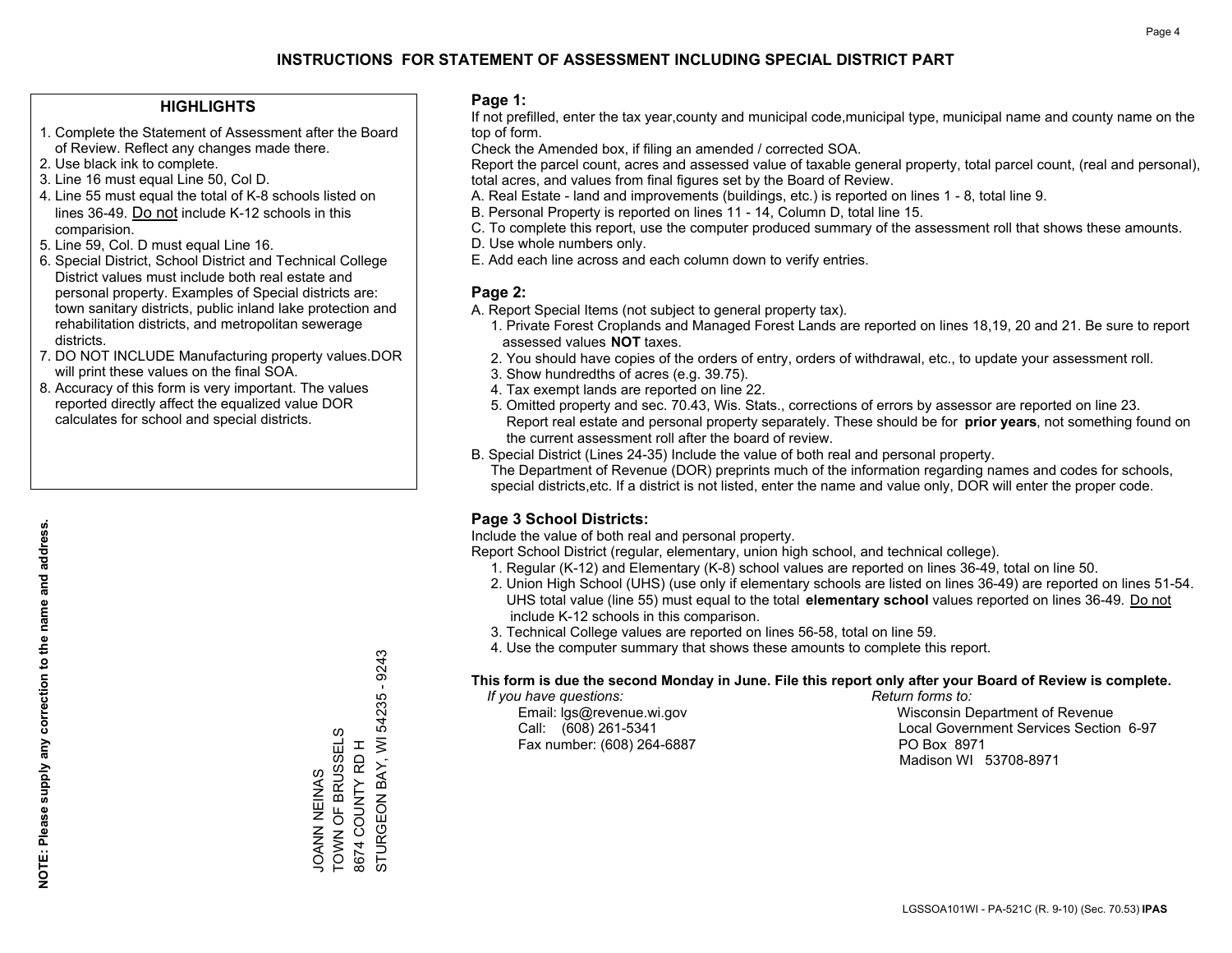**STATEMENT OF ASSESSMENT FOR 2016** 

**FINAL - EQUATED**

|                |                                                                                                                                                                                              |                          | CO                             | <b>MUN</b>                          | ACCT NO                 |                      |                                          |
|----------------|----------------------------------------------------------------------------------------------------------------------------------------------------------------------------------------------|--------------------------|--------------------------------|-------------------------------------|-------------------------|----------------------|------------------------------------------|
|                | <b>FOR</b><br><b>TOWN OF</b><br><b>OF</b>                                                                                                                                                    | <b>CLAY BANKS</b>        |                                | <b>DOOR COUNTY</b>                  |                         |                      | WHEN COMPLETING THIS DOCUMENT            |
|                | Town - Village - City                                                                                                                                                                        | <b>Municipality Name</b> |                                | <b>County Name</b>                  |                         |                      | DO NOT WRITE OVER X's OR IN SHADED AREAS |
|                | <b>REAL ESTATE</b>                                                                                                                                                                           |                          | PARCEL COUNT                   | NO. OF ACRES                        | <b>VALUE OF</b>         | <b>VALUE OF</b>      | <b>TOTAL VALUE OF LAND</b>               |
| Line<br>No.    | (See Lines 18 - 22 for                                                                                                                                                                       |                          | <b>TOTAL LAND IMPROVEMENTS</b> | <b>WHOLE</b><br><b>NUMBERS ONLY</b> | <b>LAND</b>             | <b>IMPROVEMENTS</b>  | AND IMPROVEMENTS                         |
|                | other Real Estate)                                                                                                                                                                           | Col. A                   | Col. B                         | Col. C                              | Col. D                  | Col. E               | Col. F                                   |
|                | <b>RESIDENTIAL - Class 1</b>                                                                                                                                                                 | 281                      | 218                            | 379                                 | 24,915,200              | 34,292,000           | 59,207,200                               |
| 2              | <b>COMMERCIAL - Class 2</b>                                                                                                                                                                  |                          |                                | $\overline{2}$                      | 24,000                  | 30,000               | 54,000                                   |
| 3              | <b>MANUFACTURING - Class 3</b>                                                                                                                                                               | $\overline{2}$           |                                | $\overline{2}$<br>$\Omega$          | 35,900                  | 127,200              | 163,100                                  |
| 4              | <b>AGRICULTURAL - Class 4</b>                                                                                                                                                                | 239                      |                                | 6,097                               | 691,200                 |                      | 691,200                                  |
| 5              | <b>UNDEVELOPED - Class 5</b>                                                                                                                                                                 | 126                      |                                | 904                                 | 1,197,700               |                      | 1,197,700                                |
| 6              | AGRICULTURAL FOREST - Class 5m                                                                                                                                                               | 89                       |                                | 691                                 | 909,100                 |                      | 909,100                                  |
| $\overline{7}$ | FOREST LANDS - Class 6                                                                                                                                                                       | 18                       |                                | 417                                 | 1,100,100               |                      | 1,100,100                                |
| 8              | OTHER - Class 7                                                                                                                                                                              | 53                       |                                | 50<br>91                            | 759,400                 | 5,477,300            | 6,236,700                                |
| 9              | TOTAL - ALL COLUMNS                                                                                                                                                                          | 809                      | 271                            | 8,581                               | 29,632,600              | 39,926,500           | 69,559,100                               |
| 10             | NUMBER OF PERSONAL PROPERTY ACCOUNTS IN ROLL                                                                                                                                                 |                          |                                |                                     | <b>LOCALLY ASSESSED</b> | <b>MANUFACTURING</b> | <b>MERGED</b>                            |
| 11             | BOATS AND OTHER WATERCRAFT NOT EXEMPT - Code 1                                                                                                                                               |                          |                                |                                     | 0                       | $\Omega$             | $\mathbf 0$                              |
| 12             | MACHINERY, TOOLS AND PATTERNS - Code 2                                                                                                                                                       |                          |                                |                                     | 16,800                  | 18,800               | 35,600                                   |
| 13             | FURNITURE, FIXTURES AND EQUIPMENT - Code 3                                                                                                                                                   |                          |                                |                                     | 96,450                  | 1,400                | 97,850                                   |
| 14             | ALL OTHER PERSONAL PROPERTY NOT EXEMPT - Codes 4A, 4B, 4C                                                                                                                                    |                          |                                |                                     | 22,000                  | 100                  | 22,100                                   |
| 15             | TOTAL OF PERSONAL PROPERTY NOT EXEMPT (Total of Lines 11-14)                                                                                                                                 |                          |                                |                                     | 135,250                 | 20,300               | 155,550                                  |
| 16             | AGGREGATE ASSESSED VALUE OF ALL PROPERTY SUBJECT TO THE GENERAL PROPERTY TAX (Total of Lines 9F and 15F)<br>MUST EQUAL TOTAL VALUE OF THE SCHOOL DISTRICTS (K-12 PLUS K-8) - Line 50, Col. F |                          |                                |                                     |                         |                      | 69,714,650                               |
| 17             | <b>BOARD OF REVIEW</b>                                                                                                                                                                       | Telephone #              |                                |                                     |                         |                      |                                          |
|                | DATE OF FINAL ADJOURNMENT                                                                                                                                                                    |                          | (920) 851-0074                 |                                     |                         |                      |                                          |

*<sup>15</sup> <sup>006</sup>*

*0444*

REMARKS

The Assessment Ratio to be used in calculating the estimated Fair Market Value on tax bills for this tax district is 1.035466279<br>This ratio should be used to convert assessed values to "Calculate Equalized Values" in Step Commission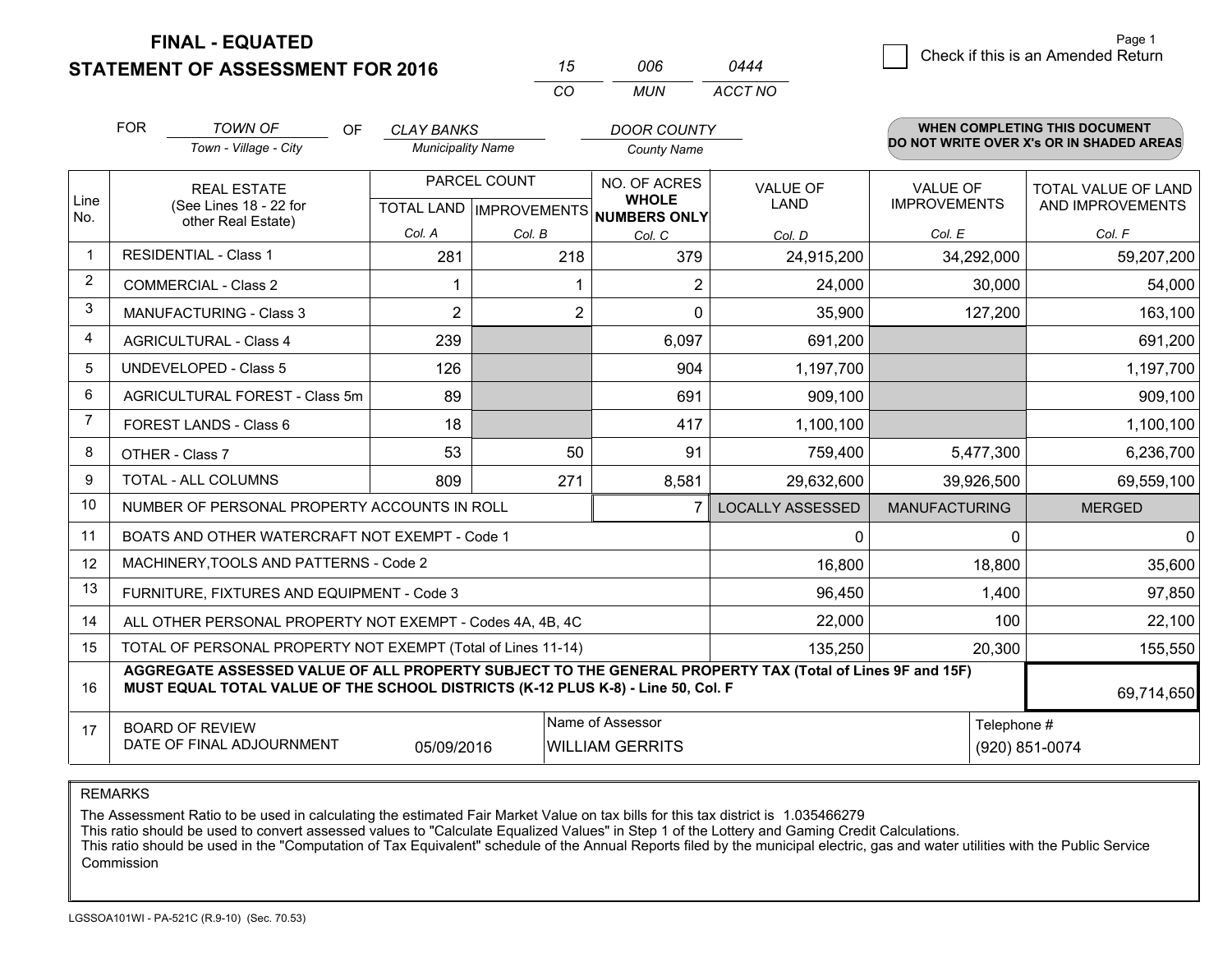*YEAR CO MUN ACCT NO* 2016 <u>15 006 0444</u>

Do not confuse FOREST LANDS (Line 7) with FOREST CROPS (in this section) - They are **NOT** the same

|    |                                                               |                 |  | Private Forest Crop - Reg Class @ 10¢ per acre                                 |             |                                                                 | Private Forest Crop - Reg Class @ \$2.52 per acre                            |                                    |                    |  |
|----|---------------------------------------------------------------|-----------------|--|--------------------------------------------------------------------------------|-------------|-----------------------------------------------------------------|------------------------------------------------------------------------------|------------------------------------|--------------------|--|
| 18 | (a) PARCELS                                                   | (b) ACRES       |  | (c) ASSESSED VALUE                                                             |             | (d) PARCELS                                                     | (e) ACRES                                                                    |                                    | (f) ASSESSED VALUE |  |
|    |                                                               |                 |  |                                                                                |             |                                                                 |                                                                              |                                    |                    |  |
|    |                                                               |                 |  | Private Forest Crop - Special Class @ 20¢ per acre                             |             |                                                                 | Entered Before 2005 Managed Forest - Ferrous Mining CLOSED @ \$8.27 per acre |                                    |                    |  |
| 19 | (a) PARCELS                                                   | (b) ACRES       |  | (c) ASSESSED VALUE                                                             |             | (d) PARCELS                                                     | (e) ACRES                                                                    |                                    | (f) ASSESSED VALUE |  |
|    |                                                               |                 |  |                                                                                |             |                                                                 |                                                                              |                                    |                    |  |
|    |                                                               |                 |  | Entered Before 2005 Managed Forest - OPEN @ \$.79 per acre                     |             |                                                                 | Entered Before 2005 Managed Forest - CLOSED @ \$1.87 per acre                |                                    |                    |  |
| 20 | (a) PARCELS                                                   | (b) ACRES       |  | (c) ASSESSED VALUE                                                             |             | (d) PARCELS                                                     | (e) ACRES                                                                    |                                    |                    |  |
|    | 2                                                             | 40              |  | 86,000                                                                         | 10          |                                                                 | 263                                                                          |                                    | 534,000            |  |
|    | Entered After 2004 Managed Forest - OPEN @<br>\$2.14 per acre |                 |  |                                                                                |             |                                                                 | Entered After 2004 Managed Forest - CLOSED @ \$10.68 per acre                |                                    |                    |  |
| 21 | (a) PARCELS                                                   | (b) ACRES       |  | (c) ASSESSED VALUE                                                             | (d) PARCELS |                                                                 | (e) ACRES                                                                    |                                    | (f) ASSESSED VALUE |  |
|    |                                                               |                 |  |                                                                                |             |                                                                 |                                                                              |                                    |                    |  |
|    |                                                               | 40              |  |                                                                                | 120,000     |                                                                 | 181                                                                          |                                    | 463,100            |  |
| 22 | (a) County Forest Cropland Acres                              |                 |  | (b) Federal Acres                                                              |             | (c) State Acres                                                 |                                                                              | (d) County (NOT FOREST CROP) Acres |                    |  |
|    |                                                               |                 |  |                                                                                |             |                                                                 | 25.72                                                                        | 175.05                             |                    |  |
|    |                                                               |                 |  | Assessed Value of Omitted Property From Prior Years (Sec. 70.44)               |             | Assessed Value of Sec. 70.43 Corrections of Errors by Assessors |                                                                              |                                    |                    |  |
| 23 |                                                               | (a) REAL ESTATE |  | (b) PERSONAL                                                                   |             |                                                                 | (c1) REAL ESTATE                                                             |                                    | (c2) PERSONAL      |  |
|    |                                                               |                 |  |                                                                                |             |                                                                 |                                                                              |                                    |                    |  |
|    |                                                               |                 |  | Manufacturing Equated Value of Omitted Property From Prior Years (Sec. 70.995) |             |                                                                 | Mfg. Equated Value of Sec.70.43 Corrections of Errors by Assessors           |                                    |                    |  |
|    |                                                               | (d) REAL ESTATE |  | (e) PERSONAL                                                                   |             |                                                                 | (f1) REAL ESTATE                                                             | (f2) PERSONAL                      |                    |  |
|    |                                                               |                 |  |                                                                                |             |                                                                 |                                                                              |                                    |                    |  |

# **SPECIAL DISTRICTS**

| Line<br>No. | Enter 6-digit<br><b>Special District</b> | <b>Account</b><br><b>Number</b> | <b>Special District Name</b> | <b>Locally Assessed Value</b><br>of Real Estate and | Mfg Value of Real Estate<br>and Personal Property | <b>Merged Value of</b><br><b>Real Estate and</b> |
|-------------|------------------------------------------|---------------------------------|------------------------------|-----------------------------------------------------|---------------------------------------------------|--------------------------------------------------|
|             | Code (Col. A)                            | (Col. B)                        | (Col. C)                     | Personal Property (Col. D)                          | (Col. E)                                          | Personal Property (Col. F)                       |
| 24          |                                          |                                 |                              |                                                     |                                                   |                                                  |
| 25          |                                          |                                 |                              |                                                     |                                                   |                                                  |
| 26          |                                          |                                 |                              |                                                     |                                                   |                                                  |
| 27          |                                          |                                 |                              |                                                     |                                                   |                                                  |
| 28          |                                          |                                 |                              |                                                     |                                                   |                                                  |
| 29          |                                          |                                 |                              |                                                     |                                                   |                                                  |
| 30          |                                          |                                 |                              |                                                     |                                                   |                                                  |
| 31          |                                          |                                 |                              |                                                     |                                                   |                                                  |
| 32          |                                          |                                 |                              |                                                     |                                                   |                                                  |
| 33          |                                          |                                 |                              |                                                     |                                                   |                                                  |
| 34          |                                          |                                 |                              |                                                     |                                                   |                                                  |
| 35          |                                          |                                 |                              |                                                     |                                                   |                                                  |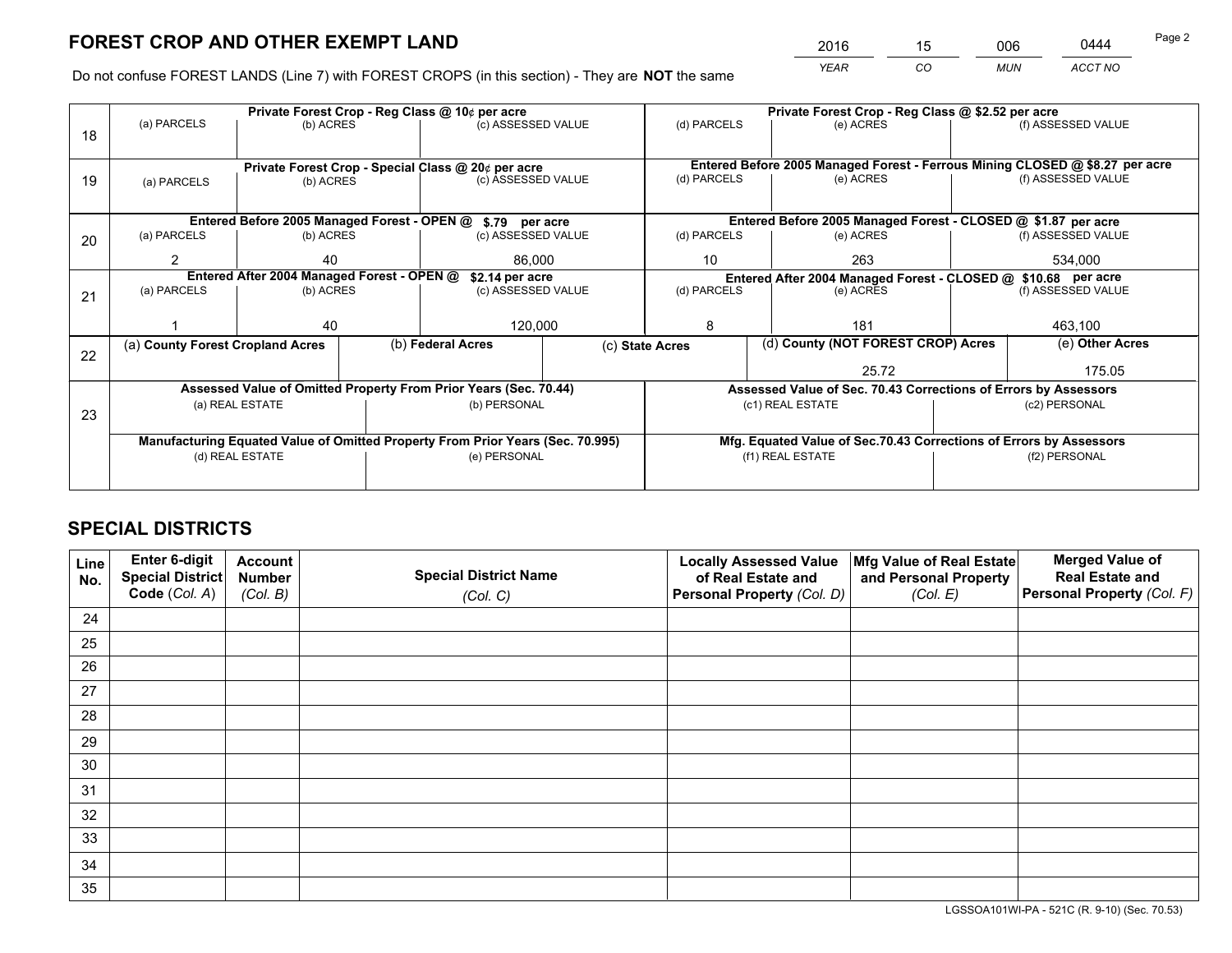|             |                                                                 |                                             |                                                         | <b>YEAR</b>                                                                       | CO<br><b>MUN</b>                                              | <b>ACCT NO</b>                                                                 |
|-------------|-----------------------------------------------------------------|---------------------------------------------|---------------------------------------------------------|-----------------------------------------------------------------------------------|---------------------------------------------------------------|--------------------------------------------------------------------------------|
| Line<br>No. | <b>Enter 6-digit</b><br><b>School District</b><br>Code (Col. A) | <b>Account</b><br><b>Number</b><br>(Col. B) | <b>School District Name</b><br>(Col. C)                 | <b>Locally Assessed Value</b><br>of Real Estate and<br>Personal Property (Col. D) | Mfg Value of Real Estate<br>and Personal Property<br>(Col. E) | <b>Merged Value of</b><br><b>Real Estate and</b><br>Personal Property (Col. F) |
|             | A. SCHOOL DISTRICTS (K-8 and K-12)                              |                                             |                                                         |                                                                                   |                                                               |                                                                                |
| 36          | 155457                                                          | 0108                                        | SCH D OF SOUTHERN DOOR COUNTY                           | 69,531,250                                                                        | 183,400                                                       | 69,714,650                                                                     |
| 37          |                                                                 |                                             |                                                         |                                                                                   |                                                               |                                                                                |
| 38          |                                                                 |                                             |                                                         |                                                                                   |                                                               |                                                                                |
| 39          |                                                                 |                                             |                                                         |                                                                                   |                                                               |                                                                                |
| 40          |                                                                 |                                             |                                                         |                                                                                   |                                                               |                                                                                |
| 41<br>42    |                                                                 |                                             |                                                         |                                                                                   |                                                               |                                                                                |
| 43          |                                                                 |                                             |                                                         |                                                                                   |                                                               |                                                                                |
| 44          |                                                                 |                                             |                                                         |                                                                                   |                                                               |                                                                                |
| 45          |                                                                 |                                             |                                                         |                                                                                   |                                                               |                                                                                |
| 46          |                                                                 |                                             |                                                         |                                                                                   |                                                               |                                                                                |
| 47          |                                                                 |                                             |                                                         |                                                                                   |                                                               |                                                                                |
| 48          |                                                                 |                                             |                                                         |                                                                                   |                                                               |                                                                                |
| 49          |                                                                 |                                             |                                                         |                                                                                   |                                                               |                                                                                |
| 50          |                                                                 |                                             | TOTAL ASSESSED VALUE OF SCHOOL DISTRICTS (K-8 and K-12) | 69,531,250                                                                        | 183,400                                                       | 69,714,650                                                                     |
|             | <b>B.</b><br><b>UNION HIGH SCHOOL DISTRICTS</b>                 |                                             |                                                         |                                                                                   |                                                               |                                                                                |
| 51          |                                                                 |                                             |                                                         |                                                                                   |                                                               |                                                                                |
| 52          |                                                                 |                                             |                                                         |                                                                                   |                                                               |                                                                                |
| 53<br>54    |                                                                 |                                             |                                                         |                                                                                   |                                                               |                                                                                |
| 55          |                                                                 |                                             | TOTAL ASSESSED VALUE OF UNION HIGH SCHOOLS              |                                                                                   |                                                               |                                                                                |
|             | C.<br><b>TECHNICAL COLLEGE DISTRICTS</b>                        |                                             |                                                         |                                                                                   |                                                               |                                                                                |
| 56          | 001300                                                          | 0012                                        | NORTHEAST WISCONSIN TECH COLLEGE<br><b>GNBY</b>         | 69,531,250                                                                        | 183,400                                                       | 69,714,650                                                                     |
| 57          |                                                                 |                                             |                                                         |                                                                                   |                                                               |                                                                                |
| 58          |                                                                 |                                             |                                                         |                                                                                   |                                                               |                                                                                |
| 59          |                                                                 |                                             | TOTAL ASSESSED VALUE OF TECHNICAL COLLEGES              | 69,531,250                                                                        | 183,400                                                       | 69,714,650                                                                     |

15

006

 *I hereby certify, to the best of my knowledge and belief, this form is complete and correct.*

**SCHOOL DISTRICTS**

| Print name of preparer | Title                    |                | Date (MM / DD / CCYY) |
|------------------------|--------------------------|----------------|-----------------------|
|                        |                          |                |                       |
| Signature of preparer  | Contact Telephone Number | E-mail address |                       |
|                        | $\sim$                   |                |                       |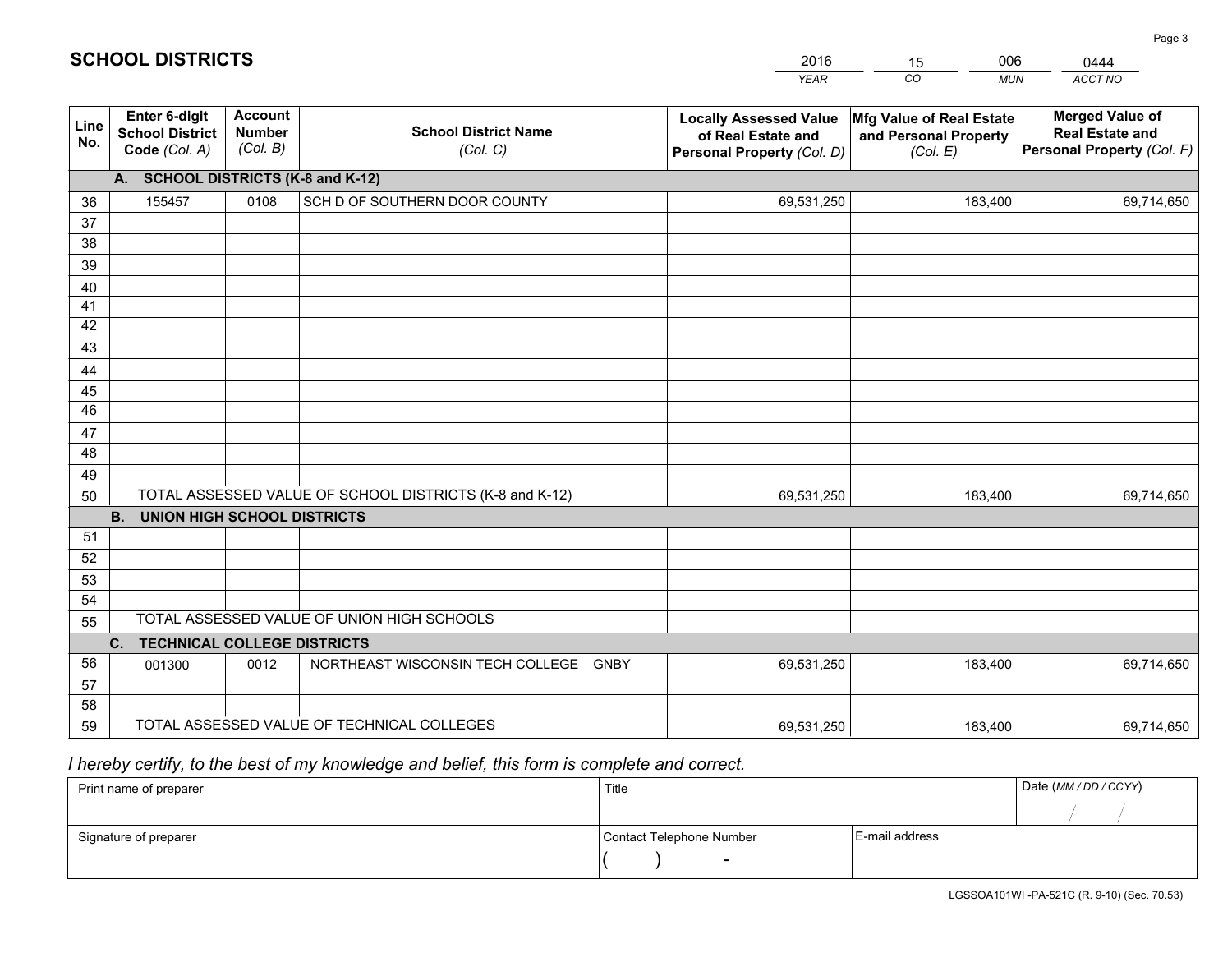### **HIGHLIGHTS**

- 1. Complete the Statement of Assessment after the Board of Review. Reflect any changes made there.
- 2. Use black ink to complete.
- 3. Line 16 must equal Line 50, Col D.
- 4. Line 55 must equal the total of K-8 schools listed on lines 36-49. Do not include K-12 schools in this comparision.
- 5. Line 59, Col. D must equal Line 16.
- 6. Special District, School District and Technical College District values must include both real estate and personal property. Examples of Special districts are: town sanitary districts, public inland lake protection and rehabilitation districts, and metropolitan sewerage districts.
- 7. DO NOT INCLUDE Manufacturing property values.DOR will print these values on the final SOA.
- 8. Accuracy of this form is very important. The values reported directly affect the equalized value DOR calculates for school and special districts.

### **Page 1:**

 If not prefilled, enter the tax year,county and municipal code,municipal type, municipal name and county name on the top of form.

Check the Amended box, if filing an amended / corrected SOA.

 Report the parcel count, acres and assessed value of taxable general property, total parcel count, (real and personal), total acres, and values from final figures set by the Board of Review.

- A. Real Estate land and improvements (buildings, etc.) is reported on lines 1 8, total line 9.
- B. Personal Property is reported on lines 11 14, Column D, total line 15.
- C. To complete this report, use the computer produced summary of the assessment roll that shows these amounts.
- D. Use whole numbers only.
- E. Add each line across and each column down to verify entries.

### **Page 2:**

- A. Report Special Items (not subject to general property tax).
- 1. Private Forest Croplands and Managed Forest Lands are reported on lines 18,19, 20 and 21. Be sure to report assessed values **NOT** taxes.
- 2. You should have copies of the orders of entry, orders of withdrawal, etc., to update your assessment roll.
	- 3. Show hundredths of acres (e.g. 39.75).
- 4. Tax exempt lands are reported on line 22.
- 5. Omitted property and sec. 70.43, Wis. Stats., corrections of errors by assessor are reported on line 23. Report real estate and personal property separately. These should be for **prior years**, not something found on the current assessment roll after the board of review.
- B. Special District (Lines 24-35) Include the value of both real and personal property.

 The Department of Revenue (DOR) preprints much of the information regarding names and codes for schools, special districts,etc. If a district is not listed, enter the name and value only, DOR will enter the proper code.

### **Page 3 School Districts:**

Include the value of both real and personal property.

Report School District (regular, elementary, union high school, and technical college).

- 1. Regular (K-12) and Elementary (K-8) school values are reported on lines 36-49, total on line 50.
- 2. Union High School (UHS) (use only if elementary schools are listed on lines 36-49) are reported on lines 51-54. UHS total value (line 55) must equal to the total **elementary school** values reported on lines 36-49. Do notinclude K-12 schools in this comparison.
- 3. Technical College values are reported on lines 56-58, total on line 59.
- 4. Use the computer summary that shows these amounts to complete this report.

#### **This form is due the second Monday in June. File this report only after your Board of Review is complete.**

 *If you have questions: Return forms to:*

Fax number: (608) 264-6887 PO Box 8971

 Email: lgs@revenue.wi.gov Wisconsin Department of Revenue Call: (608) 261-5341 Local Government Services Section 6-97Madison WI 53708-8971

JESSICA BONGLE<br>TOWN OF CLAY BANKS<br>597 LOWER LASALLE RD 597 LOWER LASALLE RD TOWN OF CLAY BANKS ALGOMA, WI 54201 JESSICA BONGLE

ALGOMA, WI 54201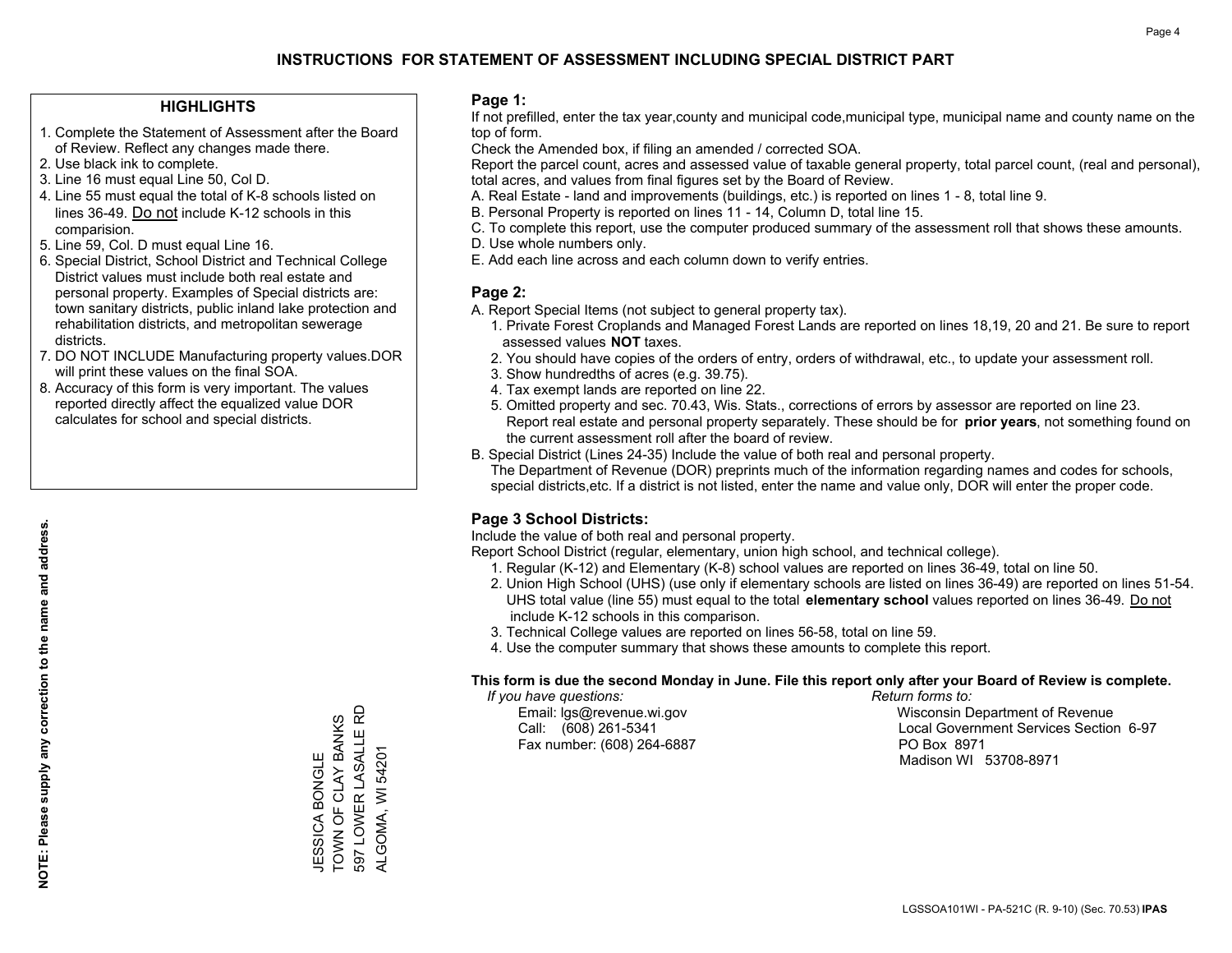**STATEMENT OF ASSESSMENT FOR 2016** 

**FINAL - EQUATED**

|                | <b>FOR</b>                     | <b>TOWN OF</b><br>OF.                                                                                                                                                                        | <b>EGG HARBOR</b>        |              | <b>DOOR COUNTY</b>                                   |                         |                      | <b>WHEN COMPLETING THIS DOCUMENT</b>     |
|----------------|--------------------------------|----------------------------------------------------------------------------------------------------------------------------------------------------------------------------------------------|--------------------------|--------------|------------------------------------------------------|-------------------------|----------------------|------------------------------------------|
|                |                                | Town - Village - City                                                                                                                                                                        | <b>Municipality Name</b> |              | County Name                                          |                         |                      | DO NOT WRITE OVER X's OR IN SHADED AREAS |
|                |                                | <b>REAL ESTATE</b>                                                                                                                                                                           |                          | PARCEL COUNT | NO. OF ACRES                                         | <b>VALUE OF</b>         | <b>VALUE OF</b>      | <b>TOTAL VALUE OF LAND</b>               |
| Line<br>No.    |                                | (See Lines 18 - 22 for<br>other Real Estate)                                                                                                                                                 |                          |              | <b>WHOLE</b><br>TOTAL LAND IMPROVEMENTS NUMBERS ONLY | <b>LAND</b>             | <b>IMPROVEMENTS</b>  | AND IMPROVEMENTS                         |
|                |                                |                                                                                                                                                                                              | Col. A                   | Col. B       | Col. C                                               | Col. D                  | Col. E               | Col. F                                   |
|                |                                | <b>RESIDENTIAL - Class 1</b>                                                                                                                                                                 | 2,636                    | 1,952        | 4,150                                                | 205,551,400             | 296,335,100          | 501,886,500                              |
| $\overline{2}$ | <b>COMMERCIAL - Class 2</b>    |                                                                                                                                                                                              | 64                       | 56           | 783                                                  | 6,628,400               | 19,451,200           | 26,079,600                               |
| 3              |                                | <b>MANUFACTURING - Class 3</b>                                                                                                                                                               | 2                        |              | $\overline{2}$<br>16                                 | 189,500                 | 1,347,000            | 1,536,500                                |
| 4              |                                | <b>AGRICULTURAL - Class 4</b>                                                                                                                                                                | 469                      |              | 8,935                                                | 1,531,200               |                      | 1,531,200                                |
| 5              |                                | <b>UNDEVELOPED - Class 5</b>                                                                                                                                                                 | 266                      |              | 1,244                                                | 1,758,400               |                      | 1,758,400                                |
| 6              | AGRICULTURAL FOREST - Class 5m |                                                                                                                                                                                              | 163                      |              | 1,732                                                | 2,797,000               |                      | 2,797,000                                |
| $\overline{7}$ |                                | FOREST LANDS - Class 6                                                                                                                                                                       | 188                      |              | 2,900                                                | 9,129,900               |                      | 9,129,900                                |
| 8              |                                | OTHER - Class 7                                                                                                                                                                              | 78                       | 78           | 144                                                  | 2,351,600               | 10,861,100           | 13,212,700                               |
| 9              |                                | TOTAL - ALL COLUMNS                                                                                                                                                                          | 3,866                    | 2,088        | 19,904                                               | 229,937,400             | 327,994,400          | 557,931,800                              |
| 10             |                                | NUMBER OF PERSONAL PROPERTY ACCOUNTS IN ROLL                                                                                                                                                 |                          |              | 96                                                   | <b>LOCALLY ASSESSED</b> | <b>MANUFACTURING</b> | <b>MERGED</b>                            |
| 11             |                                | BOATS AND OTHER WATERCRAFT NOT EXEMPT - Code 1                                                                                                                                               |                          |              |                                                      | 500                     |                      | 500<br>$\Omega$                          |
| 12             |                                | MACHINERY, TOOLS AND PATTERNS - Code 2                                                                                                                                                       |                          |              |                                                      | 2,287,520               | 78,100               | 2,365,620                                |
| 13             |                                | FURNITURE, FIXTURES AND EQUIPMENT - Code 3                                                                                                                                                   |                          |              |                                                      | 1,193,180               | 152,300              | 1,345,480                                |
| 14             |                                | ALL OTHER PERSONAL PROPERTY NOT EXEMPT - Codes 4A, 4B, 4C                                                                                                                                    |                          |              |                                                      | 256,920                 | 122,500              | 379,420                                  |
| 15             |                                | TOTAL OF PERSONAL PROPERTY NOT EXEMPT (Total of Lines 11-14)                                                                                                                                 |                          |              |                                                      | 3,738,120               | 352,900              | 4,091,020                                |
| 16             |                                | AGGREGATE ASSESSED VALUE OF ALL PROPERTY SUBJECT TO THE GENERAL PROPERTY TAX (Total of Lines 9F and 15F)<br>MUST EQUAL TOTAL VALUE OF THE SCHOOL DISTRICTS (K-12 PLUS K-8) - Line 50, Col. F |                          |              |                                                      |                         |                      | 562,022,820                              |
| 17             |                                | <b>BOARD OF REVIEW</b>                                                                                                                                                                       |                          |              | Name of Assessor                                     |                         |                      | Telephone #                              |
|                |                                | DATE OF FINAL ADJOURNMENT                                                                                                                                                                    | 06/15/2016               |              | <b>ACTION APPRAISERS AND CNSLT</b>                   |                         | (888) 796-0603       |                                          |

*CO*

*MUN*

*ACCT NO0445*

*<sup>15</sup> <sup>008</sup>*

REMARKS

The Assessment Ratio to be used in calculating the estimated Fair Market Value on tax bills for this tax district is 1.052007541<br>This ratio should be used to convert assessed values to "Calculate Equalized Values" in Step Commission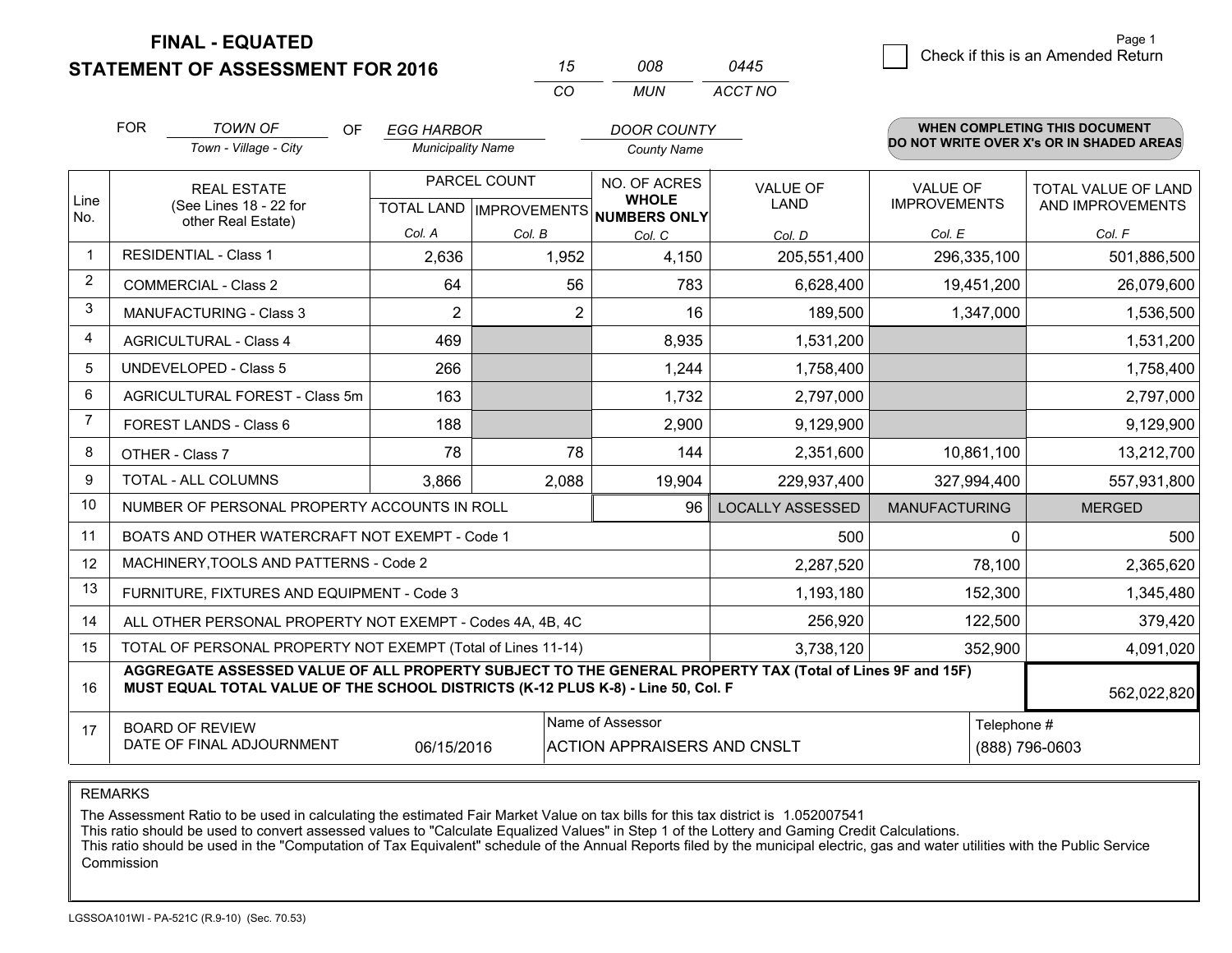*YEAR CO MUN ACCT NO* <sup>2016</sup> <sup>15</sup> <sup>008</sup> <sup>0445</sup>

Do not confuse FOREST LANDS (Line 7) with FOREST CROPS (in this section) - They are **NOT** the same

|    |                                                               |                                  |  | Private Forest Crop - Reg Class @ 10¢ per acre                                 |                                      |              | Private Forest Crop - Reg Class @ \$2.52 per acre                            |                                    |                    |
|----|---------------------------------------------------------------|----------------------------------|--|--------------------------------------------------------------------------------|--------------------------------------|--------------|------------------------------------------------------------------------------|------------------------------------|--------------------|
| 18 | (a) PARCELS                                                   | (b) ACRES                        |  | (c) ASSESSED VALUE                                                             |                                      | (d) PARCELS  | (e) ACRES                                                                    |                                    | (f) ASSESSED VALUE |
|    |                                                               |                                  |  |                                                                                |                                      |              |                                                                              |                                    |                    |
|    |                                                               |                                  |  | Private Forest Crop - Special Class @ 20¢ per acre                             |                                      |              | Entered Before 2005 Managed Forest - Ferrous Mining CLOSED @ \$8.27 per acre |                                    |                    |
| 19 | (a) PARCELS                                                   | (b) ACRES                        |  | (c) ASSESSED VALUE                                                             |                                      | (d) PARCELS  | (e) ACRES                                                                    |                                    | (f) ASSESSED VALUE |
|    |                                                               |                                  |  |                                                                                |                                      |              |                                                                              |                                    |                    |
|    |                                                               |                                  |  | Entered Before 2005 Managed Forest - OPEN @ \$.79 per acre                     |                                      |              | Entered Before 2005 Managed Forest - CLOSED @ \$1.87 per acre                |                                    |                    |
| 20 | (c) ASSESSED VALUE<br>(a) PARCELS<br>(b) ACRES                |                                  |  | (d) PARCELS                                                                    | (e) ACRES                            |              | (f) ASSESSED VALUE                                                           |                                    |                    |
|    | 24                                                            | 487.99                           |  | 1,587,300                                                                      |                                      | 37<br>875.18 |                                                                              |                                    | 4,645,400          |
|    | Entered After 2004 Managed Forest - OPEN @<br>\$2.14 per acre |                                  |  |                                                                                |                                      |              | Entered After 2004 Managed Forest - CLOSED @ \$10.68 per acre                |                                    |                    |
| 21 | (a) PARCELS                                                   | (b) ACRES                        |  | (c) ASSESSED VALUE                                                             | (d) PARCELS                          |              | (e) ACRES                                                                    |                                    |                    |
|    |                                                               |                                  |  |                                                                                |                                      |              |                                                                              |                                    |                    |
|    | 10 <sup>°</sup>                                               | 384.8                            |  | 1,161,500                                                                      |                                      | 14           | 266.44                                                                       |                                    |                    |
| 22 |                                                               | (a) County Forest Cropland Acres |  |                                                                                | (b) Federal Acres<br>(c) State Acres |              |                                                                              | (d) County (NOT FOREST CROP) Acres |                    |
|    |                                                               |                                  |  |                                                                                |                                      | 50.33        |                                                                              |                                    | 623.78             |
|    |                                                               |                                  |  | Assessed Value of Omitted Property From Prior Years (Sec. 70.44)               |                                      |              | Assessed Value of Sec. 70.43 Corrections of Errors by Assessors              |                                    |                    |
| 23 |                                                               | (a) REAL ESTATE                  |  | (b) PERSONAL                                                                   |                                      |              | (c1) REAL ESTATE                                                             |                                    | (c2) PERSONAL      |
|    |                                                               |                                  |  |                                                                                |                                      |              |                                                                              |                                    |                    |
|    |                                                               |                                  |  | Manufacturing Equated Value of Omitted Property From Prior Years (Sec. 70.995) |                                      |              | Mfg. Equated Value of Sec.70.43 Corrections of Errors by Assessors           |                                    |                    |
|    |                                                               | (d) REAL ESTATE                  |  | (e) PERSONAL                                                                   |                                      |              | (f1) REAL ESTATE                                                             | (f2) PERSONAL                      |                    |
|    |                                                               |                                  |  |                                                                                |                                      |              |                                                                              |                                    |                    |

# **SPECIAL DISTRICTS**

| Line<br>No. | Enter 6-digit<br><b>Special District</b> | <b>Account</b><br><b>Number</b> | <b>Special District Name</b> | <b>Locally Assessed Value</b><br>of Real Estate and | Mfg Value of Real Estate<br>and Personal Property | <b>Merged Value of</b><br><b>Real Estate and</b> |
|-------------|------------------------------------------|---------------------------------|------------------------------|-----------------------------------------------------|---------------------------------------------------|--------------------------------------------------|
|             | Code (Col. A)                            | (Col. B)                        | (Col. C)                     | Personal Property (Col. D)                          | (Col. E)                                          | Personal Property (Col. F)                       |
| 24          |                                          |                                 |                              |                                                     |                                                   |                                                  |
| 25          |                                          |                                 |                              |                                                     |                                                   |                                                  |
| 26          |                                          |                                 |                              |                                                     |                                                   |                                                  |
| 27          |                                          |                                 |                              |                                                     |                                                   |                                                  |
| 28          |                                          |                                 |                              |                                                     |                                                   |                                                  |
| 29          |                                          |                                 |                              |                                                     |                                                   |                                                  |
| 30          |                                          |                                 |                              |                                                     |                                                   |                                                  |
| 31          |                                          |                                 |                              |                                                     |                                                   |                                                  |
| 32          |                                          |                                 |                              |                                                     |                                                   |                                                  |
| 33          |                                          |                                 |                              |                                                     |                                                   |                                                  |
| 34          |                                          |                                 |                              |                                                     |                                                   |                                                  |
| 35          |                                          |                                 |                              |                                                     |                                                   |                                                  |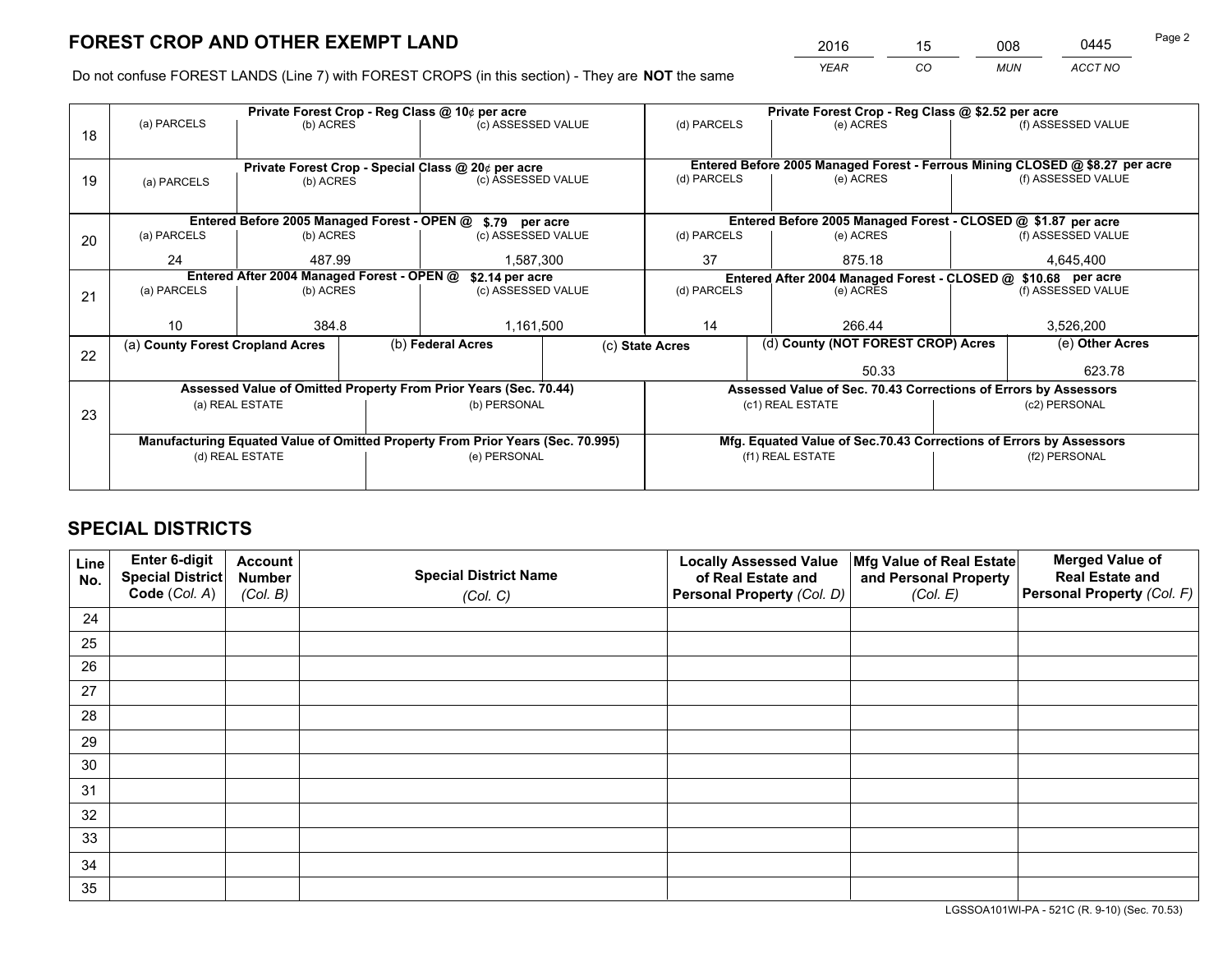|             |                                                          |                                             |                                                         | <b>YEAR</b>                                                                       | CO<br><b>MUN</b>                                              | ACCT NO                                                                        |
|-------------|----------------------------------------------------------|---------------------------------------------|---------------------------------------------------------|-----------------------------------------------------------------------------------|---------------------------------------------------------------|--------------------------------------------------------------------------------|
| Line<br>No. | Enter 6-digit<br><b>School District</b><br>Code (Col. A) | <b>Account</b><br><b>Number</b><br>(Col. B) | <b>School District Name</b><br>(Col. C)                 | <b>Locally Assessed Value</b><br>of Real Estate and<br>Personal Property (Col. D) | Mfg Value of Real Estate<br>and Personal Property<br>(Col. E) | <b>Merged Value of</b><br><b>Real Estate and</b><br>Personal Property (Col. F) |
|             | A. SCHOOL DISTRICTS (K-8 and K-12)                       |                                             |                                                         |                                                                                   |                                                               |                                                                                |
| 36          | 152114                                                   | 0106                                        | SCH D OF GIBRALTAR AREA                                 | 183,023,700                                                                       | 261,400                                                       | 183,285,100                                                                    |
| 37          | 155130                                                   | 0107                                        | SCH D OF SEVASTOPOL                                     | 377,109,720                                                                       | 1,628,000                                                     | 378,737,720                                                                    |
| 38          |                                                          |                                             |                                                         |                                                                                   |                                                               |                                                                                |
| 39          |                                                          |                                             |                                                         |                                                                                   |                                                               |                                                                                |
| 40          |                                                          |                                             |                                                         |                                                                                   |                                                               |                                                                                |
| 41          |                                                          |                                             |                                                         |                                                                                   |                                                               |                                                                                |
| 42          |                                                          |                                             |                                                         |                                                                                   |                                                               |                                                                                |
| 43          |                                                          |                                             |                                                         |                                                                                   |                                                               |                                                                                |
| 44          |                                                          |                                             |                                                         |                                                                                   |                                                               |                                                                                |
| 45<br>46    |                                                          |                                             |                                                         |                                                                                   |                                                               |                                                                                |
|             |                                                          |                                             |                                                         |                                                                                   |                                                               |                                                                                |
| 47<br>48    |                                                          |                                             |                                                         |                                                                                   |                                                               |                                                                                |
| 49          |                                                          |                                             |                                                         |                                                                                   |                                                               |                                                                                |
| 50          |                                                          |                                             | TOTAL ASSESSED VALUE OF SCHOOL DISTRICTS (K-8 and K-12) | 560,133,420                                                                       | 1,889,400                                                     | 562,022,820                                                                    |
|             | <b>UNION HIGH SCHOOL DISTRICTS</b><br><b>B.</b>          |                                             |                                                         |                                                                                   |                                                               |                                                                                |
| 51          |                                                          |                                             |                                                         |                                                                                   |                                                               |                                                                                |
| 52          |                                                          |                                             |                                                         |                                                                                   |                                                               |                                                                                |
| 53          |                                                          |                                             |                                                         |                                                                                   |                                                               |                                                                                |
| 54          |                                                          |                                             |                                                         |                                                                                   |                                                               |                                                                                |
| 55          |                                                          |                                             | TOTAL ASSESSED VALUE OF UNION HIGH SCHOOLS              |                                                                                   |                                                               |                                                                                |
|             | C.<br><b>TECHNICAL COLLEGE DISTRICTS</b>                 |                                             |                                                         |                                                                                   |                                                               |                                                                                |
| 56          | 001300                                                   | 0012                                        | NORTHEAST WISCONSIN TECH COLLEGE GNBY                   | 560,133,420                                                                       | 1,889,400                                                     | 562,022,820                                                                    |
| 57          |                                                          |                                             |                                                         |                                                                                   |                                                               |                                                                                |
| 58          |                                                          |                                             |                                                         |                                                                                   |                                                               |                                                                                |
| 59          |                                                          |                                             | TOTAL ASSESSED VALUE OF TECHNICAL COLLEGES              | 560,133,420                                                                       | 1,889,400                                                     | 562,022,820                                                                    |

15

008

 *I hereby certify, to the best of my knowledge and belief, this form is complete and correct.*

**SCHOOL DISTRICTS**

| Print name of preparer | Title                    |                | Date (MM/DD/CCYY) |
|------------------------|--------------------------|----------------|-------------------|
|                        |                          |                |                   |
| Signature of preparer  | Contact Telephone Number | E-mail address |                   |
|                        | $\overline{\phantom{0}}$ |                |                   |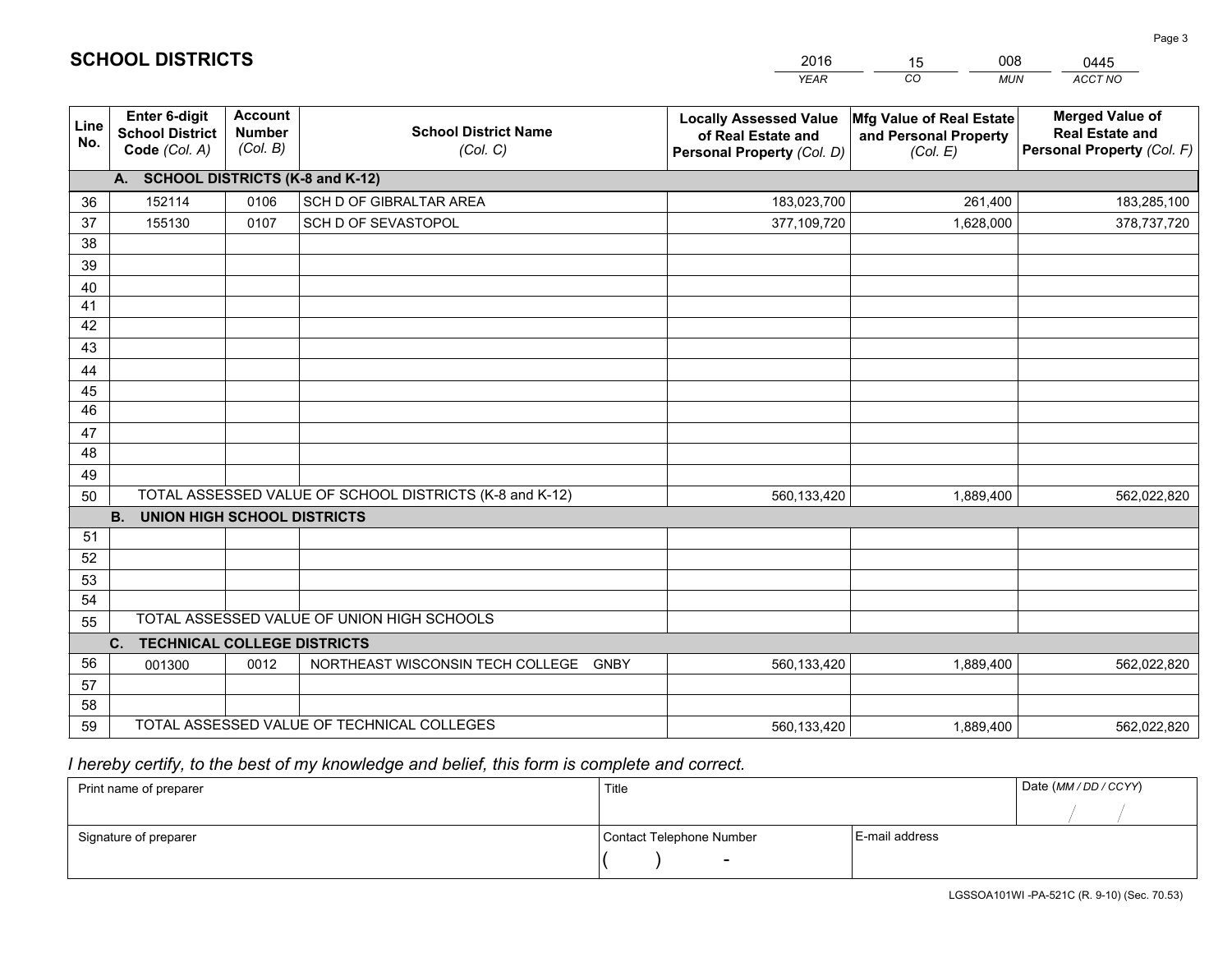### **HIGHLIGHTS**

- 1. Complete the Statement of Assessment after the Board of Review. Reflect any changes made there.
- 2. Use black ink to complete.
- 3. Line 16 must equal Line 50, Col D.
- 4. Line 55 must equal the total of K-8 schools listed on lines 36-49. Do not include K-12 schools in this comparision.
- 5. Line 59, Col. D must equal Line 16.
- 6. Special District, School District and Technical College District values must include both real estate and personal property. Examples of Special districts are: town sanitary districts, public inland lake protection and rehabilitation districts, and metropolitan sewerage districts.
- 7. DO NOT INCLUDE Manufacturing property values.DOR will print these values on the final SOA.

PAMELA KRAUEL

PAMELA KRAUEL

TOWN OF EGG HARBOR 5242 COUNTY RD I

TOWN OF EGG HARBOR

STURGEON BAY, WI 54235 - 8936

STURGEON BAY, WI 5242 COUNTY RD I

54235 - 8936

 8. Accuracy of this form is very important. The values reported directly affect the equalized value DOR calculates for school and special districts.

### **Page 1:**

 If not prefilled, enter the tax year,county and municipal code,municipal type, municipal name and county name on the top of form.

Check the Amended box, if filing an amended / corrected SOA.

 Report the parcel count, acres and assessed value of taxable general property, total parcel count, (real and personal), total acres, and values from final figures set by the Board of Review.

- A. Real Estate land and improvements (buildings, etc.) is reported on lines 1 8, total line 9.
- B. Personal Property is reported on lines 11 14, Column D, total line 15.
- C. To complete this report, use the computer produced summary of the assessment roll that shows these amounts.
- D. Use whole numbers only.
- E. Add each line across and each column down to verify entries.

### **Page 2:**

- A. Report Special Items (not subject to general property tax).
- 1. Private Forest Croplands and Managed Forest Lands are reported on lines 18,19, 20 and 21. Be sure to report assessed values **NOT** taxes.
- 2. You should have copies of the orders of entry, orders of withdrawal, etc., to update your assessment roll.
	- 3. Show hundredths of acres (e.g. 39.75).
- 4. Tax exempt lands are reported on line 22.
- 5. Omitted property and sec. 70.43, Wis. Stats., corrections of errors by assessor are reported on line 23. Report real estate and personal property separately. These should be for **prior years**, not something found on the current assessment roll after the board of review.
- B. Special District (Lines 24-35) Include the value of both real and personal property.
- The Department of Revenue (DOR) preprints much of the information regarding names and codes for schools, special districts,etc. If a district is not listed, enter the name and value only, DOR will enter the proper code.

### **Page 3 School Districts:**

Include the value of both real and personal property.

Report School District (regular, elementary, union high school, and technical college).

- 1. Regular (K-12) and Elementary (K-8) school values are reported on lines 36-49, total on line 50.
- 2. Union High School (UHS) (use only if elementary schools are listed on lines 36-49) are reported on lines 51-54. UHS total value (line 55) must equal to the total **elementary school** values reported on lines 36-49. Do notinclude K-12 schools in this comparison.
- 3. Technical College values are reported on lines 56-58, total on line 59.
- 4. Use the computer summary that shows these amounts to complete this report.

#### **This form is due the second Monday in June. File this report only after your Board of Review is complete.**

 *If you have questions: Return forms to:*

Fax number: (608) 264-6887 PO Box 8971

 Email: lgs@revenue.wi.gov Wisconsin Department of Revenue Call: (608) 261-5341 Local Government Services Section 6-97Madison WI 53708-8971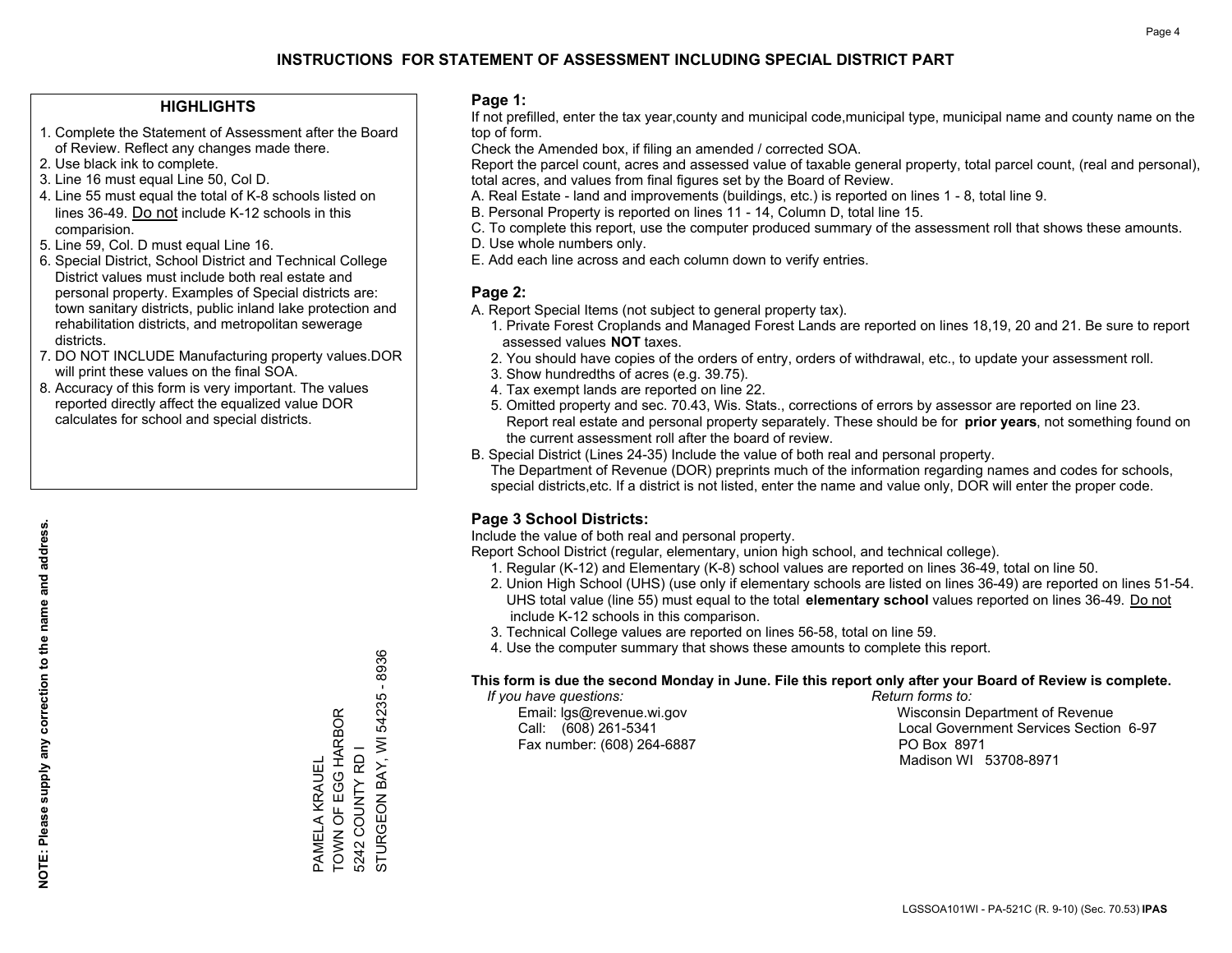**STATEMENT OF ASSESSMENT FOR 2016** 

**FINAL - EQUATED**

| Page 1                             |
|------------------------------------|
|                                    |
| Check if this is an Amended Return |

|                | <b>STATEMENT OF ASSESSMENT FOR 2016</b>                                                                                                                                                      |                                 |                           |              | 15  | 010                                 | 0446                    |                                          |             | Crieck in this is an American Return |  |
|----------------|----------------------------------------------------------------------------------------------------------------------------------------------------------------------------------------------|---------------------------------|---------------------------|--------------|-----|-------------------------------------|-------------------------|------------------------------------------|-------------|--------------------------------------|--|
|                |                                                                                                                                                                                              |                                 |                           |              | CO  | <b>MUN</b>                          | ACCT NO                 |                                          |             |                                      |  |
|                | <b>FOR</b><br><b>TOWN OF</b>                                                                                                                                                                 | <b>OF</b><br><b>FORESTVILLE</b> |                           |              |     | <b>DOOR COUNTY</b>                  |                         |                                          |             | WHEN COMPLETING THIS DOCUMENT        |  |
|                | Town - Village - City                                                                                                                                                                        |                                 | <b>Municipality Name</b>  |              |     | <b>County Name</b>                  |                         | DO NOT WRITE OVER X's OR IN SHADED AREAS |             |                                      |  |
|                | <b>REAL ESTATE</b>                                                                                                                                                                           |                                 |                           | PARCEL COUNT |     | NO. OF ACRES                        | VALUE OF                | <b>VALUE OF</b>                          |             | TOTAL VALUE OF LAND                  |  |
| Line<br>No.    | (See Lines 18 - 22 for<br>other Real Estate)                                                                                                                                                 |                                 | TOTAL LAND   IMPROVEMENTS |              |     | <b>WHOLE</b><br><b>NUMBERS ONLY</b> | LAND                    | <b>IMPROVEMENTS</b>                      |             | AND IMPROVEMENTS                     |  |
|                |                                                                                                                                                                                              |                                 | Col. A                    | Col. B       |     | Col. C                              | Col. D                  | Col. E                                   |             | Col. F                               |  |
| 1              | <b>RESIDENTIAL - Class 1</b>                                                                                                                                                                 |                                 | 481                       |              | 422 | 1,027                               | 9,862,100               |                                          | 47,777,700  | 57,639,800                           |  |
| $\overline{2}$ | <b>COMMERCIAL - Class 2</b>                                                                                                                                                                  |                                 | 24                        |              | 21  | 28                                  | 306,200                 |                                          | 914,900     | 1,221,100                            |  |
| 3              | <b>MANUFACTURING - Class 3</b>                                                                                                                                                               |                                 | $\Omega$                  |              | 0   | $\Omega$                            | $\Omega$                |                                          | $\Omega$    | 0                                    |  |
| 4              | <b>AGRICULTURAL - Class 4</b>                                                                                                                                                                |                                 | 585                       |              |     | 11,980                              | 2,102,900               |                                          |             | 2,102,900                            |  |
| 5              | <b>UNDEVELOPED - Class 5</b>                                                                                                                                                                 |                                 | 624                       |              |     | 6,627                               | 6,896,200               |                                          |             | 6,896,200                            |  |
| 6              | AGRICULTURAL FOREST - Class 5m                                                                                                                                                               |                                 | 97                        |              |     | 778                                 | 1,132,800               |                                          |             | 1,132,800                            |  |
| $\overline{7}$ | FOREST LANDS - Class 6                                                                                                                                                                       |                                 | 76                        |              |     | 597                                 | 1,666,900               |                                          |             | 1,666,900                            |  |
| 8              | OTHER - Class 7                                                                                                                                                                              |                                 | 125                       |              | 124 | 274                                 | 1,505,700               |                                          | 13,610,100  | 15,115,800                           |  |
| 9              | TOTAL - ALL COLUMNS                                                                                                                                                                          |                                 | 2,012                     |              | 567 | 21,311                              | 23,472,800              |                                          | 62,302,700  | 85,775,500                           |  |
| 10             | NUMBER OF PERSONAL PROPERTY ACCOUNTS IN ROLL                                                                                                                                                 |                                 |                           |              |     | 31                                  | <b>LOCALLY ASSESSED</b> | <b>MANUFACTURING</b>                     |             | <b>MERGED</b>                        |  |
| 11             | BOATS AND OTHER WATERCRAFT NOT EXEMPT - Code 1                                                                                                                                               |                                 |                           |              |     |                                     | 0                       |                                          | 0           | $\Omega$                             |  |
| 12             | MACHINERY, TOOLS AND PATTERNS - Code 2                                                                                                                                                       |                                 |                           |              |     |                                     | 104,100                 |                                          | 0           | 104,100                              |  |
| 13             | FURNITURE, FIXTURES AND EQUIPMENT - Code 3                                                                                                                                                   |                                 |                           |              |     |                                     | 15,000                  |                                          | 0           | 15,000                               |  |
| 14             | ALL OTHER PERSONAL PROPERTY NOT EXEMPT - Codes 4A, 4B, 4C                                                                                                                                    |                                 |                           |              |     |                                     | 52,200                  |                                          | 0           | 52,200                               |  |
| 15             | TOTAL OF PERSONAL PROPERTY NOT EXEMPT (Total of Lines 11-14)                                                                                                                                 |                                 |                           |              |     |                                     | 171,300                 | 0                                        |             | 171,300                              |  |
| 16             | AGGREGATE ASSESSED VALUE OF ALL PROPERTY SUBJECT TO THE GENERAL PROPERTY TAX (Total of Lines 9F and 15F)<br>MUST EQUAL TOTAL VALUE OF THE SCHOOL DISTRICTS (K-12 PLUS K-8) - Line 50, Col. F |                                 |                           |              |     |                                     |                         |                                          |             | 85,946,800                           |  |
| 17             | <b>BOARD OF REVIEW</b>                                                                                                                                                                       |                                 |                           |              |     | Name of Assessor                    |                         |                                          | Telephone # |                                      |  |
|                | DATE OF FINAL ADJOURNMENT                                                                                                                                                                    |                                 | 06/21/2016                |              |     | ASSOCIATED APPRAISAL CNSLT          |                         |                                          |             | (800) 721-4157                       |  |

REMARKS

The Assessment Ratio to be used in calculating the estimated Fair Market Value on tax bills for this tax district is 1.01033531<br>This ratio should be used to convert assessed values to "Calculate Equalized Values" in Step 1 Commission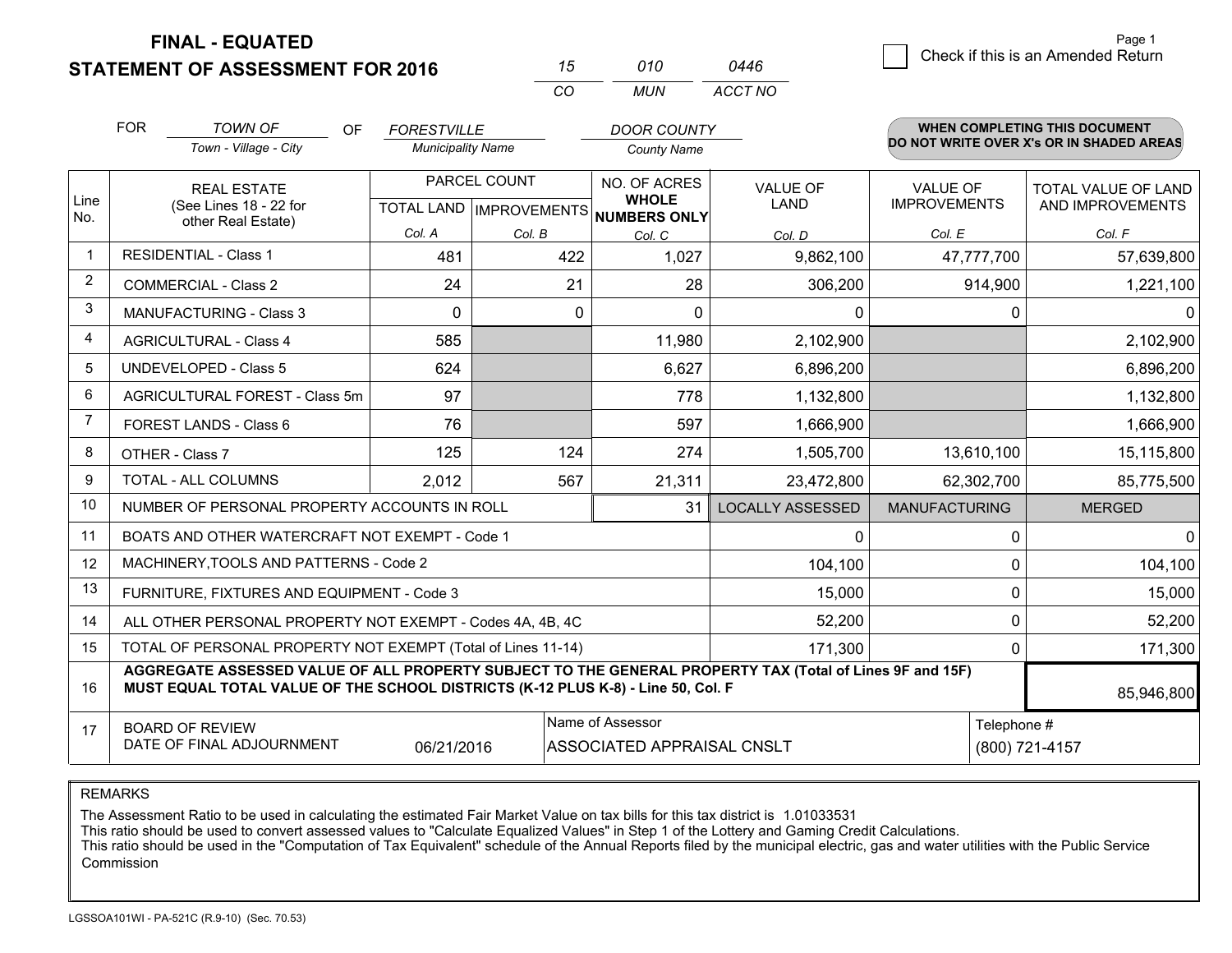*YEAR CO MUN ACCT NO* <sup>2016</sup> <sup>15</sup> <sup>010</sup> <sup>0446</sup>

Do not confuse FOREST LANDS (Line 7) with FOREST CROPS (in this section) - They are **NOT** the same

|    |                                                               |                                             |  | Private Forest Crop - Reg Class @ 10¢ per acre                                 |             | Private Forest Crop - Reg Class @ \$2.52 per acre |                                                                              |               |                    |  |  |
|----|---------------------------------------------------------------|---------------------------------------------|--|--------------------------------------------------------------------------------|-------------|---------------------------------------------------|------------------------------------------------------------------------------|---------------|--------------------|--|--|
| 18 | (a) PARCELS                                                   | (b) ACRES                                   |  | (c) ASSESSED VALUE                                                             |             | (d) PARCELS                                       | (e) ACRES                                                                    |               | (f) ASSESSED VALUE |  |  |
|    |                                                               |                                             |  |                                                                                |             |                                                   | Entered Before 2005 Managed Forest - Ferrous Mining CLOSED @ \$8.27 per acre |               |                    |  |  |
| 19 | (a) PARCELS                                                   | (b) ACRES                                   |  | Private Forest Crop - Special Class @ 20¢ per acre<br>(c) ASSESSED VALUE       |             | (d) PARCELS                                       | (e) ACRES                                                                    |               | (f) ASSESSED VALUE |  |  |
|    |                                                               |                                             |  |                                                                                |             |                                                   |                                                                              |               |                    |  |  |
|    |                                                               |                                             |  |                                                                                |             |                                                   |                                                                              |               |                    |  |  |
|    |                                                               | Entered Before 2005 Managed Forest - OPEN @ |  | \$.79 per acre                                                                 |             |                                                   | Entered Before 2005 Managed Forest - CLOSED @ \$1.87 per acre                |               |                    |  |  |
| 20 | (a) PARCELS                                                   | (b) ACRES<br>(c) ASSESSED VALUE             |  |                                                                                | (d) PARCELS | (e) ACRES                                         |                                                                              |               |                    |  |  |
|    |                                                               | 32                                          |  | 43,100                                                                         |             | 37                                                | 727.11                                                                       |               | 1,204,200          |  |  |
|    | Entered After 2004 Managed Forest - OPEN @<br>\$2.14 per acre |                                             |  |                                                                                |             |                                                   | Entered After 2004 Managed Forest - CLOSED @ \$10.68 per acre                |               |                    |  |  |
| 21 | (a) PARCELS                                                   | (b) ACRES                                   |  | (c) ASSESSED VALUE                                                             |             | (d) PARCELS                                       | (e) ACRES                                                                    |               | (f) ASSESSED VALUE |  |  |
|    |                                                               |                                             |  |                                                                                |             |                                                   |                                                                              |               |                    |  |  |
|    |                                                               |                                             |  |                                                                                |             | 11                                                | 274.51                                                                       |               |                    |  |  |
|    | (a) County Forest Cropland Acres                              |                                             |  | (b) Federal Acres                                                              |             |                                                   | (d) County (NOT FOREST CROP) Acres<br>(c) State Acres                        |               | (e) Other Acres    |  |  |
| 22 |                                                               |                                             |  |                                                                                |             |                                                   |                                                                              |               |                    |  |  |
|    |                                                               |                                             |  |                                                                                |             | 88.46                                             | 117.75                                                                       |               | 54.21              |  |  |
|    |                                                               |                                             |  | Assessed Value of Omitted Property From Prior Years (Sec. 70.44)               |             |                                                   | Assessed Value of Sec. 70.43 Corrections of Errors by Assessors              |               |                    |  |  |
| 23 |                                                               | (a) REAL ESTATE                             |  | (b) PERSONAL                                                                   |             |                                                   | (c1) REAL ESTATE                                                             |               | (c2) PERSONAL      |  |  |
|    |                                                               |                                             |  |                                                                                |             |                                                   |                                                                              |               |                    |  |  |
|    |                                                               |                                             |  | Manufacturing Equated Value of Omitted Property From Prior Years (Sec. 70.995) |             |                                                   | Mfg. Equated Value of Sec.70.43 Corrections of Errors by Assessors           |               |                    |  |  |
|    |                                                               | (d) REAL ESTATE                             |  | (e) PERSONAL                                                                   |             |                                                   | (f1) REAL ESTATE                                                             | (f2) PERSONAL |                    |  |  |
|    |                                                               |                                             |  |                                                                                |             |                                                   |                                                                              |               |                    |  |  |
|    |                                                               |                                             |  |                                                                                |             |                                                   |                                                                              |               |                    |  |  |

# **SPECIAL DISTRICTS**

| Line<br>No. | Enter 6-digit<br><b>Special District</b><br>Code (Col. A) | <b>Account</b><br><b>Number</b><br>(Col. B) | <b>Special District Name</b><br>(Col. C) | <b>Locally Assessed Value</b><br>of Real Estate and<br>Personal Property (Col. D) | Mfg Value of Real Estate<br>and Personal Property<br>(Col. E) | <b>Merged Value of</b><br><b>Real Estate and</b><br>Personal Property (Col. F) |
|-------------|-----------------------------------------------------------|---------------------------------------------|------------------------------------------|-----------------------------------------------------------------------------------|---------------------------------------------------------------|--------------------------------------------------------------------------------|
| 24          | 157030                                                    | 0107                                        | MAPLEWOOD SANITARY DISTRICT              | 5,418,700                                                                         |                                                               | 5,418,700                                                                      |
| 25          |                                                           |                                             |                                          |                                                                                   |                                                               |                                                                                |
| 26          |                                                           |                                             |                                          |                                                                                   |                                                               |                                                                                |
| 27          |                                                           |                                             |                                          |                                                                                   |                                                               |                                                                                |
| 28          |                                                           |                                             |                                          |                                                                                   |                                                               |                                                                                |
| 29          |                                                           |                                             |                                          |                                                                                   |                                                               |                                                                                |
| 30          |                                                           |                                             |                                          |                                                                                   |                                                               |                                                                                |
| 31          |                                                           |                                             |                                          |                                                                                   |                                                               |                                                                                |
| 32          |                                                           |                                             |                                          |                                                                                   |                                                               |                                                                                |
| 33          |                                                           |                                             |                                          |                                                                                   |                                                               |                                                                                |
| 34          |                                                           |                                             |                                          |                                                                                   |                                                               |                                                                                |
| 35          |                                                           |                                             |                                          |                                                                                   |                                                               |                                                                                |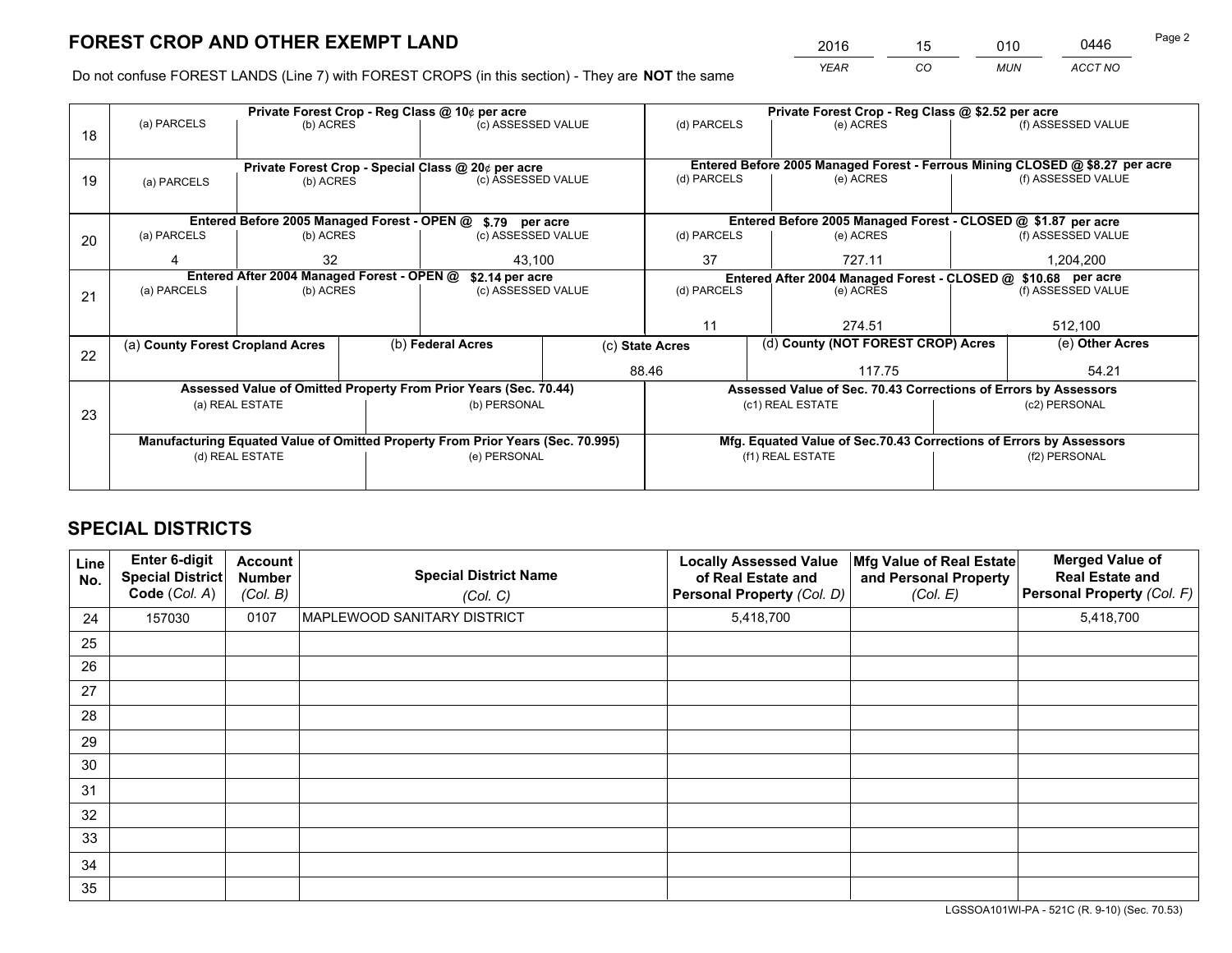|             |                                                          |                                             |                                                         | <b>YEAR</b>                                                                       | CO<br><b>MUN</b>                                              | ACCT NO                                                                        |
|-------------|----------------------------------------------------------|---------------------------------------------|---------------------------------------------------------|-----------------------------------------------------------------------------------|---------------------------------------------------------------|--------------------------------------------------------------------------------|
| Line<br>No. | Enter 6-digit<br><b>School District</b><br>Code (Col. A) | <b>Account</b><br><b>Number</b><br>(Col. B) | <b>School District Name</b><br>(Col. C)                 | <b>Locally Assessed Value</b><br>of Real Estate and<br>Personal Property (Col. D) | Mfg Value of Real Estate<br>and Personal Property<br>(Col. E) | <b>Merged Value of</b><br><b>Real Estate and</b><br>Personal Property (Col. F) |
|             | A. SCHOOL DISTRICTS (K-8 and K-12)                       |                                             |                                                         |                                                                                   |                                                               |                                                                                |
| 36          | 155457                                                   | 0108                                        | SCH D OF SOUTHERN DOOR COUNTY                           | 85,946,800                                                                        |                                                               | 85,946,800                                                                     |
| 37          |                                                          |                                             |                                                         |                                                                                   |                                                               |                                                                                |
| 38          |                                                          |                                             |                                                         |                                                                                   |                                                               |                                                                                |
| 39          |                                                          |                                             |                                                         |                                                                                   |                                                               |                                                                                |
| 40          |                                                          |                                             |                                                         |                                                                                   |                                                               |                                                                                |
| 41          |                                                          |                                             |                                                         |                                                                                   |                                                               |                                                                                |
| 42          |                                                          |                                             |                                                         |                                                                                   |                                                               |                                                                                |
| 43          |                                                          |                                             |                                                         |                                                                                   |                                                               |                                                                                |
| 44          |                                                          |                                             |                                                         |                                                                                   |                                                               |                                                                                |
| 45<br>46    |                                                          |                                             |                                                         |                                                                                   |                                                               |                                                                                |
| 47          |                                                          |                                             |                                                         |                                                                                   |                                                               |                                                                                |
| 48          |                                                          |                                             |                                                         |                                                                                   |                                                               |                                                                                |
| 49          |                                                          |                                             |                                                         |                                                                                   |                                                               |                                                                                |
| 50          |                                                          |                                             | TOTAL ASSESSED VALUE OF SCHOOL DISTRICTS (K-8 and K-12) | 85,946,800                                                                        |                                                               | 85,946,800                                                                     |
|             | <b>B.</b><br><b>UNION HIGH SCHOOL DISTRICTS</b>          |                                             |                                                         |                                                                                   |                                                               |                                                                                |
| 51          |                                                          |                                             |                                                         |                                                                                   |                                                               |                                                                                |
| 52          |                                                          |                                             |                                                         |                                                                                   |                                                               |                                                                                |
| 53          |                                                          |                                             |                                                         |                                                                                   |                                                               |                                                                                |
| 54          |                                                          |                                             |                                                         |                                                                                   |                                                               |                                                                                |
| 55          |                                                          |                                             | TOTAL ASSESSED VALUE OF UNION HIGH SCHOOLS              |                                                                                   |                                                               |                                                                                |
|             | C. TECHNICAL COLLEGE DISTRICTS                           |                                             |                                                         |                                                                                   |                                                               |                                                                                |
| 56          | 001300                                                   | 0012                                        | NORTHEAST WISCONSIN TECH COLLEGE<br><b>GNBY</b>         | 85,946,800                                                                        |                                                               | 85,946,800                                                                     |
| 57          |                                                          |                                             |                                                         |                                                                                   |                                                               |                                                                                |
| 58          |                                                          |                                             |                                                         |                                                                                   |                                                               |                                                                                |
| 59          |                                                          |                                             | TOTAL ASSESSED VALUE OF TECHNICAL COLLEGES              | 85,946,800                                                                        |                                                               | 85,946,800                                                                     |

15

010

# *I hereby certify, to the best of my knowledge and belief, this form is complete and correct.*

**SCHOOL DISTRICTS**

| Print name of preparer | Title                    |                | Date (MM / DD / CCYY) |
|------------------------|--------------------------|----------------|-----------------------|
|                        |                          |                |                       |
| Signature of preparer  | Contact Telephone Number | E-mail address |                       |
|                        | $\sim$                   |                |                       |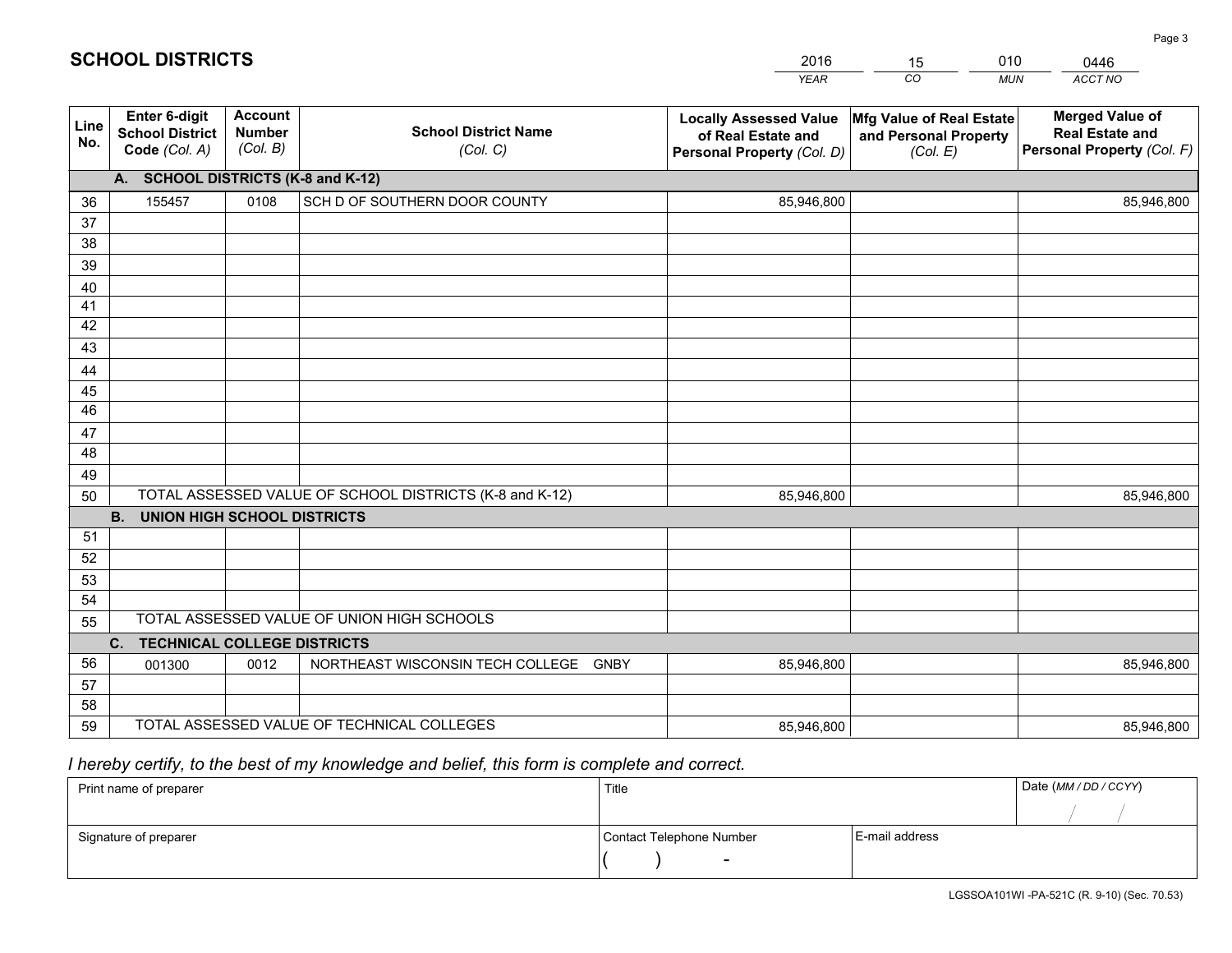### **HIGHLIGHTS**

- 1. Complete the Statement of Assessment after the Board of Review. Reflect any changes made there.
- 2. Use black ink to complete.
- 3. Line 16 must equal Line 50, Col D.
- 4. Line 55 must equal the total of K-8 schools listed on lines 36-49. Do not include K-12 schools in this comparision.
- 5. Line 59, Col. D must equal Line 16.
- 6. Special District, School District and Technical College District values must include both real estate and personal property. Examples of Special districts are: town sanitary districts, public inland lake protection and rehabilitation districts, and metropolitan sewerage districts.
- 7. DO NOT INCLUDE Manufacturing property values.DOR will print these values on the final SOA.

RUTH KERSCHER

TOWN OF FORESTVILLE

RUTH KERSCHER<br>TOWN OF FORESTVILLE

1364 MILL RD

1364 MILL RD

STURGEON BAY, WI 54235 - 9263

STURGEON BAY, WI

54235 - 9263

 8. Accuracy of this form is very important. The values reported directly affect the equalized value DOR calculates for school and special districts.

### **Page 1:**

 If not prefilled, enter the tax year,county and municipal code,municipal type, municipal name and county name on the top of form.

Check the Amended box, if filing an amended / corrected SOA.

 Report the parcel count, acres and assessed value of taxable general property, total parcel count, (real and personal), total acres, and values from final figures set by the Board of Review.

- A. Real Estate land and improvements (buildings, etc.) is reported on lines 1 8, total line 9.
- B. Personal Property is reported on lines 11 14, Column D, total line 15.
- C. To complete this report, use the computer produced summary of the assessment roll that shows these amounts.
- D. Use whole numbers only.
- E. Add each line across and each column down to verify entries.

### **Page 2:**

- A. Report Special Items (not subject to general property tax).
- 1. Private Forest Croplands and Managed Forest Lands are reported on lines 18,19, 20 and 21. Be sure to report assessed values **NOT** taxes.
- 2. You should have copies of the orders of entry, orders of withdrawal, etc., to update your assessment roll.
	- 3. Show hundredths of acres (e.g. 39.75).
- 4. Tax exempt lands are reported on line 22.
- 5. Omitted property and sec. 70.43, Wis. Stats., corrections of errors by assessor are reported on line 23. Report real estate and personal property separately. These should be for **prior years**, not something found on the current assessment roll after the board of review.
- B. Special District (Lines 24-35) Include the value of both real and personal property.
- The Department of Revenue (DOR) preprints much of the information regarding names and codes for schools, special districts,etc. If a district is not listed, enter the name and value only, DOR will enter the proper code.

### **Page 3 School Districts:**

Include the value of both real and personal property.

Report School District (regular, elementary, union high school, and technical college).

- 1. Regular (K-12) and Elementary (K-8) school values are reported on lines 36-49, total on line 50.
- 2. Union High School (UHS) (use only if elementary schools are listed on lines 36-49) are reported on lines 51-54. UHS total value (line 55) must equal to the total **elementary school** values reported on lines 36-49. Do notinclude K-12 schools in this comparison.
- 3. Technical College values are reported on lines 56-58, total on line 59.
- 4. Use the computer summary that shows these amounts to complete this report.

#### **This form is due the second Monday in June. File this report only after your Board of Review is complete.**

 *If you have questions: Return forms to:*

Fax number: (608) 264-6887 PO Box 8971

 Email: lgs@revenue.wi.gov Wisconsin Department of Revenue Call: (608) 261-5341 Local Government Services Section 6-97Madison WI 53708-8971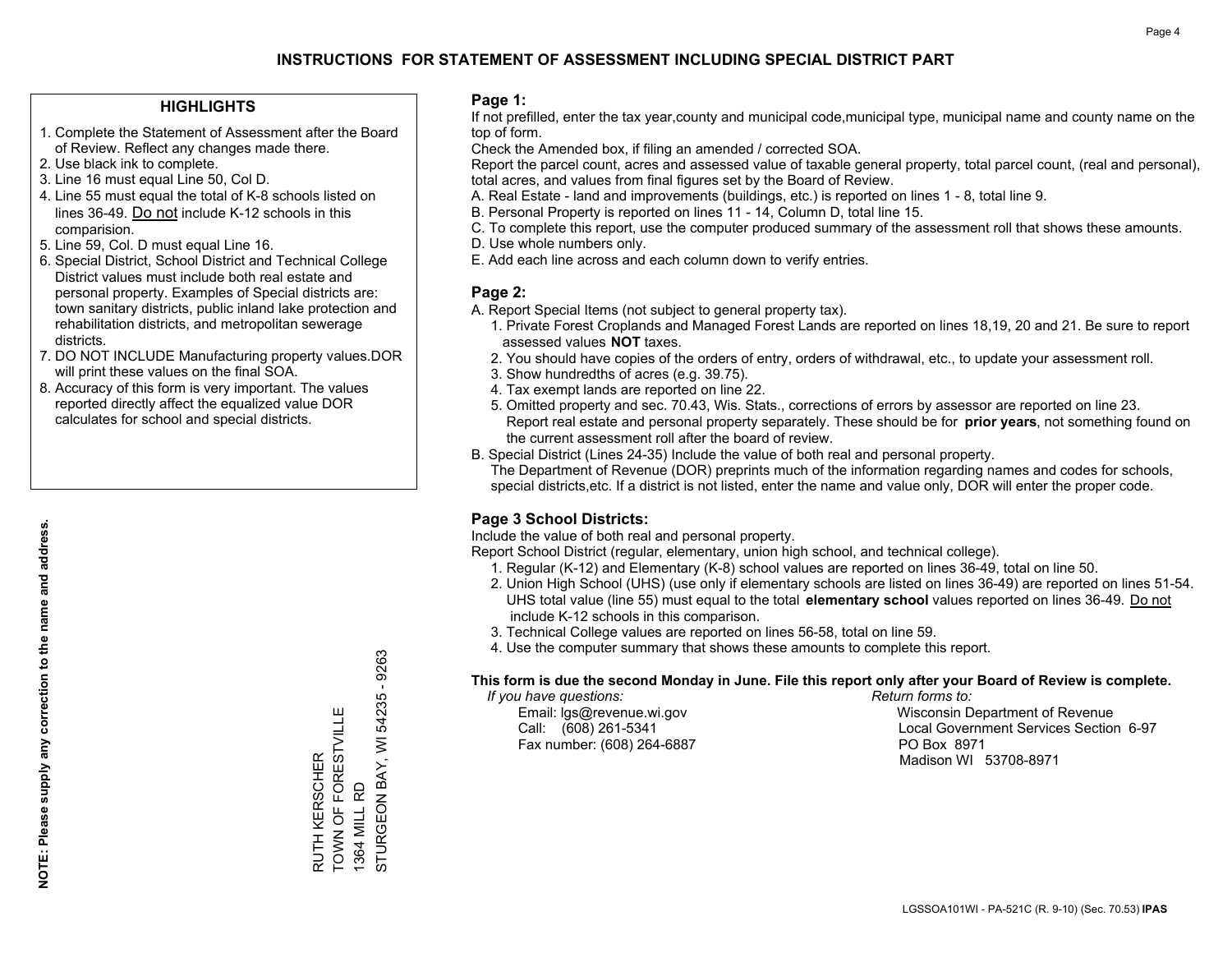**FINAL - EQUATED**

**STATEMENT OF ASSESSMENT FOR 2016** 

| 15  | 012 | 0447    |
|-----|-----|---------|
| CO. | MUN | ACCT NO |

|                | <b>FOR</b><br><b>TOWN OF</b><br><b>OF</b><br><b>DOOR COUNTY</b><br>GARDNER<br>Town - Village - City<br><b>Municipality Name</b><br><b>County Name</b>                                        |                                                           |            |              |                                                     |                         |                      | <b>WHEN COMPLETING THIS DOCUMENT</b><br>DO NOT WRITE OVER X's OR IN SHADED AREAS |
|----------------|----------------------------------------------------------------------------------------------------------------------------------------------------------------------------------------------|-----------------------------------------------------------|------------|--------------|-----------------------------------------------------|-------------------------|----------------------|----------------------------------------------------------------------------------|
|                |                                                                                                                                                                                              |                                                           |            |              |                                                     |                         |                      |                                                                                  |
|                | <b>REAL ESTATE</b>                                                                                                                                                                           |                                                           |            | PARCEL COUNT | NO. OF ACRES                                        | <b>VALUE OF</b>         | <b>VALUE OF</b>      | TOTAL VALUE OF LAND                                                              |
| Line<br>No.    |                                                                                                                                                                                              | (See Lines 18 - 22 for<br>other Real Estate)              |            |              | <b>WHOLE</b><br>TOTAL LAND MPROVEMENTS NUMBERS ONLY | <b>LAND</b>             | <b>IMPROVEMENTS</b>  | AND IMPROVEMENTS                                                                 |
|                |                                                                                                                                                                                              |                                                           | Col. A     | Col. B       | Col. C                                              | Col. D                  | Col. E               | Col. F                                                                           |
|                |                                                                                                                                                                                              | <b>RESIDENTIAL - Class 1</b>                              | 1,235      | 1,004        | 1,676                                               | 86,793,300              | 115,363,300          | 202,156,600                                                                      |
| $\overline{2}$ |                                                                                                                                                                                              | <b>COMMERCIAL - Class 2</b>                               | 49         | 44           | 173                                                 | 4,088,700               | 6,226,400            | 10,315,100                                                                       |
| 3              |                                                                                                                                                                                              | <b>MANUFACTURING - Class 3</b>                            | $\Omega$   | $\Omega$     | $\Omega$                                            | 0                       | 0                    | ΩI                                                                               |
| 4              |                                                                                                                                                                                              | <b>AGRICULTURAL - Class 4</b>                             | 473        |              | 9,220                                               | 1,493,400               |                      | 1,493,400                                                                        |
| 5              |                                                                                                                                                                                              | <b>UNDEVELOPED - Class 5</b>                              | 379        |              | 3,007                                               | 3,942,300               |                      | 3,942,300                                                                        |
| 6              |                                                                                                                                                                                              | AGRICULTURAL FOREST - Class 5m                            | 174        |              | 1,775                                               | 2,488,800               |                      | 2,488,800                                                                        |
| $\overline{7}$ |                                                                                                                                                                                              | FOREST LANDS - Class 6                                    | 150        |              | 2,204                                               | 5,898,900               |                      | 5,898,900                                                                        |
| 8              |                                                                                                                                                                                              | OTHER - Class 7                                           | 59         | 59           | 112                                                 | 869,100                 | 5,273,200            | 6,142,300                                                                        |
| 9              |                                                                                                                                                                                              | TOTAL - ALL COLUMNS                                       | 2,519      | 1,107        | 18,167                                              | 105,574,500             | 126,862,900          | 232,437,400                                                                      |
| 10             |                                                                                                                                                                                              | NUMBER OF PERSONAL PROPERTY ACCOUNTS IN ROLL              |            |              | 25                                                  | <b>LOCALLY ASSESSED</b> | <b>MANUFACTURING</b> | <b>MERGED</b>                                                                    |
| 11             |                                                                                                                                                                                              | BOATS AND OTHER WATERCRAFT NOT EXEMPT - Code 1            |            |              |                                                     | 20,600                  | 0                    | 20,600                                                                           |
| 12             |                                                                                                                                                                                              | MACHINERY, TOOLS AND PATTERNS - Code 2                    |            |              |                                                     | 63,300                  | 0                    | 63,300                                                                           |
| 13             |                                                                                                                                                                                              | FURNITURE, FIXTURES AND EQUIPMENT - Code 3                |            |              |                                                     | 101,500                 | 0                    | 101,500                                                                          |
| 14             |                                                                                                                                                                                              | ALL OTHER PERSONAL PROPERTY NOT EXEMPT - Codes 4A, 4B, 4C |            |              |                                                     | 240,700                 | 0                    | 240,700                                                                          |
| 15             | TOTAL OF PERSONAL PROPERTY NOT EXEMPT (Total of Lines 11-14)<br>426,100                                                                                                                      |                                                           |            |              |                                                     |                         | 0                    | 426,100                                                                          |
| 16             | AGGREGATE ASSESSED VALUE OF ALL PROPERTY SUBJECT TO THE GENERAL PROPERTY TAX (Total of Lines 9F and 15F)<br>MUST EQUAL TOTAL VALUE OF THE SCHOOL DISTRICTS (K-12 PLUS K-8) - Line 50, Col. F |                                                           |            |              |                                                     |                         | 232,863,500          |                                                                                  |
| 17             |                                                                                                                                                                                              | <b>BOARD OF REVIEW</b>                                    |            |              | Name of Assessor                                    |                         | Telephone #          |                                                                                  |
|                |                                                                                                                                                                                              | DATE OF FINAL ADJOURNMENT                                 | 06/07/2016 |              | <b>FAIR MARKET ASSESSMENTS</b>                      |                         |                      | (920) 468-9698                                                                   |

REMARKS

The Assessment Ratio to be used in calculating the estimated Fair Market Value on tax bills for this tax district is 1.069668424

This ratio should be used to convert assessed values to "Calculate Equalized Values" in Step 1 of the Lottery and Gaming Credit Calculations.<br>This ratio should be used in the "Computation of Tax Equivalent" schedule of the Commission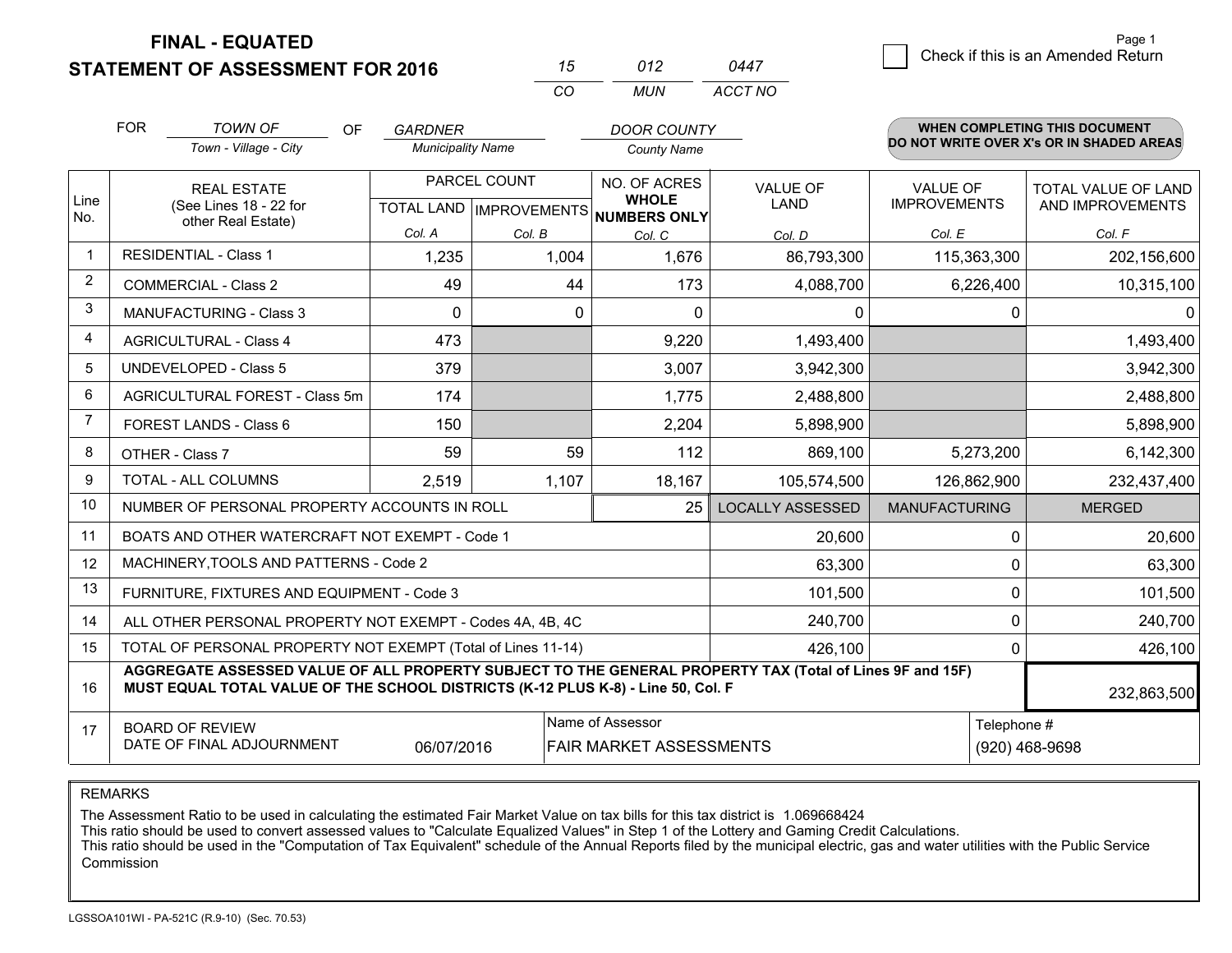*YEAR CO MUN ACCT NO* 2016 <u>15 012 0447</u>

Do not confuse FOREST LANDS (Line 7) with FOREST CROPS (in this section) - They are **NOT** the same

|    |                                                                                |                 |  | Private Forest Crop - Reg Class @ 10¢ per acre                   |                                                                    | Private Forest Crop - Reg Class @ \$2.52 per acre                            |                                                                 |  |                    |  |
|----|--------------------------------------------------------------------------------|-----------------|--|------------------------------------------------------------------|--------------------------------------------------------------------|------------------------------------------------------------------------------|-----------------------------------------------------------------|--|--------------------|--|
| 18 | (a) PARCELS                                                                    | (b) ACRES       |  | (c) ASSESSED VALUE                                               |                                                                    | (d) PARCELS                                                                  | (e) ACRES                                                       |  | (f) ASSESSED VALUE |  |
|    |                                                                                |                 |  |                                                                  |                                                                    |                                                                              |                                                                 |  |                    |  |
|    |                                                                                |                 |  | Private Forest Crop - Special Class @ 20¢ per acre               |                                                                    | Entered Before 2005 Managed Forest - Ferrous Mining CLOSED @ \$8.27 per acre |                                                                 |  |                    |  |
| 19 | (a) PARCELS                                                                    | (b) ACRES       |  | (c) ASSESSED VALUE                                               |                                                                    | (d) PARCELS                                                                  | (e) ACRES                                                       |  | (f) ASSESSED VALUE |  |
|    |                                                                                |                 |  |                                                                  |                                                                    |                                                                              |                                                                 |  |                    |  |
|    |                                                                                |                 |  | Entered Before 2005 Managed Forest - OPEN @ \$.79 per acre       |                                                                    |                                                                              | Entered Before 2005 Managed Forest - CLOSED @ \$1.87 per acre   |  |                    |  |
| 20 | (a) PARCELS                                                                    | (b) ACRES       |  | (c) ASSESSED VALUE                                               |                                                                    | (d) PARCELS                                                                  | (e) ACRES                                                       |  | (f) ASSESSED VALUE |  |
|    | 160<br>409.800<br>4                                                            |                 |  | 38                                                               | 1.174.09                                                           |                                                                              | 3,110,700                                                       |  |                    |  |
|    | Entered After 2004 Managed Forest - OPEN @<br>\$2.14 per acre                  |                 |  |                                                                  |                                                                    | Entered After 2004 Managed Forest - CLOSED @ \$10.68 per acre                |                                                                 |  |                    |  |
| 21 | (a) PARCELS                                                                    | (b) ACRES       |  | (c) ASSESSED VALUE                                               |                                                                    | (d) PARCELS<br>(e) ACRES                                                     |                                                                 |  | (f) ASSESSED VALUE |  |
|    |                                                                                |                 |  |                                                                  |                                                                    |                                                                              |                                                                 |  |                    |  |
|    |                                                                                | 100.32          |  | 280,900                                                          |                                                                    | 36                                                                           | 1,041.96                                                        |  | 2,580,900          |  |
| 22 | (a) County Forest Cropland Acres                                               |                 |  | (b) Federal Acres                                                |                                                                    | (c) State Acres                                                              | (d) County (NOT FOREST CROP) Acres                              |  | (e) Other Acres    |  |
|    |                                                                                |                 |  |                                                                  |                                                                    | 1,195.47                                                                     | 42.7                                                            |  | 149.71             |  |
|    |                                                                                |                 |  | Assessed Value of Omitted Property From Prior Years (Sec. 70.44) |                                                                    |                                                                              | Assessed Value of Sec. 70.43 Corrections of Errors by Assessors |  |                    |  |
| 23 |                                                                                | (a) REAL ESTATE |  | (b) PERSONAL                                                     |                                                                    |                                                                              | (c1) REAL ESTATE                                                |  | (c2) PERSONAL      |  |
|    |                                                                                |                 |  |                                                                  |                                                                    |                                                                              |                                                                 |  |                    |  |
|    | Manufacturing Equated Value of Omitted Property From Prior Years (Sec. 70.995) |                 |  |                                                                  | Mfg. Equated Value of Sec.70.43 Corrections of Errors by Assessors |                                                                              |                                                                 |  |                    |  |
|    |                                                                                | (d) REAL ESTATE |  | (e) PERSONAL                                                     |                                                                    |                                                                              | (f1) REAL ESTATE                                                |  | (f2) PERSONAL      |  |
|    |                                                                                |                 |  |                                                                  |                                                                    |                                                                              |                                                                 |  |                    |  |

# **SPECIAL DISTRICTS**

| Line<br>No. | Enter 6-digit<br>Special District<br>Code (Col. A) | <b>Account</b><br><b>Number</b><br>(Col. B) | <b>Special District Name</b><br>(Col. C) | <b>Locally Assessed Value</b><br>of Real Estate and<br>Personal Property (Col. D) | Mfg Value of Real Estate<br>and Personal Property<br>(Col. E) | <b>Merged Value of</b><br><b>Real Estate and</b><br>Personal Property (Col. F) |
|-------------|----------------------------------------------------|---------------------------------------------|------------------------------------------|-----------------------------------------------------------------------------------|---------------------------------------------------------------|--------------------------------------------------------------------------------|
| 24          |                                                    |                                             |                                          |                                                                                   |                                                               |                                                                                |
| 25          |                                                    |                                             |                                          |                                                                                   |                                                               |                                                                                |
| 26          |                                                    |                                             |                                          |                                                                                   |                                                               |                                                                                |
| 27          |                                                    |                                             |                                          |                                                                                   |                                                               |                                                                                |
| 28          |                                                    |                                             |                                          |                                                                                   |                                                               |                                                                                |
| 29          |                                                    |                                             |                                          |                                                                                   |                                                               |                                                                                |
| 30          |                                                    |                                             |                                          |                                                                                   |                                                               |                                                                                |
| 31          |                                                    |                                             |                                          |                                                                                   |                                                               |                                                                                |
| 32          |                                                    |                                             |                                          |                                                                                   |                                                               |                                                                                |
| 33          |                                                    |                                             |                                          |                                                                                   |                                                               |                                                                                |
| 34          |                                                    |                                             |                                          |                                                                                   |                                                               |                                                                                |
| 35          |                                                    |                                             |                                          |                                                                                   |                                                               |                                                                                |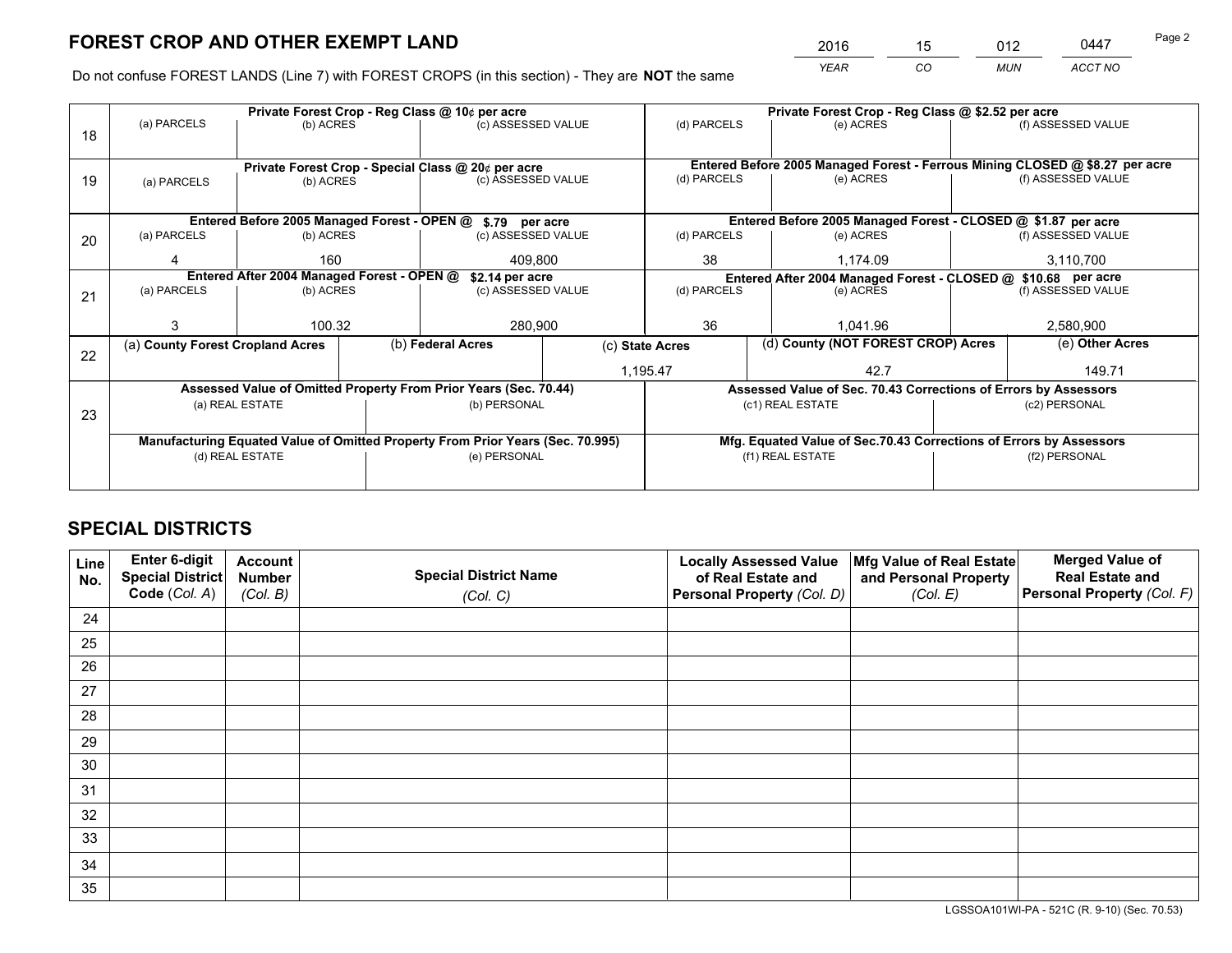|             |                                                          |                                             |                                                         | <b>YEAR</b>                                                                       | CO<br><b>MUN</b>                                              | ACCT NO                                                                        |
|-------------|----------------------------------------------------------|---------------------------------------------|---------------------------------------------------------|-----------------------------------------------------------------------------------|---------------------------------------------------------------|--------------------------------------------------------------------------------|
| Line<br>No. | Enter 6-digit<br><b>School District</b><br>Code (Col. A) | <b>Account</b><br><b>Number</b><br>(Col. B) | <b>School District Name</b><br>(Col. C)                 | <b>Locally Assessed Value</b><br>of Real Estate and<br>Personal Property (Col. D) | Mfg Value of Real Estate<br>and Personal Property<br>(Col. E) | <b>Merged Value of</b><br><b>Real Estate and</b><br>Personal Property (Col. F) |
|             | A. SCHOOL DISTRICTS (K-8 and K-12)                       |                                             |                                                         |                                                                                   |                                                               |                                                                                |
| 36          | 155457                                                   | 0108                                        | SCH D OF SOUTHERN DOOR COUNTY                           | 232,863,500                                                                       |                                                               | 232,863,500                                                                    |
| 37          |                                                          |                                             |                                                         |                                                                                   |                                                               |                                                                                |
| 38          |                                                          |                                             |                                                         |                                                                                   |                                                               |                                                                                |
| 39          |                                                          |                                             |                                                         |                                                                                   |                                                               |                                                                                |
| 40          |                                                          |                                             |                                                         |                                                                                   |                                                               |                                                                                |
| 41<br>42    |                                                          |                                             |                                                         |                                                                                   |                                                               |                                                                                |
| 43          |                                                          |                                             |                                                         |                                                                                   |                                                               |                                                                                |
| 44          |                                                          |                                             |                                                         |                                                                                   |                                                               |                                                                                |
| 45          |                                                          |                                             |                                                         |                                                                                   |                                                               |                                                                                |
| 46          |                                                          |                                             |                                                         |                                                                                   |                                                               |                                                                                |
| 47          |                                                          |                                             |                                                         |                                                                                   |                                                               |                                                                                |
| 48          |                                                          |                                             |                                                         |                                                                                   |                                                               |                                                                                |
| 49          |                                                          |                                             |                                                         |                                                                                   |                                                               |                                                                                |
| 50          |                                                          |                                             | TOTAL ASSESSED VALUE OF SCHOOL DISTRICTS (K-8 and K-12) | 232,863,500                                                                       |                                                               | 232,863,500                                                                    |
|             | <b>B.</b><br><b>UNION HIGH SCHOOL DISTRICTS</b>          |                                             |                                                         |                                                                                   |                                                               |                                                                                |
| 51          |                                                          |                                             |                                                         |                                                                                   |                                                               |                                                                                |
| 52          |                                                          |                                             |                                                         |                                                                                   |                                                               |                                                                                |
| 53          |                                                          |                                             |                                                         |                                                                                   |                                                               |                                                                                |
| 54          |                                                          |                                             | TOTAL ASSESSED VALUE OF UNION HIGH SCHOOLS              |                                                                                   |                                                               |                                                                                |
| 55          |                                                          |                                             |                                                         |                                                                                   |                                                               |                                                                                |
| 56          | C. TECHNICAL COLLEGE DISTRICTS                           | 0012                                        | NORTHEAST WISCONSIN TECH COLLEGE GNBY                   | 232,863,500                                                                       |                                                               |                                                                                |
| 57          | 001300                                                   |                                             |                                                         |                                                                                   |                                                               | 232,863,500                                                                    |
| 58          |                                                          |                                             |                                                         |                                                                                   |                                                               |                                                                                |
| 59          |                                                          |                                             | TOTAL ASSESSED VALUE OF TECHNICAL COLLEGES              | 232,863,500                                                                       |                                                               | 232,863,500                                                                    |

15

012

# *I hereby certify, to the best of my knowledge and belief, this form is complete and correct.*

**SCHOOL DISTRICTS**

| Print name of preparer | Title                    |                | Date (MM / DD / CCYY) |
|------------------------|--------------------------|----------------|-----------------------|
|                        |                          |                |                       |
| Signature of preparer  | Contact Telephone Number | E-mail address |                       |
|                        | $\overline{\phantom{0}}$ |                |                       |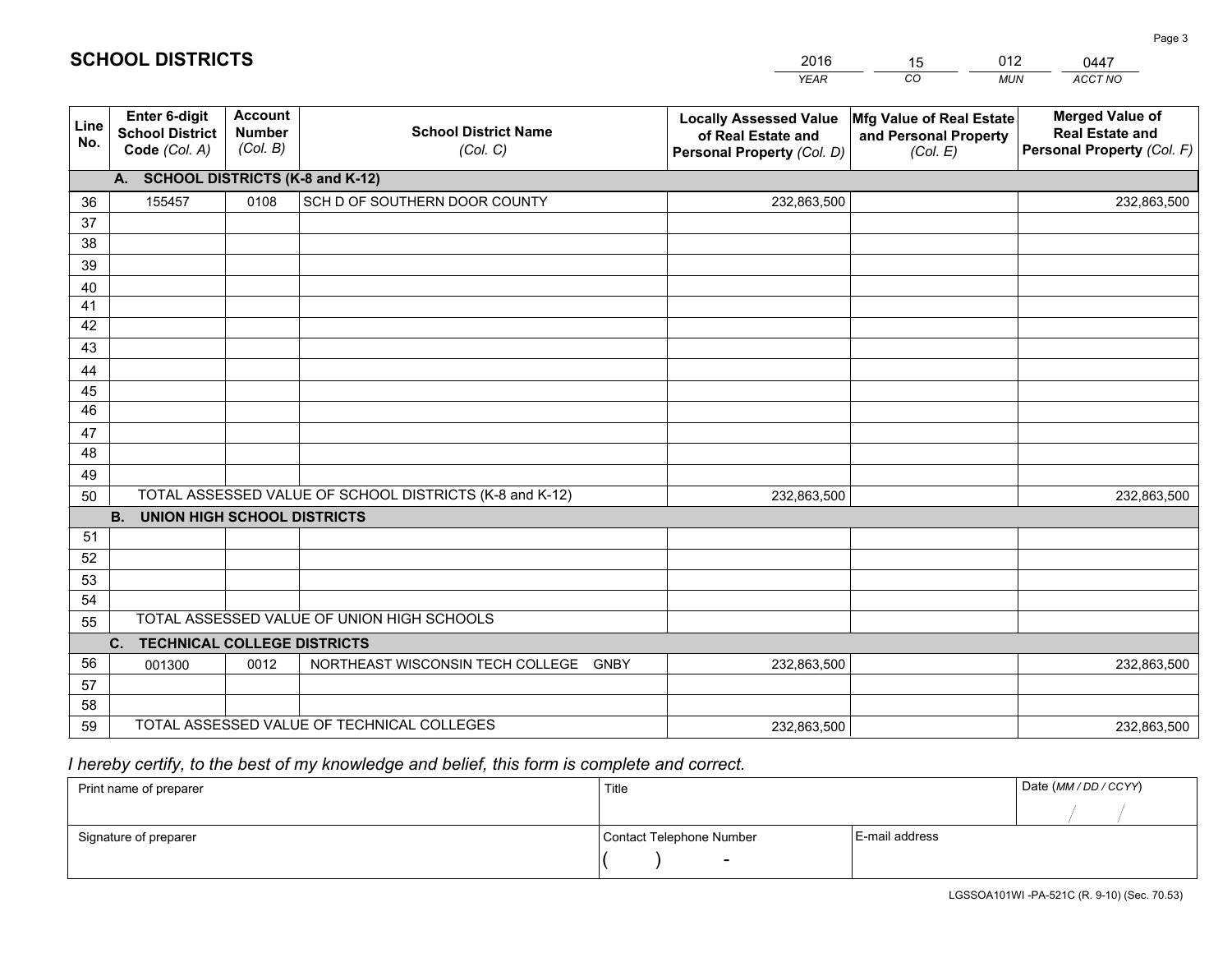### **HIGHLIGHTS**

- 1. Complete the Statement of Assessment after the Board of Review. Reflect any changes made there.
- 2. Use black ink to complete.
- 3. Line 16 must equal Line 50, Col D.
- 4. Line 55 must equal the total of K-8 schools listed on lines 36-49. Do not include K-12 schools in this comparision.
- 5. Line 59, Col. D must equal Line 16.
- 6. Special District, School District and Technical College District values must include both real estate and personal property. Examples of Special districts are: town sanitary districts, public inland lake protection and rehabilitation districts, and metropolitan sewerage districts.
- 7. DO NOT INCLUDE Manufacturing property values.DOR will print these values on the final SOA.

AMY SACOTTE TOWN OF GARDNER 2026 COUNTY RD DK STURGEON BAY, WI 54235

STURGEON BAY, WI 54235 2026 COUNTY RD DK AMY SACOTTE<br>TOWN OF GARDNER

 8. Accuracy of this form is very important. The values reported directly affect the equalized value DOR calculates for school and special districts.

### **Page 1:**

 If not prefilled, enter the tax year,county and municipal code,municipal type, municipal name and county name on the top of form.

Check the Amended box, if filing an amended / corrected SOA.

 Report the parcel count, acres and assessed value of taxable general property, total parcel count, (real and personal), total acres, and values from final figures set by the Board of Review.

- A. Real Estate land and improvements (buildings, etc.) is reported on lines 1 8, total line 9.
- B. Personal Property is reported on lines 11 14, Column D, total line 15.
- C. To complete this report, use the computer produced summary of the assessment roll that shows these amounts.
- D. Use whole numbers only.
- E. Add each line across and each column down to verify entries.

### **Page 2:**

- A. Report Special Items (not subject to general property tax).
- 1. Private Forest Croplands and Managed Forest Lands are reported on lines 18,19, 20 and 21. Be sure to report assessed values **NOT** taxes.
- 2. You should have copies of the orders of entry, orders of withdrawal, etc., to update your assessment roll.
	- 3. Show hundredths of acres (e.g. 39.75).
- 4. Tax exempt lands are reported on line 22.
- 5. Omitted property and sec. 70.43, Wis. Stats., corrections of errors by assessor are reported on line 23. Report real estate and personal property separately. These should be for **prior years**, not something found on the current assessment roll after the board of review.
- B. Special District (Lines 24-35) Include the value of both real and personal property.
- The Department of Revenue (DOR) preprints much of the information regarding names and codes for schools, special districts,etc. If a district is not listed, enter the name and value only, DOR will enter the proper code.

### **Page 3 School Districts:**

Include the value of both real and personal property.

Report School District (regular, elementary, union high school, and technical college).

- 1. Regular (K-12) and Elementary (K-8) school values are reported on lines 36-49, total on line 50.
- 2. Union High School (UHS) (use only if elementary schools are listed on lines 36-49) are reported on lines 51-54. UHS total value (line 55) must equal to the total **elementary school** values reported on lines 36-49. Do notinclude K-12 schools in this comparison.
- 3. Technical College values are reported on lines 56-58, total on line 59.
- 4. Use the computer summary that shows these amounts to complete this report.

#### **This form is due the second Monday in June. File this report only after your Board of Review is complete.**

 *If you have questions: Return forms to:*

Fax number: (608) 264-6887 PO Box 8971

 Email: lgs@revenue.wi.gov Wisconsin Department of Revenue Call: (608) 261-5341 Local Government Services Section 6-97Madison WI 53708-8971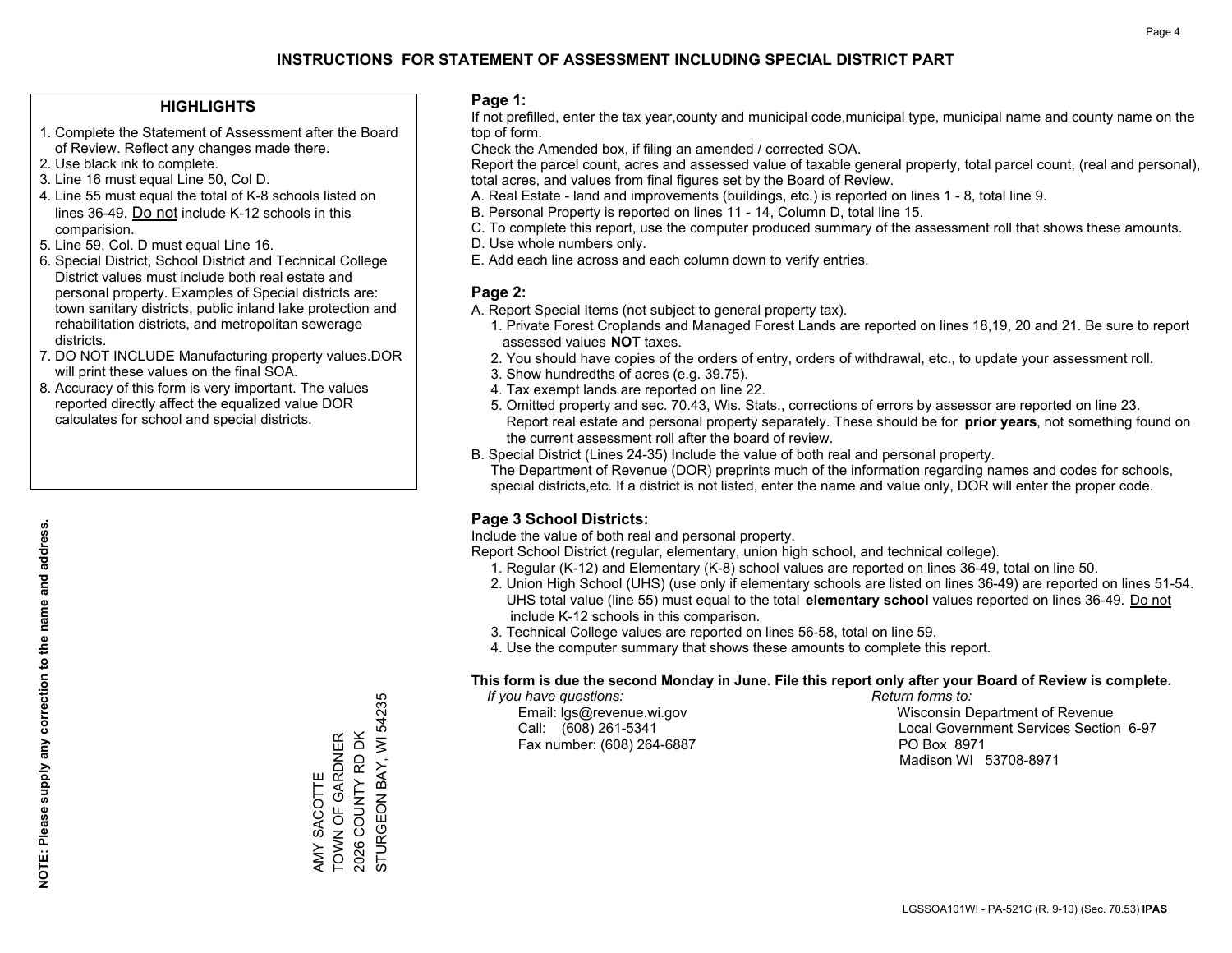**FINAL - EQUATED**

**STATEMENT OF ASSESSMENT FOR 2016** 

|   |                                    | Page 1 |
|---|------------------------------------|--------|
| 8 | Check if this is an Amended Return |        |

|                | <b>FOR</b><br><b>TOWN OF</b><br><b>OF</b>                                                                                                                                                    | <b>GIBRALTAR</b>         |              | <b>DOOR COUNTY</b>                                   |                         |                      | <b>WHEN COMPLETING THIS DOCUMENT</b>     |  |  |
|----------------|----------------------------------------------------------------------------------------------------------------------------------------------------------------------------------------------|--------------------------|--------------|------------------------------------------------------|-------------------------|----------------------|------------------------------------------|--|--|
|                | Town - Village - City                                                                                                                                                                        | <b>Municipality Name</b> |              | <b>County Name</b>                                   |                         |                      | DO NOT WRITE OVER X's OR IN SHADED AREAS |  |  |
|                | <b>REAL ESTATE</b>                                                                                                                                                                           |                          | PARCEL COUNT | NO. OF ACRES                                         | <b>VALUE OF</b>         | <b>VALUE OF</b>      | TOTAL VALUE OF LAND                      |  |  |
| Line<br>No.    | (See Lines 18 - 22 for                                                                                                                                                                       |                          |              | <b>WHOLE</b><br>TOTAL LAND IMPROVEMENTS NUMBERS ONLY | LAND                    | <b>IMPROVEMENTS</b>  | AND IMPROVEMENTS                         |  |  |
|                | other Real Estate)                                                                                                                                                                           | Col. A                   | Col. B       | Col. C                                               | Col. D                  | Col. E               | Col. F                                   |  |  |
| 1              | <b>RESIDENTIAL - Class 1</b>                                                                                                                                                                 | 2,335                    | 1,579        | 9,568                                                | 287,019,400             | 347, 152, 400        | 634,171,800                              |  |  |
| $\overline{2}$ | <b>COMMERCIAL - Class 2</b>                                                                                                                                                                  | 262                      | 229          | 258                                                  | 36,619,100              | 52,700,600           | 89,319,700                               |  |  |
| 3              | <b>MANUFACTURING - Class 3</b>                                                                                                                                                               | 0                        |              | 0<br>0                                               | 0                       |                      | 0<br> 0                                  |  |  |
| 4              | <b>AGRICULTURAL - Class 4</b>                                                                                                                                                                | 195                      |              | 2,666                                                | 385,500                 |                      | 385,500                                  |  |  |
| 5              | <b>UNDEVELOPED - Class 5</b>                                                                                                                                                                 | 121                      |              | 681                                                  | 554,300                 |                      | 554,300                                  |  |  |
| 6              | AGRICULTURAL FOREST - Class 5m                                                                                                                                                               | 16                       |              | 146                                                  | 255,400                 |                      | 255,400                                  |  |  |
| $\overline{7}$ | FOREST LANDS - Class 6                                                                                                                                                                       | 26                       |              | 426                                                  | 1,481,600               |                      | 1,481,600                                |  |  |
| 8              | OTHER - Class 7                                                                                                                                                                              | 20                       | 20           | 41                                                   | 247,800                 | 3,312,800            | 3,560,600                                |  |  |
| 9              | TOTAL - ALL COLUMNS                                                                                                                                                                          | 2,975                    | 1,828        | 13,786                                               | 326,563,100             | 403,165,800          | 729,728,900                              |  |  |
| 10             | NUMBER OF PERSONAL PROPERTY ACCOUNTS IN ROLL                                                                                                                                                 |                          |              | 255                                                  | <b>LOCALLY ASSESSED</b> | <b>MANUFACTURING</b> | <b>MERGED</b>                            |  |  |
| 11             | BOATS AND OTHER WATERCRAFT NOT EXEMPT - Code 1                                                                                                                                               |                          |              |                                                      | 38,900                  |                      | 38,900<br>0                              |  |  |
| 12             | MACHINERY, TOOLS AND PATTERNS - Code 2                                                                                                                                                       |                          |              |                                                      | 1,541,600               |                      | 1,541,600<br>0                           |  |  |
| 13             | FURNITURE, FIXTURES AND EQUIPMENT - Code 3                                                                                                                                                   |                          |              |                                                      | 2,145,000               |                      | $\mathbf 0$<br>2,145,000                 |  |  |
| 14             | ALL OTHER PERSONAL PROPERTY NOT EXEMPT - Codes 4A, 4B, 4C                                                                                                                                    |                          |              |                                                      | 1,728,600               |                      | 0<br>1,728,600                           |  |  |
| 15             | TOTAL OF PERSONAL PROPERTY NOT EXEMPT (Total of Lines 11-14)                                                                                                                                 |                          |              |                                                      | 5,454,100               |                      | $\Omega$<br>5,454,100                    |  |  |
| 16             | AGGREGATE ASSESSED VALUE OF ALL PROPERTY SUBJECT TO THE GENERAL PROPERTY TAX (Total of Lines 9F and 15F)<br>MUST EQUAL TOTAL VALUE OF THE SCHOOL DISTRICTS (K-12 PLUS K-8) - Line 50, Col. F |                          |              |                                                      |                         |                      | 735,183,000                              |  |  |
| 17             | <b>BOARD OF REVIEW</b>                                                                                                                                                                       |                          |              | Name of Assessor                                     |                         |                      | Telephone #                              |  |  |
|                | DATE OF FINAL ADJOURNMENT<br>07/20/2016                                                                                                                                                      |                          |              | ASSOCIATED APPRAISAL CNSLT                           |                         |                      | (800) 721-4157                           |  |  |

*CO*

*MUN*

*ACCT NO0448*

*<sup>15</sup> <sup>014</sup>*

REMARKS

The Assessment Ratio to be used in calculating the estimated Fair Market Value on tax bills for this tax district is .990855134<br>This ratio should be used to convert assessed values to "Calculate Equalized Values" in Step 1 Commission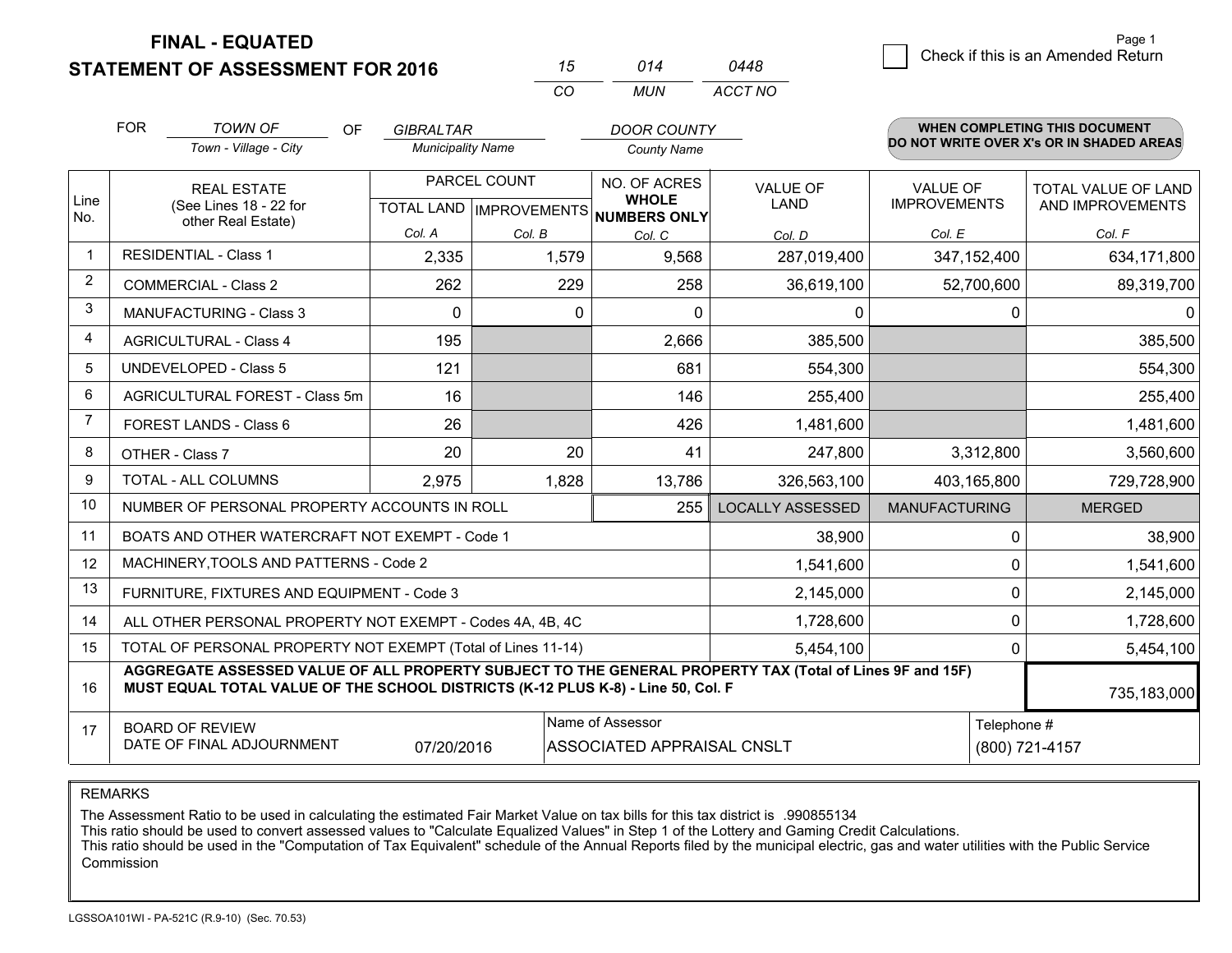*YEAR CO MUN ACCT NO* <sup>2016</sup> <sup>15</sup> <sup>014</sup> <sup>0448</sup>

Do not confuse FOREST LANDS (Line 7) with FOREST CROPS (in this section) - They are **NOT** the same

|    |                                                               |                 |    | Private Forest Crop - Reg Class @ 10¢ per acre                                 |                 | Private Forest Crop - Reg Class @ \$2.52 per acre                            |                                                                    |  |                    |  |
|----|---------------------------------------------------------------|-----------------|----|--------------------------------------------------------------------------------|-----------------|------------------------------------------------------------------------------|--------------------------------------------------------------------|--|--------------------|--|
| 18 | (a) PARCELS                                                   | (b) ACRES       |    | (c) ASSESSED VALUE                                                             |                 | (d) PARCELS                                                                  | (e) ACRES                                                          |  | (f) ASSESSED VALUE |  |
|    |                                                               |                 |    | Private Forest Crop - Special Class @ 20¢ per acre                             |                 | Entered Before 2005 Managed Forest - Ferrous Mining CLOSED @ \$8.27 per acre |                                                                    |  |                    |  |
| 19 | (c) ASSESSED VALUE<br>(b) ACRES<br>(a) PARCELS                |                 |    | (d) PARCELS                                                                    | (e) ACRES       |                                                                              | (f) ASSESSED VALUE                                                 |  |                    |  |
|    |                                                               |                 |    | Entered Before 2005 Managed Forest - OPEN @ \$.79 per acre                     |                 |                                                                              | Entered Before 2005 Managed Forest - CLOSED @ \$1.87 per acre      |  |                    |  |
| 20 | (a) PARCELS                                                   | (b) ACRES       |    | (c) ASSESSED VALUE                                                             |                 | (d) PARCELS                                                                  | (e) ACRES                                                          |  | (f) ASSESSED VALUE |  |
|    | 18<br>534.32<br>1,872,100                                     |                 | 45 | 863.11                                                                         |                 | 2,808,200                                                                    |                                                                    |  |                    |  |
|    | Entered After 2004 Managed Forest - OPEN @<br>\$2.14 per acre |                 |    |                                                                                |                 | Entered After 2004 Managed Forest - CLOSED @ \$10.68 per acre                |                                                                    |  |                    |  |
| 21 | (a) PARCELS                                                   | (b) ACRES       |    | (c) ASSESSED VALUE                                                             |                 | (d) PARCELS                                                                  | (e) ACRES                                                          |  | (f) ASSESSED VALUE |  |
|    |                                                               |                 |    |                                                                                |                 |                                                                              |                                                                    |  |                    |  |
|    | 21                                                            | 670.38          |    | 2,346,300                                                                      |                 | 36                                                                           | 931.43                                                             |  | 3,484,600          |  |
| 22 | (a) County Forest Cropland Acres                              |                 |    | (b) Federal Acres                                                              | (c) State Acres |                                                                              | (d) County (NOT FOREST CROP) Acres                                 |  | (e) Other Acres    |  |
|    |                                                               |                 |    | .19                                                                            |                 | 3,686.37<br>10.07                                                            |                                                                    |  | 594.67             |  |
|    |                                                               |                 |    | Assessed Value of Omitted Property From Prior Years (Sec. 70.44)               |                 |                                                                              | Assessed Value of Sec. 70.43 Corrections of Errors by Assessors    |  |                    |  |
| 23 |                                                               | (a) REAL ESTATE |    | (b) PERSONAL                                                                   |                 |                                                                              | (c1) REAL ESTATE                                                   |  | (c2) PERSONAL      |  |
|    |                                                               |                 |    |                                                                                |                 |                                                                              |                                                                    |  |                    |  |
|    |                                                               |                 |    | Manufacturing Equated Value of Omitted Property From Prior Years (Sec. 70.995) |                 |                                                                              | Mfg. Equated Value of Sec.70.43 Corrections of Errors by Assessors |  |                    |  |
|    |                                                               | (d) REAL ESTATE |    | (e) PERSONAL                                                                   |                 | (f1) REAL ESTATE                                                             |                                                                    |  | (f2) PERSONAL      |  |
|    |                                                               |                 |    |                                                                                |                 |                                                                              |                                                                    |  |                    |  |

# **SPECIAL DISTRICTS**

| Line<br>No. | <b>Enter 6-digit</b><br><b>Special District</b><br>Code (Col. A) | <b>Account</b><br><b>Number</b><br>(Col. B) | <b>Special District Name</b><br>(Col. C) | <b>Locally Assessed Value</b><br>of Real Estate and<br>Personal Property (Col. D) | Mfg Value of Real Estate<br>and Personal Property<br>(Col. E) | <b>Merged Value of</b><br><b>Real Estate and</b><br>Personal Property (Col. F) |
|-------------|------------------------------------------------------------------|---------------------------------------------|------------------------------------------|-----------------------------------------------------------------------------------|---------------------------------------------------------------|--------------------------------------------------------------------------------|
| 24          | 157090                                                           | 0111                                        | FISH CREEK SANITARY DISTRICT #1          | 361,207,700                                                                       |                                                               | 361,207,700                                                                    |
| 25          |                                                                  |                                             |                                          |                                                                                   |                                                               |                                                                                |
| 26          |                                                                  |                                             |                                          |                                                                                   |                                                               |                                                                                |
| 27          |                                                                  |                                             |                                          |                                                                                   |                                                               |                                                                                |
| 28          |                                                                  |                                             |                                          |                                                                                   |                                                               |                                                                                |
| 29          |                                                                  |                                             |                                          |                                                                                   |                                                               |                                                                                |
| 30          |                                                                  |                                             |                                          |                                                                                   |                                                               |                                                                                |
| 31          |                                                                  |                                             |                                          |                                                                                   |                                                               |                                                                                |
| 32          |                                                                  |                                             |                                          |                                                                                   |                                                               |                                                                                |
| 33          |                                                                  |                                             |                                          |                                                                                   |                                                               |                                                                                |
| 34          |                                                                  |                                             |                                          |                                                                                   |                                                               |                                                                                |
| 35          |                                                                  |                                             |                                          |                                                                                   |                                                               |                                                                                |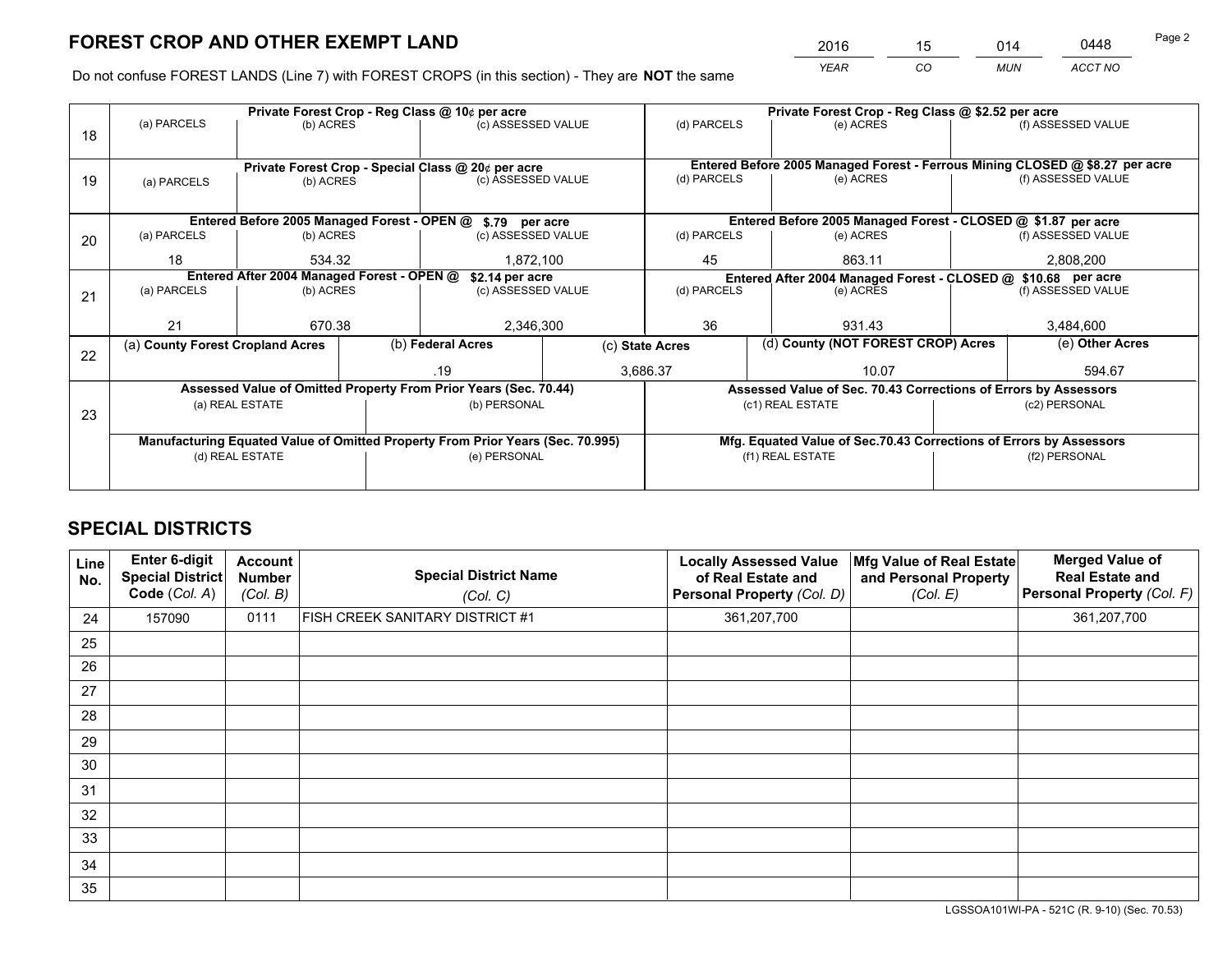|             |                                                          |                                             |                                                         | <b>YEAR</b>                                                                       | CO<br><b>MUN</b>                                              | ACCT NO                                                                        |
|-------------|----------------------------------------------------------|---------------------------------------------|---------------------------------------------------------|-----------------------------------------------------------------------------------|---------------------------------------------------------------|--------------------------------------------------------------------------------|
| Line<br>No. | Enter 6-digit<br><b>School District</b><br>Code (Col. A) | <b>Account</b><br><b>Number</b><br>(Col. B) | <b>School District Name</b><br>(Col. C)                 | <b>Locally Assessed Value</b><br>of Real Estate and<br>Personal Property (Col. D) | Mfg Value of Real Estate<br>and Personal Property<br>(Col. E) | <b>Merged Value of</b><br><b>Real Estate and</b><br>Personal Property (Col. F) |
|             | A. SCHOOL DISTRICTS (K-8 and K-12)                       |                                             |                                                         |                                                                                   |                                                               |                                                                                |
| 36          | 152114                                                   | 0106                                        | SCH D OF GIBRALTAR AREA                                 | 735,183,000                                                                       |                                                               | 735,183,000                                                                    |
| 37          |                                                          |                                             |                                                         |                                                                                   |                                                               |                                                                                |
| 38          |                                                          |                                             |                                                         |                                                                                   |                                                               |                                                                                |
| 39          |                                                          |                                             |                                                         |                                                                                   |                                                               |                                                                                |
| 40          |                                                          |                                             |                                                         |                                                                                   |                                                               |                                                                                |
| 41          |                                                          |                                             |                                                         |                                                                                   |                                                               |                                                                                |
| 42          |                                                          |                                             |                                                         |                                                                                   |                                                               |                                                                                |
| 43          |                                                          |                                             |                                                         |                                                                                   |                                                               |                                                                                |
| 44<br>45    |                                                          |                                             |                                                         |                                                                                   |                                                               |                                                                                |
| 46          |                                                          |                                             |                                                         |                                                                                   |                                                               |                                                                                |
| 47          |                                                          |                                             |                                                         |                                                                                   |                                                               |                                                                                |
| 48          |                                                          |                                             |                                                         |                                                                                   |                                                               |                                                                                |
| 49          |                                                          |                                             |                                                         |                                                                                   |                                                               |                                                                                |
| 50          |                                                          |                                             | TOTAL ASSESSED VALUE OF SCHOOL DISTRICTS (K-8 and K-12) | 735,183,000                                                                       |                                                               | 735,183,000                                                                    |
|             | <b>B.</b><br><b>UNION HIGH SCHOOL DISTRICTS</b>          |                                             |                                                         |                                                                                   |                                                               |                                                                                |
| 51          |                                                          |                                             |                                                         |                                                                                   |                                                               |                                                                                |
| 52          |                                                          |                                             |                                                         |                                                                                   |                                                               |                                                                                |
| 53          |                                                          |                                             |                                                         |                                                                                   |                                                               |                                                                                |
| 54          |                                                          |                                             |                                                         |                                                                                   |                                                               |                                                                                |
| 55          |                                                          |                                             | TOTAL ASSESSED VALUE OF UNION HIGH SCHOOLS              |                                                                                   |                                                               |                                                                                |
|             | C. TECHNICAL COLLEGE DISTRICTS                           |                                             |                                                         |                                                                                   |                                                               |                                                                                |
| 56          | 001300                                                   | 0012                                        | NORTHEAST WISCONSIN TECH COLLEGE GNBY                   | 735,183,000                                                                       |                                                               | 735,183,000                                                                    |
| 57          |                                                          |                                             |                                                         |                                                                                   |                                                               |                                                                                |
| 58          |                                                          |                                             | TOTAL ASSESSED VALUE OF TECHNICAL COLLEGES              |                                                                                   |                                                               |                                                                                |
| 59          |                                                          |                                             |                                                         | 735,183,000                                                                       |                                                               | 735,183,000                                                                    |

15

014

# *I hereby certify, to the best of my knowledge and belief, this form is complete and correct.*

**SCHOOL DISTRICTS**

| Print name of preparer | Title                    |                | Date (MM / DD / CCYY) |
|------------------------|--------------------------|----------------|-----------------------|
|                        |                          |                |                       |
| Signature of preparer  | Contact Telephone Number | E-mail address |                       |
|                        | $\overline{\phantom{0}}$ |                |                       |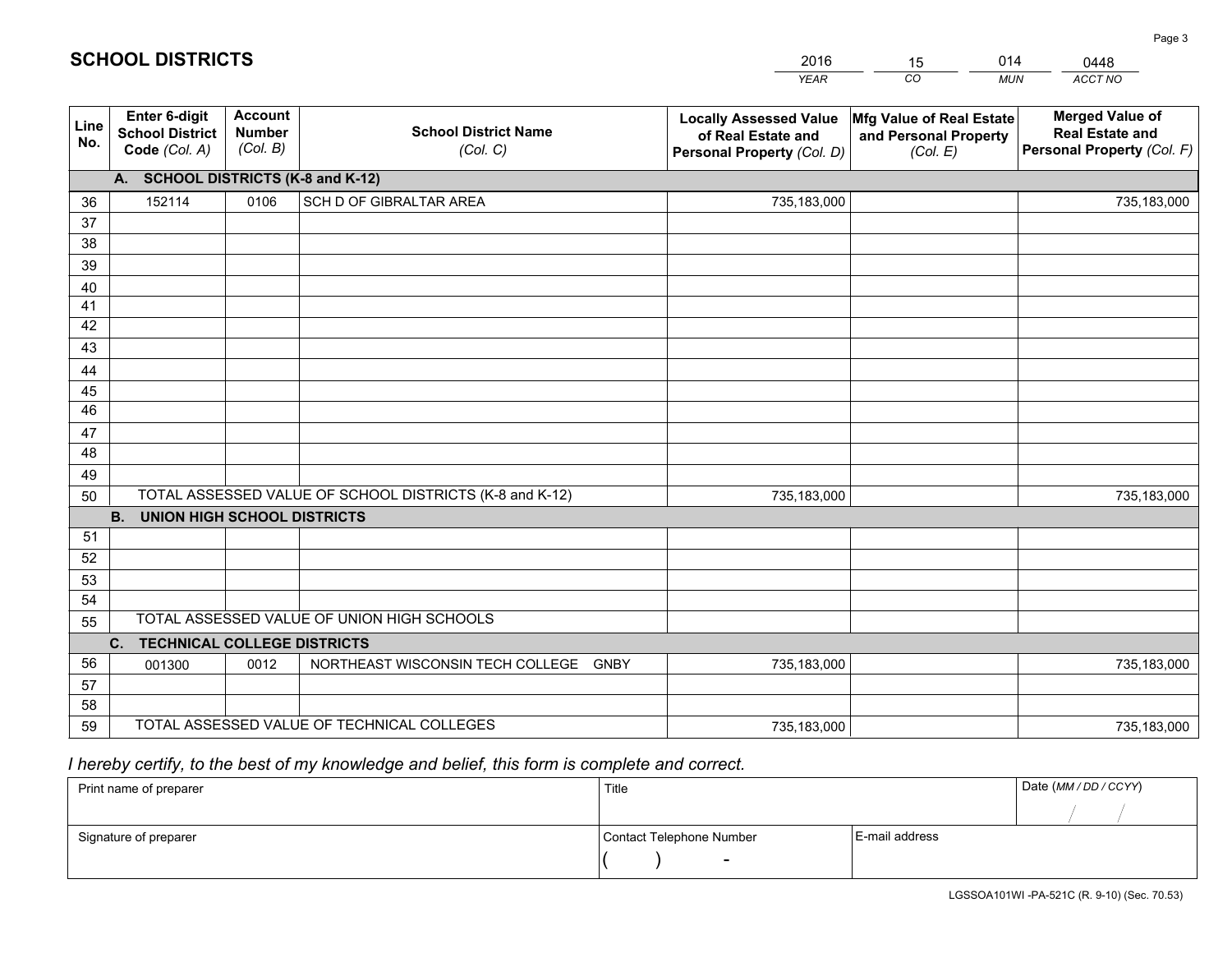### **HIGHLIGHTS**

- 1. Complete the Statement of Assessment after the Board of Review. Reflect any changes made there.
- 2. Use black ink to complete.
- 3. Line 16 must equal Line 50, Col D.
- 4. Line 55 must equal the total of K-8 schools listed on lines 36-49. Do not include K-12 schools in this comparision.
- 5. Line 59, Col. D must equal Line 16.
- 6. Special District, School District and Technical College District values must include both real estate and personal property. Examples of Special districts are: town sanitary districts, public inland lake protection and rehabilitation districts, and metropolitan sewerage districts.
- 7. DO NOT INCLUDE Manufacturing property values.DOR will print these values on the final SOA.

BETH HAGEN

TOWN OF GIBRALTAR

BETH HAGEN<br>TOWN OF GIBRALTAR

PO BOX 850

FISH CREEK, WI 54212 - 0850

FISH CREEK, WI PO BOX 850

 $-0850$ 

54212

 8. Accuracy of this form is very important. The values reported directly affect the equalized value DOR calculates for school and special districts.

### **Page 1:**

 If not prefilled, enter the tax year,county and municipal code,municipal type, municipal name and county name on the top of form.

Check the Amended box, if filing an amended / corrected SOA.

 Report the parcel count, acres and assessed value of taxable general property, total parcel count, (real and personal), total acres, and values from final figures set by the Board of Review.

- A. Real Estate land and improvements (buildings, etc.) is reported on lines 1 8, total line 9.
- B. Personal Property is reported on lines 11 14, Column D, total line 15.
- C. To complete this report, use the computer produced summary of the assessment roll that shows these amounts.
- D. Use whole numbers only.
- E. Add each line across and each column down to verify entries.

### **Page 2:**

- A. Report Special Items (not subject to general property tax).
- 1. Private Forest Croplands and Managed Forest Lands are reported on lines 18,19, 20 and 21. Be sure to report assessed values **NOT** taxes.
- 2. You should have copies of the orders of entry, orders of withdrawal, etc., to update your assessment roll.
	- 3. Show hundredths of acres (e.g. 39.75).
- 4. Tax exempt lands are reported on line 22.
- 5. Omitted property and sec. 70.43, Wis. Stats., corrections of errors by assessor are reported on line 23. Report real estate and personal property separately. These should be for **prior years**, not something found on the current assessment roll after the board of review.
- B. Special District (Lines 24-35) Include the value of both real and personal property.
- The Department of Revenue (DOR) preprints much of the information regarding names and codes for schools, special districts,etc. If a district is not listed, enter the name and value only, DOR will enter the proper code.

## **Page 3 School Districts:**

Include the value of both real and personal property.

Report School District (regular, elementary, union high school, and technical college).

- 1. Regular (K-12) and Elementary (K-8) school values are reported on lines 36-49, total on line 50.
- 2. Union High School (UHS) (use only if elementary schools are listed on lines 36-49) are reported on lines 51-54. UHS total value (line 55) must equal to the total **elementary school** values reported on lines 36-49. Do notinclude K-12 schools in this comparison.
- 3. Technical College values are reported on lines 56-58, total on line 59.
- 4. Use the computer summary that shows these amounts to complete this report.

#### **This form is due the second Monday in June. File this report only after your Board of Review is complete.**

 *If you have questions: Return forms to:*

Fax number: (608) 264-6887 PO Box 8971

 Email: lgs@revenue.wi.gov Wisconsin Department of Revenue Call: (608) 261-5341 Local Government Services Section 6-97Madison WI 53708-8971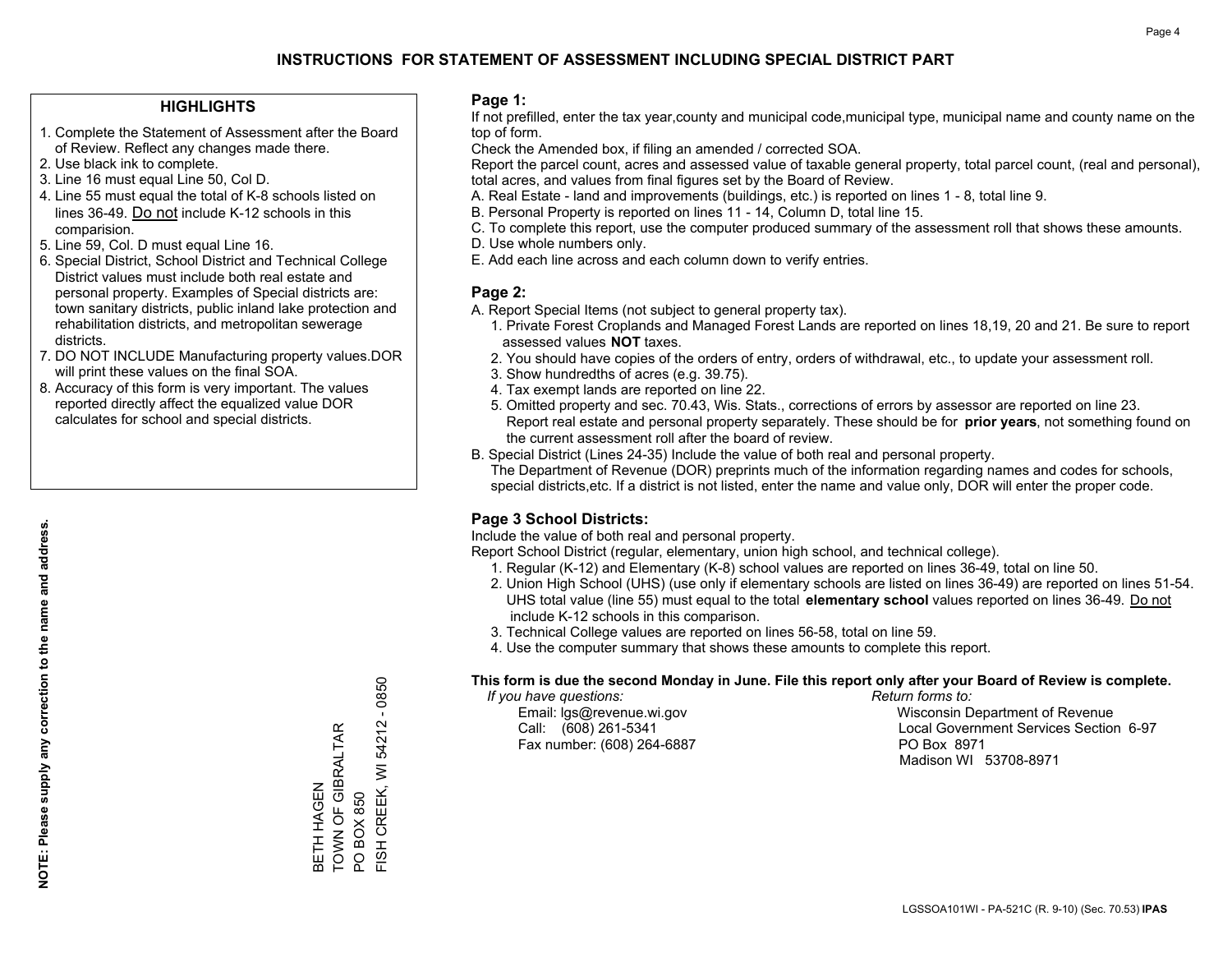**STATEMENT OF ASSESSMENT FOR 2016** 

**FINAL - EQUATED**

|                |                                                                                                                                                                                              |                          | CO           | <b>MUN</b>                                           | <b>ACCT NO</b>          |                      |                                          |  |
|----------------|----------------------------------------------------------------------------------------------------------------------------------------------------------------------------------------------|--------------------------|--------------|------------------------------------------------------|-------------------------|----------------------|------------------------------------------|--|
|                | <b>FOR</b><br><b>TOWN OF</b><br><b>OF</b>                                                                                                                                                    | <b>JACKSONPORT</b>       |              | <b>DOOR COUNTY</b>                                   |                         |                      | <b>WHEN COMPLETING THIS DOCUMENT</b>     |  |
|                | Town - Village - City                                                                                                                                                                        | <b>Municipality Name</b> |              | <b>County Name</b>                                   |                         |                      | DO NOT WRITE OVER X's OR IN SHADED AREAS |  |
|                | <b>REAL ESTATE</b>                                                                                                                                                                           |                          | PARCEL COUNT | NO. OF ACRES                                         | VALUE OF                | <b>VALUE OF</b>      | TOTAL VALUE OF LAND                      |  |
| Line<br>No.    | (See Lines 18 - 22 for                                                                                                                                                                       |                          |              | <b>WHOLE</b><br>TOTAL LAND IMPROVEMENTS NUMBERS ONLY | LAND                    | <b>IMPROVEMENTS</b>  | AND IMPROVEMENTS                         |  |
|                | other Real Estate)                                                                                                                                                                           | Col. A                   | Col. B       | Col. C                                               | Col. D                  | Col. E               | Col. F                                   |  |
| 1              | <b>RESIDENTIAL - Class 1</b>                                                                                                                                                                 | 1,129                    | 819          | 1,925                                                | 134,493,700             | 122,325,400          | 256,819,100                              |  |
| 2              | <b>COMMERCIAL - Class 2</b>                                                                                                                                                                  | 23                       | 20           | 92                                                   | 1,268,500               | 5,095,100            | 6,363,600                                |  |
| 3              | <b>MANUFACTURING - Class 3</b>                                                                                                                                                               | $\Omega$                 |              | $\mathbf{0}$<br>$\Omega$                             | $\Omega$                |                      | 0<br>$\Omega$                            |  |
| 4              | <b>AGRICULTURAL - Class 4</b>                                                                                                                                                                | 328                      |              | 7,262                                                | 1,386,100               |                      | 1,386,100                                |  |
| 5              | <b>UNDEVELOPED - Class 5</b>                                                                                                                                                                 | 308                      |              | 1,793                                                | 2,314,900               |                      | 2,314,900                                |  |
| 6              | AGRICULTURAL FOREST - Class 5m                                                                                                                                                               | 200                      |              | 2,204                                                | 3,728,800               |                      | 3,728,800                                |  |
| $\overline{7}$ | FOREST LANDS - Class 6                                                                                                                                                                       | 155                      |              | 2,161                                                | 7,259,400               |                      | 7,259,400                                |  |
| 8              | OTHER - Class 7                                                                                                                                                                              | 55                       | 55           | 134                                                  | 1,206,600               | 4,819,700            | 6,026,300                                |  |
| 9              | TOTAL - ALL COLUMNS                                                                                                                                                                          | 2,198                    | 894          | 15,571                                               | 151,658,000             | 132,240,200          | 283,898,200                              |  |
| 10             | NUMBER OF PERSONAL PROPERTY ACCOUNTS IN ROLL                                                                                                                                                 |                          |              | 44                                                   | <b>LOCALLY ASSESSED</b> | <b>MANUFACTURING</b> | <b>MERGED</b>                            |  |
| 11             | BOATS AND OTHER WATERCRAFT NOT EXEMPT - Code 1                                                                                                                                               |                          |              |                                                      | 1,500                   |                      | 0<br>1,500                               |  |
| 12             | MACHINERY, TOOLS AND PATTERNS - Code 2                                                                                                                                                       |                          |              |                                                      | 482,300                 |                      | 0<br>482,300                             |  |
| 13             | FURNITURE, FIXTURES AND EQUIPMENT - Code 3                                                                                                                                                   |                          |              |                                                      | 108,480                 | 5,700                | 114,180                                  |  |
| 14             | ALL OTHER PERSONAL PROPERTY NOT EXEMPT - Codes 4A, 4B, 4C                                                                                                                                    |                          |              |                                                      | 62,490                  | 300                  | 62,790                                   |  |
| 15             | TOTAL OF PERSONAL PROPERTY NOT EXEMPT (Total of Lines 11-14)                                                                                                                                 |                          |              |                                                      | 654,770                 | 6,000                | 660,770                                  |  |
| 16             | AGGREGATE ASSESSED VALUE OF ALL PROPERTY SUBJECT TO THE GENERAL PROPERTY TAX (Total of Lines 9F and 15F)<br>MUST EQUAL TOTAL VALUE OF THE SCHOOL DISTRICTS (K-12 PLUS K-8) - Line 50, Col. F |                          |              |                                                      |                         |                      | 284,558,970                              |  |
| 17             | <b>BOARD OF REVIEW</b>                                                                                                                                                                       |                          |              | Name of Assessor                                     |                         | Telephone #          |                                          |  |
|                | DATE OF FINAL ADJOURNMENT                                                                                                                                                                    | 06/04/2016               |              | <b>ACTION APPRAISERS AND CNSLT</b>                   |                         |                      | (888) 796-0603                           |  |

*0449*

*<sup>15</sup> <sup>016</sup>*

REMARKS

The Assessment Ratio to be used in calculating the estimated Fair Market Value on tax bills for this tax district is 1.02192756<br>This ratio should be used to convert assessed values to "Calculate Equalized Values" in Step 1 Commission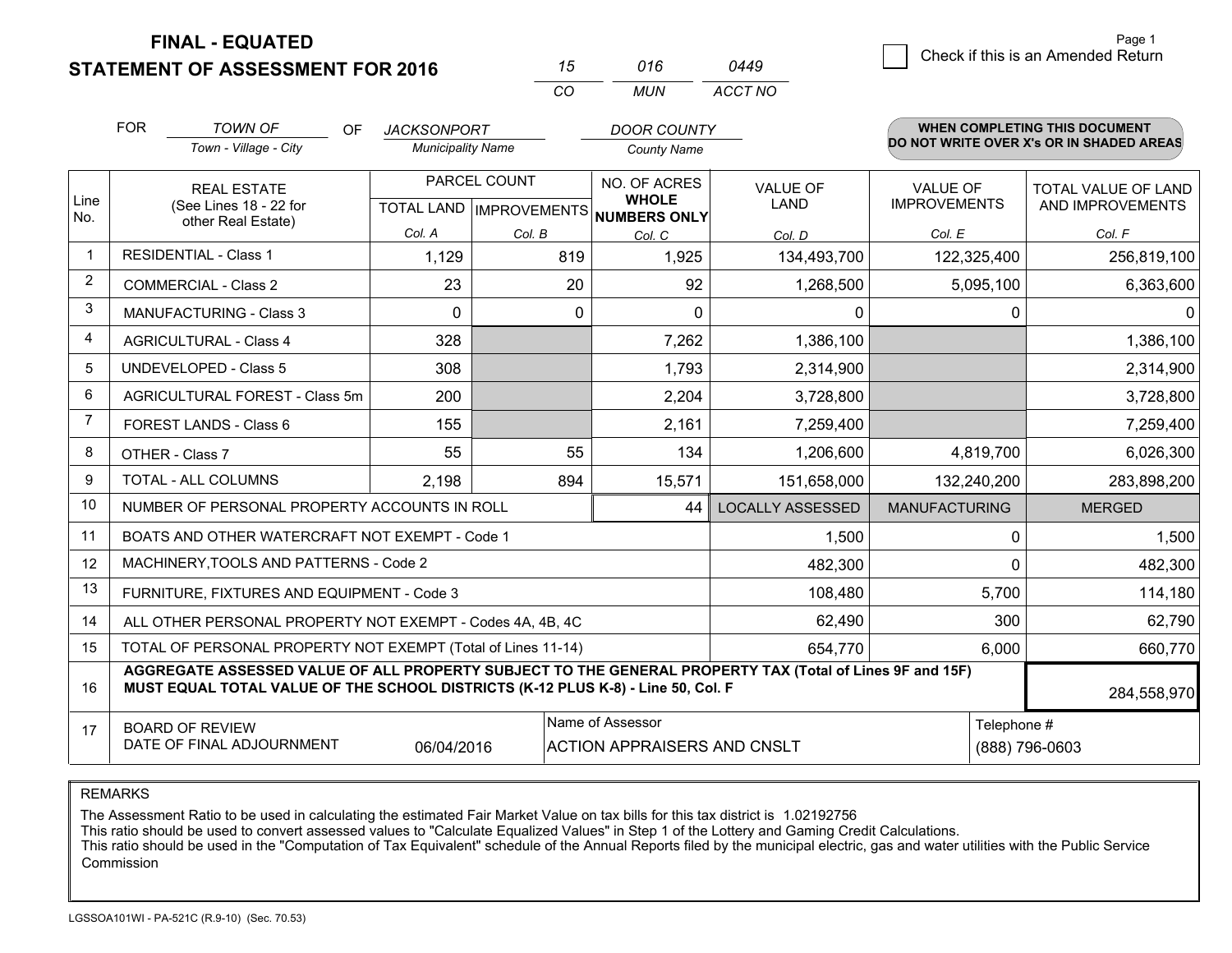*YEAR CO MUN ACCT NO* <sup>2016</sup> <sup>15</sup> <sup>016</sup> <sup>0449</sup>

Do not confuse FOREST LANDS (Line 7) with FOREST CROPS (in this section) - They are **NOT** the same

|    |                                                                                | Private Forest Crop - Reg Class @ 10¢ per acre |                                                                              |                                                                                |                                                               |                 | Private Forest Crop - Reg Class @ \$2.52 per acre                  |               |                    |  |
|----|--------------------------------------------------------------------------------|------------------------------------------------|------------------------------------------------------------------------------|--------------------------------------------------------------------------------|---------------------------------------------------------------|-----------------|--------------------------------------------------------------------|---------------|--------------------|--|
| 18 | (a) PARCELS                                                                    | (b) ACRES                                      |                                                                              | (c) ASSESSED VALUE                                                             |                                                               | (d) PARCELS     | (e) ACRES                                                          |               | (f) ASSESSED VALUE |  |
|    |                                                                                |                                                | Entered Before 2005 Managed Forest - Ferrous Mining CLOSED @ \$8.27 per acre |                                                                                |                                                               |                 |                                                                    |               |                    |  |
| 19 | Private Forest Crop - Special Class @ 20¢ per acre<br>(b) ACRES<br>(a) PARCELS |                                                |                                                                              | (c) ASSESSED VALUE                                                             |                                                               | (d) PARCELS     | (e) ACRES                                                          |               | (f) ASSESSED VALUE |  |
|    |                                                                                |                                                |                                                                              |                                                                                |                                                               |                 |                                                                    |               |                    |  |
|    |                                                                                |                                                |                                                                              | Entered Before 2005 Managed Forest - OPEN @ \$.79 per acre                     | Entered Before 2005 Managed Forest - CLOSED @ \$1.87 per acre |                 |                                                                    |               |                    |  |
| 20 | (a) PARCELS                                                                    | (b) ACRES                                      |                                                                              | (c) ASSESSED VALUE                                                             |                                                               | (d) PARCELS     | (e) ACRES                                                          |               | (f) ASSESSED VALUE |  |
|    | 11                                                                             | 296.62                                         |                                                                              | 957,000                                                                        |                                                               | 48<br>1.156.79  |                                                                    |               | 4,403,700          |  |
|    |                                                                                | Entered After 2004 Managed Forest - OPEN @     |                                                                              | \$2.14 per acre                                                                |                                                               |                 | Entered After 2004 Managed Forest - CLOSED @ \$10.68 per acre      |               |                    |  |
| 21 | (a) PARCELS                                                                    | (b) ACRES                                      |                                                                              | (c) ASSESSED VALUE                                                             |                                                               | (d) PARCELS     | (e) ACRES                                                          |               | (f) ASSESSED VALUE |  |
|    |                                                                                |                                                |                                                                              |                                                                                |                                                               |                 |                                                                    |               | 2,174,300          |  |
|    |                                                                                | 40                                             |                                                                              | 140,000                                                                        |                                                               | 22              | 565.4                                                              |               |                    |  |
| 22 | (a) County Forest Cropland Acres                                               |                                                |                                                                              | (b) Federal Acres                                                              |                                                               | (c) State Acres | (d) County (NOT FOREST CROP) Acres                                 |               | (e) Other Acres    |  |
|    |                                                                                |                                                |                                                                              |                                                                                |                                                               | 237.96          |                                                                    |               | 397.39             |  |
|    |                                                                                |                                                |                                                                              | Assessed Value of Omitted Property From Prior Years (Sec. 70.44)               |                                                               |                 | Assessed Value of Sec. 70.43 Corrections of Errors by Assessors    |               |                    |  |
| 23 |                                                                                | (a) REAL ESTATE                                |                                                                              | (b) PERSONAL                                                                   |                                                               |                 | (c1) REAL ESTATE                                                   |               | (c2) PERSONAL      |  |
|    |                                                                                |                                                |                                                                              |                                                                                |                                                               |                 |                                                                    |               |                    |  |
|    |                                                                                |                                                |                                                                              | Manufacturing Equated Value of Omitted Property From Prior Years (Sec. 70.995) |                                                               |                 | Mfg. Equated Value of Sec.70.43 Corrections of Errors by Assessors |               |                    |  |
|    |                                                                                | (d) REAL ESTATE                                |                                                                              | (e) PERSONAL                                                                   |                                                               |                 | (f1) REAL ESTATE                                                   | (f2) PERSONAL |                    |  |
|    |                                                                                |                                                |                                                                              |                                                                                |                                                               |                 |                                                                    |               |                    |  |

# **SPECIAL DISTRICTS**

| Line<br>No. | Enter 6-digit<br><b>Special District</b> | <b>Account</b><br><b>Number</b> | <b>Special District Name</b> | <b>Locally Assessed Value</b><br>of Real Estate and | Mfg Value of Real Estate<br>and Personal Property | <b>Merged Value of</b><br><b>Real Estate and</b> |
|-------------|------------------------------------------|---------------------------------|------------------------------|-----------------------------------------------------|---------------------------------------------------|--------------------------------------------------|
|             | Code (Col. A)                            | (Col. B)                        | (Col. C)                     | Personal Property (Col. D)                          | (Col. E)                                          | Personal Property (Col. F)                       |
| 24          |                                          |                                 |                              |                                                     |                                                   |                                                  |
| 25          |                                          |                                 |                              |                                                     |                                                   |                                                  |
| 26          |                                          |                                 |                              |                                                     |                                                   |                                                  |
| 27          |                                          |                                 |                              |                                                     |                                                   |                                                  |
| 28          |                                          |                                 |                              |                                                     |                                                   |                                                  |
| 29          |                                          |                                 |                              |                                                     |                                                   |                                                  |
| 30          |                                          |                                 |                              |                                                     |                                                   |                                                  |
| 31          |                                          |                                 |                              |                                                     |                                                   |                                                  |
| 32          |                                          |                                 |                              |                                                     |                                                   |                                                  |
| 33          |                                          |                                 |                              |                                                     |                                                   |                                                  |
| 34          |                                          |                                 |                              |                                                     |                                                   |                                                  |
| 35          |                                          |                                 |                              |                                                     |                                                   |                                                  |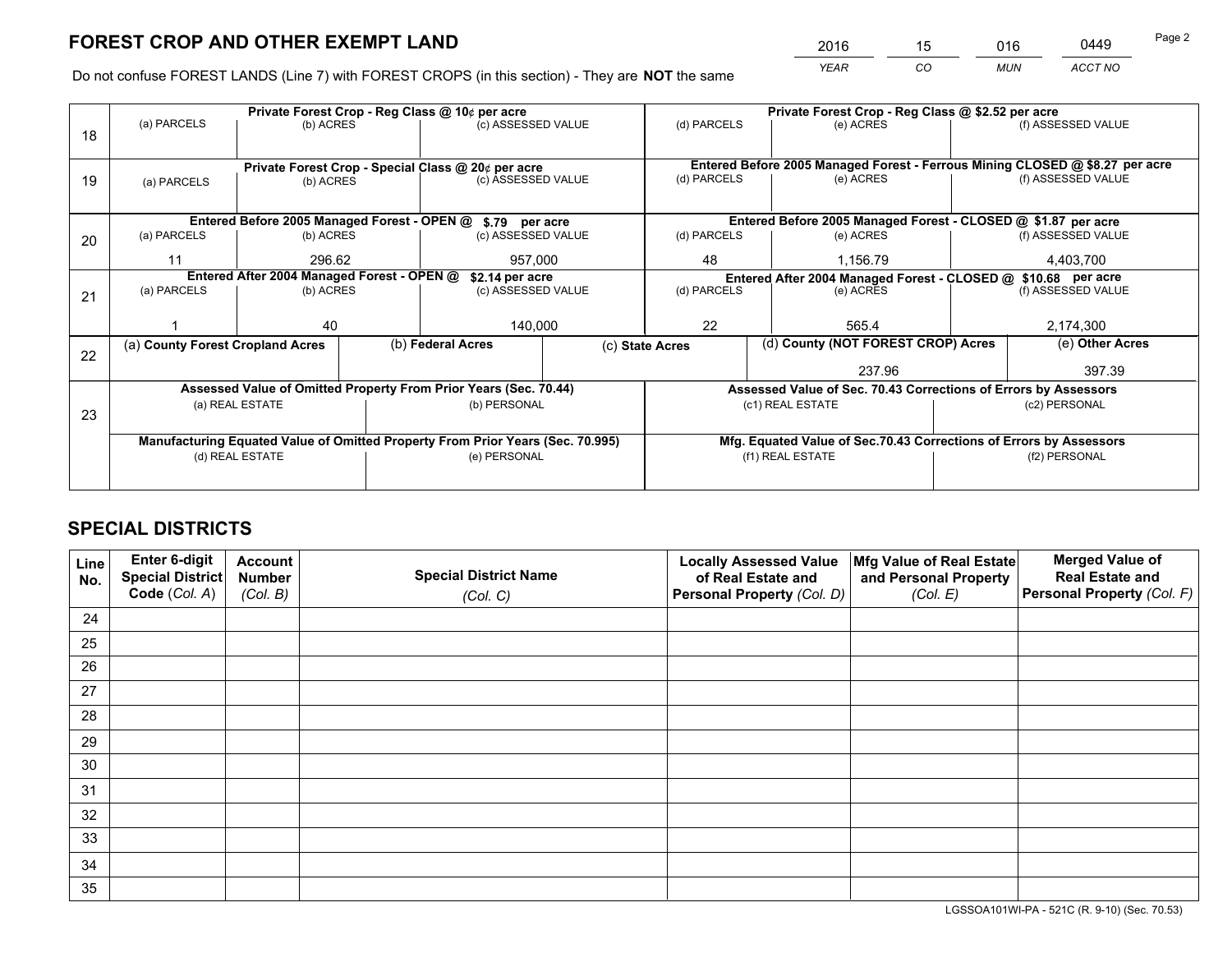|             |                                                                 |                                             |                                                         | <b>YEAR</b>                                                                       | CO<br><b>MUN</b>                                              | ACCT NO                                                                        |  |  |  |  |
|-------------|-----------------------------------------------------------------|---------------------------------------------|---------------------------------------------------------|-----------------------------------------------------------------------------------|---------------------------------------------------------------|--------------------------------------------------------------------------------|--|--|--|--|
| Line<br>No. | <b>Enter 6-digit</b><br><b>School District</b><br>Code (Col. A) | <b>Account</b><br><b>Number</b><br>(Col. B) | <b>School District Name</b><br>(Col. C)                 | <b>Locally Assessed Value</b><br>of Real Estate and<br>Personal Property (Col. D) | Mfg Value of Real Estate<br>and Personal Property<br>(Col. E) | <b>Merged Value of</b><br><b>Real Estate and</b><br>Personal Property (Col. F) |  |  |  |  |
|             | A. SCHOOL DISTRICTS (K-8 and K-12)                              |                                             |                                                         |                                                                                   |                                                               |                                                                                |  |  |  |  |
| 36          | 155130                                                          | 0107                                        | SCH D OF SEVASTOPOL                                     | 284,552,970                                                                       | 6,000                                                         | 284,558,970                                                                    |  |  |  |  |
| 37          |                                                                 |                                             |                                                         |                                                                                   |                                                               |                                                                                |  |  |  |  |
| 38          |                                                                 |                                             |                                                         |                                                                                   |                                                               |                                                                                |  |  |  |  |
| 39          |                                                                 |                                             |                                                         |                                                                                   |                                                               |                                                                                |  |  |  |  |
| 40          |                                                                 |                                             |                                                         |                                                                                   |                                                               |                                                                                |  |  |  |  |
| 41          |                                                                 |                                             |                                                         |                                                                                   |                                                               |                                                                                |  |  |  |  |
| 42          |                                                                 |                                             |                                                         |                                                                                   |                                                               |                                                                                |  |  |  |  |
| 43          |                                                                 |                                             |                                                         |                                                                                   |                                                               |                                                                                |  |  |  |  |
| 44<br>45    |                                                                 |                                             |                                                         |                                                                                   |                                                               |                                                                                |  |  |  |  |
| 46          |                                                                 |                                             |                                                         |                                                                                   |                                                               |                                                                                |  |  |  |  |
| 47          |                                                                 |                                             |                                                         |                                                                                   |                                                               |                                                                                |  |  |  |  |
| 48          |                                                                 |                                             |                                                         |                                                                                   |                                                               |                                                                                |  |  |  |  |
| 49          |                                                                 |                                             |                                                         |                                                                                   |                                                               |                                                                                |  |  |  |  |
| 50          |                                                                 |                                             | TOTAL ASSESSED VALUE OF SCHOOL DISTRICTS (K-8 and K-12) | 284,552,970                                                                       | 6,000                                                         | 284,558,970                                                                    |  |  |  |  |
|             | <b>B.</b><br><b>UNION HIGH SCHOOL DISTRICTS</b>                 |                                             |                                                         |                                                                                   |                                                               |                                                                                |  |  |  |  |
| 51          |                                                                 |                                             |                                                         |                                                                                   |                                                               |                                                                                |  |  |  |  |
| 52          |                                                                 |                                             |                                                         |                                                                                   |                                                               |                                                                                |  |  |  |  |
| 53          |                                                                 |                                             |                                                         |                                                                                   |                                                               |                                                                                |  |  |  |  |
| 54          |                                                                 |                                             |                                                         |                                                                                   |                                                               |                                                                                |  |  |  |  |
| 55          |                                                                 |                                             | TOTAL ASSESSED VALUE OF UNION HIGH SCHOOLS              |                                                                                   |                                                               |                                                                                |  |  |  |  |
|             | C.<br><b>TECHNICAL COLLEGE DISTRICTS</b>                        |                                             |                                                         |                                                                                   |                                                               |                                                                                |  |  |  |  |
| 56          | 001300                                                          | 0012                                        | NORTHEAST WISCONSIN TECH COLLEGE<br><b>GNBY</b>         | 284,552,970                                                                       | 6,000                                                         | 284,558,970                                                                    |  |  |  |  |
| 57          |                                                                 |                                             |                                                         |                                                                                   |                                                               |                                                                                |  |  |  |  |
| 58          |                                                                 |                                             |                                                         |                                                                                   |                                                               |                                                                                |  |  |  |  |
| 59          |                                                                 |                                             | TOTAL ASSESSED VALUE OF TECHNICAL COLLEGES              | 284,552,970                                                                       | 6,000                                                         | 284,558,970                                                                    |  |  |  |  |

15

016

 *I hereby certify, to the best of my knowledge and belief, this form is complete and correct.*

**SCHOOL DISTRICTS**

| Print name of preparer | Title                    | Date (MM/DD/CCYY) |  |
|------------------------|--------------------------|-------------------|--|
|                        |                          |                   |  |
| Signature of preparer  | Contact Telephone Number | E-mail address    |  |
|                        | $\overline{\phantom{0}}$ |                   |  |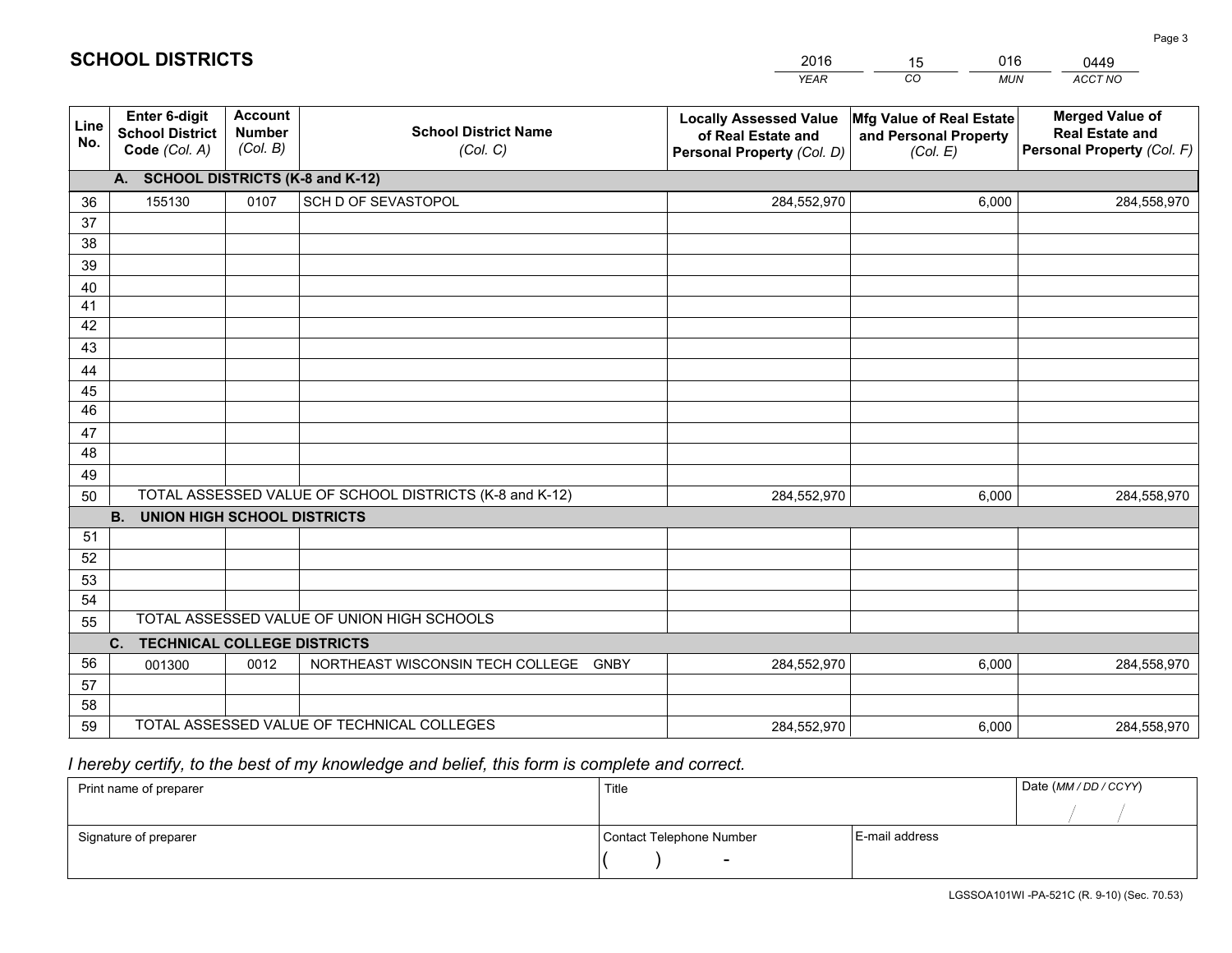### **HIGHLIGHTS**

- 1. Complete the Statement of Assessment after the Board of Review. Reflect any changes made there.
- 2. Use black ink to complete.
- 3. Line 16 must equal Line 50, Col D.
- 4. Line 55 must equal the total of K-8 schools listed on lines 36-49. Do not include K-12 schools in this comparision.
- 5. Line 59, Col. D must equal Line 16.
- 6. Special District, School District and Technical College District values must include both real estate and personal property. Examples of Special districts are: town sanitary districts, public inland lake protection and rehabilitation districts, and metropolitan sewerage districts.
- 7. DO NOT INCLUDE Manufacturing property values.DOR will print these values on the final SOA.

ELISSA TAYLOR

ELISSA TAYLOR

TOWN OF JACKSONPORT

TOWN OF JACKSONPORT

3365 COUNTY RD V

STURGEON BAY, WI 54235 - 9540

STURGEON BAY, WI 3365 COUNTY RD V

54235 - 9540

 8. Accuracy of this form is very important. The values reported directly affect the equalized value DOR calculates for school and special districts.

### **Page 1:**

 If not prefilled, enter the tax year,county and municipal code,municipal type, municipal name and county name on the top of form.

Check the Amended box, if filing an amended / corrected SOA.

 Report the parcel count, acres and assessed value of taxable general property, total parcel count, (real and personal), total acres, and values from final figures set by the Board of Review.

- A. Real Estate land and improvements (buildings, etc.) is reported on lines 1 8, total line 9.
- B. Personal Property is reported on lines 11 14, Column D, total line 15.
- C. To complete this report, use the computer produced summary of the assessment roll that shows these amounts.
- D. Use whole numbers only.
- E. Add each line across and each column down to verify entries.

### **Page 2:**

- A. Report Special Items (not subject to general property tax).
- 1. Private Forest Croplands and Managed Forest Lands are reported on lines 18,19, 20 and 21. Be sure to report assessed values **NOT** taxes.
- 2. You should have copies of the orders of entry, orders of withdrawal, etc., to update your assessment roll.
	- 3. Show hundredths of acres (e.g. 39.75).
- 4. Tax exempt lands are reported on line 22.
- 5. Omitted property and sec. 70.43, Wis. Stats., corrections of errors by assessor are reported on line 23. Report real estate and personal property separately. These should be for **prior years**, not something found on the current assessment roll after the board of review.
- B. Special District (Lines 24-35) Include the value of both real and personal property.
- The Department of Revenue (DOR) preprints much of the information regarding names and codes for schools, special districts,etc. If a district is not listed, enter the name and value only, DOR will enter the proper code.

### **Page 3 School Districts:**

Include the value of both real and personal property.

Report School District (regular, elementary, union high school, and technical college).

- 1. Regular (K-12) and Elementary (K-8) school values are reported on lines 36-49, total on line 50.
- 2. Union High School (UHS) (use only if elementary schools are listed on lines 36-49) are reported on lines 51-54. UHS total value (line 55) must equal to the total **elementary school** values reported on lines 36-49. Do notinclude K-12 schools in this comparison.
- 3. Technical College values are reported on lines 56-58, total on line 59.
- 4. Use the computer summary that shows these amounts to complete this report.

#### **This form is due the second Monday in June. File this report only after your Board of Review is complete.**

 *If you have questions: Return forms to:*

Fax number: (608) 264-6887 PO Box 8971

 Email: lgs@revenue.wi.gov Wisconsin Department of Revenue Call: (608) 261-5341 Local Government Services Section 6-97Madison WI 53708-8971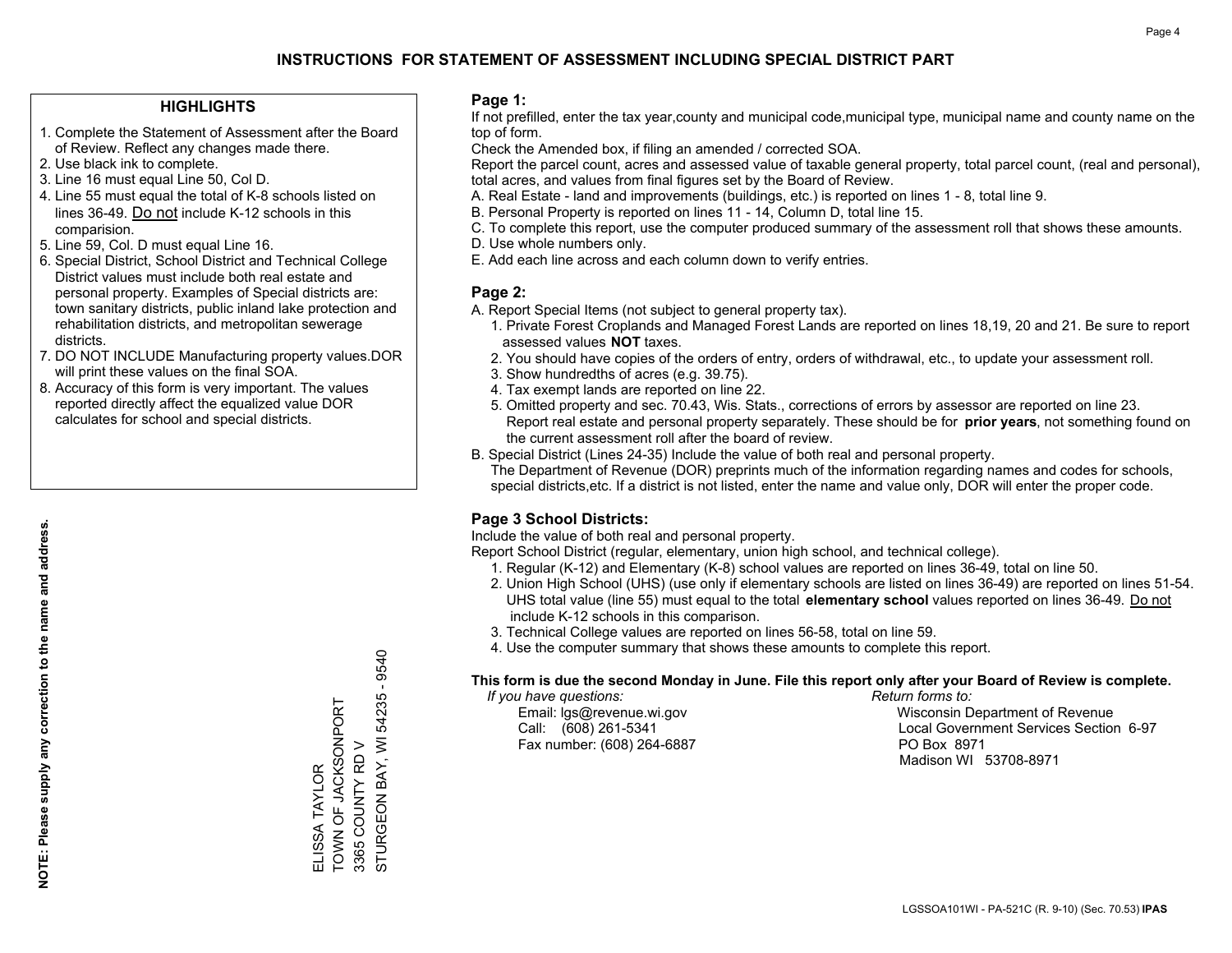**STATEMENT OF ASSESSMENT FOR 2016** 

**FINAL - EQUATED**

|             | <b>FOR</b>                                                                                                                                                                                                  | <b>TOWN OF</b><br>OF                                         | <b>LIBERTY GROVE</b>     |              | <b>DOOR COUNTY</b>                                   |                         |                      | <b>WHEN COMPLETING THIS DOCUMENT</b><br>DO NOT WRITE OVER X's OR IN SHADED AREAS |
|-------------|-------------------------------------------------------------------------------------------------------------------------------------------------------------------------------------------------------------|--------------------------------------------------------------|--------------------------|--------------|------------------------------------------------------|-------------------------|----------------------|----------------------------------------------------------------------------------|
|             |                                                                                                                                                                                                             | Town - Village - City                                        | <b>Municipality Name</b> |              | <b>County Name</b>                                   |                         |                      |                                                                                  |
|             |                                                                                                                                                                                                             | <b>REAL ESTATE</b>                                           |                          | PARCEL COUNT | NO. OF ACRES                                         | <b>VALUE OF</b>         | <b>VALUE OF</b>      | <b>TOTAL VALUE OF LAND</b>                                                       |
| Line<br>No. |                                                                                                                                                                                                             | (See Lines 18 - 22 for<br>other Real Estate)                 |                          |              | <b>WHOLE</b><br>TOTAL LAND IMPROVEMENTS NUMBERS ONLY | LAND                    | <b>IMPROVEMENTS</b>  | AND IMPROVEMENTS                                                                 |
|             |                                                                                                                                                                                                             |                                                              | Col. A                   | Col. B       | Col. C                                               | Col. D                  | Col. E               | Col. F                                                                           |
| -1          |                                                                                                                                                                                                             | <b>RESIDENTIAL - Class 1</b>                                 | 3,609                    | 2,303        | 15,777                                               | 398,246,800             | 490,319,300          | 888,566,100                                                                      |
| 2           | <b>COMMERCIAL - Class 2</b>                                                                                                                                                                                 |                                                              | 278                      | 216          | 836                                                  | 27,895,200              | 37,386,600           | 65,281,800                                                                       |
| 3           |                                                                                                                                                                                                             | <b>MANUFACTURING - Class 3</b>                               | $\overline{2}$           |              | 2<br>$\overline{2}$                                  | 55,400                  | 204,800              | 260,200                                                                          |
| 4           |                                                                                                                                                                                                             | <b>AGRICULTURAL - Class 4</b>                                | 293                      |              | 4,089                                                | 758,400                 |                      | 758,400                                                                          |
| 5           |                                                                                                                                                                                                             | <b>UNDEVELOPED - Class 5</b>                                 | 243                      |              | 2,231                                                | 1,464,300               |                      | 1,464,300                                                                        |
| 6           | AGRICULTURAL FOREST - Class 5m                                                                                                                                                                              |                                                              | 46                       |              | 413                                                  | 689,500                 |                      | 689,500                                                                          |
| 7           | FOREST LANDS - Class 6                                                                                                                                                                                      |                                                              | 74                       |              | 1,100                                                | 3,723,000               |                      | 3,723,000                                                                        |
| 8           |                                                                                                                                                                                                             | OTHER - Class 7                                              | 50                       | 49           | 148                                                  | 872,200                 | 6,295,700            | 7,167,900                                                                        |
| 9           |                                                                                                                                                                                                             | TOTAL - ALL COLUMNS                                          | 4,595                    | 2,570        | 24,596                                               | 433,704,800             | 534,206,400          | 967,911,200                                                                      |
| 10          |                                                                                                                                                                                                             | NUMBER OF PERSONAL PROPERTY ACCOUNTS IN ROLL                 |                          |              | 246                                                  | <b>LOCALLY ASSESSED</b> | <b>MANUFACTURING</b> | <b>MERGED</b>                                                                    |
| 11          |                                                                                                                                                                                                             | BOATS AND OTHER WATERCRAFT NOT EXEMPT - Code 1               |                          |              |                                                      | 1,800                   | $\Omega$             | 1,800                                                                            |
| 12          |                                                                                                                                                                                                             | MACHINERY, TOOLS AND PATTERNS - Code 2                       |                          |              |                                                      | 1,830,400               | 7,500                | 1,837,900                                                                        |
| 13          |                                                                                                                                                                                                             | FURNITURE, FIXTURES AND EQUIPMENT - Code 3                   |                          |              |                                                      | 1,351,000               | 7,000                | 1,358,000                                                                        |
| 14          |                                                                                                                                                                                                             | ALL OTHER PERSONAL PROPERTY NOT EXEMPT - Codes 4A, 4B, 4C    |                          |              |                                                      | 724,200                 | 3,200                | 727,400                                                                          |
| 15          |                                                                                                                                                                                                             | TOTAL OF PERSONAL PROPERTY NOT EXEMPT (Total of Lines 11-14) |                          |              |                                                      | 3,907,400               | 17,700               | 3,925,100                                                                        |
| 16          | AGGREGATE ASSESSED VALUE OF ALL PROPERTY SUBJECT TO THE GENERAL PROPERTY TAX (Total of Lines 9F and 15F)<br>MUST EQUAL TOTAL VALUE OF THE SCHOOL DISTRICTS (K-12 PLUS K-8) - Line 50, Col. F<br>971,836,300 |                                                              |                          |              |                                                      |                         |                      |                                                                                  |
| 17          | Name of Assessor<br><b>BOARD OF REVIEW</b><br>DATE OF FINAL ADJOURNMENT<br>08/17/2016<br>ASSOCIATED APPRAISAL CNSLT                                                                                         |                                                              |                          |              |                                                      |                         | Telephone #          | (800) 721-4157                                                                   |

*CO*

*MUN*

*ACCT NO0450*

*<sup>15</sup> <sup>018</sup>*

REMARKS

The Assessment Ratio to be used in calculating the estimated Fair Market Value on tax bills for this tax district is 1.061303497<br>This ratio should be used to convert assessed values to "Calculate Equalized Values" in Step Commission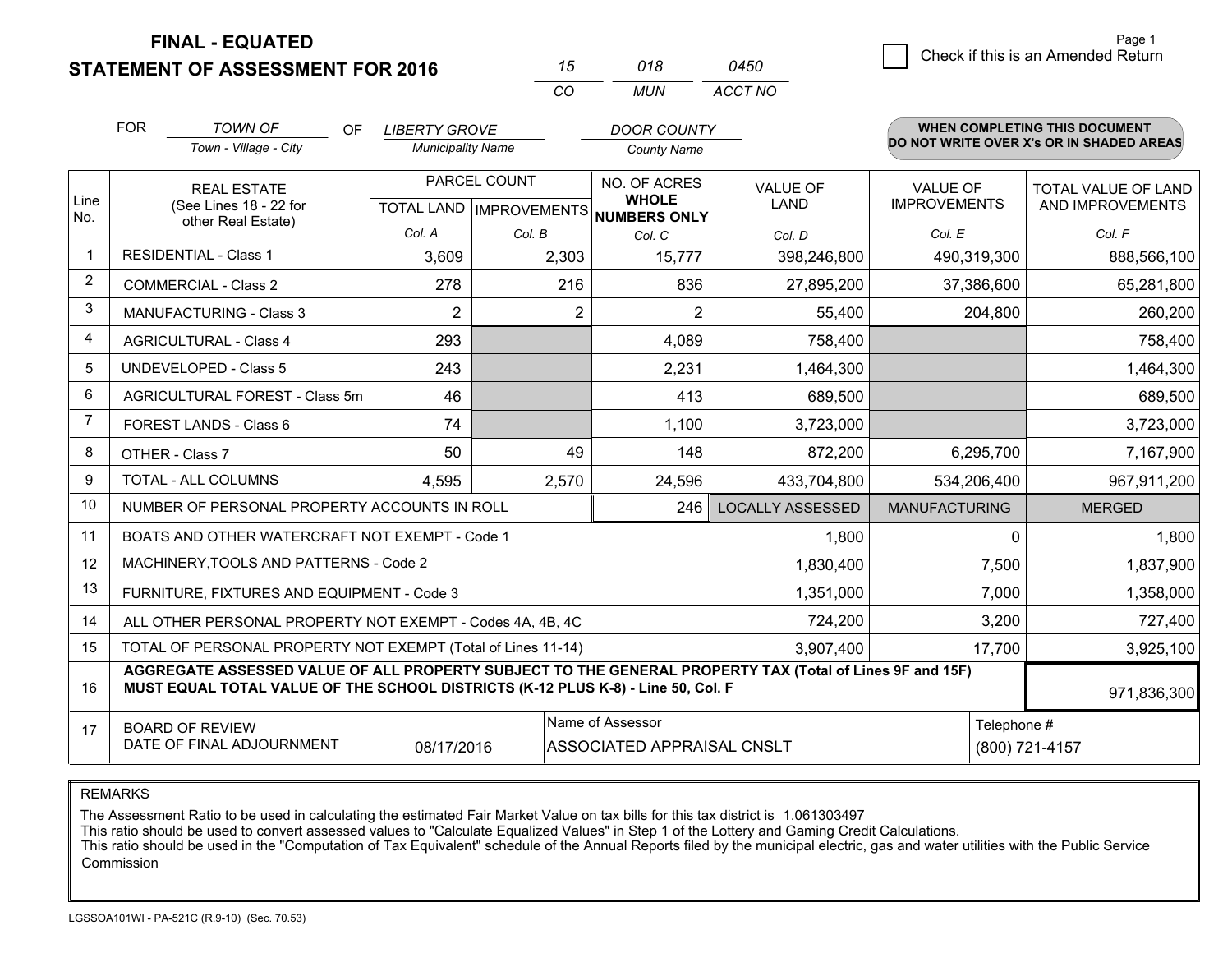*YEAR CO MUN ACCT NO* <sup>2016</sup> <sup>15</sup> <sup>018</sup> <sup>0450</sup>

Do not confuse FOREST LANDS (Line 7) with FOREST CROPS (in this section) - They are **NOT** the same

|    |                                                               |                 |  | Private Forest Crop - Reg Class @ 10¢ per acre                                 |  |                                                                              | Private Forest Crop - Reg Class @ \$2.52 per acre                  |               |                    |
|----|---------------------------------------------------------------|-----------------|--|--------------------------------------------------------------------------------|--|------------------------------------------------------------------------------|--------------------------------------------------------------------|---------------|--------------------|
| 18 | (a) PARCELS                                                   | (b) ACRES       |  | (c) ASSESSED VALUE                                                             |  | (d) PARCELS                                                                  | (e) ACRES                                                          |               | (f) ASSESSED VALUE |
|    | 2                                                             | 80.07           |  | 154,100                                                                        |  |                                                                              |                                                                    |               |                    |
|    |                                                               |                 |  | Private Forest Crop - Special Class @ 20¢ per acre                             |  | Entered Before 2005 Managed Forest - Ferrous Mining CLOSED @ \$8.27 per acre |                                                                    |               |                    |
| 19 | (a) PARCELS                                                   | (b) ACRES       |  | (c) ASSESSED VALUE                                                             |  | (d) PARCELS                                                                  | (e) ACRES                                                          |               | (f) ASSESSED VALUE |
|    |                                                               |                 |  |                                                                                |  |                                                                              |                                                                    |               |                    |
|    | Entered Before 2005 Managed Forest - OPEN @ \$.79 per acre    |                 |  |                                                                                |  |                                                                              | Entered Before 2005 Managed Forest - CLOSED @ \$1.87 per acre      |               |                    |
| 20 | (a) PARCELS                                                   | (b) ACRES       |  | (c) ASSESSED VALUE                                                             |  | (d) PARCELS                                                                  | (e) ACRES                                                          |               | (f) ASSESSED VALUE |
|    | 13                                                            | 283.37          |  | 991,800                                                                        |  | 90                                                                           | 1,005.77                                                           |               | 3,359,300          |
|    | Entered After 2004 Managed Forest - OPEN @<br>\$2.14 per acre |                 |  |                                                                                |  |                                                                              | Entered After 2004 Managed Forest - CLOSED @ \$10.68 per acre      |               |                    |
| 21 | (a) PARCELS                                                   | (b) ACRES       |  | (c) ASSESSED VALUE                                                             |  | (d) PARCELS                                                                  | (e) ACRES                                                          |               | (f) ASSESSED VALUE |
|    |                                                               |                 |  |                                                                                |  |                                                                              |                                                                    |               |                    |
|    |                                                               | 24              |  | 84,000                                                                         |  | 17                                                                           | 332.9                                                              |               | 1,429,100          |
|    | (a) County Forest Cropland Acres                              |                 |  | (b) Federal Acres                                                              |  | (c) State Acres                                                              | (d) County (NOT FOREST CROP) Acres                                 |               | (e) Other Acres    |
| 22 |                                                               |                 |  | 16.95                                                                          |  | 2,738.41                                                                     | 339                                                                |               | 3.624.52           |
|    |                                                               |                 |  | Assessed Value of Omitted Property From Prior Years (Sec. 70.44)               |  |                                                                              | Assessed Value of Sec. 70.43 Corrections of Errors by Assessors    |               |                    |
|    |                                                               | (a) REAL ESTATE |  | (b) PERSONAL                                                                   |  |                                                                              | (c1) REAL ESTATE                                                   |               | (c2) PERSONAL      |
| 23 |                                                               |                 |  |                                                                                |  |                                                                              |                                                                    |               |                    |
|    |                                                               |                 |  | Manufacturing Equated Value of Omitted Property From Prior Years (Sec. 70.995) |  |                                                                              | Mfg. Equated Value of Sec.70.43 Corrections of Errors by Assessors |               |                    |
|    |                                                               | (d) REAL ESTATE |  | (e) PERSONAL                                                                   |  |                                                                              | (f1) REAL ESTATE                                                   | (f2) PERSONAL |                    |
|    |                                                               |                 |  |                                                                                |  |                                                                              |                                                                    |               |                    |

# **SPECIAL DISTRICTS**

| Line<br>No. | Enter 6-digit<br><b>Special District</b><br>Code (Col. A) | <b>Account</b><br><b>Number</b><br>(Col. B) | <b>Special District Name</b><br>(Col. C) | <b>Locally Assessed Value</b><br>of Real Estate and<br><b>Personal Property (Col. D)</b> | Mfg Value of Real Estate<br>and Personal Property<br>(Col. E) | <b>Merged Value of</b><br><b>Real Estate and</b><br>Personal Property (Col. F) |
|-------------|-----------------------------------------------------------|---------------------------------------------|------------------------------------------|------------------------------------------------------------------------------------------|---------------------------------------------------------------|--------------------------------------------------------------------------------|
| 24          | 157070                                                    | 0110                                        | LIBERTY GROVE SANITARY DISTRICT #1       | 971,558,400                                                                              | 277,900                                                       | 971,836,300                                                                    |
| 25          |                                                           |                                             |                                          |                                                                                          |                                                               |                                                                                |
| 26          |                                                           |                                             |                                          |                                                                                          |                                                               |                                                                                |
| 27          |                                                           |                                             |                                          |                                                                                          |                                                               |                                                                                |
| 28          |                                                           |                                             |                                          |                                                                                          |                                                               |                                                                                |
| 29          |                                                           |                                             |                                          |                                                                                          |                                                               |                                                                                |
| 30          |                                                           |                                             |                                          |                                                                                          |                                                               |                                                                                |
| 31          |                                                           |                                             |                                          |                                                                                          |                                                               |                                                                                |
| 32          |                                                           |                                             |                                          |                                                                                          |                                                               |                                                                                |
| 33          |                                                           |                                             |                                          |                                                                                          |                                                               |                                                                                |
| 34          |                                                           |                                             |                                          |                                                                                          |                                                               |                                                                                |
| 35          |                                                           |                                             |                                          |                                                                                          |                                                               |                                                                                |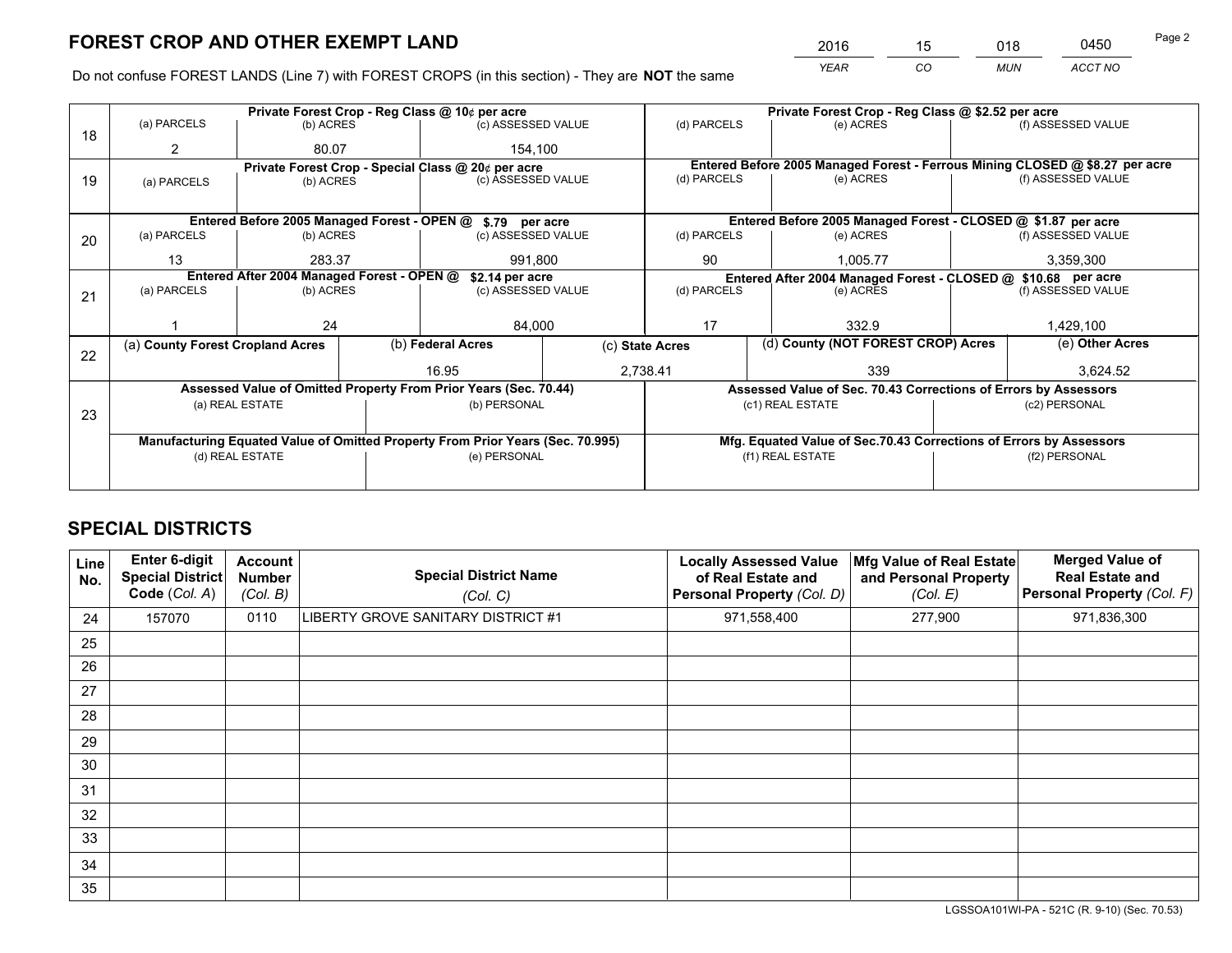|             |                                                                 |                                             |                                                         | <b>YEAR</b>                                                                       | CO<br><b>MUN</b>                                              | ACCT NO                                                                        |
|-------------|-----------------------------------------------------------------|---------------------------------------------|---------------------------------------------------------|-----------------------------------------------------------------------------------|---------------------------------------------------------------|--------------------------------------------------------------------------------|
| Line<br>No. | <b>Enter 6-digit</b><br><b>School District</b><br>Code (Col. A) | <b>Account</b><br><b>Number</b><br>(Col. B) | <b>School District Name</b><br>(Col. C)                 | <b>Locally Assessed Value</b><br>of Real Estate and<br>Personal Property (Col. D) | Mfg Value of Real Estate<br>and Personal Property<br>(Col. E) | <b>Merged Value of</b><br><b>Real Estate and</b><br>Personal Property (Col. F) |
|             | A. SCHOOL DISTRICTS (K-8 and K-12)                              |                                             |                                                         |                                                                                   |                                                               |                                                                                |
| 36          | 152114                                                          | 0106                                        | SCH D OF GIBRALTAR AREA                                 | 971,558,400                                                                       | 277,900                                                       | 971,836,300                                                                    |
| 37          |                                                                 |                                             |                                                         |                                                                                   |                                                               |                                                                                |
| 38          |                                                                 |                                             |                                                         |                                                                                   |                                                               |                                                                                |
| 39          |                                                                 |                                             |                                                         |                                                                                   |                                                               |                                                                                |
| 40          |                                                                 |                                             |                                                         |                                                                                   |                                                               |                                                                                |
| 41          |                                                                 |                                             |                                                         |                                                                                   |                                                               |                                                                                |
| 42          |                                                                 |                                             |                                                         |                                                                                   |                                                               |                                                                                |
| 43          |                                                                 |                                             |                                                         |                                                                                   |                                                               |                                                                                |
| 44          |                                                                 |                                             |                                                         |                                                                                   |                                                               |                                                                                |
| 45<br>46    |                                                                 |                                             |                                                         |                                                                                   |                                                               |                                                                                |
| 47          |                                                                 |                                             |                                                         |                                                                                   |                                                               |                                                                                |
| 48          |                                                                 |                                             |                                                         |                                                                                   |                                                               |                                                                                |
| 49          |                                                                 |                                             |                                                         |                                                                                   |                                                               |                                                                                |
| 50          |                                                                 |                                             | TOTAL ASSESSED VALUE OF SCHOOL DISTRICTS (K-8 and K-12) | 971,558,400                                                                       | 277,900                                                       | 971,836,300                                                                    |
|             | <b>B.</b><br><b>UNION HIGH SCHOOL DISTRICTS</b>                 |                                             |                                                         |                                                                                   |                                                               |                                                                                |
| 51          |                                                                 |                                             |                                                         |                                                                                   |                                                               |                                                                                |
| 52          |                                                                 |                                             |                                                         |                                                                                   |                                                               |                                                                                |
| 53          |                                                                 |                                             |                                                         |                                                                                   |                                                               |                                                                                |
| 54          |                                                                 |                                             |                                                         |                                                                                   |                                                               |                                                                                |
| 55          |                                                                 |                                             | TOTAL ASSESSED VALUE OF UNION HIGH SCHOOLS              |                                                                                   |                                                               |                                                                                |
|             | C.<br><b>TECHNICAL COLLEGE DISTRICTS</b>                        |                                             |                                                         |                                                                                   |                                                               |                                                                                |
| 56          | 001300                                                          | 0012                                        | NORTHEAST WISCONSIN TECH COLLEGE<br><b>GNBY</b>         | 971,558,400                                                                       | 277,900                                                       | 971,836,300                                                                    |
| 57          |                                                                 |                                             |                                                         |                                                                                   |                                                               |                                                                                |
| 58          |                                                                 |                                             |                                                         |                                                                                   |                                                               |                                                                                |
| 59          |                                                                 |                                             | TOTAL ASSESSED VALUE OF TECHNICAL COLLEGES              | 971,558,400                                                                       | 277,900                                                       | 971,836,300                                                                    |

15

018

# *I hereby certify, to the best of my knowledge and belief, this form is complete and correct.*

**SCHOOL DISTRICTS**

| Print name of preparer | Title                    |                | Date (MM / DD / CCYY) |
|------------------------|--------------------------|----------------|-----------------------|
|                        |                          |                |                       |
| Signature of preparer  | Contact Telephone Number | E-mail address |                       |
|                        | $\sim$                   |                |                       |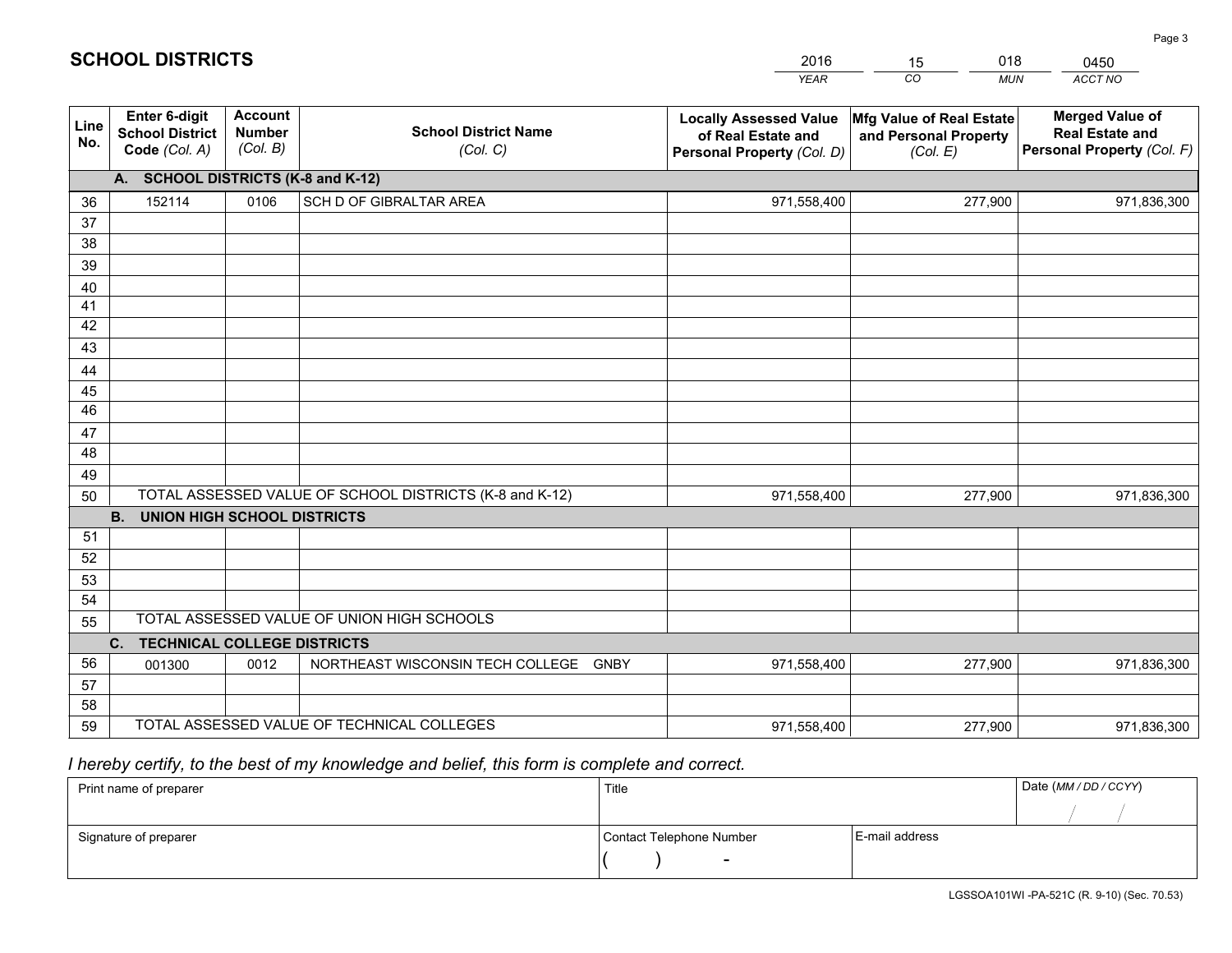### **HIGHLIGHTS**

- 1. Complete the Statement of Assessment after the Board of Review. Reflect any changes made there.
- 2. Use black ink to complete.
- 3. Line 16 must equal Line 50, Col D.
- 4. Line 55 must equal the total of K-8 schools listed on lines 36-49. Do not include K-12 schools in this comparision.
- 5. Line 59, Col. D must equal Line 16.
- 6. Special District, School District and Technical College District values must include both real estate and personal property. Examples of Special districts are: town sanitary districts, public inland lake protection and rehabilitation districts, and metropolitan sewerage districts.
- 7. DO NOT INCLUDE Manufacturing property values.DOR will print these values on the final SOA.
- 8. Accuracy of this form is very important. The values reported directly affect the equalized value DOR calculates for school and special districts.

### **Page 1:**

 If not prefilled, enter the tax year,county and municipal code,municipal type, municipal name and county name on the top of form.

Check the Amended box, if filing an amended / corrected SOA.

 Report the parcel count, acres and assessed value of taxable general property, total parcel count, (real and personal), total acres, and values from final figures set by the Board of Review.

- A. Real Estate land and improvements (buildings, etc.) is reported on lines 1 8, total line 9.
- B. Personal Property is reported on lines 11 14, Column D, total line 15.
- C. To complete this report, use the computer produced summary of the assessment roll that shows these amounts.
- D. Use whole numbers only.
- E. Add each line across and each column down to verify entries.

### **Page 2:**

- A. Report Special Items (not subject to general property tax).
- 1. Private Forest Croplands and Managed Forest Lands are reported on lines 18,19, 20 and 21. Be sure to report assessed values **NOT** taxes.
- 2. You should have copies of the orders of entry, orders of withdrawal, etc., to update your assessment roll.
	- 3. Show hundredths of acres (e.g. 39.75).
- 4. Tax exempt lands are reported on line 22.
- 5. Omitted property and sec. 70.43, Wis. Stats., corrections of errors by assessor are reported on line 23. Report real estate and personal property separately. These should be for **prior years**, not something found on the current assessment roll after the board of review.
- B. Special District (Lines 24-35) Include the value of both real and personal property.
- The Department of Revenue (DOR) preprints much of the information regarding names and codes for schools, special districts,etc. If a district is not listed, enter the name and value only, DOR will enter the proper code.

### **Page 3 School Districts:**

Include the value of both real and personal property.

Report School District (regular, elementary, union high school, and technical college).

- 1. Regular (K-12) and Elementary (K-8) school values are reported on lines 36-49, total on line 50.
- 2. Union High School (UHS) (use only if elementary schools are listed on lines 36-49) are reported on lines 51-54. UHS total value (line 55) must equal to the total **elementary school** values reported on lines 36-49. Do notinclude K-12 schools in this comparison.
- 3. Technical College values are reported on lines 56-58, total on line 59.
- 4. Use the computer summary that shows these amounts to complete this report.

#### **This form is due the second Monday in June. File this report only after your Board of Review is complete.**

 *If you have questions: Return forms to:*

Fax number: (608) 264-6887 PO Box 8971

 Email: lgs@revenue.wi.gov Wisconsin Department of Revenue Call: (608) 261-5341 Local Government Services Section 6-97Madison WI 53708-8971

9634 SISTER BAY, WI 54234 - 9634 WALTER L KALMS<br>TOWN OF LIBERTY GROVE TOWN OF LIBERTY GROVE 11161 OLD STAGE RD ISTER BAY, WI 54234 11161 OLD STAGE RD WALTER L KALMS  $\overline{\omega}$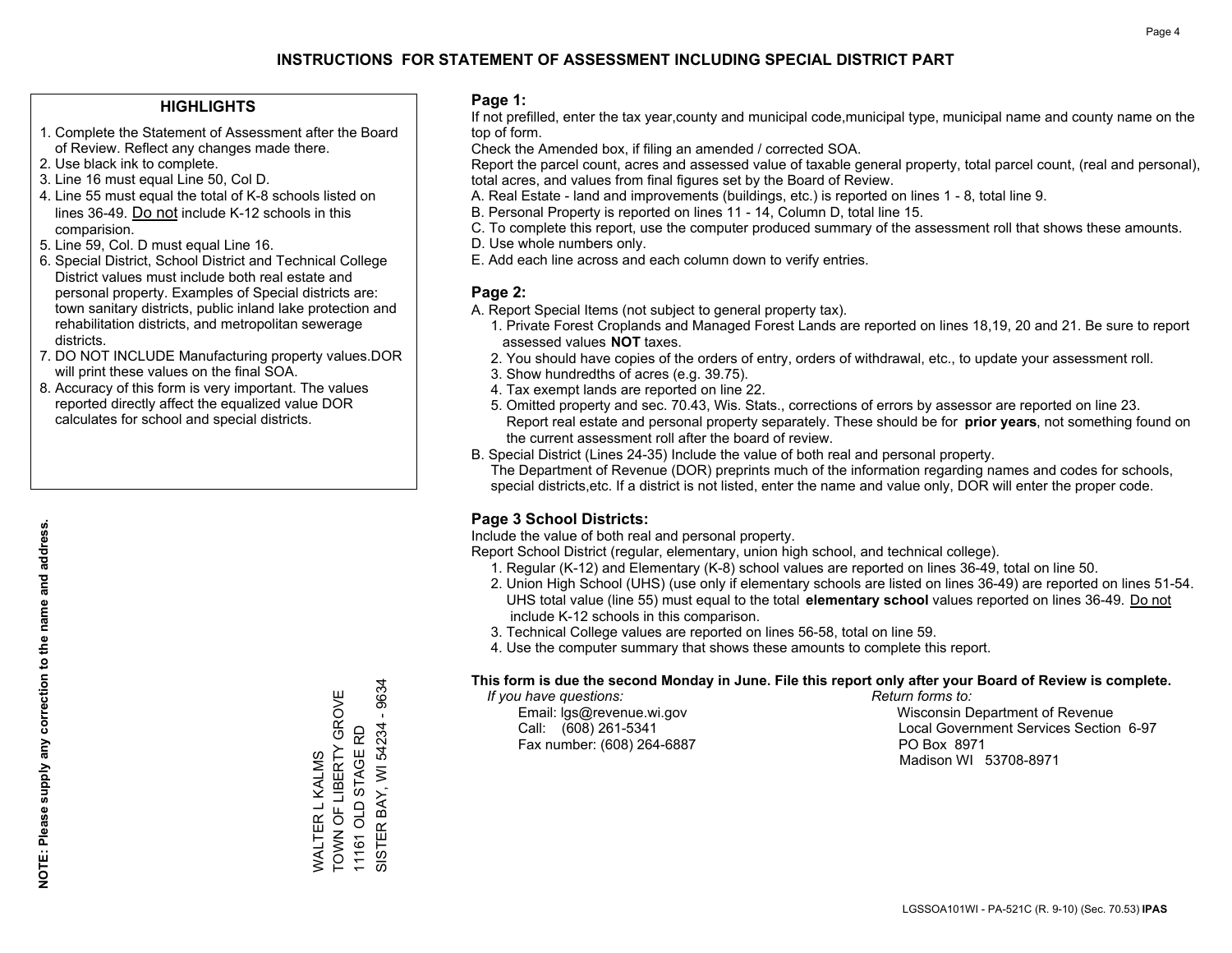**FINAL - EQUATED**

|                | <b>FOR</b>                     | <b>TOWN OF</b><br>OF                                                                                                                                                                         | <b>NASEWAUPEE</b>        |              | <b>DOOR COUNTY</b>                                   |                         |                                          | <b>WHEN COMPLETING THIS DOCUMENT</b> |  |
|----------------|--------------------------------|----------------------------------------------------------------------------------------------------------------------------------------------------------------------------------------------|--------------------------|--------------|------------------------------------------------------|-------------------------|------------------------------------------|--------------------------------------|--|
|                |                                | Town - Village - City                                                                                                                                                                        | <b>Municipality Name</b> |              | <b>County Name</b>                                   |                         | DO NOT WRITE OVER X's OR IN SHADED AREAS |                                      |  |
|                |                                | <b>REAL ESTATE</b>                                                                                                                                                                           |                          | PARCEL COUNT | NO. OF ACRES                                         | <b>VALUE OF</b>         | <b>VALUE OF</b>                          | <b>TOTAL VALUE OF LAND</b>           |  |
| Line<br>No.    |                                | (See Lines 18 - 22 for<br>other Real Estate)                                                                                                                                                 |                          |              | <b>WHOLE</b><br>TOTAL LAND IMPROVEMENTS NUMBERS ONLY | LAND                    | <b>IMPROVEMENTS</b>                      | AND IMPROVEMENTS                     |  |
|                |                                |                                                                                                                                                                                              | Col. A                   | Col. B       | Col. C                                               | Col. D                  | Col. E                                   | Col. F                               |  |
| $\mathbf 1$    |                                | <b>RESIDENTIAL - Class 1</b>                                                                                                                                                                 | 2,267                    | 1,550        | 2,708                                                | 126,337,700             | 172,226,000                              | 298,563,700                          |  |
| 2              | <b>COMMERCIAL - Class 2</b>    |                                                                                                                                                                                              | 347                      | 256          | 810                                                  | 10,568,200              | 23,543,900                               | 34,112,100                           |  |
| 3              | <b>MANUFACTURING - Class 3</b> |                                                                                                                                                                                              | 5                        |              | 3<br>20                                              | 371,100                 | 1,086,300                                | 1,457,400                            |  |
| 4              |                                | <b>AGRICULTURAL - Class 4</b>                                                                                                                                                                | 642                      |              | 10,661                                               | 1,769,300               |                                          | 1,769,300                            |  |
| 5              |                                | <b>UNDEVELOPED - Class 5</b>                                                                                                                                                                 | 560                      |              | 5,382                                                | 3,269,400               |                                          | 3,269,400                            |  |
| 6              |                                | AGRICULTURAL FOREST - Class 5m                                                                                                                                                               | 134                      |              | 1,539                                                | 1,967,200               |                                          | 1,967,200                            |  |
| $\overline{7}$ |                                | <b>FOREST LANDS - Class 6</b>                                                                                                                                                                | 171                      |              | 2,319                                                | 5,766,400               |                                          | 5,766,400                            |  |
| 8              |                                | OTHER - Class 7                                                                                                                                                                              | 157                      | 155          | 268                                                  | 1,758,500               | 15,764,200                               | 17,522,700                           |  |
| 9              |                                | TOTAL - ALL COLUMNS                                                                                                                                                                          | 4,283                    | 1,964        | 23,707                                               | 151,807,800             | 212,620,400                              | 364,428,200                          |  |
| 10             |                                | NUMBER OF PERSONAL PROPERTY ACCOUNTS IN ROLL                                                                                                                                                 |                          |              | 138                                                  | <b>LOCALLY ASSESSED</b> | <b>MANUFACTURING</b>                     | <b>MERGED</b>                        |  |
| 11             |                                | BOATS AND OTHER WATERCRAFT NOT EXEMPT - Code 1                                                                                                                                               |                          |              |                                                      | 34,200                  | $\Omega$                                 | 34,200                               |  |
| 12             |                                | MACHINERY, TOOLS AND PATTERNS - Code 2                                                                                                                                                       |                          |              |                                                      | 1,145,900               | 239,400                                  | 1,385,300                            |  |
| 13             |                                | FURNITURE, FIXTURES AND EQUIPMENT - Code 3                                                                                                                                                   |                          |              |                                                      | 444,600                 | 200                                      | 444,800                              |  |
| 14             |                                | ALL OTHER PERSONAL PROPERTY NOT EXEMPT - Codes 4A, 4B, 4C                                                                                                                                    |                          |              |                                                      | 2,019,600               | 400                                      | 2,020,000                            |  |
| 15             |                                | TOTAL OF PERSONAL PROPERTY NOT EXEMPT (Total of Lines 11-14)                                                                                                                                 |                          |              |                                                      | 3,644,300               | 240,000                                  | 3,884,300                            |  |
| 16             |                                | AGGREGATE ASSESSED VALUE OF ALL PROPERTY SUBJECT TO THE GENERAL PROPERTY TAX (Total of Lines 9F and 15F)<br>MUST EQUAL TOTAL VALUE OF THE SCHOOL DISTRICTS (K-12 PLUS K-8) - Line 50, Col. F |                          |              |                                                      |                         |                                          | 368,312,500                          |  |
| 17             |                                | <b>BOARD OF REVIEW</b>                                                                                                                                                                       |                          |              | Name of Assessor                                     |                         | Telephone #                              |                                      |  |
|                |                                | DATE OF FINAL ADJOURNMENT                                                                                                                                                                    | 06/02/2016               |              | <b>ACTION APPRAISERS AND CNSLT</b>                   |                         | (888) 796-0603                           |                                      |  |

*CO*

*MUN*

*ACCT NO0451*

*<sup>15</sup> <sup>020</sup>*

REMARKS

The Assessment Ratio to be used in calculating the estimated Fair Market Value on tax bills for this tax district is 1.013844239<br>This ratio should be used to convert assessed values to "Calculate Equalized Values" in Step Commission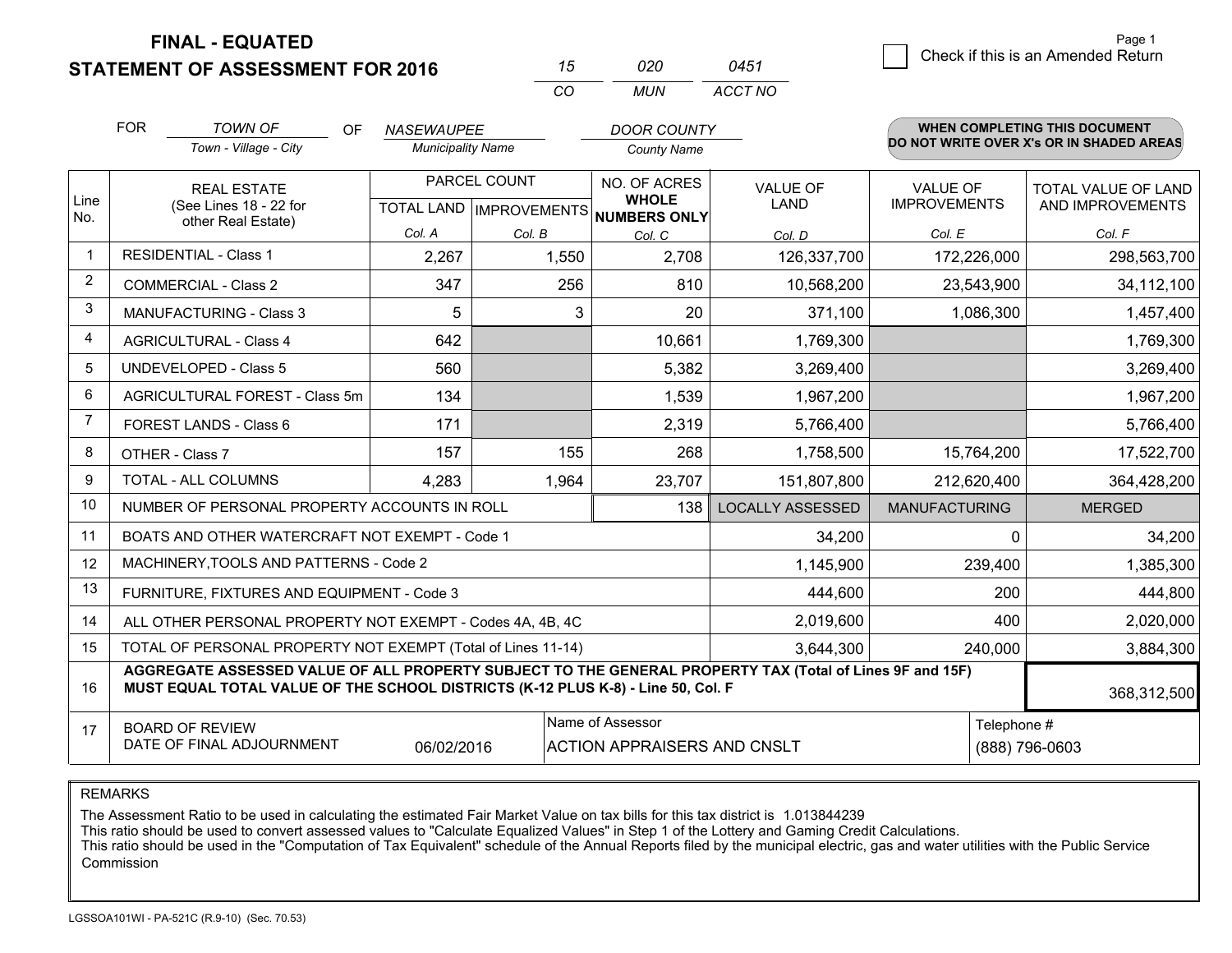*YEAR CO MUN ACCT NO* 2016 <u>15 020 0451 15 020</u>

Do not confuse FOREST LANDS (Line 7) with FOREST CROPS (in this section) - They are **NOT** the same

|    |                                                                                |                 |  | Private Forest Crop - Reg Class @ 10¢ per acre                   |  | Private Forest Crop - Reg Class @ \$2.52 per acre                            |  |                                                                    |                                                                 |                    |
|----|--------------------------------------------------------------------------------|-----------------|--|------------------------------------------------------------------|--|------------------------------------------------------------------------------|--|--------------------------------------------------------------------|-----------------------------------------------------------------|--------------------|
| 18 | (a) PARCELS                                                                    | (b) ACRES       |  | (c) ASSESSED VALUE                                               |  | (d) PARCELS                                                                  |  | (e) ACRES                                                          |                                                                 | (f) ASSESSED VALUE |
|    |                                                                                |                 |  |                                                                  |  |                                                                              |  |                                                                    |                                                                 |                    |
|    |                                                                                |                 |  | Private Forest Crop - Special Class @ 20¢ per acre               |  | Entered Before 2005 Managed Forest - Ferrous Mining CLOSED @ \$8.27 per acre |  |                                                                    |                                                                 |                    |
| 19 | (a) PARCELS                                                                    | (b) ACRES       |  | (c) ASSESSED VALUE                                               |  | (d) PARCELS                                                                  |  | (e) ACRES                                                          |                                                                 | (f) ASSESSED VALUE |
|    |                                                                                |                 |  |                                                                  |  |                                                                              |  |                                                                    |                                                                 |                    |
|    |                                                                                |                 |  | Entered Before 2005 Managed Forest - OPEN @ \$.79 per acre       |  |                                                                              |  | Entered Before 2005 Managed Forest - CLOSED @ \$1.87 per acre      |                                                                 |                    |
| 20 | (a) PARCELS<br>(b) ACRES                                                       |                 |  | (c) ASSESSED VALUE                                               |  | (d) PARCELS                                                                  |  | (e) ACRES                                                          |                                                                 | (f) ASSESSED VALUE |
|    |                                                                                |                 |  | 5.200                                                            |  | 37                                                                           |  | 1.025.42                                                           |                                                                 | 2,560,000          |
|    | Entered After 2004 Managed Forest - OPEN @                                     |                 |  | \$2.14 per acre                                                  |  | Entered After 2004 Managed Forest - CLOSED @ \$10.68 per acre                |  |                                                                    |                                                                 |                    |
| 21 | (a) PARCELS                                                                    | (b) ACRES       |  | (c) ASSESSED VALUE                                               |  | (d) PARCELS                                                                  |  | (e) ACRES                                                          |                                                                 | (f) ASSESSED VALUE |
|    |                                                                                |                 |  |                                                                  |  |                                                                              |  |                                                                    |                                                                 |                    |
|    |                                                                                |                 |  |                                                                  |  | 9                                                                            |  | 223                                                                |                                                                 | 579,800            |
| 22 | (a) County Forest Cropland Acres                                               |                 |  | (b) Federal Acres                                                |  | (c) State Acres                                                              |  | (d) County (NOT FOREST CROP) Acres                                 |                                                                 | (e) Other Acres    |
|    |                                                                                |                 |  | 1.59                                                             |  | 1,239.38                                                                     |  | 631.86                                                             |                                                                 | 85.71              |
|    |                                                                                |                 |  | Assessed Value of Omitted Property From Prior Years (Sec. 70.44) |  |                                                                              |  |                                                                    | Assessed Value of Sec. 70.43 Corrections of Errors by Assessors |                    |
| 23 |                                                                                | (a) REAL ESTATE |  | (b) PERSONAL                                                     |  |                                                                              |  | (c1) REAL ESTATE                                                   | (c2) PERSONAL                                                   |                    |
|    |                                                                                |                 |  |                                                                  |  |                                                                              |  |                                                                    |                                                                 |                    |
|    | Manufacturing Equated Value of Omitted Property From Prior Years (Sec. 70.995) |                 |  |                                                                  |  |                                                                              |  | Mfg. Equated Value of Sec.70.43 Corrections of Errors by Assessors |                                                                 |                    |
|    | (d) REAL ESTATE                                                                |                 |  | (e) PERSONAL                                                     |  |                                                                              |  | (f1) REAL ESTATE                                                   | (f2) PERSONAL                                                   |                    |
|    |                                                                                |                 |  |                                                                  |  |                                                                              |  |                                                                    |                                                                 |                    |

## **SPECIAL DISTRICTS**

| Line<br>No. | Enter 6-digit<br><b>Special District</b><br>Code (Col. A) | <b>Account</b><br><b>Number</b><br>(Col. B) | <b>Special District Name</b><br>(Col. C) | <b>Locally Assessed Value</b><br>of Real Estate and<br>Personal Property (Col. D) | Mfg Value of Real Estate<br>and Personal Property<br>(Col. E) | <b>Merged Value of</b><br><b>Real Estate and</b><br>Personal Property (Col. F) |
|-------------|-----------------------------------------------------------|---------------------------------------------|------------------------------------------|-----------------------------------------------------------------------------------|---------------------------------------------------------------|--------------------------------------------------------------------------------|
| 24          | 157050                                                    | 0109                                        | NASEWAUPEE SANITARY DISTRICT #1          |                                                                                   |                                                               |                                                                                |
| 25          |                                                           |                                             |                                          |                                                                                   |                                                               |                                                                                |
| 26          |                                                           |                                             |                                          |                                                                                   |                                                               |                                                                                |
| 27          |                                                           |                                             |                                          |                                                                                   |                                                               |                                                                                |
| 28          |                                                           |                                             |                                          |                                                                                   |                                                               |                                                                                |
| 29          |                                                           |                                             |                                          |                                                                                   |                                                               |                                                                                |
| 30          |                                                           |                                             |                                          |                                                                                   |                                                               |                                                                                |
| 31          |                                                           |                                             |                                          |                                                                                   |                                                               |                                                                                |
| 32          |                                                           |                                             |                                          |                                                                                   |                                                               |                                                                                |
| 33          |                                                           |                                             |                                          |                                                                                   |                                                               |                                                                                |
| 34          |                                                           |                                             |                                          |                                                                                   |                                                               |                                                                                |
| 35          |                                                           |                                             |                                          |                                                                                   |                                                               |                                                                                |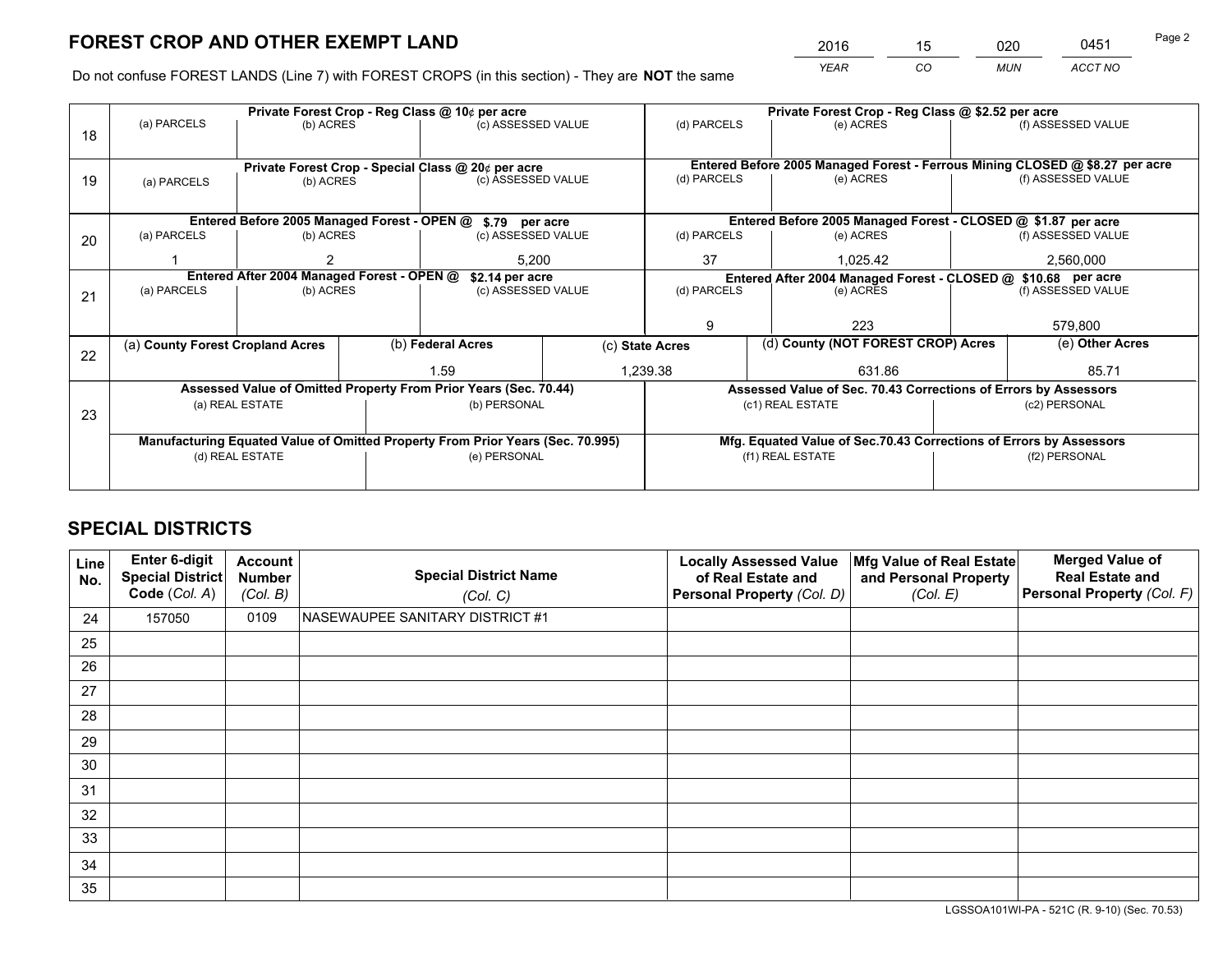|             |                                                                 |                                             |                                                         | <b>YEAR</b>                                                                       | CO<br><b>MUN</b>                                              | <b>ACCT NO</b>                                                                 |
|-------------|-----------------------------------------------------------------|---------------------------------------------|---------------------------------------------------------|-----------------------------------------------------------------------------------|---------------------------------------------------------------|--------------------------------------------------------------------------------|
| Line<br>No. | <b>Enter 6-digit</b><br><b>School District</b><br>Code (Col. A) | <b>Account</b><br><b>Number</b><br>(Col. B) | <b>School District Name</b><br>(Col. C)                 | <b>Locally Assessed Value</b><br>of Real Estate and<br>Personal Property (Col. D) | Mfg Value of Real Estate<br>and Personal Property<br>(Col. E) | <b>Merged Value of</b><br><b>Real Estate and</b><br>Personal Property (Col. F) |
|             | A. SCHOOL DISTRICTS (K-8 and K-12)                              |                                             |                                                         |                                                                                   |                                                               |                                                                                |
| 36          | 155457                                                          | 0108                                        | SCH D OF SOUTHERN DOOR COUNTY                           | 366,615,100                                                                       | 1,697,400                                                     | 368,312,500                                                                    |
| 37          |                                                                 |                                             |                                                         |                                                                                   |                                                               |                                                                                |
| 38          |                                                                 |                                             |                                                         |                                                                                   |                                                               |                                                                                |
| 39          |                                                                 |                                             |                                                         |                                                                                   |                                                               |                                                                                |
| 40          |                                                                 |                                             |                                                         |                                                                                   |                                                               |                                                                                |
| 41<br>42    |                                                                 |                                             |                                                         |                                                                                   |                                                               |                                                                                |
| 43          |                                                                 |                                             |                                                         |                                                                                   |                                                               |                                                                                |
| 44          |                                                                 |                                             |                                                         |                                                                                   |                                                               |                                                                                |
| 45          |                                                                 |                                             |                                                         |                                                                                   |                                                               |                                                                                |
| 46          |                                                                 |                                             |                                                         |                                                                                   |                                                               |                                                                                |
| 47          |                                                                 |                                             |                                                         |                                                                                   |                                                               |                                                                                |
| 48          |                                                                 |                                             |                                                         |                                                                                   |                                                               |                                                                                |
| 49          |                                                                 |                                             |                                                         |                                                                                   |                                                               |                                                                                |
| 50          |                                                                 |                                             | TOTAL ASSESSED VALUE OF SCHOOL DISTRICTS (K-8 and K-12) | 366,615,100                                                                       | 1,697,400                                                     | 368,312,500                                                                    |
|             | <b>B.</b><br><b>UNION HIGH SCHOOL DISTRICTS</b>                 |                                             |                                                         |                                                                                   |                                                               |                                                                                |
| 51          |                                                                 |                                             |                                                         |                                                                                   |                                                               |                                                                                |
| 52          |                                                                 |                                             |                                                         |                                                                                   |                                                               |                                                                                |
| 53          |                                                                 |                                             |                                                         |                                                                                   |                                                               |                                                                                |
| 54          |                                                                 |                                             |                                                         |                                                                                   |                                                               |                                                                                |
| 55          |                                                                 |                                             | TOTAL ASSESSED VALUE OF UNION HIGH SCHOOLS              |                                                                                   |                                                               |                                                                                |
|             | C.<br><b>TECHNICAL COLLEGE DISTRICTS</b>                        |                                             |                                                         |                                                                                   |                                                               |                                                                                |
| 56<br>57    | 001300                                                          | 0012                                        | NORTHEAST WISCONSIN TECH COLLEGE<br><b>GNBY</b>         | 366,615,100                                                                       | 1,697,400                                                     | 368,312,500                                                                    |
| 58          |                                                                 |                                             |                                                         |                                                                                   |                                                               |                                                                                |
| 59          |                                                                 |                                             | TOTAL ASSESSED VALUE OF TECHNICAL COLLEGES              | 366,615,100                                                                       | 1,697,400                                                     | 368,312,500                                                                    |
|             |                                                                 |                                             |                                                         |                                                                                   |                                                               |                                                                                |

15

020

 *I hereby certify, to the best of my knowledge and belief, this form is complete and correct.*

**SCHOOL DISTRICTS**

| Print name of preparer | Title                    |                | Date (MM / DD / CCYY) |
|------------------------|--------------------------|----------------|-----------------------|
|                        |                          |                |                       |
| Signature of preparer  | Contact Telephone Number | E-mail address |                       |
|                        | $\sim$                   |                |                       |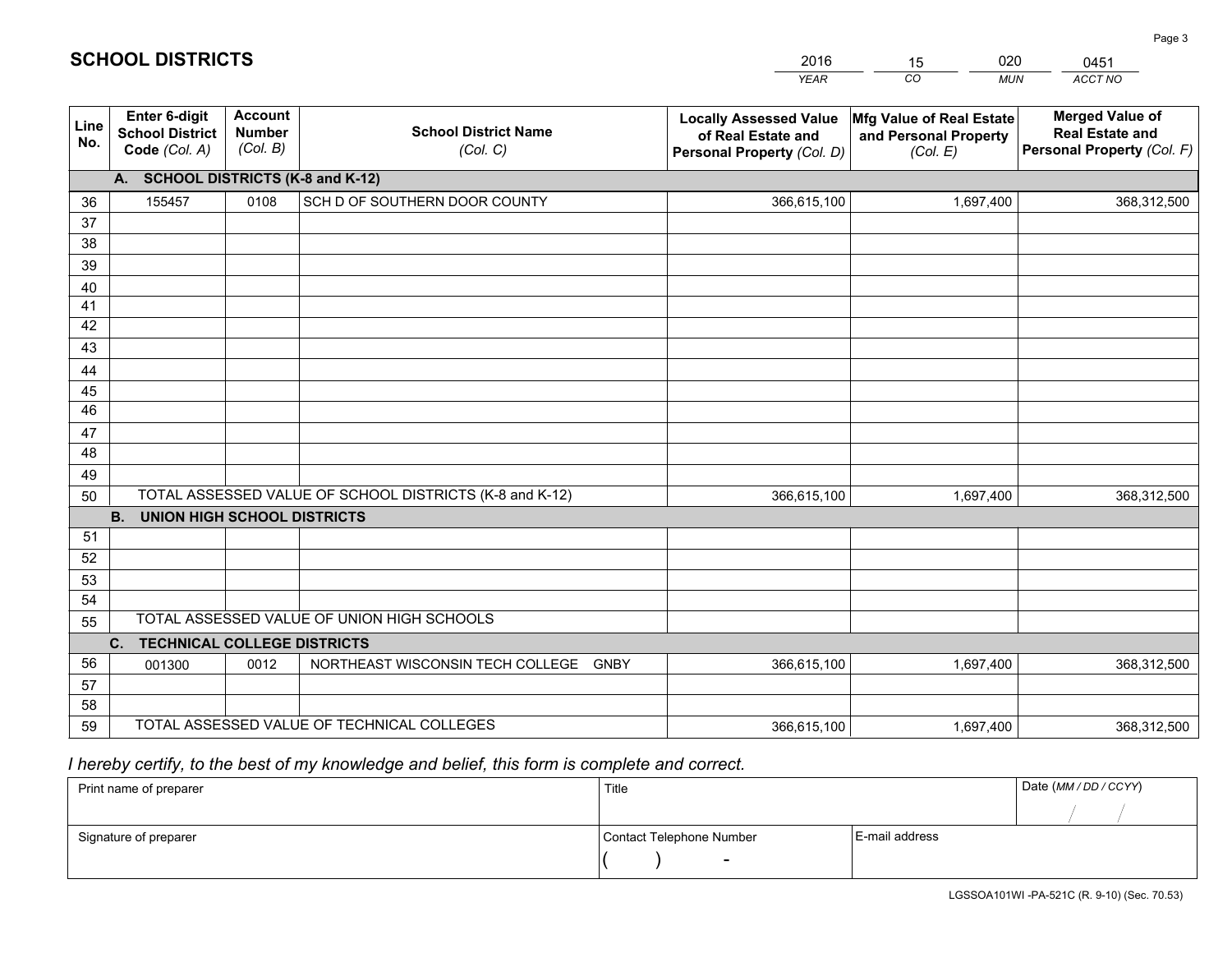## **HIGHLIGHTS**

- 1. Complete the Statement of Assessment after the Board of Review. Reflect any changes made there.
- 2. Use black ink to complete.
- 3. Line 16 must equal Line 50, Col D.
- 4. Line 55 must equal the total of K-8 schools listed on lines 36-49. Do not include K-12 schools in this comparision.
- 5. Line 59, Col. D must equal Line 16.
- 6. Special District, School District and Technical College District values must include both real estate and personal property. Examples of Special districts are: town sanitary districts, public inland lake protection and rehabilitation districts, and metropolitan sewerage districts.
- 7. DO NOT INCLUDE Manufacturing property values.DOR will print these values on the final SOA.

TOM OLSEN

**TOM OLSEN** 

TOWN OF NASEWAUPEE

TOWN OF NASEWAUPEE

2981 STONE RD

STURGEON BAY, WI 54235

STURGEON BAY, WI 2981 STONE RD

54235

 8. Accuracy of this form is very important. The values reported directly affect the equalized value DOR calculates for school and special districts.

### **Page 1:**

 If not prefilled, enter the tax year,county and municipal code,municipal type, municipal name and county name on the top of form.

Check the Amended box, if filing an amended / corrected SOA.

 Report the parcel count, acres and assessed value of taxable general property, total parcel count, (real and personal), total acres, and values from final figures set by the Board of Review.

- A. Real Estate land and improvements (buildings, etc.) is reported on lines 1 8, total line 9.
- B. Personal Property is reported on lines 11 14, Column D, total line 15.
- C. To complete this report, use the computer produced summary of the assessment roll that shows these amounts.
- D. Use whole numbers only.
- E. Add each line across and each column down to verify entries.

## **Page 2:**

- A. Report Special Items (not subject to general property tax).
- 1. Private Forest Croplands and Managed Forest Lands are reported on lines 18,19, 20 and 21. Be sure to report assessed values **NOT** taxes.
- 2. You should have copies of the orders of entry, orders of withdrawal, etc., to update your assessment roll.
	- 3. Show hundredths of acres (e.g. 39.75).
- 4. Tax exempt lands are reported on line 22.
- 5. Omitted property and sec. 70.43, Wis. Stats., corrections of errors by assessor are reported on line 23. Report real estate and personal property separately. These should be for **prior years**, not something found on the current assessment roll after the board of review.
- B. Special District (Lines 24-35) Include the value of both real and personal property.
- The Department of Revenue (DOR) preprints much of the information regarding names and codes for schools, special districts,etc. If a district is not listed, enter the name and value only, DOR will enter the proper code.

## **Page 3 School Districts:**

Include the value of both real and personal property.

Report School District (regular, elementary, union high school, and technical college).

- 1. Regular (K-12) and Elementary (K-8) school values are reported on lines 36-49, total on line 50.
- 2. Union High School (UHS) (use only if elementary schools are listed on lines 36-49) are reported on lines 51-54. UHS total value (line 55) must equal to the total **elementary school** values reported on lines 36-49. Do notinclude K-12 schools in this comparison.
- 3. Technical College values are reported on lines 56-58, total on line 59.
- 4. Use the computer summary that shows these amounts to complete this report.

#### **This form is due the second Monday in June. File this report only after your Board of Review is complete.**

 *If you have questions: Return forms to:*

Fax number: (608) 264-6887 PO Box 8971

 Email: lgs@revenue.wi.gov Wisconsin Department of Revenue Call: (608) 261-5341 Local Government Services Section 6-97Madison WI 53708-8971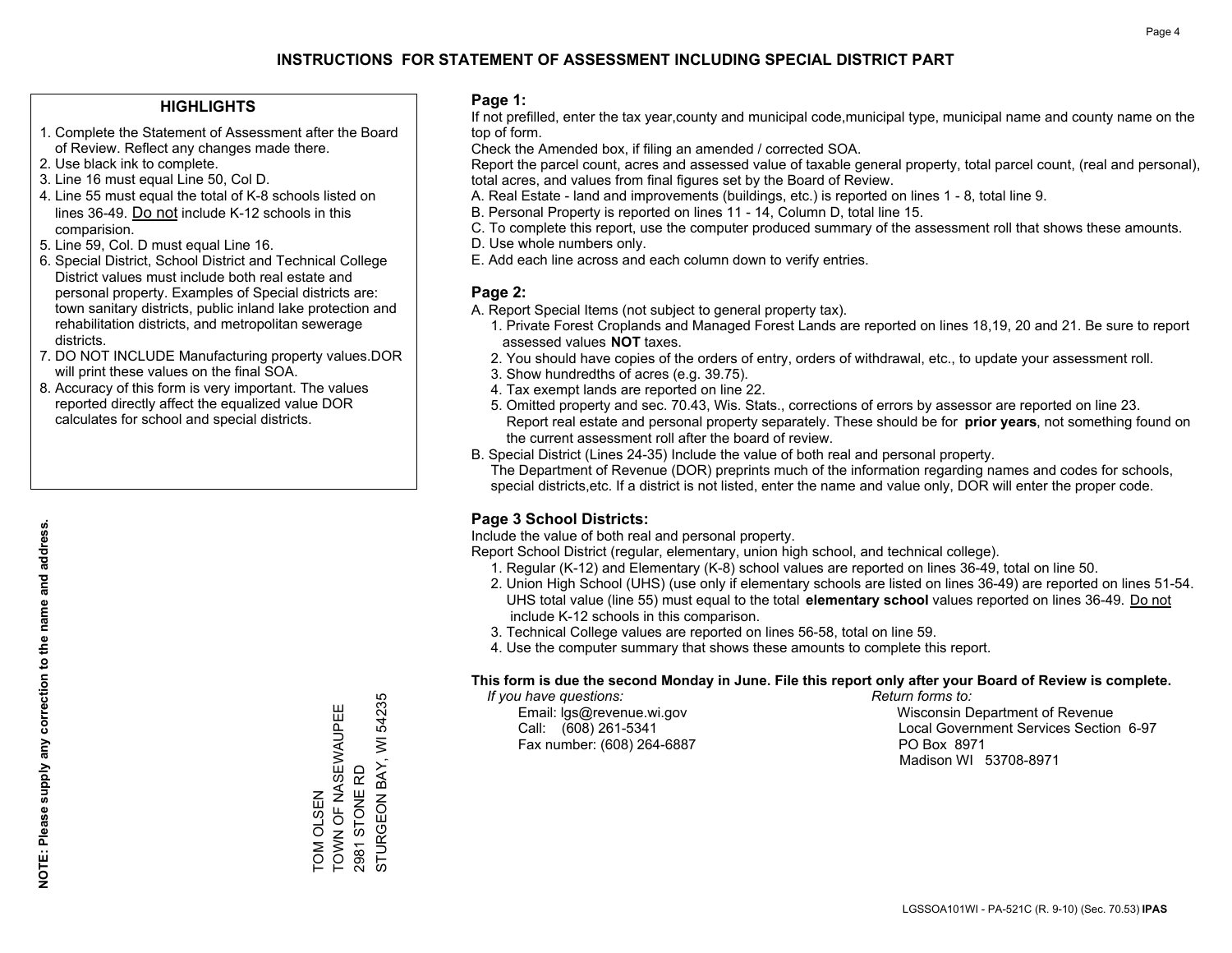**FINAL - EQUATED**

|             | <b>FOR</b>                     | TOWN OF                                                                                                                                                                                      | OF.<br><b>SEVASTOPOL</b> |              | <b>DOOR COUNTY</b>                                   |                         |                      | <b>WHEN COMPLETING THIS DOCUMENT</b>     |  |
|-------------|--------------------------------|----------------------------------------------------------------------------------------------------------------------------------------------------------------------------------------------|--------------------------|--------------|------------------------------------------------------|-------------------------|----------------------|------------------------------------------|--|
|             |                                | Town - Village - City                                                                                                                                                                        | <b>Municipality Name</b> |              | <b>County Name</b>                                   |                         |                      | DO NOT WRITE OVER X's OR IN SHADED AREAS |  |
|             |                                | <b>REAL ESTATE</b>                                                                                                                                                                           |                          | PARCEL COUNT | NO. OF ACRES                                         | <b>VALUE OF</b>         | <b>VALUE OF</b>      | TOTAL VALUE OF LAND                      |  |
| Line<br>No. |                                | (See Lines 18 - 22 for                                                                                                                                                                       |                          |              | <b>WHOLE</b><br>TOTAL LAND IMPROVEMENTS NUMBERS ONLY | <b>LAND</b>             | <b>IMPROVEMENTS</b>  | AND IMPROVEMENTS                         |  |
|             |                                | other Real Estate)                                                                                                                                                                           | Col. A                   | Col. B       | Col. C                                               | Col. D                  | Col. E               | Col. F                                   |  |
|             |                                | <b>RESIDENTIAL - Class 1</b>                                                                                                                                                                 | 2,546                    | 1,887        | 5,406                                                | 295,437,500             | 371,535,800          | 666,973,300                              |  |
| 2           |                                | <b>COMMERCIAL - Class 2</b>                                                                                                                                                                  | 86                       |              | 74<br>431                                            | 6,123,900               | 14,794,300           | 20,918,200                               |  |
| 3           | <b>MANUFACTURING - Class 3</b> |                                                                                                                                                                                              | 0                        |              | 0<br>0                                               | 0                       | 0                    | 0                                        |  |
| 4           | <b>AGRICULTURAL - Class 4</b>  |                                                                                                                                                                                              | 655                      |              | 15,076                                               | 2,458,900               |                      | 2,458,900                                |  |
| 5           | <b>UNDEVELOPED - Class 5</b>   |                                                                                                                                                                                              | 580                      |              | 3,077                                                | 2,809,100               |                      | 2,809,100                                |  |
| 6           | AGRICULTURAL FOREST - Class 5m |                                                                                                                                                                                              | 226                      |              | 2,033                                                | 2,946,000               |                      | 2,946,000                                |  |
| 7           |                                | FOREST LANDS - Class 6                                                                                                                                                                       | 140                      |              | 2,140                                                | 5,859,600               |                      | 5,859,600                                |  |
| 8           |                                | OTHER - Class 7                                                                                                                                                                              | 148                      | 146          | 293                                                  | 2,302,600               | 17,106,600           | 19,409,200                               |  |
| 9           |                                | TOTAL - ALL COLUMNS                                                                                                                                                                          | 4,381                    | 2,107        | 28,456                                               | 317,937,600             | 403,436,700          | 721,374,300                              |  |
| 10          |                                | NUMBER OF PERSONAL PROPERTY ACCOUNTS IN ROLL                                                                                                                                                 |                          |              | 93                                                   | <b>LOCALLY ASSESSED</b> | <b>MANUFACTURING</b> | <b>MERGED</b>                            |  |
| 11          |                                | BOATS AND OTHER WATERCRAFT NOT EXEMPT - Code 1                                                                                                                                               |                          |              |                                                      | $\Omega$                | 0                    | $\Omega$                                 |  |
| 12          |                                | MACHINERY, TOOLS AND PATTERNS - Code 2                                                                                                                                                       |                          |              |                                                      | 908,800                 | 274,200              | 1,183,000                                |  |
| 13          |                                | FURNITURE, FIXTURES AND EQUIPMENT - Code 3                                                                                                                                                   |                          |              |                                                      | 381,100                 | 0                    | 381,100                                  |  |
| 14          |                                | ALL OTHER PERSONAL PROPERTY NOT EXEMPT - Codes 4A, 4B, 4C                                                                                                                                    |                          |              |                                                      | 184,100                 | $\Omega$             | 184,100                                  |  |
| 15          |                                | TOTAL OF PERSONAL PROPERTY NOT EXEMPT (Total of Lines 11-14)                                                                                                                                 |                          |              |                                                      | 1,474,000               | 274,200              | 1,748,200                                |  |
| 16          |                                | AGGREGATE ASSESSED VALUE OF ALL PROPERTY SUBJECT TO THE GENERAL PROPERTY TAX (Total of Lines 9F and 15F)<br>MUST EQUAL TOTAL VALUE OF THE SCHOOL DISTRICTS (K-12 PLUS K-8) - Line 50, Col. F |                          |              |                                                      |                         |                      | 723,122,500                              |  |
| 17          |                                | <b>BOARD OF REVIEW</b>                                                                                                                                                                       |                          |              | Name of Assessor                                     |                         | Telephone #          |                                          |  |
|             |                                | DATE OF FINAL ADJOURNMENT                                                                                                                                                                    | 06/27/2016               |              | ASSOCIATED APPRAISAL CNSLT                           |                         | (800) 721-4157       |                                          |  |

*CO*

*MUN*

*ACCT NO0452*

*<sup>15</sup> <sup>022</sup>*

REMARKS

The Assessment Ratio to be used in calculating the estimated Fair Market Value on tax bills for this tax district is .98423652<br>This ratio should be used to convert assessed values to "Calculate Equalized Values" in Step 1 Commission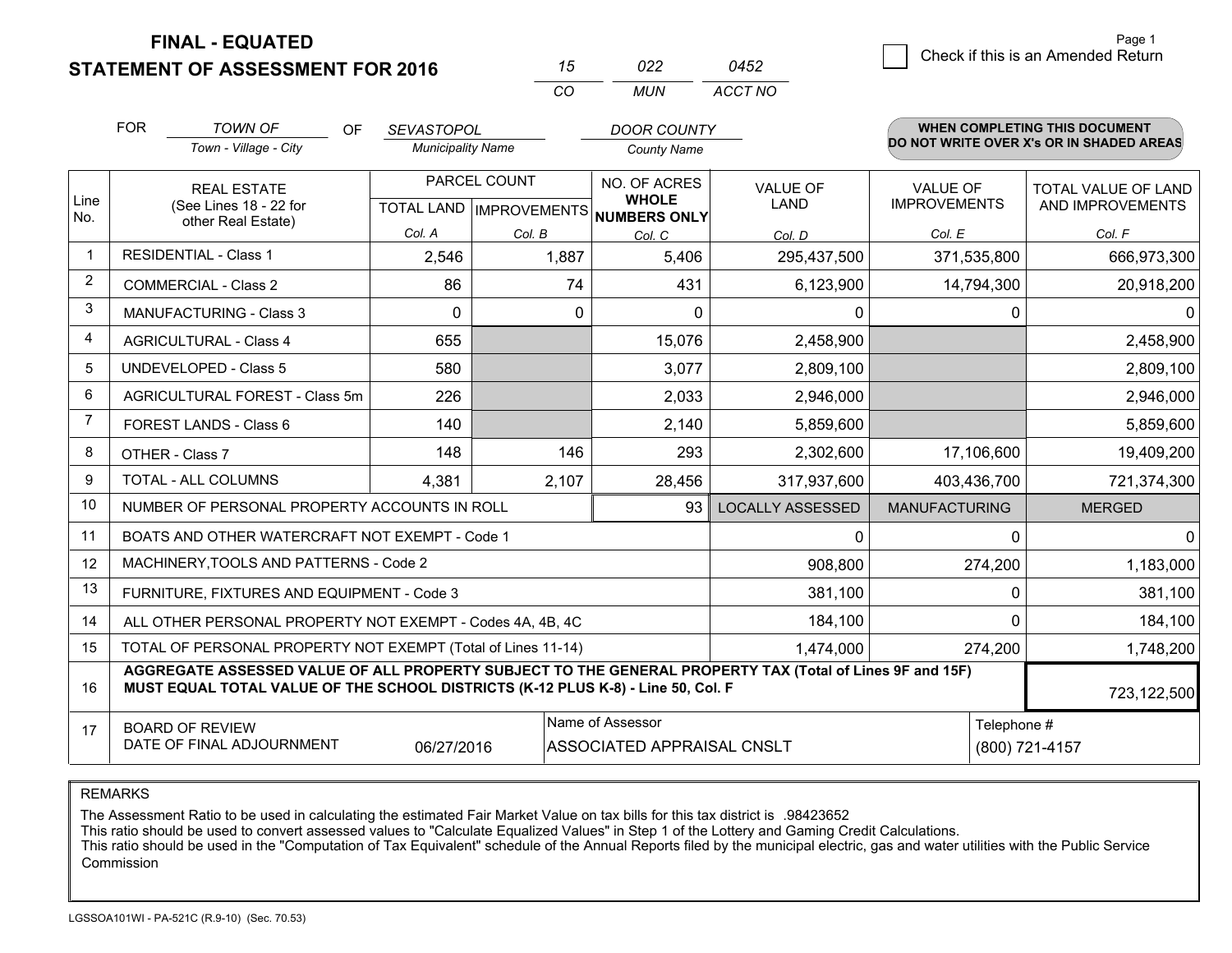*YEAR CO MUN ACCT NO* 2016 <u>15 022 0452</u> Page 2

Do not confuse FOREST LANDS (Line 7) with FOREST CROPS (in this section) - They are **NOT** the same

|    |                                                                                |                 |  | Private Forest Crop - Reg Class @ 10¢ per acre                   |  |                  | Private Forest Crop - Reg Class @ \$2.52 per acre                            |               |                    |  |
|----|--------------------------------------------------------------------------------|-----------------|--|------------------------------------------------------------------|--|------------------|------------------------------------------------------------------------------|---------------|--------------------|--|
| 18 | (a) PARCELS                                                                    | (b) ACRES       |  | (c) ASSESSED VALUE                                               |  | (d) PARCELS      | (e) ACRES                                                                    |               | (f) ASSESSED VALUE |  |
|    |                                                                                |                 |  |                                                                  |  |                  |                                                                              |               |                    |  |
|    |                                                                                |                 |  | Private Forest Crop - Special Class @ 20¢ per acre               |  |                  | Entered Before 2005 Managed Forest - Ferrous Mining CLOSED @ \$8.27 per acre |               |                    |  |
| 19 | (a) PARCELS                                                                    | (b) ACRES       |  | (c) ASSESSED VALUE                                               |  | (d) PARCELS      | (e) ACRES                                                                    |               | (f) ASSESSED VALUE |  |
|    |                                                                                |                 |  |                                                                  |  |                  |                                                                              |               |                    |  |
|    |                                                                                |                 |  | Entered Before 2005 Managed Forest - OPEN @ \$.79 per acre       |  |                  | Entered Before 2005 Managed Forest - CLOSED @ \$1.87 per acre                |               |                    |  |
| 20 | (a) PARCELS<br>(b) ACRES                                                       |                 |  | (c) ASSESSED VALUE                                               |  | (d) PARCELS      | (e) ACRES                                                                    |               | (f) ASSESSED VALUE |  |
|    | 14<br>283.55                                                                   |                 |  | 850,700                                                          |  | 35               | 926.29                                                                       |               | 2,010,500          |  |
|    | Entered After 2004 Managed Forest - OPEN @                                     |                 |  |                                                                  |  |                  |                                                                              |               |                    |  |
|    |                                                                                |                 |  | \$2.14 per acre                                                  |  |                  | Entered After 2004 Managed Forest - CLOSED @ \$10.68 per acre                |               |                    |  |
| 21 | (a) PARCELS                                                                    | (b) ACRES       |  | (c) ASSESSED VALUE                                               |  | (d) PARCELS      | (e) ACRES                                                                    |               | (f) ASSESSED VALUE |  |
|    |                                                                                |                 |  |                                                                  |  |                  |                                                                              |               |                    |  |
|    |                                                                                |                 |  |                                                                  |  | 15               | 465.86                                                                       |               | 947,600            |  |
|    | (a) County Forest Cropland Acres                                               |                 |  | (b) Federal Acres                                                |  | (c) State Acres  | (d) County (NOT FOREST CROP) Acres                                           |               | (e) Other Acres    |  |
| 22 |                                                                                |                 |  |                                                                  |  | 1,451.07         | 21.54                                                                        |               | 984.88             |  |
|    |                                                                                |                 |  |                                                                  |  |                  |                                                                              |               |                    |  |
|    |                                                                                |                 |  | Assessed Value of Omitted Property From Prior Years (Sec. 70.44) |  |                  | Assessed Value of Sec. 70.43 Corrections of Errors by Assessors              |               |                    |  |
| 23 |                                                                                | (a) REAL ESTATE |  | (b) PERSONAL                                                     |  | (c1) REAL ESTATE |                                                                              | (c2) PERSONAL |                    |  |
|    |                                                                                |                 |  |                                                                  |  |                  |                                                                              |               |                    |  |
|    | Manufacturing Equated Value of Omitted Property From Prior Years (Sec. 70.995) |                 |  |                                                                  |  |                  | Mfg. Equated Value of Sec.70.43 Corrections of Errors by Assessors           |               |                    |  |
|    | (d) REAL ESTATE                                                                |                 |  | (e) PERSONAL                                                     |  |                  | (f1) REAL ESTATE                                                             | (f2) PERSONAL |                    |  |
|    |                                                                                |                 |  |                                                                  |  |                  |                                                                              |               |                    |  |
|    |                                                                                |                 |  |                                                                  |  |                  |                                                                              |               |                    |  |

## **SPECIAL DISTRICTS**

| Line<br>No. | Enter 6-digit<br><b>Special District</b><br>Code (Col. A) | <b>Account</b><br><b>Number</b><br>(Col. B) | <b>Special District Name</b><br>(Col. C) | <b>Locally Assessed Value</b><br>of Real Estate and<br>Personal Property (Col. D) | Mfg Value of Real Estate<br>and Personal Property<br>(Col. E) | <b>Merged Value of</b><br><b>Real Estate and</b><br>Personal Property (Col. F) |
|-------------|-----------------------------------------------------------|---------------------------------------------|------------------------------------------|-----------------------------------------------------------------------------------|---------------------------------------------------------------|--------------------------------------------------------------------------------|
| 24          | 157040                                                    | 0108                                        | <b>SEVASTOPOL SANITARY DISTRICT #1</b>   | 19,020,800                                                                        |                                                               | 19,020,800                                                                     |
| 25          |                                                           |                                             |                                          |                                                                                   |                                                               |                                                                                |
| 26          |                                                           |                                             |                                          |                                                                                   |                                                               |                                                                                |
| 27          |                                                           |                                             |                                          |                                                                                   |                                                               |                                                                                |
| 28          |                                                           |                                             |                                          |                                                                                   |                                                               |                                                                                |
| 29          |                                                           |                                             |                                          |                                                                                   |                                                               |                                                                                |
| 30          |                                                           |                                             |                                          |                                                                                   |                                                               |                                                                                |
| 31          |                                                           |                                             |                                          |                                                                                   |                                                               |                                                                                |
| 32          |                                                           |                                             |                                          |                                                                                   |                                                               |                                                                                |
| 33          |                                                           |                                             |                                          |                                                                                   |                                                               |                                                                                |
| 34          |                                                           |                                             |                                          |                                                                                   |                                                               |                                                                                |
| 35          |                                                           |                                             |                                          |                                                                                   |                                                               |                                                                                |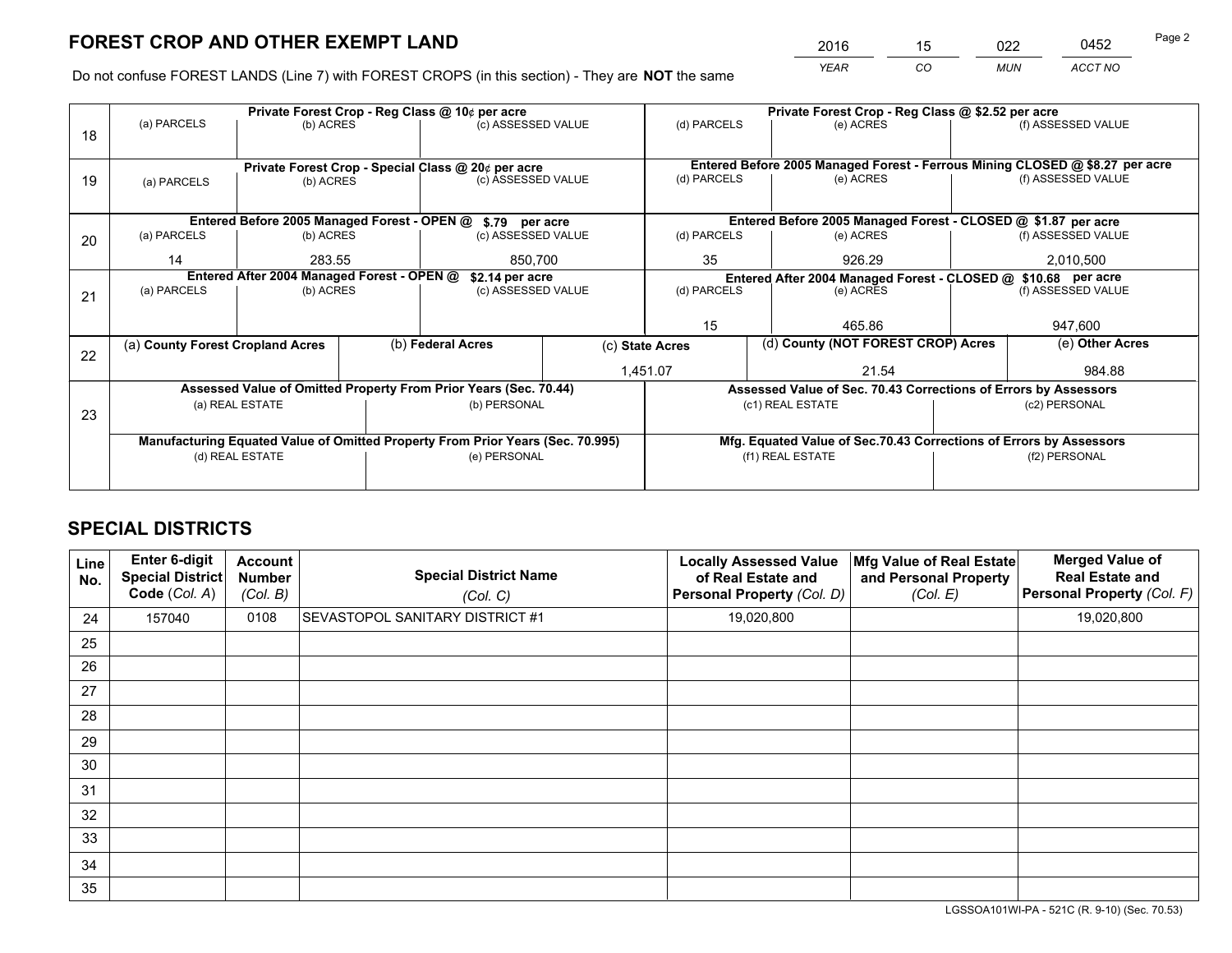|             |                                                                 |                                             |                                                         | <b>YEAR</b>                                                                       | CO<br><b>MUN</b>                                              | ACCT NO                                                                        |
|-------------|-----------------------------------------------------------------|---------------------------------------------|---------------------------------------------------------|-----------------------------------------------------------------------------------|---------------------------------------------------------------|--------------------------------------------------------------------------------|
| Line<br>No. | <b>Enter 6-digit</b><br><b>School District</b><br>Code (Col. A) | <b>Account</b><br><b>Number</b><br>(Col. B) | <b>School District Name</b><br>(Col. C)                 | <b>Locally Assessed Value</b><br>of Real Estate and<br>Personal Property (Col. D) | Mfg Value of Real Estate<br>and Personal Property<br>(Col. E) | <b>Merged Value of</b><br><b>Real Estate and</b><br>Personal Property (Col. F) |
|             | A. SCHOOL DISTRICTS (K-8 and K-12)                              |                                             |                                                         |                                                                                   |                                                               |                                                                                |
| 36          | 155130                                                          | 0107                                        | SCH D OF SEVASTOPOL                                     | 606,524,100                                                                       | 274,200                                                       | 606,798,300                                                                    |
| 37          | 155642                                                          | 0109                                        | SCH D OF STURGEON BAY                                   | 116,324,200                                                                       |                                                               | 116,324,200                                                                    |
| 38          |                                                                 |                                             |                                                         |                                                                                   |                                                               |                                                                                |
| 39          |                                                                 |                                             |                                                         |                                                                                   |                                                               |                                                                                |
| 40          |                                                                 |                                             |                                                         |                                                                                   |                                                               |                                                                                |
| 41          |                                                                 |                                             |                                                         |                                                                                   |                                                               |                                                                                |
| 42          |                                                                 |                                             |                                                         |                                                                                   |                                                               |                                                                                |
| 43          |                                                                 |                                             |                                                         |                                                                                   |                                                               |                                                                                |
| 44          |                                                                 |                                             |                                                         |                                                                                   |                                                               |                                                                                |
| 45<br>46    |                                                                 |                                             |                                                         |                                                                                   |                                                               |                                                                                |
|             |                                                                 |                                             |                                                         |                                                                                   |                                                               |                                                                                |
| 47<br>48    |                                                                 |                                             |                                                         |                                                                                   |                                                               |                                                                                |
| 49          |                                                                 |                                             |                                                         |                                                                                   |                                                               |                                                                                |
| 50          |                                                                 |                                             | TOTAL ASSESSED VALUE OF SCHOOL DISTRICTS (K-8 and K-12) | 722,848,300                                                                       | 274,200                                                       | 723,122,500                                                                    |
|             | <b>B.</b><br><b>UNION HIGH SCHOOL DISTRICTS</b>                 |                                             |                                                         |                                                                                   |                                                               |                                                                                |
| 51          |                                                                 |                                             |                                                         |                                                                                   |                                                               |                                                                                |
| 52          |                                                                 |                                             |                                                         |                                                                                   |                                                               |                                                                                |
| 53          |                                                                 |                                             |                                                         |                                                                                   |                                                               |                                                                                |
| 54          |                                                                 |                                             |                                                         |                                                                                   |                                                               |                                                                                |
| 55          |                                                                 |                                             | TOTAL ASSESSED VALUE OF UNION HIGH SCHOOLS              |                                                                                   |                                                               |                                                                                |
|             | C.<br><b>TECHNICAL COLLEGE DISTRICTS</b>                        |                                             |                                                         |                                                                                   |                                                               |                                                                                |
| 56          | 001300                                                          | 0012                                        | NORTHEAST WISCONSIN TECH COLLEGE<br><b>GNBY</b>         | 722,848,300                                                                       | 274,200                                                       | 723,122,500                                                                    |
| 57          |                                                                 |                                             |                                                         |                                                                                   |                                                               |                                                                                |
| 58          |                                                                 |                                             |                                                         |                                                                                   |                                                               |                                                                                |
| 59          |                                                                 |                                             | TOTAL ASSESSED VALUE OF TECHNICAL COLLEGES              | 722,848,300                                                                       | 274,200                                                       | 723,122,500                                                                    |

15

022

 *I hereby certify, to the best of my knowledge and belief, this form is complete and correct.*

**SCHOOL DISTRICTS**

| Print name of preparer | Title                    |                | Date (MM / DD / CCYY) |
|------------------------|--------------------------|----------------|-----------------------|
|                        |                          |                |                       |
| Signature of preparer  | Contact Telephone Number | E-mail address |                       |
|                        | $\overline{\phantom{0}}$ |                |                       |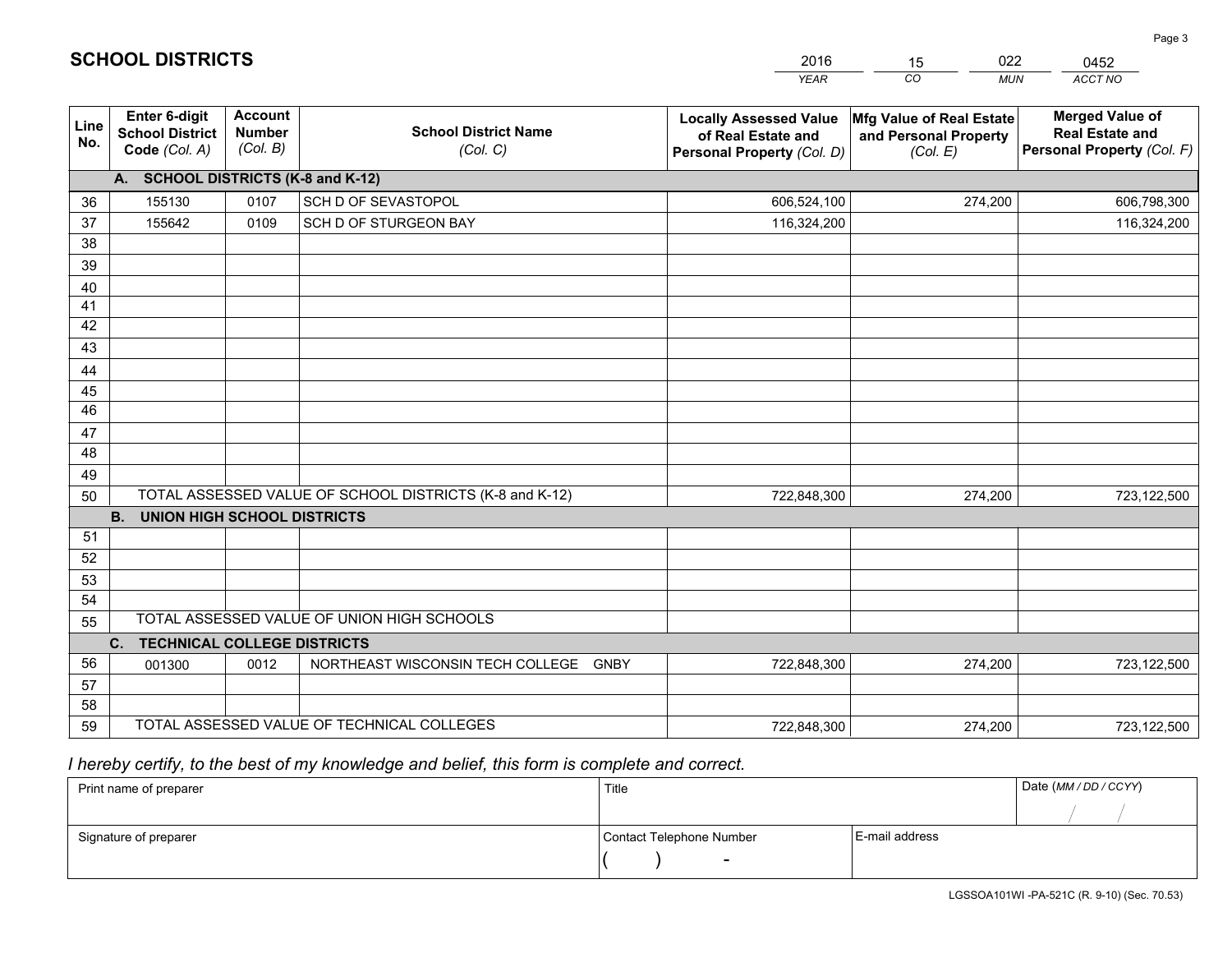## **HIGHLIGHTS**

- 1. Complete the Statement of Assessment after the Board of Review. Reflect any changes made there.
- 2. Use black ink to complete.
- 3. Line 16 must equal Line 50, Col D.
- 4. Line 55 must equal the total of K-8 schools listed on lines 36-49. Do not include K-12 schools in this comparision.
- 5. Line 59, Col. D must equal Line 16.
- 6. Special District, School District and Technical College District values must include both real estate and personal property. Examples of Special districts are: town sanitary districts, public inland lake protection and rehabilitation districts, and metropolitan sewerage districts.
- 7. DO NOT INCLUDE Manufacturing property values.DOR will print these values on the final SOA.

LINDA WAIT

TOWN OF SEVASTOPOL 4528 STATE HWY 57

\_INDA WAIT<br>TOWN OF SEVASTOPOI

STURGEON BAY, WI 54235

STURGEON BAY, WI 4528 STATE HWY 57

54235

 8. Accuracy of this form is very important. The values reported directly affect the equalized value DOR calculates for school and special districts.

### **Page 1:**

 If not prefilled, enter the tax year,county and municipal code,municipal type, municipal name and county name on the top of form.

Check the Amended box, if filing an amended / corrected SOA.

 Report the parcel count, acres and assessed value of taxable general property, total parcel count, (real and personal), total acres, and values from final figures set by the Board of Review.

- A. Real Estate land and improvements (buildings, etc.) is reported on lines 1 8, total line 9.
- B. Personal Property is reported on lines 11 14, Column D, total line 15.
- C. To complete this report, use the computer produced summary of the assessment roll that shows these amounts.
- D. Use whole numbers only.
- E. Add each line across and each column down to verify entries.

## **Page 2:**

- A. Report Special Items (not subject to general property tax).
- 1. Private Forest Croplands and Managed Forest Lands are reported on lines 18,19, 20 and 21. Be sure to report assessed values **NOT** taxes.
- 2. You should have copies of the orders of entry, orders of withdrawal, etc., to update your assessment roll.
	- 3. Show hundredths of acres (e.g. 39.75).
- 4. Tax exempt lands are reported on line 22.
- 5. Omitted property and sec. 70.43, Wis. Stats., corrections of errors by assessor are reported on line 23. Report real estate and personal property separately. These should be for **prior years**, not something found on the current assessment roll after the board of review.
- B. Special District (Lines 24-35) Include the value of both real and personal property.
- The Department of Revenue (DOR) preprints much of the information regarding names and codes for schools, special districts,etc. If a district is not listed, enter the name and value only, DOR will enter the proper code.

## **Page 3 School Districts:**

Include the value of both real and personal property.

Report School District (regular, elementary, union high school, and technical college).

- 1. Regular (K-12) and Elementary (K-8) school values are reported on lines 36-49, total on line 50.
- 2. Union High School (UHS) (use only if elementary schools are listed on lines 36-49) are reported on lines 51-54. UHS total value (line 55) must equal to the total **elementary school** values reported on lines 36-49. Do notinclude K-12 schools in this comparison.
- 3. Technical College values are reported on lines 56-58, total on line 59.
- 4. Use the computer summary that shows these amounts to complete this report.

#### **This form is due the second Monday in June. File this report only after your Board of Review is complete.**

 *If you have questions: Return forms to:*

Fax number: (608) 264-6887 PO Box 8971

 Email: lgs@revenue.wi.gov Wisconsin Department of Revenue Call: (608) 261-5341 Local Government Services Section 6-97Madison WI 53708-8971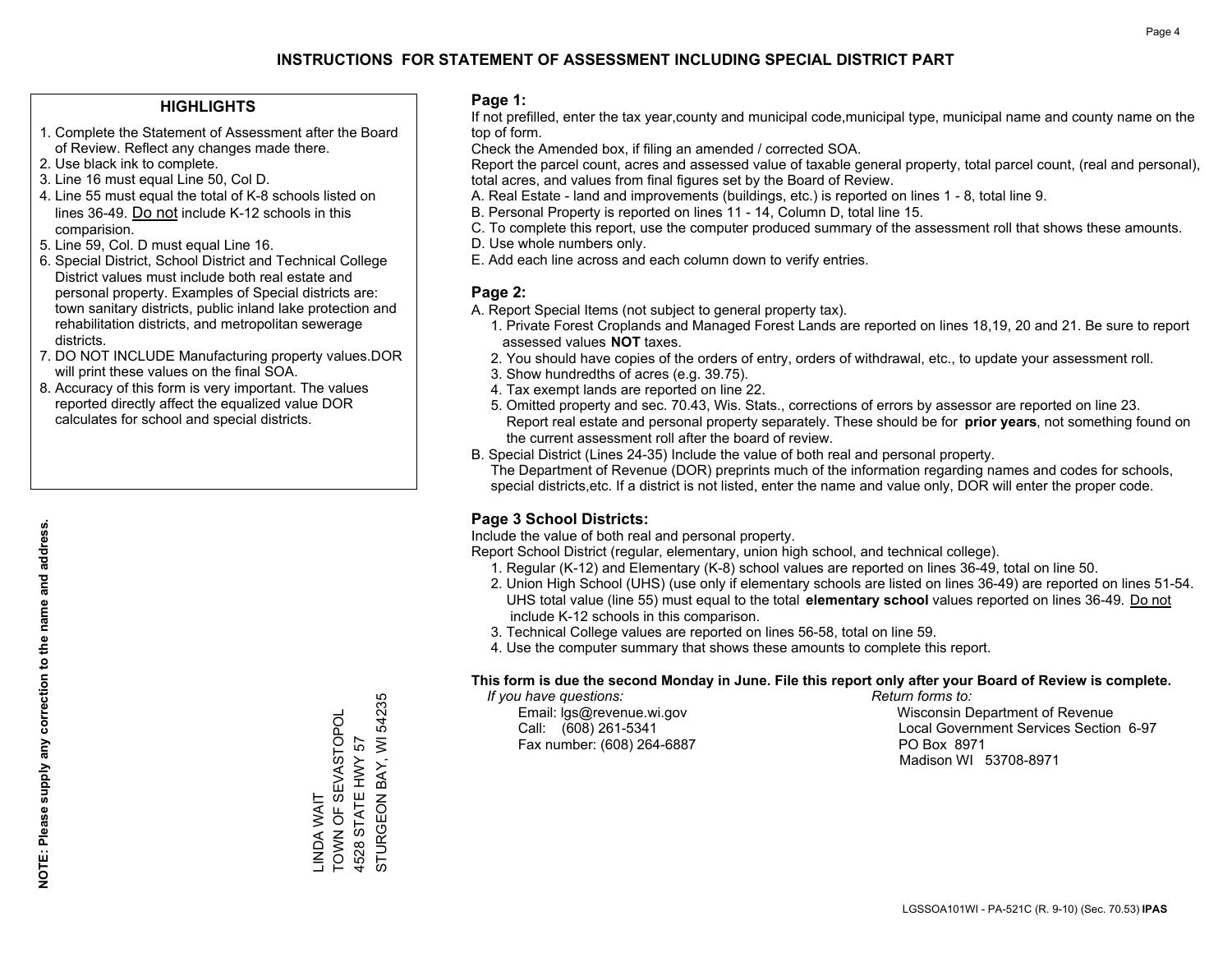**FINAL - EQUATED**

|                | <b>FOR</b>                     | <b>TOWN OF</b><br>OF.<br>Town - Village - City                                                                                                                                               | <b>STURGEON BAY</b><br><b>Municipality Name</b> |        | <b>DOOR COUNTY</b><br><b>County Name</b>            |                         |                                        | <b>WHEN COMPLETING THIS DOCUMENT</b><br>DO NOT WRITE OVER X's OR IN SHADED AREAS |
|----------------|--------------------------------|----------------------------------------------------------------------------------------------------------------------------------------------------------------------------------------------|-------------------------------------------------|--------|-----------------------------------------------------|-------------------------|----------------------------------------|----------------------------------------------------------------------------------|
| Line<br>No.    |                                | <b>REAL ESTATE</b><br>(See Lines 18 - 22 for                                                                                                                                                 | PARCEL COUNT<br><b>TOTAL LAND IMPROVEMENTS</b>  |        | NO. OF ACRES<br><b>WHOLE</b><br><b>NUMBERS ONLY</b> | VALUE OF<br><b>LAND</b> | <b>VALUE OF</b><br><b>IMPROVEMENTS</b> | <b>TOTAL VALUE OF LAND</b><br>AND IMPROVEMENTS                                   |
|                |                                | other Real Estate)                                                                                                                                                                           | Col. A                                          | Col. B | Col. C                                              | Col. D                  | Col. E                                 | Col. F                                                                           |
| $\mathbf{1}$   |                                | <b>RESIDENTIAL - Class 1</b>                                                                                                                                                                 | 817                                             | 620    | 1,824                                               | 79,675,300              | 94,659,600                             | 174,334,900                                                                      |
| $\overline{2}$ |                                | <b>COMMERCIAL - Class 2</b>                                                                                                                                                                  | 18                                              |        | 223<br>12                                           | 1,215,200               | 1,673,100                              | 2,888,300                                                                        |
| 3              | <b>MANUFACTURING - Class 3</b> |                                                                                                                                                                                              |                                                 |        | 35<br>0                                             | 156,800                 |                                        | 156,800<br>0                                                                     |
| $\overline{4}$ | <b>AGRICULTURAL - Class 4</b>  |                                                                                                                                                                                              | 178                                             |        | 3,732                                               | 694,500                 |                                        | 694,500                                                                          |
| 5              |                                | <b>UNDEVELOPED - Class 5</b>                                                                                                                                                                 | 122                                             |        | 730                                                 | 1,521,600               |                                        | 1,521,600                                                                        |
| 6              | AGRICULTURAL FOREST - Class 5m |                                                                                                                                                                                              | 58                                              |        | 763                                                 | 1,202,300               |                                        | 1,202,300                                                                        |
| $\overline{7}$ |                                | FOREST LANDS - Class 6                                                                                                                                                                       | 146                                             |        | 2,705                                               | 8,273,100               |                                        | 8,273,100                                                                        |
| 8              |                                | OTHER - Class 7                                                                                                                                                                              | 53                                              |        | 53<br>88                                            | 1,639,000               | 6,731,200                              | 8,370,200                                                                        |
| 9              |                                | TOTAL - ALL COLUMNS                                                                                                                                                                          | 1,393                                           | 685    | 10,100                                              | 94,377,800              | 103,063,900                            | 197,441,700                                                                      |
| 10             |                                | NUMBER OF PERSONAL PROPERTY ACCOUNTS IN ROLL                                                                                                                                                 |                                                 |        | 43                                                  | <b>LOCALLY ASSESSED</b> | <b>MANUFACTURING</b>                   | <b>MERGED</b>                                                                    |
| 11             |                                | BOATS AND OTHER WATERCRAFT NOT EXEMPT - Code 1                                                                                                                                               |                                                 |        |                                                     | 0                       |                                        | $\Omega$<br>0                                                                    |
| 12             |                                | MACHINERY, TOOLS AND PATTERNS - Code 2                                                                                                                                                       |                                                 |        |                                                     | 948,200                 |                                        | 948,200<br>$\Omega$                                                              |
| 13             |                                | FURNITURE, FIXTURES AND EQUIPMENT - Code 3                                                                                                                                                   |                                                 |        |                                                     | 37,150                  |                                        | 0<br>37,150                                                                      |
| 14             |                                | ALL OTHER PERSONAL PROPERTY NOT EXEMPT - Codes 4A, 4B, 4C                                                                                                                                    |                                                 |        |                                                     | 52,900                  |                                        | 0<br>52,900                                                                      |
| 15             |                                | TOTAL OF PERSONAL PROPERTY NOT EXEMPT (Total of Lines 11-14)                                                                                                                                 |                                                 |        |                                                     | 1,038,250               |                                        | 1,038,250<br>0                                                                   |
| 16             |                                | AGGREGATE ASSESSED VALUE OF ALL PROPERTY SUBJECT TO THE GENERAL PROPERTY TAX (Total of Lines 9F and 15F)<br>MUST EQUAL TOTAL VALUE OF THE SCHOOL DISTRICTS (K-12 PLUS K-8) - Line 50, Col. F |                                                 |        | 198,479,950                                         |                         |                                        |                                                                                  |
| 17             |                                | <b>BOARD OF REVIEW</b><br>DATE OF FINAL ADJOURNMENT                                                                                                                                          | Telephone #<br>(920) 851-0074                   |        |                                                     |                         |                                        |                                                                                  |

*CO*

*MUN*

*ACCT NO0453*

*<sup>15</sup> <sup>024</sup>*

REMARKS

The Assessment Ratio to be used in calculating the estimated Fair Market Value on tax bills for this tax district is 1.120043904<br>This ratio should be used to convert assessed values to "Calculate Equalized Values" in Step Commission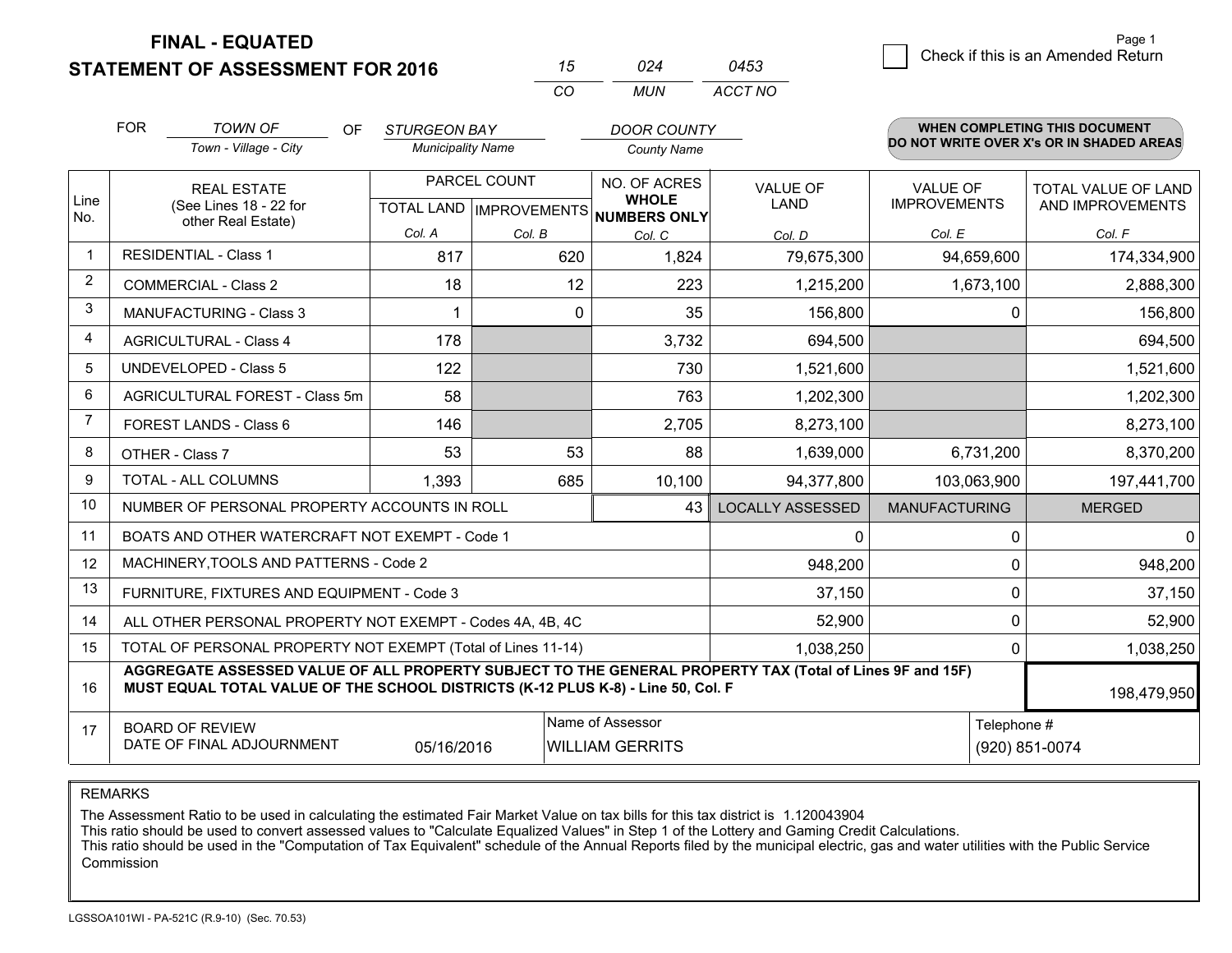*YEAR CO MUN ACCT NO* 2016 <u>15 024</u> 0453

Do not confuse FOREST LANDS (Line 7) with FOREST CROPS (in this section) - They are **NOT** the same

|    |                                            |                 |         | Private Forest Crop - Reg Class @ 10¢ per acre                                 |    |                                                                              | Private Forest Crop - Reg Class @ \$2.52 per acre               |                                                                    |                    |
|----|--------------------------------------------|-----------------|---------|--------------------------------------------------------------------------------|----|------------------------------------------------------------------------------|-----------------------------------------------------------------|--------------------------------------------------------------------|--------------------|
| 18 | (a) PARCELS                                | (b) ACRES       |         | (c) ASSESSED VALUE                                                             |    | (d) PARCELS                                                                  | (e) ACRES                                                       |                                                                    | (f) ASSESSED VALUE |
|    |                                            |                 |         |                                                                                |    |                                                                              |                                                                 |                                                                    |                    |
|    |                                            |                 |         | Private Forest Crop - Special Class @ 20¢ per acre                             |    | Entered Before 2005 Managed Forest - Ferrous Mining CLOSED @ \$8.27 per acre |                                                                 |                                                                    |                    |
| 19 | (a) PARCELS                                | (b) ACRES       |         | (c) ASSESSED VALUE                                                             |    | (d) PARCELS                                                                  | (e) ACRES                                                       |                                                                    | (f) ASSESSED VALUE |
|    |                                            |                 |         |                                                                                |    |                                                                              |                                                                 |                                                                    |                    |
|    |                                            |                 |         | Entered Before 2005 Managed Forest - OPEN @ \$.79 per acre                     |    |                                                                              | Entered Before 2005 Managed Forest - CLOSED @ \$1.87 per acre   |                                                                    |                    |
| 20 | (a) PARCELS<br>(b) ACRES                   |                 |         | (c) ASSESSED VALUE                                                             |    | (d) PARCELS                                                                  | (e) ACRES                                                       |                                                                    | (f) ASSESSED VALUE |
|    | 6<br>184.44                                |                 | 560,400 |                                                                                | 28 | 730                                                                          |                                                                 | 1,912,800                                                          |                    |
|    | Entered After 2004 Managed Forest - OPEN @ |                 |         | \$2.14 per acre                                                                |    | Entered After 2004 Managed Forest - CLOSED @ \$10.68 per acre                |                                                                 |                                                                    |                    |
| 21 | (a) PARCELS                                | (b) ACRES       |         | (c) ASSESSED VALUE                                                             |    | (d) PARCELS                                                                  | (e) ACRES                                                       |                                                                    | (f) ASSESSED VALUE |
|    |                                            |                 |         |                                                                                |    |                                                                              |                                                                 |                                                                    |                    |
|    |                                            | 16              |         | 36,000                                                                         |    | 20                                                                           | 649.92                                                          |                                                                    | 1,956,400          |
| 22 | (a) County Forest Cropland Acres           |                 |         | (b) Federal Acres                                                              |    | (c) State Acres                                                              |                                                                 | (d) County (NOT FOREST CROP) Acres                                 |                    |
|    |                                            |                 |         | 76.38                                                                          |    | 8.67                                                                         | 60.88                                                           | 255.61                                                             |                    |
|    |                                            |                 |         | Assessed Value of Omitted Property From Prior Years (Sec. 70.44)               |    |                                                                              | Assessed Value of Sec. 70.43 Corrections of Errors by Assessors |                                                                    |                    |
|    |                                            | (a) REAL ESTATE |         | (b) PERSONAL                                                                   |    |                                                                              | (c1) REAL ESTATE                                                |                                                                    | (c2) PERSONAL      |
| 23 |                                            |                 |         |                                                                                |    |                                                                              |                                                                 |                                                                    |                    |
|    |                                            |                 |         | Manufacturing Equated Value of Omitted Property From Prior Years (Sec. 70.995) |    |                                                                              |                                                                 | Mfg. Equated Value of Sec.70.43 Corrections of Errors by Assessors |                    |
|    | (d) REAL ESTATE                            |                 |         | (e) PERSONAL                                                                   |    |                                                                              | (f1) REAL ESTATE                                                |                                                                    | (f2) PERSONAL      |
|    |                                            |                 |         |                                                                                |    |                                                                              |                                                                 |                                                                    |                    |

## **SPECIAL DISTRICTS**

| Line<br>No. | Enter 6-digit<br>Special District<br>Code (Col. A) | <b>Account</b><br><b>Number</b> | <b>Special District Name</b> | <b>Locally Assessed Value</b><br>of Real Estate and | Mfg Value of Real Estate<br>and Personal Property | <b>Merged Value of</b><br><b>Real Estate and</b><br>Personal Property (Col. F) |
|-------------|----------------------------------------------------|---------------------------------|------------------------------|-----------------------------------------------------|---------------------------------------------------|--------------------------------------------------------------------------------|
|             |                                                    | (Col. B)                        | (Col. C)                     | Personal Property (Col. D)                          | (Col. E)                                          |                                                                                |
| 24          |                                                    |                                 |                              |                                                     |                                                   |                                                                                |
| 25          |                                                    |                                 |                              |                                                     |                                                   |                                                                                |
| 26          |                                                    |                                 |                              |                                                     |                                                   |                                                                                |
| 27          |                                                    |                                 |                              |                                                     |                                                   |                                                                                |
| 28          |                                                    |                                 |                              |                                                     |                                                   |                                                                                |
| 29          |                                                    |                                 |                              |                                                     |                                                   |                                                                                |
| 30          |                                                    |                                 |                              |                                                     |                                                   |                                                                                |
| 31          |                                                    |                                 |                              |                                                     |                                                   |                                                                                |
| 32          |                                                    |                                 |                              |                                                     |                                                   |                                                                                |
| 33          |                                                    |                                 |                              |                                                     |                                                   |                                                                                |
| 34          |                                                    |                                 |                              |                                                     |                                                   |                                                                                |
| 35          |                                                    |                                 |                              |                                                     |                                                   |                                                                                |

LGSSOA101WI-PA - 521C (R. 9-10) (Sec. 70.53)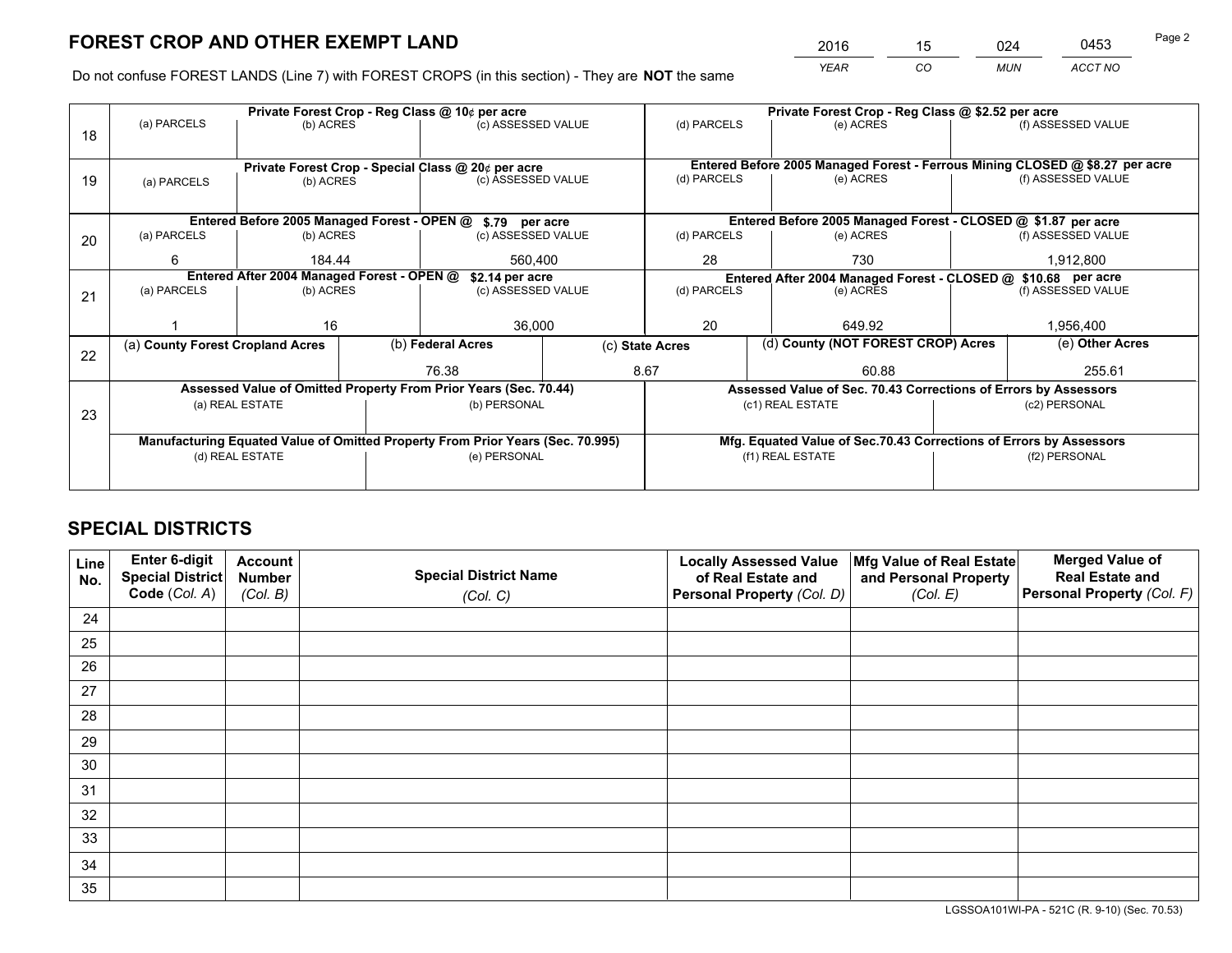|             |                                                                 |                                             |                                                         | <b>YEAR</b>                                                                       | CO<br><b>MUN</b>                                              | ACCT NO                                                                        |
|-------------|-----------------------------------------------------------------|---------------------------------------------|---------------------------------------------------------|-----------------------------------------------------------------------------------|---------------------------------------------------------------|--------------------------------------------------------------------------------|
| Line<br>No. | <b>Enter 6-digit</b><br><b>School District</b><br>Code (Col. A) | <b>Account</b><br><b>Number</b><br>(Col. B) | <b>School District Name</b><br>(Col. C)                 | <b>Locally Assessed Value</b><br>of Real Estate and<br>Personal Property (Col. D) | Mfg Value of Real Estate<br>and Personal Property<br>(Col. E) | <b>Merged Value of</b><br><b>Real Estate and</b><br>Personal Property (Col. F) |
|             | A. SCHOOL DISTRICTS (K-8 and K-12)                              |                                             |                                                         |                                                                                   |                                                               |                                                                                |
| 36          | 155130                                                          | 0107                                        | SCH D OF SEVASTOPOL                                     | 127,816,000                                                                       |                                                               | 127,816,000                                                                    |
| 37          | 155457                                                          | 0108                                        | SCH D OF SOUTHERN DOOR COUNTY                           | 70,507,150                                                                        | 156,800                                                       | 70,663,950                                                                     |
| 38          |                                                                 |                                             |                                                         |                                                                                   |                                                               |                                                                                |
| 39          |                                                                 |                                             |                                                         |                                                                                   |                                                               |                                                                                |
| 40          |                                                                 |                                             |                                                         |                                                                                   |                                                               |                                                                                |
| 41          |                                                                 |                                             |                                                         |                                                                                   |                                                               |                                                                                |
| 42          |                                                                 |                                             |                                                         |                                                                                   |                                                               |                                                                                |
| 43          |                                                                 |                                             |                                                         |                                                                                   |                                                               |                                                                                |
| 44          |                                                                 |                                             |                                                         |                                                                                   |                                                               |                                                                                |
| 45<br>46    |                                                                 |                                             |                                                         |                                                                                   |                                                               |                                                                                |
|             |                                                                 |                                             |                                                         |                                                                                   |                                                               |                                                                                |
| 47<br>48    |                                                                 |                                             |                                                         |                                                                                   |                                                               |                                                                                |
| 49          |                                                                 |                                             |                                                         |                                                                                   |                                                               |                                                                                |
| 50          |                                                                 |                                             | TOTAL ASSESSED VALUE OF SCHOOL DISTRICTS (K-8 and K-12) | 198,323,150                                                                       | 156,800                                                       | 198,479,950                                                                    |
|             | <b>B.</b><br><b>UNION HIGH SCHOOL DISTRICTS</b>                 |                                             |                                                         |                                                                                   |                                                               |                                                                                |
| 51          |                                                                 |                                             |                                                         |                                                                                   |                                                               |                                                                                |
| 52          |                                                                 |                                             |                                                         |                                                                                   |                                                               |                                                                                |
| 53          |                                                                 |                                             |                                                         |                                                                                   |                                                               |                                                                                |
| 54          |                                                                 |                                             |                                                         |                                                                                   |                                                               |                                                                                |
| 55          |                                                                 |                                             | TOTAL ASSESSED VALUE OF UNION HIGH SCHOOLS              |                                                                                   |                                                               |                                                                                |
|             | C.<br><b>TECHNICAL COLLEGE DISTRICTS</b>                        |                                             |                                                         |                                                                                   |                                                               |                                                                                |
| 56          | 001300                                                          | 0012                                        | NORTHEAST WISCONSIN TECH COLLEGE<br>GNBY                | 198,323,150                                                                       | 156,800                                                       | 198,479,950                                                                    |
| 57          |                                                                 |                                             |                                                         |                                                                                   |                                                               |                                                                                |
| 58          |                                                                 |                                             |                                                         |                                                                                   |                                                               |                                                                                |
| 59          |                                                                 |                                             | TOTAL ASSESSED VALUE OF TECHNICAL COLLEGES              | 198,323,150                                                                       | 156,800                                                       | 198,479,950                                                                    |

 *I hereby certify, to the best of my knowledge and belief, this form is complete and correct.*

| Print name of preparer | Title                    |                | Date (MM / DD / CCYY) |
|------------------------|--------------------------|----------------|-----------------------|
|                        |                          |                |                       |
| Signature of preparer  | Contact Telephone Number | E-mail address |                       |
|                        | $\overline{\phantom{0}}$ |                |                       |

| <b>SCHOOL DISTRICTS</b> |  |
|-------------------------|--|
|-------------------------|--|

201615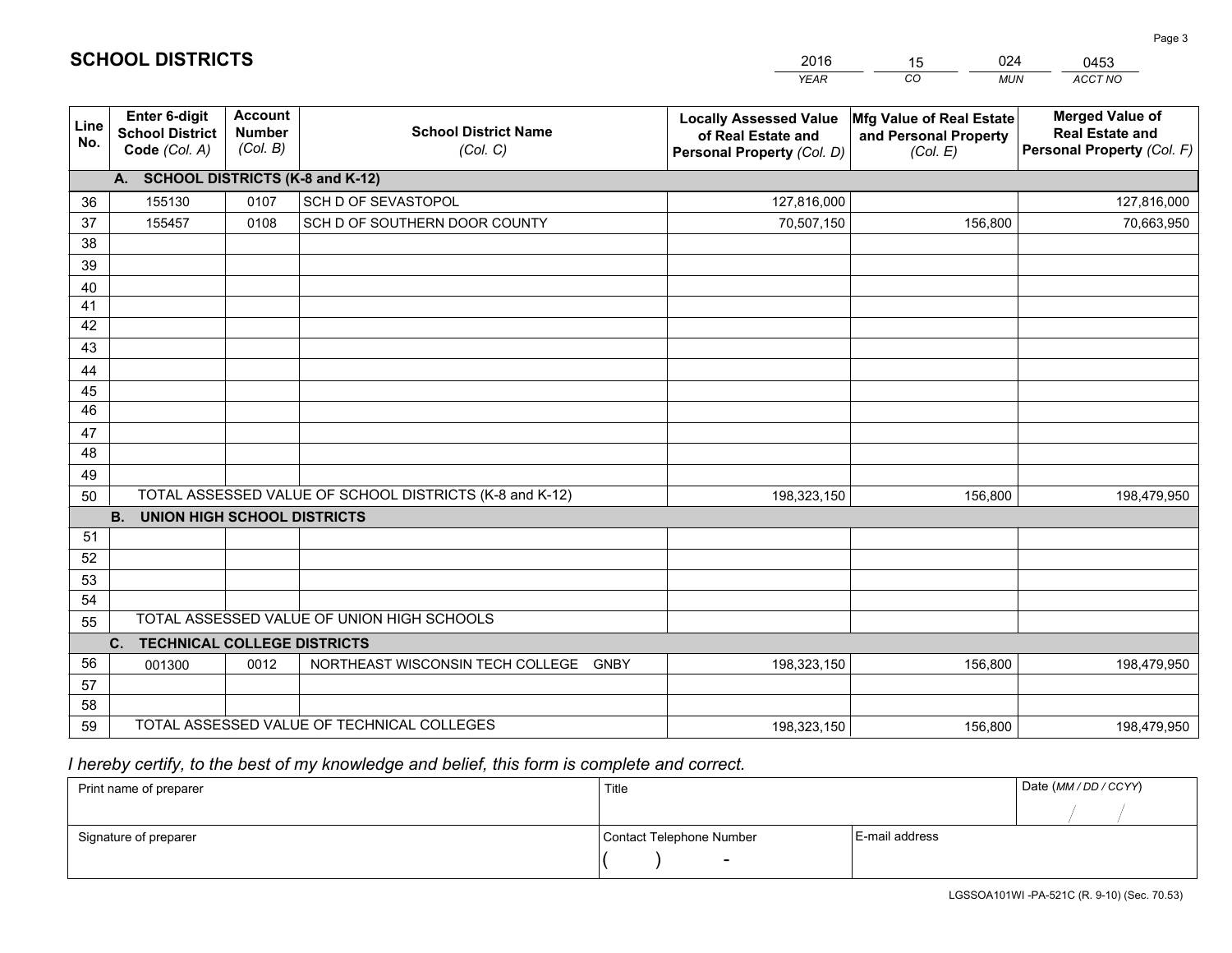## **HIGHLIGHTS**

- 1. Complete the Statement of Assessment after the Board of Review. Reflect any changes made there.
- 2. Use black ink to complete.
- 3. Line 16 must equal Line 50, Col D.
- 4. Line 55 must equal the total of K-8 schools listed on lines 36-49. Do not include K-12 schools in this comparision.
- 5. Line 59, Col. D must equal Line 16.
- 6. Special District, School District and Technical College District values must include both real estate and personal property. Examples of Special districts are: town sanitary districts, public inland lake protection and rehabilitation districts, and metropolitan sewerage districts.
- 7. DO NOT INCLUDE Manufacturing property values.DOR will print these values on the final SOA.

NANCY ANSCHUTZ

TOWN OF STURGEON BAY

NANCY ANSCHUTZ<br>TOWN OF STURGEON BAY

2445 SAND LANE

STURGEON BAY, WI 54235

STURGEON BAY, WI 2445 SAND LANE

54235

 8. Accuracy of this form is very important. The values reported directly affect the equalized value DOR calculates for school and special districts.

### **Page 1:**

 If not prefilled, enter the tax year,county and municipal code,municipal type, municipal name and county name on the top of form.

Check the Amended box, if filing an amended / corrected SOA.

 Report the parcel count, acres and assessed value of taxable general property, total parcel count, (real and personal), total acres, and values from final figures set by the Board of Review.

- A. Real Estate land and improvements (buildings, etc.) is reported on lines 1 8, total line 9.
- B. Personal Property is reported on lines 11 14, Column D, total line 15.
- C. To complete this report, use the computer produced summary of the assessment roll that shows these amounts.
- D. Use whole numbers only.
- E. Add each line across and each column down to verify entries.

## **Page 2:**

- A. Report Special Items (not subject to general property tax).
- 1. Private Forest Croplands and Managed Forest Lands are reported on lines 18,19, 20 and 21. Be sure to report assessed values **NOT** taxes.
- 2. You should have copies of the orders of entry, orders of withdrawal, etc., to update your assessment roll.
	- 3. Show hundredths of acres (e.g. 39.75).
- 4. Tax exempt lands are reported on line 22.
- 5. Omitted property and sec. 70.43, Wis. Stats., corrections of errors by assessor are reported on line 23. Report real estate and personal property separately. These should be for **prior years**, not something found on the current assessment roll after the board of review.
- B. Special District (Lines 24-35) Include the value of both real and personal property.
- The Department of Revenue (DOR) preprints much of the information regarding names and codes for schools, special districts,etc. If a district is not listed, enter the name and value only, DOR will enter the proper code.

## **Page 3 School Districts:**

Include the value of both real and personal property.

Report School District (regular, elementary, union high school, and technical college).

- 1. Regular (K-12) and Elementary (K-8) school values are reported on lines 36-49, total on line 50.
- 2. Union High School (UHS) (use only if elementary schools are listed on lines 36-49) are reported on lines 51-54. UHS total value (line 55) must equal to the total **elementary school** values reported on lines 36-49. Do notinclude K-12 schools in this comparison.
- 3. Technical College values are reported on lines 56-58, total on line 59.
- 4. Use the computer summary that shows these amounts to complete this report.

#### **This form is due the second Monday in June. File this report only after your Board of Review is complete.**

 *If you have questions: Return forms to:*

Fax number: (608) 264-6887 PO Box 8971

 Email: lgs@revenue.wi.gov Wisconsin Department of Revenue Call: (608) 261-5341 Local Government Services Section 6-97Madison WI 53708-8971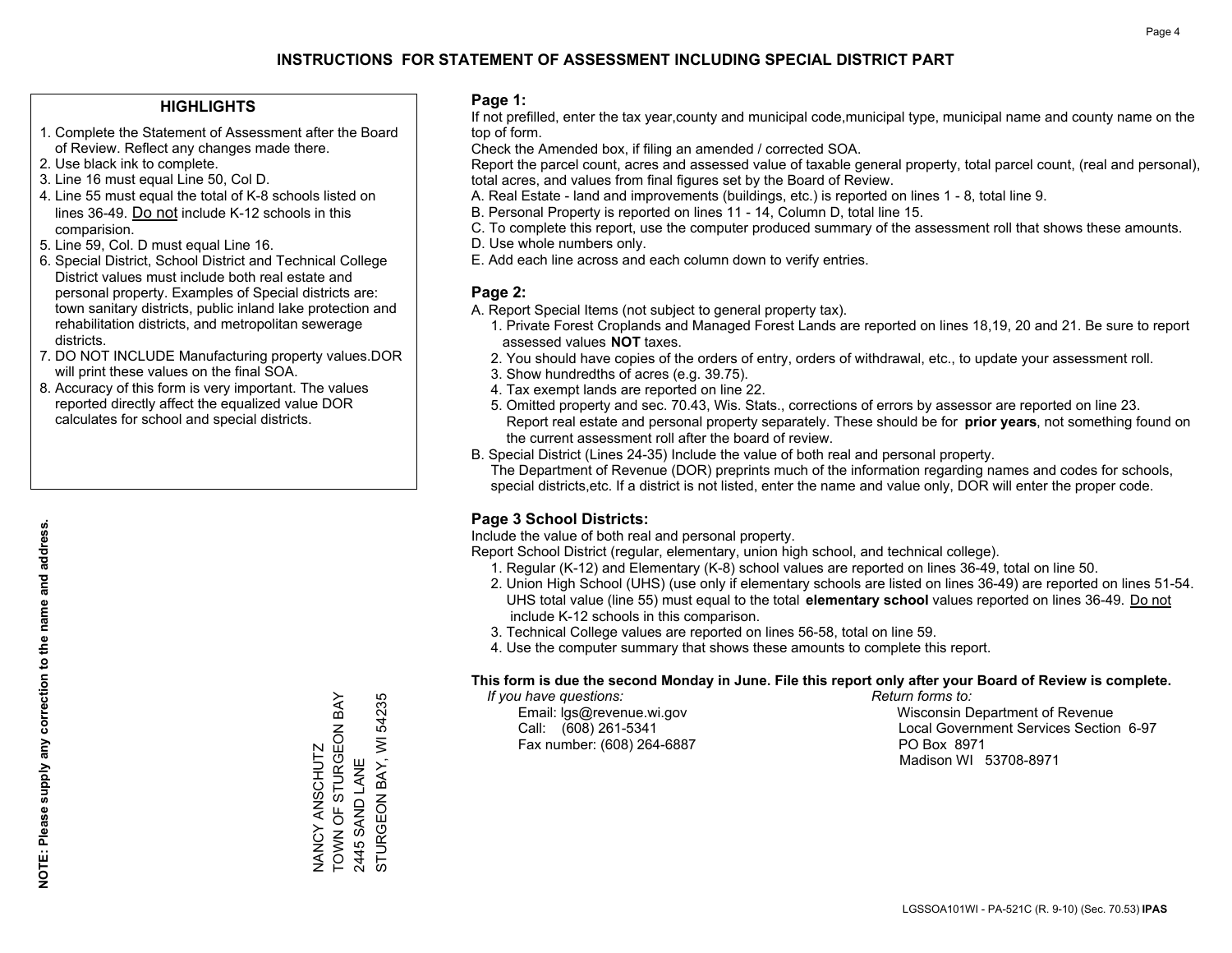**FINAL - EQUATED**

**STATEMENT OF ASSESSMENT FOR 2016** 

| 75  | 026 | 0454    |
|-----|-----|---------|
| CO. | MUN | ACCT NO |

|                | <b>FOR</b>                                                                                                   | <b>TOWN OF</b><br>OF<br>Town - Village - City                                                                                                                                                | <b>UNION</b><br><b>Municipality Name</b>  |        | <b>DOOR COUNTY</b><br><b>County Name</b>            |                                |                                        | <b>WHEN COMPLETING THIS DOCUMENT</b><br>DO NOT WRITE OVER X's OR IN SHADED AREAS |
|----------------|--------------------------------------------------------------------------------------------------------------|----------------------------------------------------------------------------------------------------------------------------------------------------------------------------------------------|-------------------------------------------|--------|-----------------------------------------------------|--------------------------------|----------------------------------------|----------------------------------------------------------------------------------|
| Line<br>No.    | <b>REAL ESTATE</b><br>(See Lines 18 - 22 for<br>other Real Estate)                                           |                                                                                                                                                                                              | PARCEL COUNT<br>TOTAL LAND   IMPROVEMENTS |        | NO. OF ACRES<br><b>WHOLE</b><br><b>NUMBERS ONLY</b> | <b>VALUE OF</b><br><b>LAND</b> | <b>VALUE OF</b><br><b>IMPROVEMENTS</b> | <b>TOTAL VALUE OF LAND</b><br>AND IMPROVEMENTS                                   |
|                |                                                                                                              |                                                                                                                                                                                              | Col. A                                    | Col. B | Col. C                                              | Col. D                         | Col. E                                 | Col. F                                                                           |
|                |                                                                                                              | <b>RESIDENTIAL - Class 1</b>                                                                                                                                                                 | 642                                       | 551    | 1,104                                               | 50,644,200                     | 71,195,300                             | 121,839,500                                                                      |
| 2              |                                                                                                              | <b>COMMERCIAL - Class 2</b>                                                                                                                                                                  | 16                                        | 9      | 188                                                 | 711,400                        | 1,148,300                              | 1,859,700                                                                        |
| 3              |                                                                                                              | <b>MANUFACTURING - Class 3</b>                                                                                                                                                               | $\Omega$                                  | 0      | $\Omega$                                            | 0                              | $\mathbf{0}$                           |                                                                                  |
| 4              |                                                                                                              | <b>AGRICULTURAL - Class 4</b>                                                                                                                                                                | 346                                       |        | 6,974                                               | 1,248,800                      |                                        | 1,248,800                                                                        |
| 5              |                                                                                                              | <b>UNDEVELOPED - Class 5</b>                                                                                                                                                                 | 268                                       |        | 1,219                                               | 1,500,400                      |                                        | 1,500,400                                                                        |
| 6              |                                                                                                              | AGRICULTURAL FOREST - Class 5m                                                                                                                                                               | 116                                       |        | 1,354                                               | 1,719,800                      |                                        | 1,719,800                                                                        |
| $\overline{7}$ | FOREST LANDS - Class 6                                                                                       |                                                                                                                                                                                              | 66                                        |        | 1,402                                               | 3,393,500                      |                                        | 3,393,500                                                                        |
| 8              |                                                                                                              | OTHER - Class 7                                                                                                                                                                              | 87                                        | 87     | 137                                                 | 1,455,700                      | 6,102,000                              | 7,557,700                                                                        |
| 9              |                                                                                                              | <b>TOTAL - ALL COLUMNS</b>                                                                                                                                                                   | 1,541                                     | 647    | 12,378                                              | 60,673,800                     | 78,445,600                             | 139,119,400                                                                      |
| 10             |                                                                                                              | NUMBER OF PERSONAL PROPERTY ACCOUNTS IN ROLL                                                                                                                                                 |                                           |        | 98                                                  | <b>LOCALLY ASSESSED</b>        | <b>MANUFACTURING</b>                   | <b>MERGED</b>                                                                    |
| 11             |                                                                                                              | BOATS AND OTHER WATERCRAFT NOT EXEMPT - Code 1                                                                                                                                               |                                           |        |                                                     | $\Omega$                       | $\pmb{0}$                              | $\Omega$                                                                         |
| 12             |                                                                                                              | MACHINERY, TOOLS AND PATTERNS - Code 2                                                                                                                                                       |                                           |        |                                                     | 123,200                        | 0                                      | 123,200                                                                          |
| 13             |                                                                                                              | FURNITURE, FIXTURES AND EQUIPMENT - Code 3                                                                                                                                                   |                                           |        |                                                     | 23,200                         | $\mathbf 0$                            | 23,200                                                                           |
| 14             |                                                                                                              | ALL OTHER PERSONAL PROPERTY NOT EXEMPT - Codes 4A, 4B, 4C                                                                                                                                    |                                           |        |                                                     | 635,100                        | 100                                    | 635,200                                                                          |
| 15             | TOTAL OF PERSONAL PROPERTY NOT EXEMPT (Total of Lines 11-14)                                                 |                                                                                                                                                                                              |                                           |        |                                                     |                                | 100                                    | 781,600                                                                          |
| 16             |                                                                                                              | AGGREGATE ASSESSED VALUE OF ALL PROPERTY SUBJECT TO THE GENERAL PROPERTY TAX (Total of Lines 9F and 15F)<br>MUST EQUAL TOTAL VALUE OF THE SCHOOL DISTRICTS (K-12 PLUS K-8) - Line 50, Col. F |                                           |        |                                                     |                                |                                        | 139,901,000                                                                      |
| 17             | Name of Assessor<br><b>BOARD OF REVIEW</b><br>DATE OF FINAL ADJOURNMENT<br>06/22/2016<br>TENNESSEN APPRAISAL |                                                                                                                                                                                              |                                           |        |                                                     |                                | Telephone #                            | (920) 423-3502                                                                   |

REMARKS

The Assessment Ratio to be used in calculating the estimated Fair Market Value on tax bills for this tax district is .960755551

This ratio should be used to convert assessed values to "Calculate Equalized Values" in Step 1 of the Lottery and Gaming Credit Calculations.<br>This ratio should be used in the "Computation of Tax Equivalent" schedule of the Commission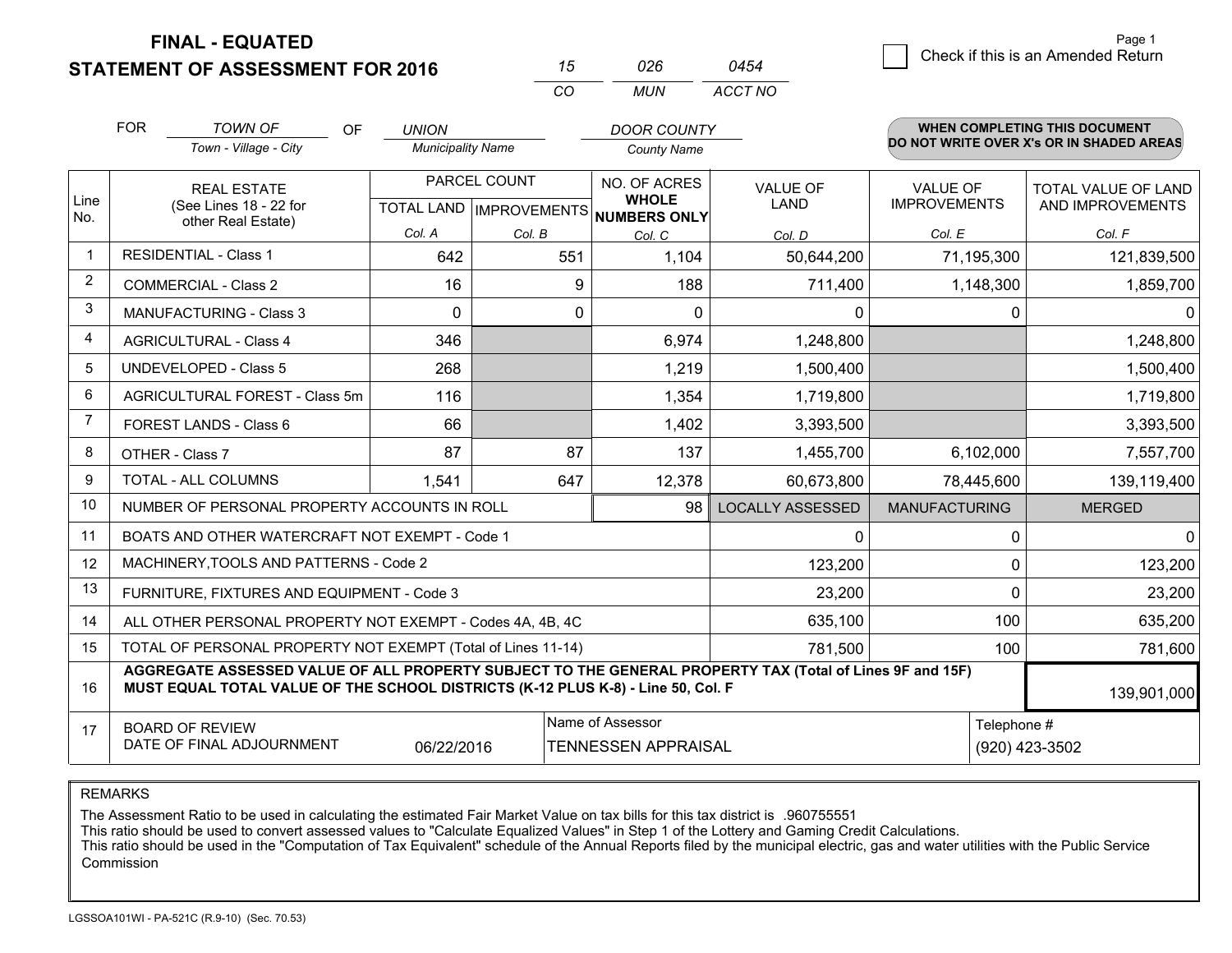*YEAR CO MUN ACCT NO* 2016 <u>15 026</u> 0454

Do not confuse FOREST LANDS (Line 7) with FOREST CROPS (in this section) - They are **NOT** the same

|    | Private Forest Crop - Reg Class @ 10¢ per acre                                 |                                             |                    |                                                                  |                    | Private Forest Crop - Reg Class @ \$2.52 per acre                            |                                                                    |                    |                    |  |
|----|--------------------------------------------------------------------------------|---------------------------------------------|--------------------|------------------------------------------------------------------|--------------------|------------------------------------------------------------------------------|--------------------------------------------------------------------|--------------------|--------------------|--|
| 18 | (a) PARCELS                                                                    | (b) ACRES                                   |                    | (c) ASSESSED VALUE                                               |                    | (d) PARCELS                                                                  | (e) ACRES                                                          |                    | (f) ASSESSED VALUE |  |
|    |                                                                                |                                             |                    |                                                                  |                    |                                                                              |                                                                    |                    |                    |  |
|    |                                                                                |                                             |                    | Private Forest Crop - Special Class @ 20¢ per acre               |                    | Entered Before 2005 Managed Forest - Ferrous Mining CLOSED @ \$8.27 per acre |                                                                    |                    |                    |  |
| 19 | (a) PARCELS                                                                    | (b) ACRES                                   |                    | (c) ASSESSED VALUE                                               |                    | (d) PARCELS                                                                  | (e) ACRES                                                          |                    | (f) ASSESSED VALUE |  |
|    |                                                                                |                                             |                    |                                                                  |                    |                                                                              |                                                                    |                    |                    |  |
|    |                                                                                | Entered Before 2005 Managed Forest - OPEN @ |                    | \$.79 per acre                                                   |                    |                                                                              | Entered Before 2005 Managed Forest - CLOSED @ \$1.87 per acre      |                    |                    |  |
| 20 | (a) PARCELS<br>(b) ACRES                                                       |                                             | (c) ASSESSED VALUE |                                                                  | (d) PARCELS        | (e) ACRES                                                                    |                                                                    | (f) ASSESSED VALUE |                    |  |
|    |                                                                                |                                             |                    |                                                                  |                    | 24                                                                           | 532.5                                                              |                    | 1,076,800          |  |
|    |                                                                                | Entered After 2004 Managed Forest - OPEN @  |                    | \$2.14 per acre                                                  |                    | Entered After 2004 Managed Forest - CLOSED @ \$10.68 per acre                |                                                                    |                    |                    |  |
| 21 | (a) PARCELS                                                                    | (b) ACRES                                   |                    |                                                                  | (c) ASSESSED VALUE |                                                                              | (d) PARCELS<br>(e) ACRES                                           |                    | (f) ASSESSED VALUE |  |
|    |                                                                                |                                             |                    |                                                                  |                    |                                                                              |                                                                    |                    |                    |  |
|    |                                                                                |                                             |                    |                                                                  |                    | 11                                                                           | 296.11                                                             |                    | 725,800            |  |
| 22 | (a) County Forest Cropland Acres                                               |                                             |                    | (b) Federal Acres                                                |                    | (c) State Acres                                                              | (d) County (NOT FOREST CROP) Acres                                 |                    | (e) Other Acres    |  |
|    |                                                                                |                                             |                    |                                                                  |                    | 213.57                                                                       | 45.3                                                               |                    | 51.59              |  |
|    |                                                                                |                                             |                    | Assessed Value of Omitted Property From Prior Years (Sec. 70.44) |                    |                                                                              | Assessed Value of Sec. 70.43 Corrections of Errors by Assessors    |                    |                    |  |
| 23 |                                                                                | (a) REAL ESTATE                             |                    | (b) PERSONAL                                                     |                    |                                                                              | (c1) REAL ESTATE                                                   |                    | (c2) PERSONAL      |  |
|    |                                                                                |                                             |                    |                                                                  |                    |                                                                              |                                                                    |                    |                    |  |
|    | Manufacturing Equated Value of Omitted Property From Prior Years (Sec. 70.995) |                                             |                    |                                                                  |                    |                                                                              | Mfg. Equated Value of Sec.70.43 Corrections of Errors by Assessors |                    |                    |  |
|    |                                                                                | (d) REAL ESTATE                             |                    | (e) PERSONAL                                                     |                    | (f1) REAL ESTATE                                                             |                                                                    |                    | (f2) PERSONAL      |  |
|    |                                                                                |                                             |                    |                                                                  |                    |                                                                              |                                                                    |                    |                    |  |

## **SPECIAL DISTRICTS**

| Line<br>No. | Enter 6-digit<br>Special District<br>Code (Col. A) | <b>Account</b><br><b>Number</b> | <b>Special District Name</b> | <b>Locally Assessed Value</b><br>of Real Estate and | Mfg Value of Real Estate<br>and Personal Property | <b>Merged Value of</b><br><b>Real Estate and</b><br>Personal Property (Col. F) |
|-------------|----------------------------------------------------|---------------------------------|------------------------------|-----------------------------------------------------|---------------------------------------------------|--------------------------------------------------------------------------------|
|             |                                                    | (Col. B)                        | (Col. C)                     | Personal Property (Col. D)                          | (Col. E)                                          |                                                                                |
| 24          |                                                    |                                 |                              |                                                     |                                                   |                                                                                |
| 25          |                                                    |                                 |                              |                                                     |                                                   |                                                                                |
| 26          |                                                    |                                 |                              |                                                     |                                                   |                                                                                |
| 27          |                                                    |                                 |                              |                                                     |                                                   |                                                                                |
| 28          |                                                    |                                 |                              |                                                     |                                                   |                                                                                |
| 29          |                                                    |                                 |                              |                                                     |                                                   |                                                                                |
| 30          |                                                    |                                 |                              |                                                     |                                                   |                                                                                |
| 31          |                                                    |                                 |                              |                                                     |                                                   |                                                                                |
| 32          |                                                    |                                 |                              |                                                     |                                                   |                                                                                |
| 33          |                                                    |                                 |                              |                                                     |                                                   |                                                                                |
| 34          |                                                    |                                 |                              |                                                     |                                                   |                                                                                |
| 35          |                                                    |                                 |                              |                                                     |                                                   |                                                                                |

LGSSOA101WI-PA - 521C (R. 9-10) (Sec. 70.53)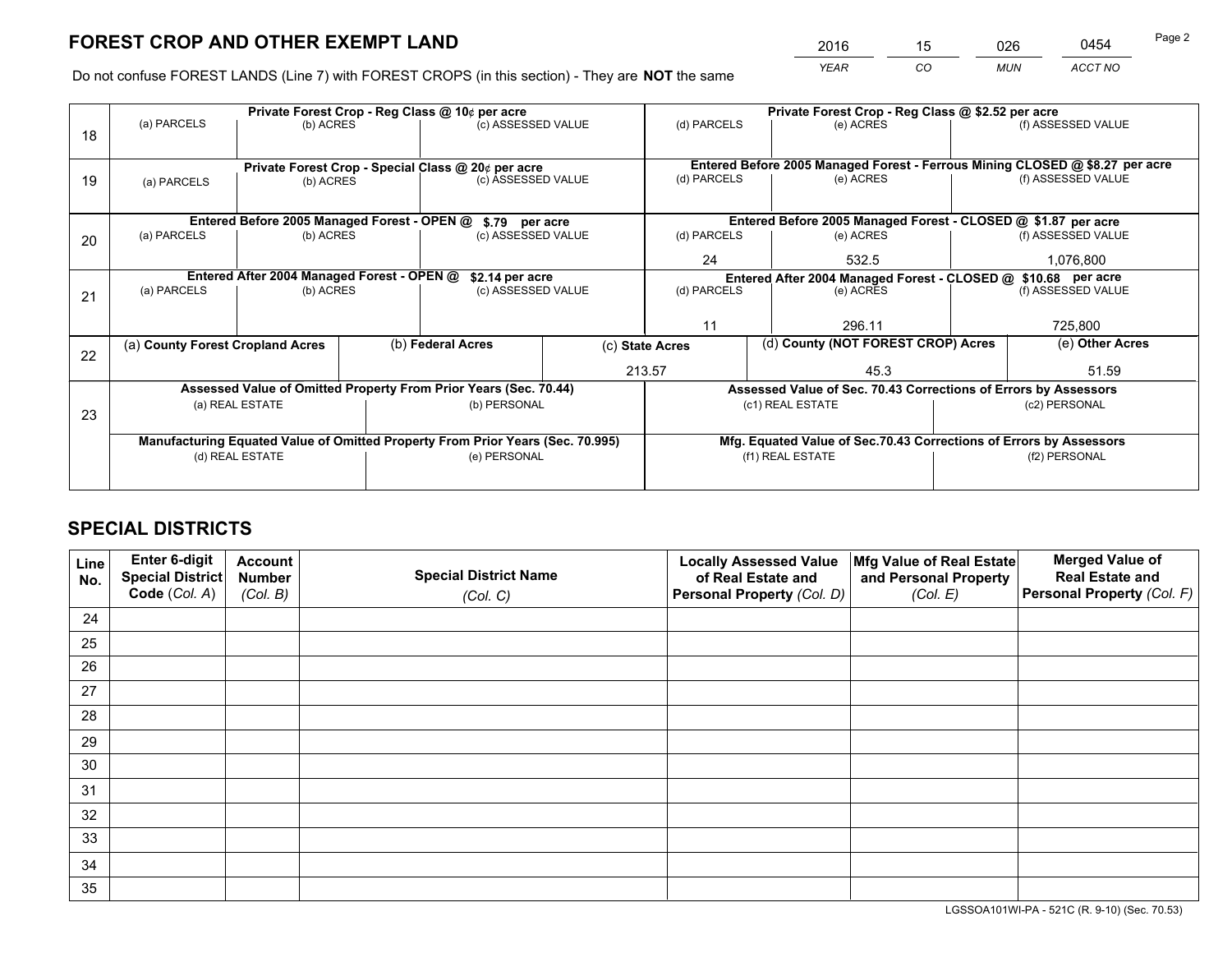|             |                                                          |                                             |                                                         | <b>YEAR</b>                                                                       | CO<br><b>MUN</b>                                              | ACCT NO                                                                        |
|-------------|----------------------------------------------------------|---------------------------------------------|---------------------------------------------------------|-----------------------------------------------------------------------------------|---------------------------------------------------------------|--------------------------------------------------------------------------------|
| Line<br>No. | Enter 6-digit<br><b>School District</b><br>Code (Col. A) | <b>Account</b><br><b>Number</b><br>(Col. B) | <b>School District Name</b><br>(Col. C)                 | <b>Locally Assessed Value</b><br>of Real Estate and<br>Personal Property (Col. D) | Mfg Value of Real Estate<br>and Personal Property<br>(Col. E) | <b>Merged Value of</b><br><b>Real Estate and</b><br>Personal Property (Col. F) |
|             | A. SCHOOL DISTRICTS (K-8 and K-12)                       |                                             |                                                         |                                                                                   |                                                               |                                                                                |
| 36          | 155457                                                   | 0108                                        | SCH D OF SOUTHERN DOOR COUNTY                           | 139,900,900                                                                       | 100                                                           | 139,901,000                                                                    |
| 37          |                                                          |                                             |                                                         |                                                                                   |                                                               |                                                                                |
| 38          |                                                          |                                             |                                                         |                                                                                   |                                                               |                                                                                |
| 39          |                                                          |                                             |                                                         |                                                                                   |                                                               |                                                                                |
| 40          |                                                          |                                             |                                                         |                                                                                   |                                                               |                                                                                |
| 41<br>42    |                                                          |                                             |                                                         |                                                                                   |                                                               |                                                                                |
| 43          |                                                          |                                             |                                                         |                                                                                   |                                                               |                                                                                |
| 44          |                                                          |                                             |                                                         |                                                                                   |                                                               |                                                                                |
| 45          |                                                          |                                             |                                                         |                                                                                   |                                                               |                                                                                |
| 46          |                                                          |                                             |                                                         |                                                                                   |                                                               |                                                                                |
| 47          |                                                          |                                             |                                                         |                                                                                   |                                                               |                                                                                |
| 48          |                                                          |                                             |                                                         |                                                                                   |                                                               |                                                                                |
| 49          |                                                          |                                             |                                                         |                                                                                   |                                                               |                                                                                |
| 50          |                                                          |                                             | TOTAL ASSESSED VALUE OF SCHOOL DISTRICTS (K-8 and K-12) | 139,900,900                                                                       | 100                                                           | 139,901,000                                                                    |
|             | <b>B.</b><br><b>UNION HIGH SCHOOL DISTRICTS</b>          |                                             |                                                         |                                                                                   |                                                               |                                                                                |
| 51          |                                                          |                                             |                                                         |                                                                                   |                                                               |                                                                                |
| 52          |                                                          |                                             |                                                         |                                                                                   |                                                               |                                                                                |
| 53          |                                                          |                                             |                                                         |                                                                                   |                                                               |                                                                                |
| 54          |                                                          |                                             |                                                         |                                                                                   |                                                               |                                                                                |
| 55          |                                                          |                                             | TOTAL ASSESSED VALUE OF UNION HIGH SCHOOLS              |                                                                                   |                                                               |                                                                                |
|             | C.<br><b>TECHNICAL COLLEGE DISTRICTS</b>                 |                                             |                                                         |                                                                                   |                                                               |                                                                                |
| 56          | 001300                                                   | 0012                                        | NORTHEAST WISCONSIN TECH COLLEGE GNBY                   | 139,900,900                                                                       | 100                                                           | 139,901,000                                                                    |
| 57<br>58    |                                                          |                                             |                                                         |                                                                                   |                                                               |                                                                                |
| 59          |                                                          |                                             | TOTAL ASSESSED VALUE OF TECHNICAL COLLEGES              | 139,900,900                                                                       | 100                                                           | 139,901,000                                                                    |
|             |                                                          |                                             |                                                         |                                                                                   |                                                               |                                                                                |

15

026

## *I hereby certify, to the best of my knowledge and belief, this form is complete and correct.*

**SCHOOL DISTRICTS**

| Print name of preparer | Title                    |                | Date (MM / DD / CCYY) |
|------------------------|--------------------------|----------------|-----------------------|
|                        |                          |                |                       |
| Signature of preparer  | Contact Telephone Number | E-mail address |                       |
|                        | $\sim$                   |                |                       |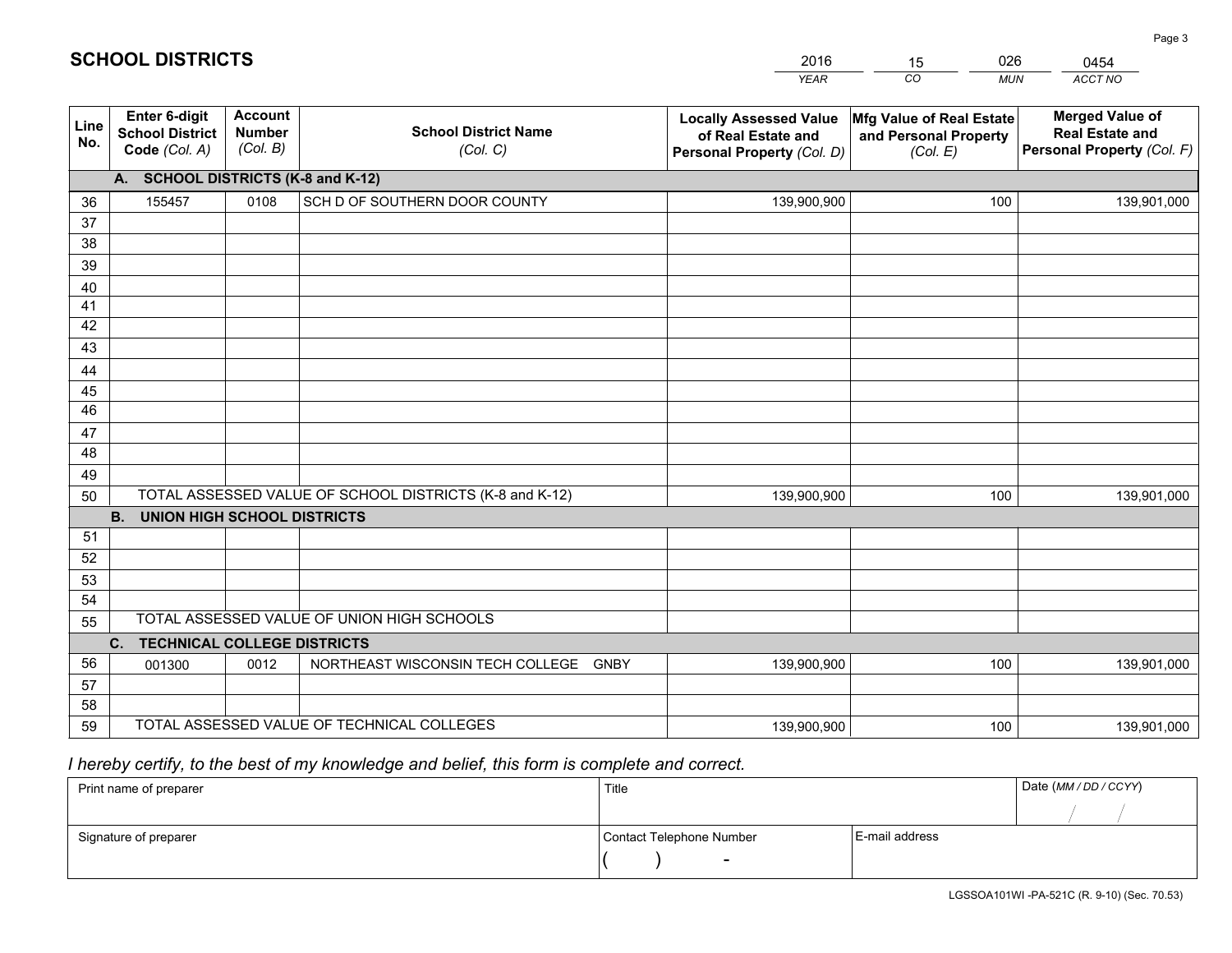## **HIGHLIGHTS**

- 1. Complete the Statement of Assessment after the Board of Review. Reflect any changes made there.
- 2. Use black ink to complete.
- 3. Line 16 must equal Line 50, Col D.
- 4. Line 55 must equal the total of K-8 schools listed on lines 36-49. Do not include K-12 schools in this comparision.
- 5. Line 59, Col. D must equal Line 16.
- 6. Special District, School District and Technical College District values must include both real estate and personal property. Examples of Special districts are: town sanitary districts, public inland lake protection and rehabilitation districts, and metropolitan sewerage districts.
- 7. DO NOT INCLUDE Manufacturing property values.DOR will print these values on the final SOA.
- 8. Accuracy of this form is very important. The values reported directly affect the equalized value DOR calculates for school and special districts.

### **Page 1:**

 If not prefilled, enter the tax year,county and municipal code,municipal type, municipal name and county name on the top of form.

Check the Amended box, if filing an amended / corrected SOA.

 Report the parcel count, acres and assessed value of taxable general property, total parcel count, (real and personal), total acres, and values from final figures set by the Board of Review.

- A. Real Estate land and improvements (buildings, etc.) is reported on lines 1 8, total line 9.
- B. Personal Property is reported on lines 11 14, Column D, total line 15.
- C. To complete this report, use the computer produced summary of the assessment roll that shows these amounts.
- D. Use whole numbers only.
- E. Add each line across and each column down to verify entries.

### **Page 2:**

- A. Report Special Items (not subject to general property tax).
- 1. Private Forest Croplands and Managed Forest Lands are reported on lines 18,19, 20 and 21. Be sure to report assessed values **NOT** taxes.
- 2. You should have copies of the orders of entry, orders of withdrawal, etc., to update your assessment roll.
	- 3. Show hundredths of acres (e.g. 39.75).
- 4. Tax exempt lands are reported on line 22.
- 5. Omitted property and sec. 70.43, Wis. Stats., corrections of errors by assessor are reported on line 23. Report real estate and personal property separately. These should be for **prior years**, not something found on the current assessment roll after the board of review.
- B. Special District (Lines 24-35) Include the value of both real and personal property.
- The Department of Revenue (DOR) preprints much of the information regarding names and codes for schools, special districts,etc. If a district is not listed, enter the name and value only, DOR will enter the proper code.

## **Page 3 School Districts:**

Include the value of both real and personal property.

Report School District (regular, elementary, union high school, and technical college).

- 1. Regular (K-12) and Elementary (K-8) school values are reported on lines 36-49, total on line 50.
- 2. Union High School (UHS) (use only if elementary schools are listed on lines 36-49) are reported on lines 51-54. UHS total value (line 55) must equal to the total **elementary school** values reported on lines 36-49. Do notinclude K-12 schools in this comparison.
- 3. Technical College values are reported on lines 56-58, total on line 59.
- 4. Use the computer summary that shows these amounts to complete this report.

#### **This form is due the second Monday in June. File this report only after your Board of Review is complete.**

 *If you have questions: Return forms to:*

Fax number: (608) 264-6887 PO Box 8971

 Email: lgs@revenue.wi.gov Wisconsin Department of Revenue Call: (608) 261-5341 Local Government Services Section 6-97Madison WI 53708-8971

BRUSSELS, WI 54204 BRUSSELS, WI 54204 RENA LALUZERNE 1621 TRU-WAY RD RENA LALUZERNE 1621 TRU-WAY RD TOWN OF UNION TOWN OF UNION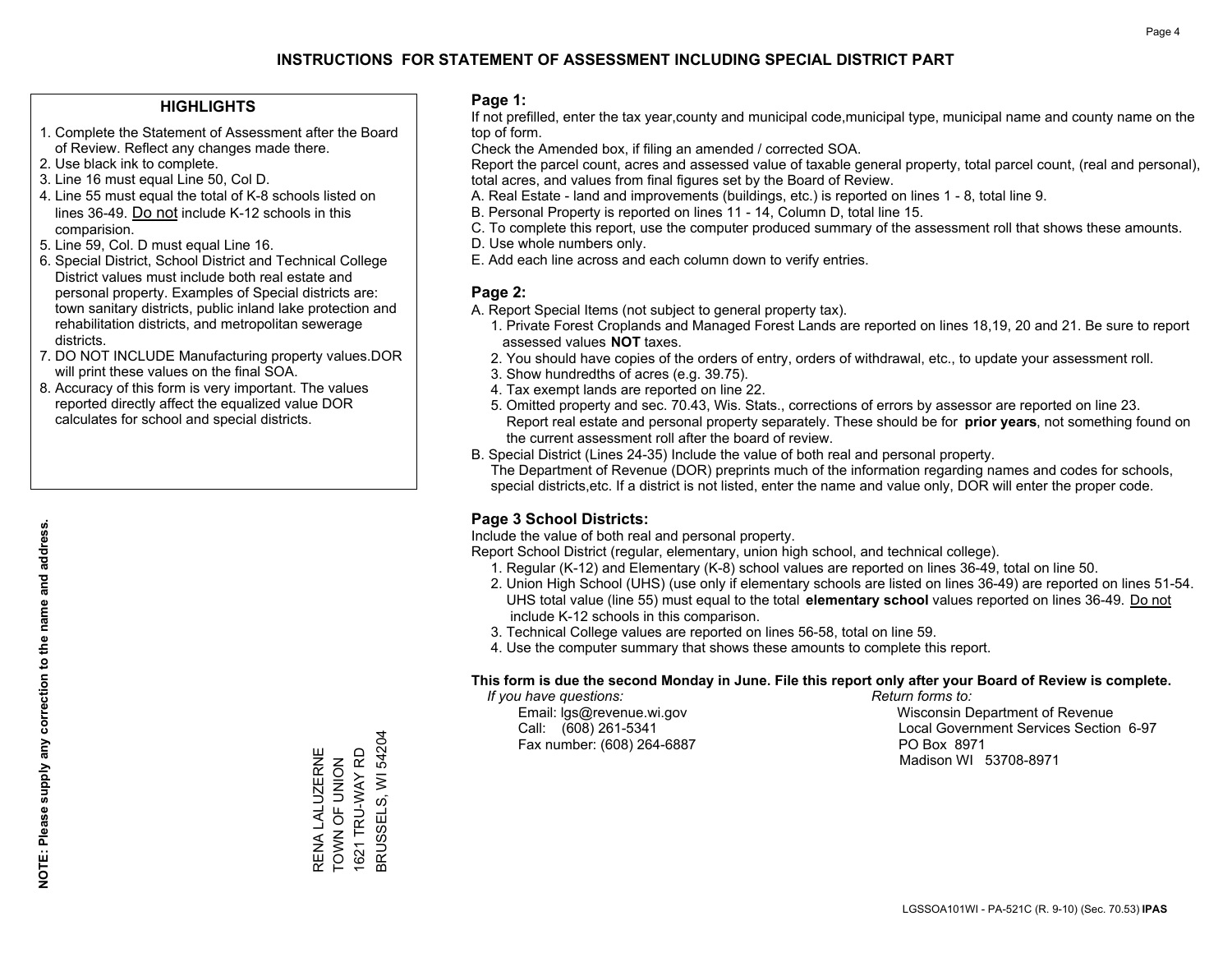**FINAL - EQUATED**

|                         | <b>FOR</b>                                                                                                                                                                                   | <b>TOWN OF</b><br>OF                                      | <b>WASHINGTON</b> |                                | <b>DOOR COUNTY</b>           |                         |                      | <b>WHEN COMPLETING THIS DOCUMENT</b>     |  |  |
|-------------------------|----------------------------------------------------------------------------------------------------------------------------------------------------------------------------------------------|-----------------------------------------------------------|-------------------|--------------------------------|------------------------------|-------------------------|----------------------|------------------------------------------|--|--|
|                         |                                                                                                                                                                                              | Town - Village - City                                     |                   | <b>Municipality Name</b>       |                              |                         |                      | DO NOT WRITE OVER X's OR IN SHADED AREAS |  |  |
|                         |                                                                                                                                                                                              | <b>REAL ESTATE</b>                                        |                   | PARCEL COUNT                   | NO. OF ACRES                 | <b>VALUE OF</b>         | <b>VALUE OF</b>      | <b>TOTAL VALUE OF LAND</b>               |  |  |
| Line<br>No.             |                                                                                                                                                                                              | (See Lines 18 - 22 for<br>other Real Estate)              |                   | <b>TOTAL LAND IMPROVEMENTS</b> | <b>WHOLE</b><br>NUMBERS ONLY | LAND                    | <b>IMPROVEMENTS</b>  | AND IMPROVEMENTS                         |  |  |
|                         |                                                                                                                                                                                              |                                                           | Col. A            | Col. B                         | Col. C                       | Col. D                  | Col. E               | Col. F                                   |  |  |
| $\overline{\mathbf{1}}$ |                                                                                                                                                                                              | <b>RESIDENTIAL - Class 1</b>                              | 1,755             | 959                            | 5,508                        | 125,191,900             | 161,094,800          | 286,286,700                              |  |  |
| 2                       | <b>COMMERCIAL - Class 2</b>                                                                                                                                                                  |                                                           | 92                | 75                             | 274                          | 6,142,900               | 15,256,100           | 21,399,000                               |  |  |
| 3                       |                                                                                                                                                                                              | <b>MANUFACTURING - Class 3</b>                            | $\mathbf 0$       | 0                              | $\mathbf{0}$                 | 0                       | 0                    | $\Omega$                                 |  |  |
| 4                       | <b>AGRICULTURAL - Class 4</b>                                                                                                                                                                |                                                           | 153               |                                | 2,178                        | 385,700                 |                      | 385,700                                  |  |  |
| 5                       | <b>UNDEVELOPED - Class 5</b>                                                                                                                                                                 |                                                           | 154               |                                | 1,557                        | 2,700,100               |                      | 2,700,100                                |  |  |
| 6                       | <b>AGRICULTURAL FOREST - Class 5m</b>                                                                                                                                                        |                                                           | 14                |                                | 137                          | 252,200                 |                      | 252,200                                  |  |  |
| $\overline{7}$          | FOREST LANDS - Class 6                                                                                                                                                                       |                                                           | 169               |                                | 2,062                        | 7,500,400               |                      | 7,500,400                                |  |  |
| 8                       | OTHER - Class 7                                                                                                                                                                              |                                                           | 11                | 11                             | 20                           | 156,100                 | 1,179,200            | 1,335,300                                |  |  |
| 9                       |                                                                                                                                                                                              | TOTAL - ALL COLUMNS                                       | 2,348             | 1,045                          | 11,736                       | 142,329,300             | 177,530,100          | 319,859,400                              |  |  |
| 10                      |                                                                                                                                                                                              | NUMBER OF PERSONAL PROPERTY ACCOUNTS IN ROLL              |                   |                                | 126                          | <b>LOCALLY ASSESSED</b> | <b>MANUFACTURING</b> | <b>MERGED</b>                            |  |  |
| 11                      |                                                                                                                                                                                              | BOATS AND OTHER WATERCRAFT NOT EXEMPT - Code 1            |                   |                                |                              | 18,800                  | 0                    | 18,800                                   |  |  |
| 12                      |                                                                                                                                                                                              | MACHINERY, TOOLS AND PATTERNS - Code 2                    |                   |                                |                              | 854,800                 | 700                  | 855,500                                  |  |  |
| 13                      |                                                                                                                                                                                              | FURNITURE, FIXTURES AND EQUIPMENT - Code 3                |                   |                                |                              | 480,900                 | 0                    | 480,900                                  |  |  |
| 14                      |                                                                                                                                                                                              | ALL OTHER PERSONAL PROPERTY NOT EXEMPT - Codes 4A, 4B, 4C |                   |                                |                              | 403,700                 | 3,000                | 406,700                                  |  |  |
| 15                      | TOTAL OF PERSONAL PROPERTY NOT EXEMPT (Total of Lines 11-14)<br>1,758,200                                                                                                                    |                                                           |                   |                                |                              |                         | 3,700                | 1,761,900                                |  |  |
| 16                      | AGGREGATE ASSESSED VALUE OF ALL PROPERTY SUBJECT TO THE GENERAL PROPERTY TAX (Total of Lines 9F and 15F)<br>MUST EQUAL TOTAL VALUE OF THE SCHOOL DISTRICTS (K-12 PLUS K-8) - Line 50, Col. F |                                                           |                   |                                |                              |                         |                      | 321,621,300                              |  |  |
| 17                      |                                                                                                                                                                                              | <b>BOARD OF REVIEW</b>                                    |                   |                                | Name of Assessor             |                         | Telephone #          |                                          |  |  |
|                         |                                                                                                                                                                                              | DATE OF FINAL ADJOURNMENT                                 | 08/16/2016        |                                | ASSOCIATED APPRAISAL CNSLT   |                         |                      | (800) 721-4157                           |  |  |

*CO*

*MUN*

*ACCT NO0455*

*<sup>15</sup> <sup>028</sup>*

#### REMARKS

The Assessment Ratio to be used in calculating the estimated Fair Market Value on tax bills for this tax district is 1.131481829<br>This ratio should be used to convert assessed values to "Calculate Equalized Values" in Step Commission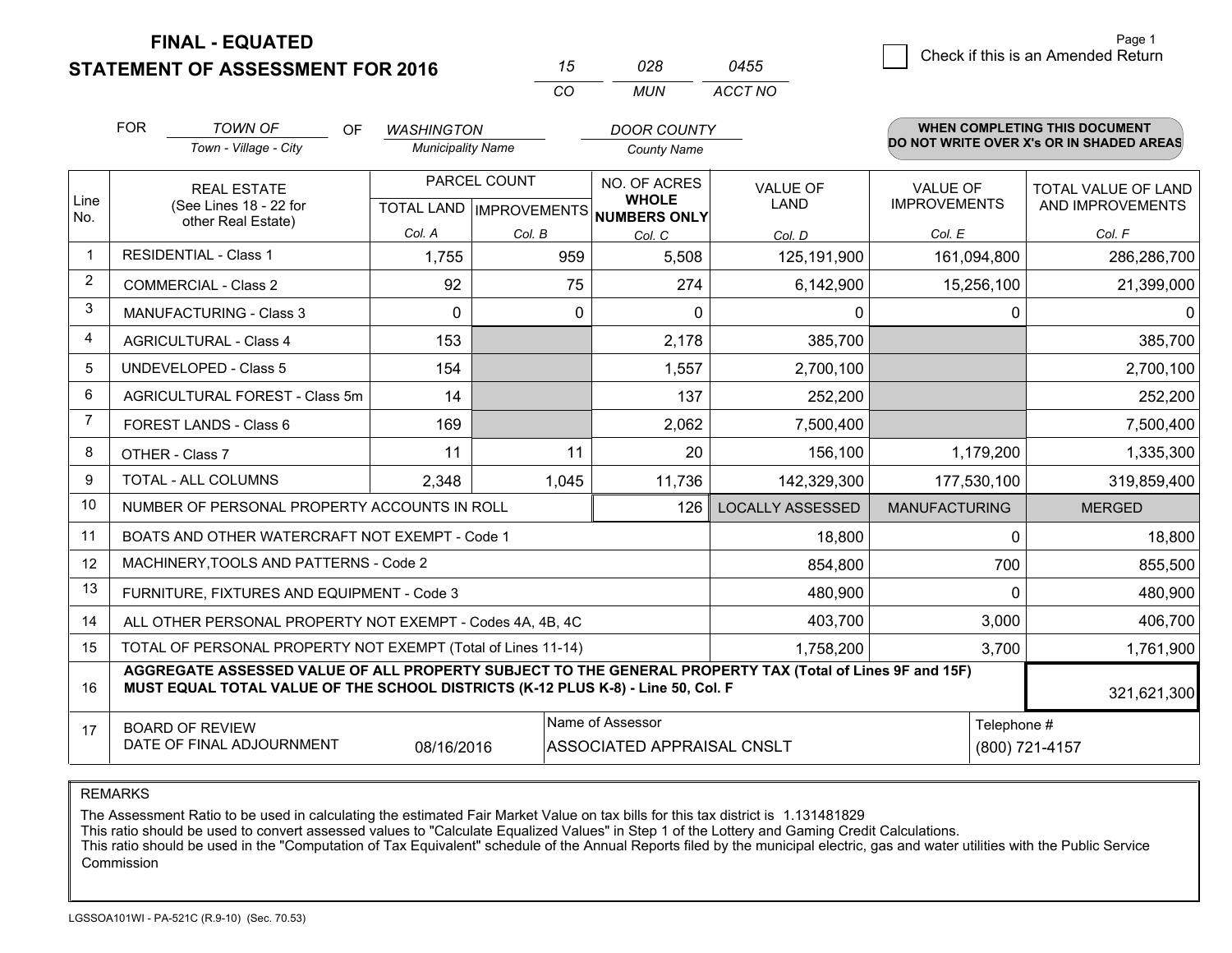*YEAR CO MUN ACCT NO* <sup>2016</sup> <sup>15</sup> <sup>028</sup> <sup>0455</sup>

Do not confuse FOREST LANDS (Line 7) with FOREST CROPS (in this section) - They are **NOT** the same

|    |                                                                                |                                                       |  | Private Forest Crop - Reg Class @ 10¢ per acre                   |                                                               |                                                                              | Private Forest Crop - Reg Class @ \$2.52 per acre                  |  |                    |  |
|----|--------------------------------------------------------------------------------|-------------------------------------------------------|--|------------------------------------------------------------------|---------------------------------------------------------------|------------------------------------------------------------------------------|--------------------------------------------------------------------|--|--------------------|--|
| 18 | (a) PARCELS                                                                    | (b) ACRES                                             |  | (c) ASSESSED VALUE                                               |                                                               | (d) PARCELS                                                                  | (e) ACRES                                                          |  | (f) ASSESSED VALUE |  |
|    |                                                                                |                                                       |  |                                                                  |                                                               |                                                                              |                                                                    |  |                    |  |
|    |                                                                                |                                                       |  | Private Forest Crop - Special Class @ 20¢ per acre               |                                                               | Entered Before 2005 Managed Forest - Ferrous Mining CLOSED @ \$8.27 per acre |                                                                    |  |                    |  |
| 19 | (a) PARCELS                                                                    | (b) ACRES                                             |  |                                                                  | (c) ASSESSED VALUE                                            |                                                                              | (e) ACRES                                                          |  | (f) ASSESSED VALUE |  |
|    |                                                                                |                                                       |  |                                                                  |                                                               |                                                                              |                                                                    |  |                    |  |
|    |                                                                                |                                                       |  | Entered Before 2005 Managed Forest - OPEN @ \$.79 per acre       |                                                               |                                                                              | Entered Before 2005 Managed Forest - CLOSED @ \$1.87 per acre      |  |                    |  |
| 20 | (a) PARCELS                                                                    | (b) ACRES                                             |  | (c) ASSESSED VALUE                                               |                                                               | (d) PARCELS                                                                  | (e) ACRES                                                          |  | (f) ASSESSED VALUE |  |
|    | 13                                                                             | 455.57                                                |  | 4,268,100<br>21                                                  |                                                               |                                                                              | 374.61                                                             |  |                    |  |
|    | Entered After 2004 Managed Forest - OPEN @<br>\$2.14 per acre                  |                                                       |  |                                                                  | Entered After 2004 Managed Forest - CLOSED @ \$10.68 per acre |                                                                              |                                                                    |  |                    |  |
| 21 | (a) PARCELS                                                                    | (b) ACRES                                             |  | (c) ASSESSED VALUE                                               |                                                               | (d) PARCELS                                                                  | (e) ACRES                                                          |  | (f) ASSESSED VALUE |  |
|    |                                                                                |                                                       |  |                                                                  |                                                               |                                                                              |                                                                    |  |                    |  |
|    | 16                                                                             | 355.32                                                |  | 4,398,000                                                        |                                                               | 12                                                                           | 222.13                                                             |  | 896,000            |  |
| 22 |                                                                                | (b) Federal Acres<br>(a) County Forest Cropland Acres |  |                                                                  |                                                               | (c) State Acres                                                              | (d) County (NOT FOREST CROP) Acres                                 |  | (e) Other Acres    |  |
|    |                                                                                |                                                       |  | 577.8                                                            |                                                               | 1,446.24                                                                     | 7.56                                                               |  |                    |  |
|    |                                                                                |                                                       |  | Assessed Value of Omitted Property From Prior Years (Sec. 70.44) |                                                               |                                                                              | Assessed Value of Sec. 70.43 Corrections of Errors by Assessors    |  |                    |  |
| 23 | (a) REAL ESTATE                                                                |                                                       |  | (b) PERSONAL                                                     |                                                               |                                                                              | (c1) REAL ESTATE                                                   |  | (c2) PERSONAL      |  |
|    |                                                                                |                                                       |  |                                                                  |                                                               |                                                                              |                                                                    |  |                    |  |
|    | Manufacturing Equated Value of Omitted Property From Prior Years (Sec. 70.995) |                                                       |  |                                                                  |                                                               |                                                                              | Mfg. Equated Value of Sec.70.43 Corrections of Errors by Assessors |  |                    |  |
|    |                                                                                | (d) REAL ESTATE                                       |  | (e) PERSONAL                                                     |                                                               | (f1) REAL ESTATE                                                             |                                                                    |  | (f2) PERSONAL      |  |
|    |                                                                                |                                                       |  |                                                                  |                                                               |                                                                              |                                                                    |  |                    |  |

## **SPECIAL DISTRICTS**

| Line<br>No. | Enter 6-digit<br>Special District<br>Code (Col. A) | <b>Account</b><br><b>Number</b> | <b>Special District Name</b> | <b>Locally Assessed Value</b><br>of Real Estate and | Mfg Value of Real Estate<br>and Personal Property | <b>Merged Value of</b><br><b>Real Estate and</b><br>Personal Property (Col. F) |
|-------------|----------------------------------------------------|---------------------------------|------------------------------|-----------------------------------------------------|---------------------------------------------------|--------------------------------------------------------------------------------|
|             |                                                    | (Col. B)                        | (Col. C)                     | Personal Property (Col. D)                          | (Col. E)                                          |                                                                                |
| 24          |                                                    |                                 |                              |                                                     |                                                   |                                                                                |
| 25          |                                                    |                                 |                              |                                                     |                                                   |                                                                                |
| 26          |                                                    |                                 |                              |                                                     |                                                   |                                                                                |
| 27          |                                                    |                                 |                              |                                                     |                                                   |                                                                                |
| 28          |                                                    |                                 |                              |                                                     |                                                   |                                                                                |
| 29          |                                                    |                                 |                              |                                                     |                                                   |                                                                                |
| 30          |                                                    |                                 |                              |                                                     |                                                   |                                                                                |
| 31          |                                                    |                                 |                              |                                                     |                                                   |                                                                                |
| 32          |                                                    |                                 |                              |                                                     |                                                   |                                                                                |
| 33          |                                                    |                                 |                              |                                                     |                                                   |                                                                                |
| 34          |                                                    |                                 |                              |                                                     |                                                   |                                                                                |
| 35          |                                                    |                                 |                              |                                                     |                                                   |                                                                                |

LGSSOA101WI-PA - 521C (R. 9-10) (Sec. 70.53)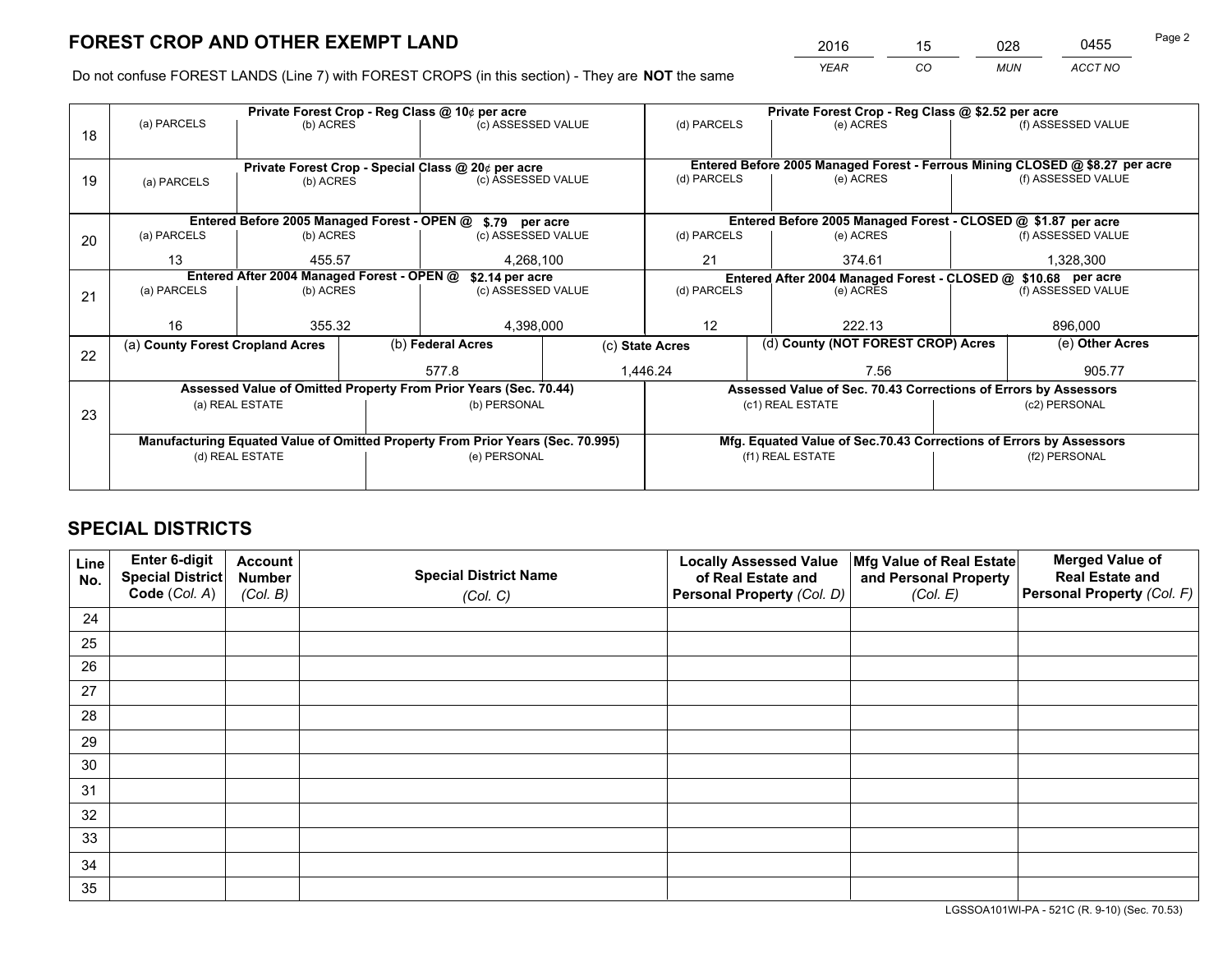|             |                                                                 |                                             |                                                         | <b>YEAR</b>                                                                       | CO<br><b>MUN</b>                                              | ACCT NO                                                                        |
|-------------|-----------------------------------------------------------------|---------------------------------------------|---------------------------------------------------------|-----------------------------------------------------------------------------------|---------------------------------------------------------------|--------------------------------------------------------------------------------|
| Line<br>No. | <b>Enter 6-digit</b><br><b>School District</b><br>Code (Col. A) | <b>Account</b><br><b>Number</b><br>(Col. B) | <b>School District Name</b><br>(Col. C)                 | <b>Locally Assessed Value</b><br>of Real Estate and<br>Personal Property (Col. D) | Mfg Value of Real Estate<br>and Personal Property<br>(Col. E) | <b>Merged Value of</b><br><b>Real Estate and</b><br>Personal Property (Col. F) |
|             | A. SCHOOL DISTRICTS (K-8 and K-12)                              |                                             |                                                         |                                                                                   |                                                               |                                                                                |
| 36          | 156069                                                          | 0110                                        | SCH D OF WASHINGTON                                     | 321,617,600                                                                       | 3,700                                                         | 321,621,300                                                                    |
| 37          |                                                                 |                                             |                                                         |                                                                                   |                                                               |                                                                                |
| 38          |                                                                 |                                             |                                                         |                                                                                   |                                                               |                                                                                |
| 39          |                                                                 |                                             |                                                         |                                                                                   |                                                               |                                                                                |
| 40          |                                                                 |                                             |                                                         |                                                                                   |                                                               |                                                                                |
| 41          |                                                                 |                                             |                                                         |                                                                                   |                                                               |                                                                                |
| 42          |                                                                 |                                             |                                                         |                                                                                   |                                                               |                                                                                |
| 43          |                                                                 |                                             |                                                         |                                                                                   |                                                               |                                                                                |
| 44          |                                                                 |                                             |                                                         |                                                                                   |                                                               |                                                                                |
| 45<br>46    |                                                                 |                                             |                                                         |                                                                                   |                                                               |                                                                                |
| 47          |                                                                 |                                             |                                                         |                                                                                   |                                                               |                                                                                |
| 48          |                                                                 |                                             |                                                         |                                                                                   |                                                               |                                                                                |
| 49          |                                                                 |                                             |                                                         |                                                                                   |                                                               |                                                                                |
| 50          |                                                                 |                                             | TOTAL ASSESSED VALUE OF SCHOOL DISTRICTS (K-8 and K-12) | 321,617,600                                                                       | 3,700                                                         | 321,621,300                                                                    |
|             | <b>B.</b><br><b>UNION HIGH SCHOOL DISTRICTS</b>                 |                                             |                                                         |                                                                                   |                                                               |                                                                                |
| 51          |                                                                 |                                             |                                                         |                                                                                   |                                                               |                                                                                |
| 52          |                                                                 |                                             |                                                         |                                                                                   |                                                               |                                                                                |
| 53          |                                                                 |                                             |                                                         |                                                                                   |                                                               |                                                                                |
| 54          |                                                                 |                                             |                                                         |                                                                                   |                                                               |                                                                                |
| 55          |                                                                 |                                             | TOTAL ASSESSED VALUE OF UNION HIGH SCHOOLS              |                                                                                   |                                                               |                                                                                |
|             | C.<br><b>TECHNICAL COLLEGE DISTRICTS</b>                        |                                             |                                                         |                                                                                   |                                                               |                                                                                |
| 56          | 001300                                                          | 0012                                        | NORTHEAST WISCONSIN TECH COLLEGE<br><b>GNBY</b>         | 321,617,600                                                                       | 3,700                                                         | 321,621,300                                                                    |
| 57          |                                                                 |                                             |                                                         |                                                                                   |                                                               |                                                                                |
| 58          |                                                                 |                                             |                                                         |                                                                                   |                                                               |                                                                                |
| 59          |                                                                 |                                             | TOTAL ASSESSED VALUE OF TECHNICAL COLLEGES              | 321,617,600                                                                       | 3,700                                                         | 321,621,300                                                                    |

15

028

## *I hereby certify, to the best of my knowledge and belief, this form is complete and correct.*

**SCHOOL DISTRICTS**

| Print name of preparer | Title                    |                | Date (MM / DD / CCYY) |
|------------------------|--------------------------|----------------|-----------------------|
|                        |                          |                |                       |
| Signature of preparer  | Contact Telephone Number | E-mail address |                       |
|                        | $\overline{\phantom{0}}$ |                |                       |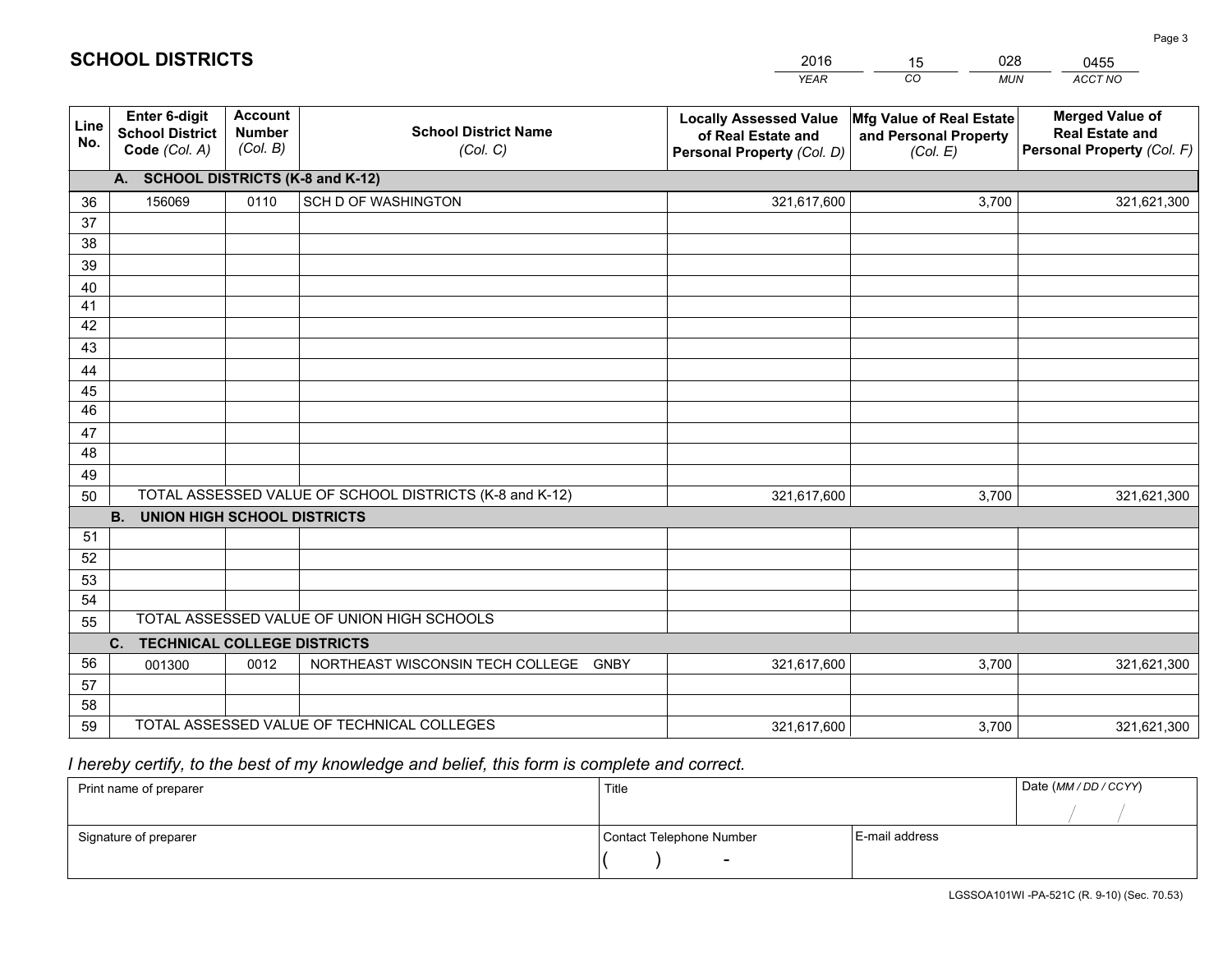## **HIGHLIGHTS**

- 1. Complete the Statement of Assessment after the Board of Review. Reflect any changes made there.
- 2. Use black ink to complete.
- 3. Line 16 must equal Line 50, Col D.
- 4. Line 55 must equal the total of K-8 schools listed on lines 36-49. Do not include K-12 schools in this comparision.
- 5. Line 59, Col. D must equal Line 16.
- 6. Special District, School District and Technical College District values must include both real estate and personal property. Examples of Special districts are: town sanitary districts, public inland lake protection and rehabilitation districts, and metropolitan sewerage districts.
- 7. DO NOT INCLUDE Manufacturing property values.DOR will print these values on the final SOA.

VALERIE CARPENTER TOWN OF WASHINGTON

VALERIE CARPENTER<br>TOWN OF WASHINGTON

PO BOX 220

**PO BOX 220** 

WASHINGTON ISLAND, WI 54246 - 0220

WASHINGTON ISLAND, WI 54246 - 0220

 8. Accuracy of this form is very important. The values reported directly affect the equalized value DOR calculates for school and special districts.

#### **Page 1:**

 If not prefilled, enter the tax year,county and municipal code,municipal type, municipal name and county name on the top of form.

Check the Amended box, if filing an amended / corrected SOA.

 Report the parcel count, acres and assessed value of taxable general property, total parcel count, (real and personal), total acres, and values from final figures set by the Board of Review.

- A. Real Estate land and improvements (buildings, etc.) is reported on lines 1 8, total line 9.
- B. Personal Property is reported on lines 11 14, Column D, total line 15.
- C. To complete this report, use the computer produced summary of the assessment roll that shows these amounts.
- D. Use whole numbers only.
- E. Add each line across and each column down to verify entries.

## **Page 2:**

- A. Report Special Items (not subject to general property tax).
- 1. Private Forest Croplands and Managed Forest Lands are reported on lines 18,19, 20 and 21. Be sure to report assessed values **NOT** taxes.
- 2. You should have copies of the orders of entry, orders of withdrawal, etc., to update your assessment roll.
	- 3. Show hundredths of acres (e.g. 39.75).
- 4. Tax exempt lands are reported on line 22.
- 5. Omitted property and sec. 70.43, Wis. Stats., corrections of errors by assessor are reported on line 23. Report real estate and personal property separately. These should be for **prior years**, not something found on the current assessment roll after the board of review.
- B. Special District (Lines 24-35) Include the value of both real and personal property.
- The Department of Revenue (DOR) preprints much of the information regarding names and codes for schools, special districts,etc. If a district is not listed, enter the name and value only, DOR will enter the proper code.

## **Page 3 School Districts:**

Include the value of both real and personal property.

Report School District (regular, elementary, union high school, and technical college).

- 1. Regular (K-12) and Elementary (K-8) school values are reported on lines 36-49, total on line 50.
- 2. Union High School (UHS) (use only if elementary schools are listed on lines 36-49) are reported on lines 51-54. UHS total value (line 55) must equal to the total **elementary school** values reported on lines 36-49. Do notinclude K-12 schools in this comparison.
- 3. Technical College values are reported on lines 56-58, total on line 59.
- 4. Use the computer summary that shows these amounts to complete this report.

#### **This form is due the second Monday in June. File this report only after your Board of Review is complete.**

 *If you have questions: Return forms to:*

Fax number: (608) 264-6887 PO Box 8971

 Email: lgs@revenue.wi.gov Wisconsin Department of Revenue Call: (608) 261-5341 Local Government Services Section 6-97Madison WI 53708-8971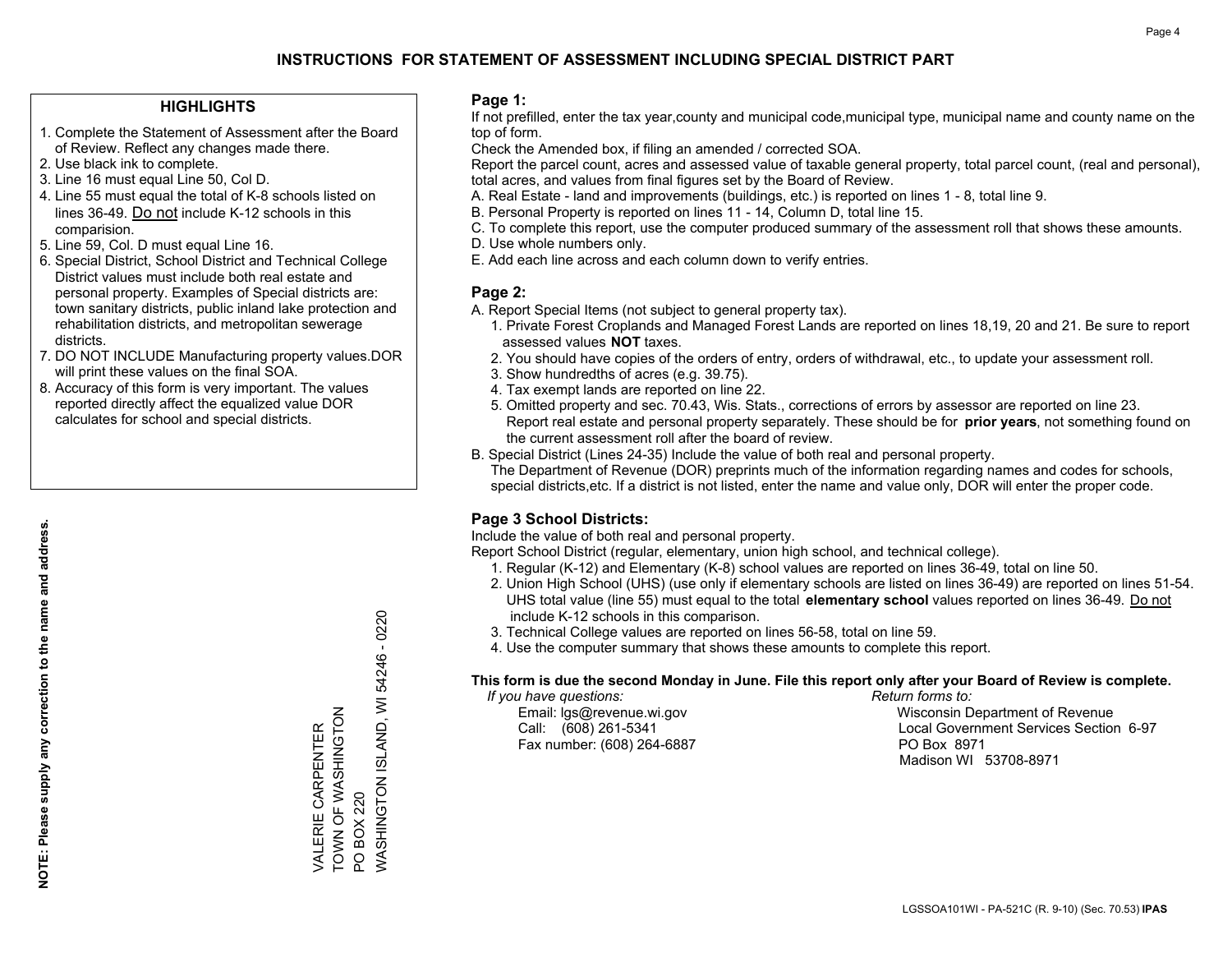**FINAL - EQUATED**

|   | Page 1                             |
|---|------------------------------------|
| 6 | Check if this is an Amended Return |
|   |                                    |

|                | <b>FOR</b>                    | <b>VILLAGE OF</b><br><b>OF</b>                                                                                                                                                               | <b>EGG HARBOR</b>        |              | <b>DOOR COUNTY</b>                                       |                         |                                          |              | <b>WHEN COMPLETING THIS DOCUMENT</b> |
|----------------|-------------------------------|----------------------------------------------------------------------------------------------------------------------------------------------------------------------------------------------|--------------------------|--------------|----------------------------------------------------------|-------------------------|------------------------------------------|--------------|--------------------------------------|
|                |                               | Town - Village - City                                                                                                                                                                        | <b>Municipality Name</b> |              | <b>County Name</b>                                       |                         | DO NOT WRITE OVER X's OR IN SHADED AREAS |              |                                      |
|                | <b>REAL ESTATE</b>            |                                                                                                                                                                                              |                          | PARCEL COUNT |                                                          | <b>VALUE OF</b>         | <b>VALUE OF</b>                          |              | <b>TOTAL VALUE OF LAND</b>           |
| Line<br>No.    |                               | (See Lines 18 - 22 for                                                                                                                                                                       |                          |              | <b>WHOLE</b><br>TOTAL LAND   IMPROVEMENTS   NUMBERS ONLY | <b>LAND</b>             | <b>IMPROVEMENTS</b>                      |              | AND IMPROVEMENTS                     |
|                |                               | other Real Estate)                                                                                                                                                                           | Col. A                   | Col. B       | Col. C                                                   | Col. D                  | Col. E                                   |              | Col. F                               |
|                |                               | <b>RESIDENTIAL - Class 1</b>                                                                                                                                                                 | 1,086                    | 858          | 762                                                      | 142,638,300             | 191,069,800                              |              | 333,708,100                          |
| 2              |                               | <b>COMMERCIAL - Class 2</b>                                                                                                                                                                  | 103                      | 83           | 426                                                      | 14,818,200              | 21,485,900                               |              | 36,304,100                           |
| 3              |                               | <b>MANUFACTURING - Class 3</b>                                                                                                                                                               | 0                        |              | $\mathbf{0}$<br>$\mathbf{0}$                             | 0                       |                                          | $\Omega$     | $\Omega$                             |
| 4              | <b>AGRICULTURAL - Class 4</b> |                                                                                                                                                                                              | 4                        |              | 25                                                       | 4,900                   |                                          |              | 4,900                                |
| 5              |                               | <b>UNDEVELOPED - Class 5</b>                                                                                                                                                                 | $\overline{2}$           |              | 44                                                       | 106,600                 |                                          |              | 106,600                              |
| 6              |                               | AGRICULTURAL FOREST - Class 5m                                                                                                                                                               | 0                        |              | $\Omega$                                                 | $\Omega$                |                                          |              | $\Omega$                             |
| $\overline{7}$ |                               | FOREST LANDS - Class 6                                                                                                                                                                       | $\overline{2}$           |              | 27                                                       | 137,100                 |                                          |              | 137,100                              |
| 8              |                               | OTHER - Class 7                                                                                                                                                                              | 0                        |              | 0<br>$\mathbf{0}$                                        | 0                       |                                          | $\mathbf{0}$ | $\mathbf{0}$                         |
| 9              |                               | <b>TOTAL - ALL COLUMNS</b>                                                                                                                                                                   | 1,197                    | 941          | 1,284                                                    | 157,705,100             | 212,555,700                              |              | 370,260,800                          |
| 10             |                               | NUMBER OF PERSONAL PROPERTY ACCOUNTS IN ROLL                                                                                                                                                 |                          |              | 93                                                       | <b>LOCALLY ASSESSED</b> | <b>MANUFACTURING</b>                     |              | <b>MERGED</b>                        |
| 11             |                               | BOATS AND OTHER WATERCRAFT NOT EXEMPT - Code 1                                                                                                                                               |                          |              |                                                          | 560                     |                                          | 0            | 560                                  |
| 12             |                               | MACHINERY, TOOLS AND PATTERNS - Code 2                                                                                                                                                       |                          |              |                                                          | 632,180                 |                                          | $\Omega$     | 632,180                              |
| 13             |                               | FURNITURE, FIXTURES AND EQUIPMENT - Code 3                                                                                                                                                   |                          |              |                                                          | 1,100,480               |                                          | $\Omega$     | 1,100,480                            |
| 14             |                               | ALL OTHER PERSONAL PROPERTY NOT EXEMPT - Codes 4A, 4B, 4C                                                                                                                                    |                          |              |                                                          | 111,660                 |                                          | $\mathbf{0}$ | 111,660                              |
| 15             |                               | TOTAL OF PERSONAL PROPERTY NOT EXEMPT (Total of Lines 11-14)                                                                                                                                 |                          |              |                                                          | 1,844,880               |                                          | $\Omega$     | 1,844,880                            |
| 16             |                               | AGGREGATE ASSESSED VALUE OF ALL PROPERTY SUBJECT TO THE GENERAL PROPERTY TAX (Total of Lines 9F and 15F)<br>MUST EQUAL TOTAL VALUE OF THE SCHOOL DISTRICTS (K-12 PLUS K-8) - Line 50, Col. F |                          |              |                                                          |                         |                                          |              | 372,105,680                          |
| 17             |                               | <b>BOARD OF REVIEW</b>                                                                                                                                                                       |                          |              | Name of Assessor                                         |                         |                                          | Telephone #  |                                      |
|                |                               | DATE OF FINAL ADJOURNMENT                                                                                                                                                                    | 06/06/2016               |              | <b>ACTION APPRAISERS</b>                                 |                         |                                          |              | (888) 796-0603                       |

*CO*

*MUN*

*ACCT NO0456*

*<sup>15</sup> <sup>118</sup>*

REMARKS

The Assessment Ratio to be used in calculating the estimated Fair Market Value on tax bills for this tax district is 1.020220343<br>This ratio should be used to convert assessed values to "Calculate Equalized Values" in Step Commission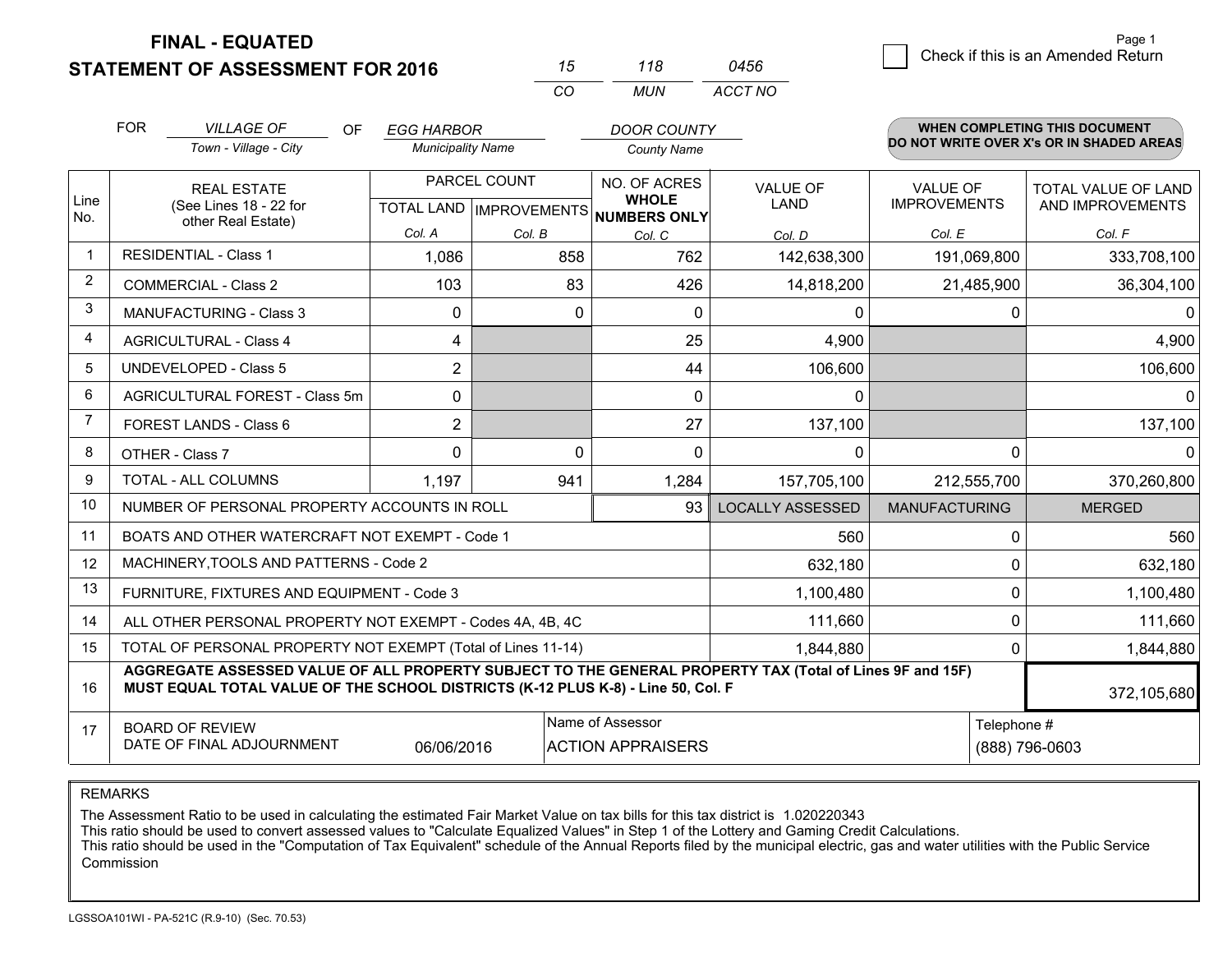*YEAR CO MUN ACCT NO* <sup>2016</sup> <sup>15</sup> <sup>118</sup> <sup>0456</sup>

Do not confuse FOREST LANDS (Line 7) with FOREST CROPS (in this section) - They are **NOT** the same

|    |                                  |                                                                                                |  | Private Forest Crop - Reg Class @ 10¢ per acre     |                                                                                        |                                                       | Private Forest Crop - Reg Class @ \$2.52 per acre                            |                    |                    |  |
|----|----------------------------------|------------------------------------------------------------------------------------------------|--|----------------------------------------------------|----------------------------------------------------------------------------------------|-------------------------------------------------------|------------------------------------------------------------------------------|--------------------|--------------------|--|
| 18 | (a) PARCELS                      | (b) ACRES                                                                                      |  | (c) ASSESSED VALUE                                 |                                                                                        | (d) PARCELS                                           | (e) ACRES                                                                    |                    | (f) ASSESSED VALUE |  |
|    |                                  |                                                                                                |  | Private Forest Crop - Special Class @ 20¢ per acre |                                                                                        |                                                       | Entered Before 2005 Managed Forest - Ferrous Mining CLOSED @ \$8.27 per acre |                    |                    |  |
| 19 | (a) PARCELS                      | (b) ACRES                                                                                      |  | (c) ASSESSED VALUE                                 |                                                                                        | (d) PARCELS                                           | (e) ACRES                                                                    |                    | (f) ASSESSED VALUE |  |
|    |                                  | Entered Before 2005 Managed Forest - OPEN @                                                    |  | \$.79 per acre                                     |                                                                                        |                                                       | Entered Before 2005 Managed Forest - CLOSED @ \$1.87 per acre                |                    |                    |  |
| 20 | (a) PARCELS                      | (b) ACRES                                                                                      |  | (c) ASSESSED VALUE                                 |                                                                                        | (d) PARCELS                                           | (e) ACRES                                                                    |                    | (f) ASSESSED VALUE |  |
|    |                                  |                                                                                                |  |                                                    |                                                                                        | 4                                                     | 47.33                                                                        |                    | 302.000            |  |
|    |                                  | Entered After 2004 Managed Forest - OPEN @                                                     |  | \$2.14 per acre                                    |                                                                                        |                                                       | Entered After 2004 Managed Forest - CLOSED @ \$10.68 per acre                |                    |                    |  |
| 21 | (a) PARCELS                      | (b) ACRES                                                                                      |  | (c) ASSESSED VALUE                                 |                                                                                        | (d) PARCELS<br>(e) ACRES                              |                                                                              | (f) ASSESSED VALUE |                    |  |
|    |                                  |                                                                                                |  |                                                    |                                                                                        |                                                       |                                                                              |                    |                    |  |
|    | (a) County Forest Cropland Acres |                                                                                                |  | (b) Federal Acres                                  |                                                                                        | (d) County (NOT FOREST CROP) Acres<br>(c) State Acres |                                                                              |                    | (e) Other Acres    |  |
| 22 |                                  |                                                                                                |  |                                                    |                                                                                        |                                                       |                                                                              |                    | 98.33              |  |
|    |                                  | Assessed Value of Omitted Property From Prior Years (Sec. 70.44)                               |  |                                                    |                                                                                        |                                                       | Assessed Value of Sec. 70.43 Corrections of Errors by Assessors              |                    |                    |  |
| 23 |                                  | (a) REAL ESTATE                                                                                |  | (b) PERSONAL                                       |                                                                                        |                                                       | (c1) REAL ESTATE                                                             |                    | (c2) PERSONAL      |  |
|    |                                  |                                                                                                |  |                                                    |                                                                                        |                                                       |                                                                              |                    |                    |  |
|    |                                  | Manufacturing Equated Value of Omitted Property From Prior Years (Sec. 70.995)<br>(e) PERSONAL |  |                                                    | Mfg. Equated Value of Sec.70.43 Corrections of Errors by Assessors<br>(f1) REAL ESTATE |                                                       | (f2) PERSONAL                                                                |                    |                    |  |
|    | (d) REAL ESTATE                  |                                                                                                |  |                                                    |                                                                                        |                                                       |                                                                              |                    |                    |  |
|    |                                  |                                                                                                |  |                                                    |                                                                                        |                                                       |                                                                              |                    |                    |  |

## **SPECIAL DISTRICTS**

| Line<br>No. | Enter 6-digit<br>Special District<br>Code (Col. A) | <b>Account</b><br><b>Number</b> | <b>Special District Name</b> | <b>Locally Assessed Value</b><br>of Real Estate and | Mfg Value of Real Estate<br>and Personal Property | <b>Merged Value of</b><br><b>Real Estate and</b><br>Personal Property (Col. F) |
|-------------|----------------------------------------------------|---------------------------------|------------------------------|-----------------------------------------------------|---------------------------------------------------|--------------------------------------------------------------------------------|
|             |                                                    | (Col. B)                        | (Col. C)                     | Personal Property (Col. D)                          | (Col. E)                                          |                                                                                |
| 24          |                                                    |                                 |                              |                                                     |                                                   |                                                                                |
| 25          |                                                    |                                 |                              |                                                     |                                                   |                                                                                |
| 26          |                                                    |                                 |                              |                                                     |                                                   |                                                                                |
| 27          |                                                    |                                 |                              |                                                     |                                                   |                                                                                |
| 28          |                                                    |                                 |                              |                                                     |                                                   |                                                                                |
| 29          |                                                    |                                 |                              |                                                     |                                                   |                                                                                |
| 30          |                                                    |                                 |                              |                                                     |                                                   |                                                                                |
| 31          |                                                    |                                 |                              |                                                     |                                                   |                                                                                |
| 32          |                                                    |                                 |                              |                                                     |                                                   |                                                                                |
| 33          |                                                    |                                 |                              |                                                     |                                                   |                                                                                |
| 34          |                                                    |                                 |                              |                                                     |                                                   |                                                                                |
| 35          |                                                    |                                 |                              |                                                     |                                                   |                                                                                |

LGSSOA101WI-PA - 521C (R. 9-10) (Sec. 70.53)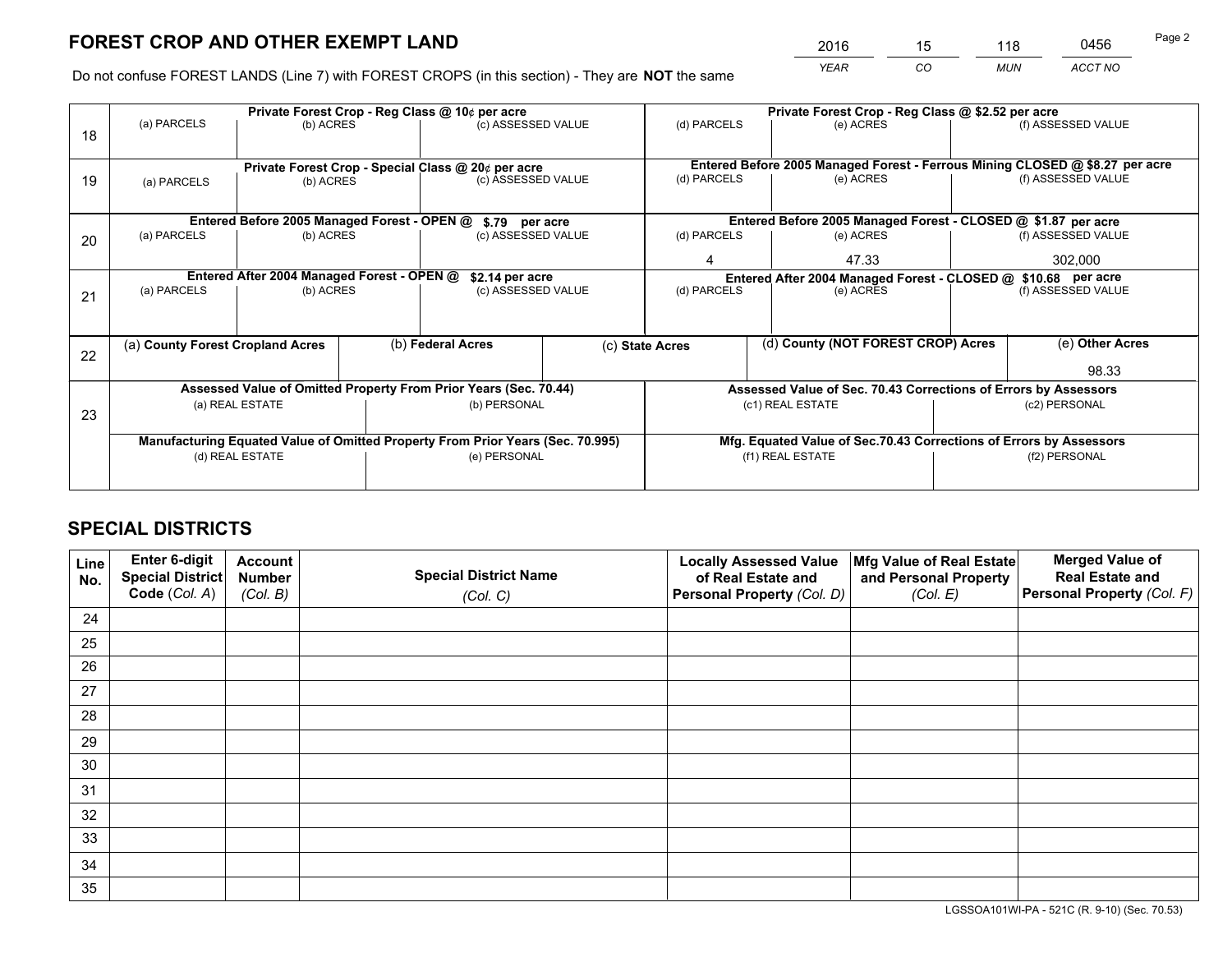|             |                                                          |                                             |                                                         | <b>YEAR</b>                                                                       | CO<br><b>MUN</b>                                              | ACCT NO                                                                        |
|-------------|----------------------------------------------------------|---------------------------------------------|---------------------------------------------------------|-----------------------------------------------------------------------------------|---------------------------------------------------------------|--------------------------------------------------------------------------------|
| Line<br>No. | Enter 6-digit<br><b>School District</b><br>Code (Col. A) | <b>Account</b><br><b>Number</b><br>(Col. B) | <b>School District Name</b><br>(Col. C)                 | <b>Locally Assessed Value</b><br>of Real Estate and<br>Personal Property (Col. D) | Mfg Value of Real Estate<br>and Personal Property<br>(Col. E) | <b>Merged Value of</b><br><b>Real Estate and</b><br>Personal Property (Col. F) |
|             | A. SCHOOL DISTRICTS (K-8 and K-12)                       |                                             |                                                         |                                                                                   |                                                               |                                                                                |
| 36          | 152114                                                   | 0106                                        | SCH D OF GIBRALTAR AREA                                 | 372,105,680                                                                       |                                                               | 372,105,680                                                                    |
| 37          |                                                          |                                             |                                                         |                                                                                   |                                                               |                                                                                |
| 38          |                                                          |                                             |                                                         |                                                                                   |                                                               |                                                                                |
| 39          |                                                          |                                             |                                                         |                                                                                   |                                                               |                                                                                |
| 40          |                                                          |                                             |                                                         |                                                                                   |                                                               |                                                                                |
| 41          |                                                          |                                             |                                                         |                                                                                   |                                                               |                                                                                |
| 42          |                                                          |                                             |                                                         |                                                                                   |                                                               |                                                                                |
| 43          |                                                          |                                             |                                                         |                                                                                   |                                                               |                                                                                |
| 44          |                                                          |                                             |                                                         |                                                                                   |                                                               |                                                                                |
| 45<br>46    |                                                          |                                             |                                                         |                                                                                   |                                                               |                                                                                |
|             |                                                          |                                             |                                                         |                                                                                   |                                                               |                                                                                |
| 47<br>48    |                                                          |                                             |                                                         |                                                                                   |                                                               |                                                                                |
| 49          |                                                          |                                             |                                                         |                                                                                   |                                                               |                                                                                |
| 50          |                                                          |                                             | TOTAL ASSESSED VALUE OF SCHOOL DISTRICTS (K-8 and K-12) | 372,105,680                                                                       |                                                               | 372,105,680                                                                    |
|             | <b>B.</b><br><b>UNION HIGH SCHOOL DISTRICTS</b>          |                                             |                                                         |                                                                                   |                                                               |                                                                                |
| 51          |                                                          |                                             |                                                         |                                                                                   |                                                               |                                                                                |
| 52          |                                                          |                                             |                                                         |                                                                                   |                                                               |                                                                                |
| 53          |                                                          |                                             |                                                         |                                                                                   |                                                               |                                                                                |
| 54          |                                                          |                                             |                                                         |                                                                                   |                                                               |                                                                                |
| 55          |                                                          |                                             | TOTAL ASSESSED VALUE OF UNION HIGH SCHOOLS              |                                                                                   |                                                               |                                                                                |
|             | C. TECHNICAL COLLEGE DISTRICTS                           |                                             |                                                         |                                                                                   |                                                               |                                                                                |
| 56          | 001300                                                   | 0012                                        | NORTHEAST WISCONSIN TECH COLLEGE GNBY                   | 372,105,680                                                                       |                                                               | 372,105,680                                                                    |
| 57          |                                                          |                                             |                                                         |                                                                                   |                                                               |                                                                                |
| 58          |                                                          |                                             |                                                         |                                                                                   |                                                               |                                                                                |
| 59          |                                                          |                                             | TOTAL ASSESSED VALUE OF TECHNICAL COLLEGES              | 372,105,680                                                                       |                                                               | 372,105,680                                                                    |

15

118

## *I hereby certify, to the best of my knowledge and belief, this form is complete and correct.*

**SCHOOL DISTRICTS**

| Print name of preparer | Title                    |                | Date (MM / DD / CCYY) |
|------------------------|--------------------------|----------------|-----------------------|
|                        |                          |                |                       |
| Signature of preparer  | Contact Telephone Number | E-mail address |                       |
|                        | $\overline{\phantom{0}}$ |                |                       |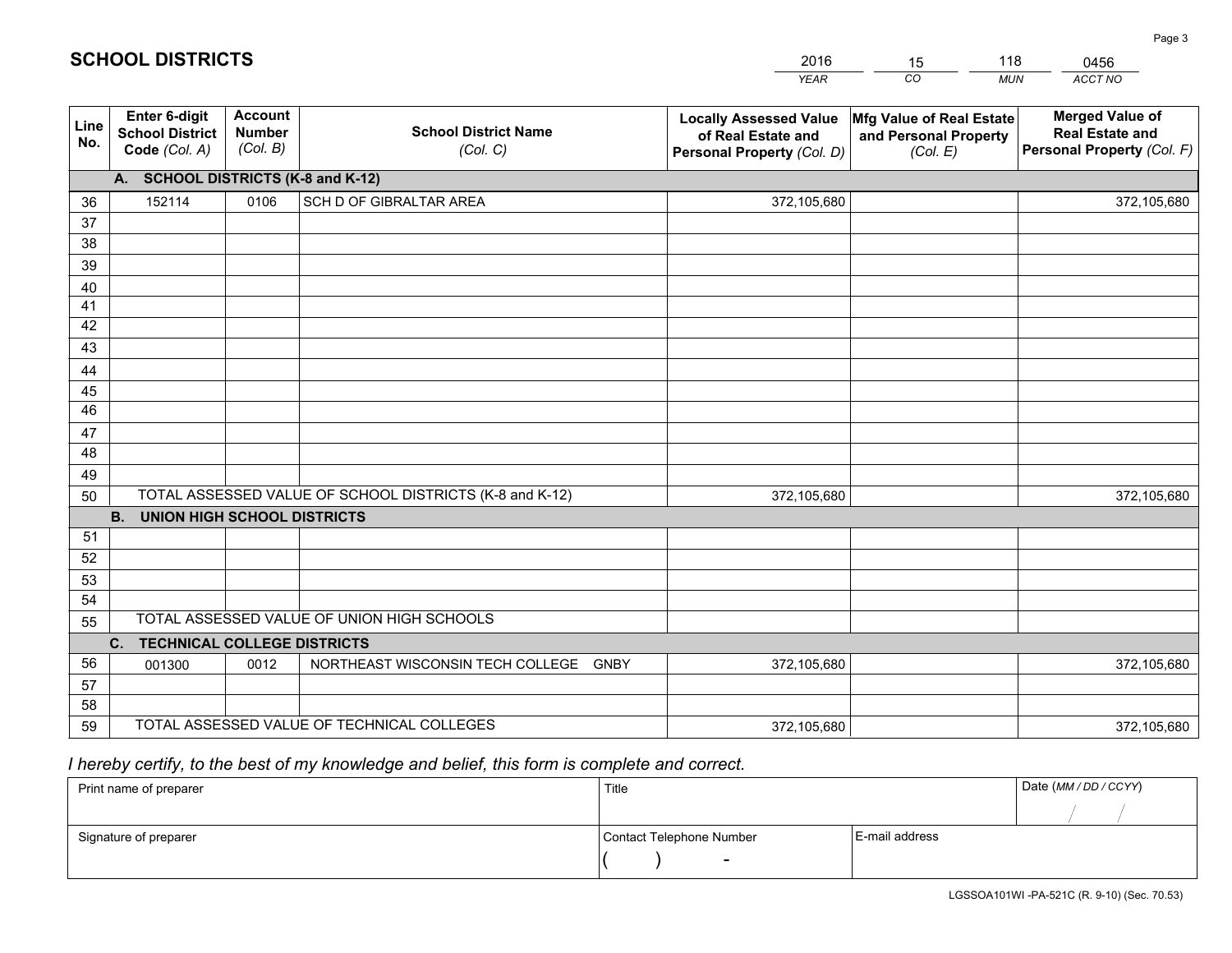## **HIGHLIGHTS**

- 1. Complete the Statement of Assessment after the Board of Review. Reflect any changes made there.
- 2. Use black ink to complete.
- 3. Line 16 must equal Line 50, Col D.
- 4. Line 55 must equal the total of K-8 schools listed on lines 36-49. Do not include K-12 schools in this comparision.
- 5. Line 59, Col. D must equal Line 16.
- 6. Special District, School District and Technical College District values must include both real estate and personal property. Examples of Special districts are: town sanitary districts, public inland lake protection and rehabilitation districts, and metropolitan sewerage districts.
- 7. DO NOT INCLUDE Manufacturing property values.DOR will print these values on the final SOA.

LYNN OHNESORGE

LYNN OHNESORGE<br>VILLAGE OF EGG HA

VILLAGE OF EGG HARBOR

EGG HARBOR

PO BOX 175

 $\overline{S}$ 

EGG HARBOR, WI 54209 - 0175

EGG HARBOR, WI BOX 175

54209 - 0175

 8. Accuracy of this form is very important. The values reported directly affect the equalized value DOR calculates for school and special districts.

### **Page 1:**

 If not prefilled, enter the tax year,county and municipal code,municipal type, municipal name and county name on the top of form.

Check the Amended box, if filing an amended / corrected SOA.

 Report the parcel count, acres and assessed value of taxable general property, total parcel count, (real and personal), total acres, and values from final figures set by the Board of Review.

- A. Real Estate land and improvements (buildings, etc.) is reported on lines 1 8, total line 9.
- B. Personal Property is reported on lines 11 14, Column D, total line 15.
- C. To complete this report, use the computer produced summary of the assessment roll that shows these amounts.
- D. Use whole numbers only.
- E. Add each line across and each column down to verify entries.

## **Page 2:**

- A. Report Special Items (not subject to general property tax).
- 1. Private Forest Croplands and Managed Forest Lands are reported on lines 18,19, 20 and 21. Be sure to report assessed values **NOT** taxes.
- 2. You should have copies of the orders of entry, orders of withdrawal, etc., to update your assessment roll.
	- 3. Show hundredths of acres (e.g. 39.75).
- 4. Tax exempt lands are reported on line 22.
- 5. Omitted property and sec. 70.43, Wis. Stats., corrections of errors by assessor are reported on line 23. Report real estate and personal property separately. These should be for **prior years**, not something found on the current assessment roll after the board of review.
- B. Special District (Lines 24-35) Include the value of both real and personal property.

 The Department of Revenue (DOR) preprints much of the information regarding names and codes for schools, special districts,etc. If a district is not listed, enter the name and value only, DOR will enter the proper code.

## **Page 3 School Districts:**

Include the value of both real and personal property.

Report School District (regular, elementary, union high school, and technical college).

- 1. Regular (K-12) and Elementary (K-8) school values are reported on lines 36-49, total on line 50.
- 2. Union High School (UHS) (use only if elementary schools are listed on lines 36-49) are reported on lines 51-54. UHS total value (line 55) must equal to the total **elementary school** values reported on lines 36-49. Do notinclude K-12 schools in this comparison.
- 3. Technical College values are reported on lines 56-58, total on line 59.
- 4. Use the computer summary that shows these amounts to complete this report.

#### **This form is due the second Monday in June. File this report only after your Board of Review is complete.**

 *If you have questions: Return forms to:*

Fax number: (608) 264-6887 PO Box 8971

 Email: lgs@revenue.wi.gov Wisconsin Department of Revenue Call: (608) 261-5341 Local Government Services Section 6-97Madison WI 53708-8971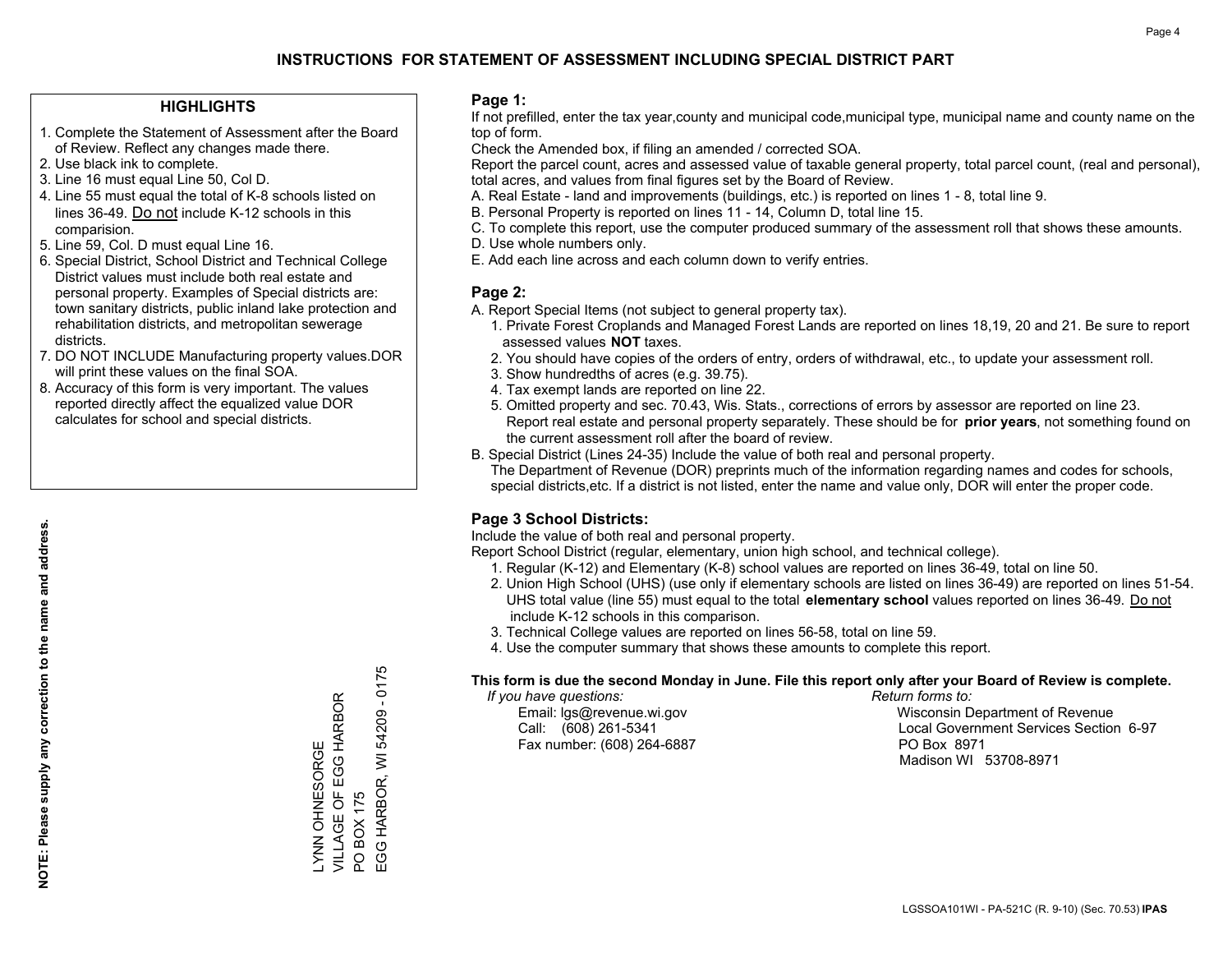**FINAL - EQUATED**

|                | <b>FOR</b>                     | <b>VILLAGE OF</b><br><b>OF</b>                                                                                                                                                               | <b>EPHRAIM</b> |                          | <b>DOOR COUNTY</b>                                   |                         |                                          | <b>WHEN COMPLETING THIS DOCUMENT</b> |  |
|----------------|--------------------------------|----------------------------------------------------------------------------------------------------------------------------------------------------------------------------------------------|----------------|--------------------------|------------------------------------------------------|-------------------------|------------------------------------------|--------------------------------------|--|
|                |                                | Town - Village - City                                                                                                                                                                        |                | <b>Municipality Name</b> |                                                      |                         | DO NOT WRITE OVER X's OR IN SHADED AREAS |                                      |  |
|                |                                | <b>REAL ESTATE</b>                                                                                                                                                                           | PARCEL COUNT   |                          | NO. OF ACRES                                         | <b>VALUE OF</b>         | VALUE OF                                 | <b>TOTAL VALUE OF LAND</b>           |  |
| Line<br>No.    |                                | (See Lines 18 - 22 for                                                                                                                                                                       |                |                          | <b>WHOLE</b><br>TOTAL LAND IMPROVEMENTS NUMBERS ONLY | LAND                    | <b>IMPROVEMENTS</b>                      | AND IMPROVEMENTS                     |  |
|                |                                | other Real Estate)                                                                                                                                                                           | Col. A         | Col. B                   | Col. C                                               | Col. D                  | Col. E                                   | Col. F                               |  |
| $\mathbf 1$    | <b>RESIDENTIAL - Class 1</b>   |                                                                                                                                                                                              | 722            | 560                      | 1,672                                                | 131,939,900             | 147,976,600                              | 279,916,500                          |  |
| $\overline{2}$ |                                | <b>COMMERCIAL - Class 2</b>                                                                                                                                                                  | 256            | 251                      | 93                                                   | 18,145,000              | 45,825,900                               | 63,970,900                           |  |
| 3              |                                | <b>MANUFACTURING - Class 3</b>                                                                                                                                                               | $\Omega$       | 0                        | $\Omega$                                             | 0                       | 0                                        | 0                                    |  |
| 4              | <b>AGRICULTURAL - Class 4</b>  |                                                                                                                                                                                              | $\mathbf{0}$   |                          | 0                                                    | $\mathbf{0}$            |                                          | 0                                    |  |
| 5              | <b>UNDEVELOPED - Class 5</b>   |                                                                                                                                                                                              | $\Omega$       |                          | $\Omega$                                             | $\mathbf 0$             |                                          | 0                                    |  |
| 6              | AGRICULTURAL FOREST - Class 5m |                                                                                                                                                                                              | $\mathbf{0}$   |                          | $\Omega$                                             | $\Omega$                |                                          | 0                                    |  |
| $\overline{7}$ | FOREST LANDS - Class 6         |                                                                                                                                                                                              | 12             |                          | 202                                                  | 420,000                 |                                          | 420,000                              |  |
| 8              |                                | OTHER - Class 7                                                                                                                                                                              | $\mathbf 0$    | 0                        | 0                                                    | $\mathbf{0}$            | $\mathbf 0$                              | 0                                    |  |
| 9              |                                | <b>TOTAL - ALL COLUMNS</b>                                                                                                                                                                   | 990            | 811                      | 1,967                                                | 150,504,900             | 193,802,500                              | 344,307,400                          |  |
| 10             |                                | NUMBER OF PERSONAL PROPERTY ACCOUNTS IN ROLL                                                                                                                                                 |                |                          | 251                                                  | <b>LOCALLY ASSESSED</b> | <b>MANUFACTURING</b>                     | <b>MERGED</b>                        |  |
| 11             |                                | BOATS AND OTHER WATERCRAFT NOT EXEMPT - Code 1                                                                                                                                               |                |                          |                                                      | 157,800                 | 0                                        | 157,800                              |  |
| 12             |                                | MACHINERY, TOOLS AND PATTERNS - Code 2                                                                                                                                                       |                |                          |                                                      | 650,000                 | 0                                        | 650,000                              |  |
| 13             |                                | FURNITURE, FIXTURES AND EQUIPMENT - Code 3                                                                                                                                                   |                |                          |                                                      | 1,991,900               | 0                                        | 1,991,900                            |  |
| 14             |                                | ALL OTHER PERSONAL PROPERTY NOT EXEMPT - Codes 4A, 4B, 4C                                                                                                                                    |                |                          |                                                      | 25,400                  | 0                                        | 25,400                               |  |
| 15             |                                | TOTAL OF PERSONAL PROPERTY NOT EXEMPT (Total of Lines 11-14)                                                                                                                                 |                |                          |                                                      | 2,825,100               | $\Omega$                                 | 2,825,100                            |  |
| 16             |                                | AGGREGATE ASSESSED VALUE OF ALL PROPERTY SUBJECT TO THE GENERAL PROPERTY TAX (Total of Lines 9F and 15F)<br>MUST EQUAL TOTAL VALUE OF THE SCHOOL DISTRICTS (K-12 PLUS K-8) - Line 50, Col. F |                |                          |                                                      |                         |                                          | 347,132,500                          |  |
| 17             |                                | <b>BOARD OF REVIEW</b>                                                                                                                                                                       |                |                          | Name of Assessor                                     |                         | Telephone #                              |                                      |  |
|                |                                | DATE OF FINAL ADJOURNMENT                                                                                                                                                                    | 05/10/2016     |                          | ASSOCIATED APPRAISAL CNSLT                           |                         |                                          | (800) 721-4157                       |  |

*MUN*

*ACCT NO0457*

*<sup>15</sup> <sup>121</sup>*

*CO*

REMARKS

The Assessment Ratio to be used in calculating the estimated Fair Market Value on tax bills for this tax district is 1.022722586

This ratio should be used to convert assessed values to "Calculate Equalized Values" in Step 1 of the Lottery and Gaming Credit Calculations.<br>This ratio should be used in the "Computation of Tax Equivalent" schedule of the Commission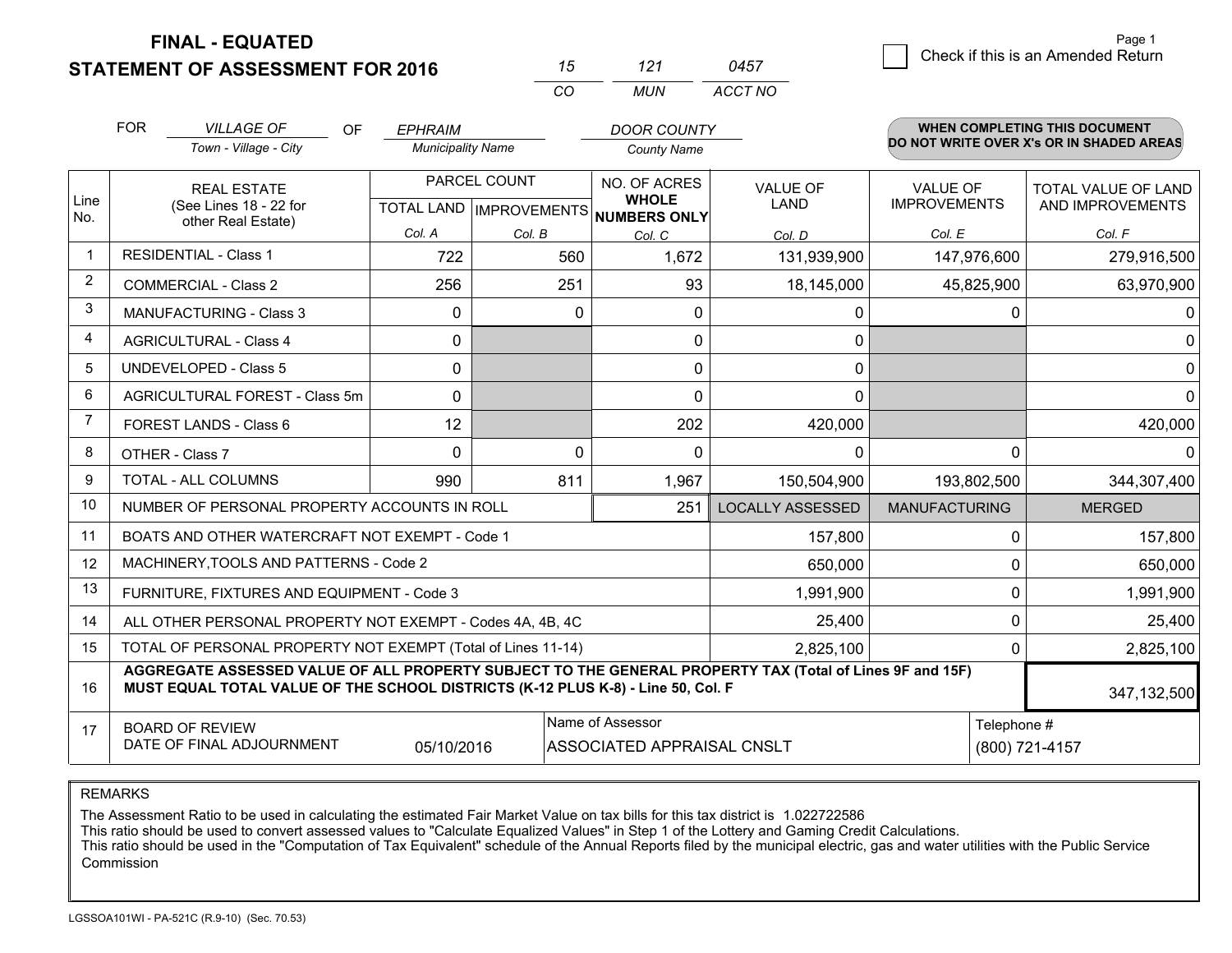*YEAR CO MUN ACCT NO* <sup>2016</sup> <sup>15</sup> <sup>121</sup> <sup>0457</sup>

Do not confuse FOREST LANDS (Line 7) with FOREST CROPS (in this section) - They are **NOT** the same

|    |                                                    |                                            |                    | Private Forest Crop - Reg Class @ 10¢ per acre                                 |             |                                                                              | Private Forest Crop - Reg Class @ \$2.52 per acre                  |                    |                    |
|----|----------------------------------------------------|--------------------------------------------|--------------------|--------------------------------------------------------------------------------|-------------|------------------------------------------------------------------------------|--------------------------------------------------------------------|--------------------|--------------------|
| 18 | (a) PARCELS                                        | (b) ACRES                                  |                    | (c) ASSESSED VALUE                                                             |             | (d) PARCELS                                                                  | (e) ACRES                                                          |                    | (f) ASSESSED VALUE |
|    |                                                    |                                            |                    |                                                                                |             |                                                                              |                                                                    |                    |                    |
|    | Private Forest Crop - Special Class @ 20¢ per acre |                                            |                    |                                                                                |             | Entered Before 2005 Managed Forest - Ferrous Mining CLOSED @ \$8.27 per acre |                                                                    |                    |                    |
| 19 | (b) ACRES<br>(a) PARCELS                           |                                            | (c) ASSESSED VALUE |                                                                                | (d) PARCELS | (e) ACRES                                                                    |                                                                    | (f) ASSESSED VALUE |                    |
|    |                                                    |                                            |                    |                                                                                |             |                                                                              |                                                                    |                    |                    |
|    |                                                    |                                            |                    | Entered Before 2005 Managed Forest - OPEN @ \$.79 per acre                     |             |                                                                              | Entered Before 2005 Managed Forest - CLOSED @ \$1.87 per acre      |                    |                    |
| 20 | (a) PARCELS                                        | (b) ACRES                                  |                    | (c) ASSESSED VALUE                                                             |             | (d) PARCELS                                                                  | (e) ACRES                                                          |                    | (f) ASSESSED VALUE |
|    | 40                                                 |                                            | 400.000            |                                                                                |             |                                                                              |                                                                    |                    |                    |
|    |                                                    | Entered After 2004 Managed Forest - OPEN @ |                    | \$2.14 per acre                                                                |             |                                                                              | Entered After 2004 Managed Forest - CLOSED @ \$10.68 per acre      |                    |                    |
| 21 | (a) PARCELS                                        | (b) ACRES                                  |                    | (c) ASSESSED VALUE                                                             |             | (d) PARCELS                                                                  | (e) ACRES                                                          |                    | (f) ASSESSED VALUE |
|    |                                                    |                                            |                    |                                                                                |             |                                                                              |                                                                    |                    |                    |
|    |                                                    | 11.5                                       |                    | 165,000                                                                        |             |                                                                              |                                                                    |                    |                    |
| 22 | (a) County Forest Cropland Acres                   |                                            |                    | (b) Federal Acres                                                              |             | (c) State Acres                                                              | (d) County (NOT FOREST CROP) Acres                                 |                    | (e) Other Acres    |
|    |                                                    |                                            |                    |                                                                                |             | 190.11                                                                       |                                                                    |                    | 100.12             |
|    |                                                    |                                            |                    | Assessed Value of Omitted Property From Prior Years (Sec. 70.44)               |             | Assessed Value of Sec. 70.43 Corrections of Errors by Assessors              |                                                                    |                    |                    |
| 23 |                                                    | (a) REAL ESTATE                            |                    | (b) PERSONAL                                                                   |             |                                                                              | (c1) REAL ESTATE                                                   |                    | (c2) PERSONAL      |
|    |                                                    |                                            |                    |                                                                                |             |                                                                              |                                                                    |                    |                    |
|    |                                                    |                                            |                    | Manufacturing Equated Value of Omitted Property From Prior Years (Sec. 70.995) |             |                                                                              | Mfg. Equated Value of Sec.70.43 Corrections of Errors by Assessors |                    |                    |
|    |                                                    | (d) REAL ESTATE                            |                    | (e) PERSONAL                                                                   |             |                                                                              | (f1) REAL ESTATE                                                   | (f2) PERSONAL      |                    |
|    |                                                    |                                            |                    |                                                                                |             |                                                                              |                                                                    |                    |                    |

## **SPECIAL DISTRICTS**

| Line<br>No. | Enter 6-digit<br>Special District<br>Code (Col. A) | <b>Account</b><br><b>Number</b> | <b>Special District Name</b> | <b>Locally Assessed Value</b><br>of Real Estate and | Mfg Value of Real Estate<br>and Personal Property | <b>Merged Value of</b><br><b>Real Estate and</b><br>Personal Property (Col. F) |
|-------------|----------------------------------------------------|---------------------------------|------------------------------|-----------------------------------------------------|---------------------------------------------------|--------------------------------------------------------------------------------|
|             |                                                    | (Col. B)                        | (Col. C)                     | Personal Property (Col. D)                          | (Col. E)                                          |                                                                                |
| 24          |                                                    |                                 |                              |                                                     |                                                   |                                                                                |
| 25          |                                                    |                                 |                              |                                                     |                                                   |                                                                                |
| 26          |                                                    |                                 |                              |                                                     |                                                   |                                                                                |
| 27          |                                                    |                                 |                              |                                                     |                                                   |                                                                                |
| 28          |                                                    |                                 |                              |                                                     |                                                   |                                                                                |
| 29          |                                                    |                                 |                              |                                                     |                                                   |                                                                                |
| 30          |                                                    |                                 |                              |                                                     |                                                   |                                                                                |
| 31          |                                                    |                                 |                              |                                                     |                                                   |                                                                                |
| 32          |                                                    |                                 |                              |                                                     |                                                   |                                                                                |
| 33          |                                                    |                                 |                              |                                                     |                                                   |                                                                                |
| 34          |                                                    |                                 |                              |                                                     |                                                   |                                                                                |
| 35          |                                                    |                                 |                              |                                                     |                                                   |                                                                                |

LGSSOA101WI-PA - 521C (R. 9-10) (Sec. 70.53)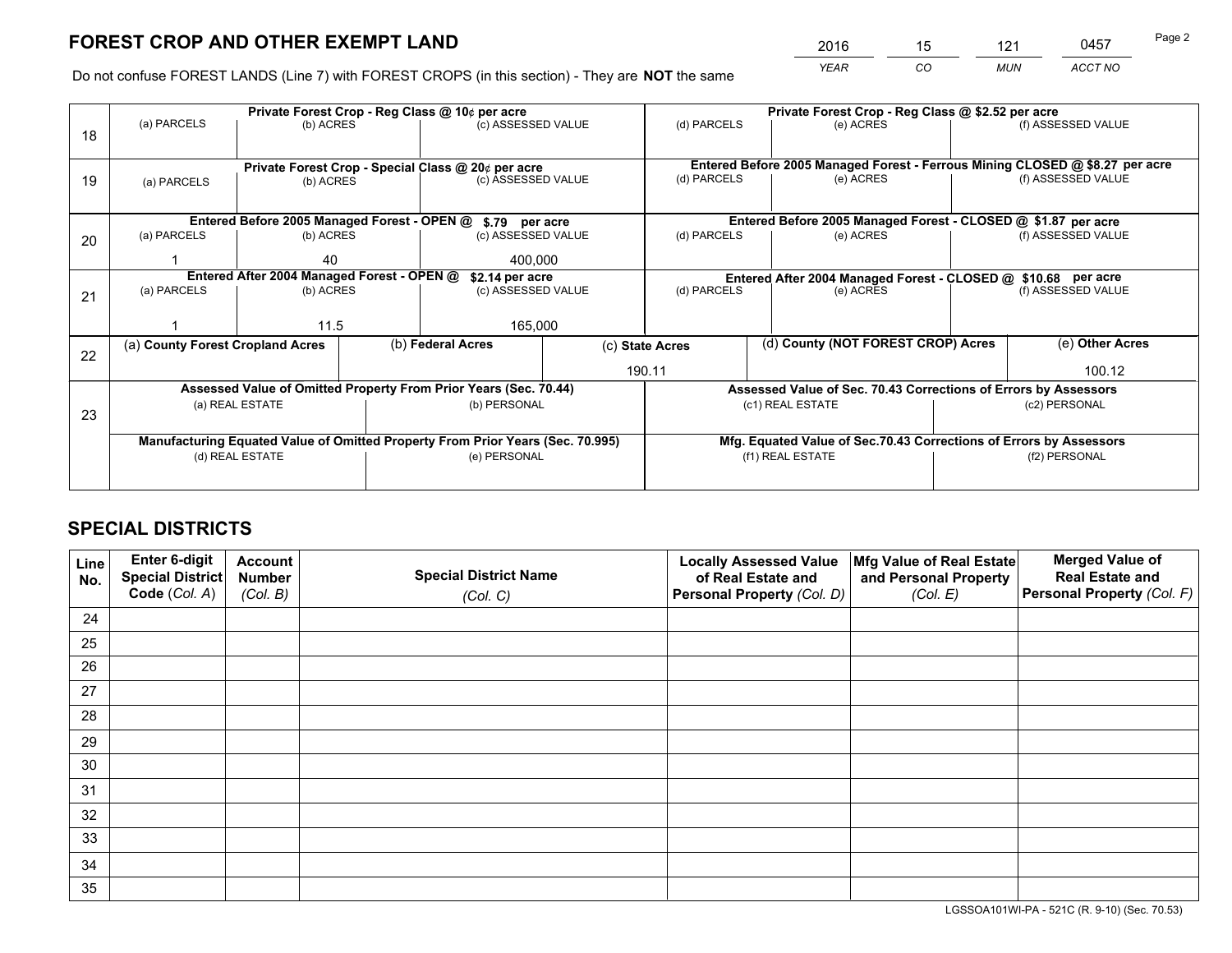|             |                                                          |                                             |                                                         | <b>YEAR</b>                                                                       | CO<br><b>MUN</b>                                              | ACCT NO                                                                        |
|-------------|----------------------------------------------------------|---------------------------------------------|---------------------------------------------------------|-----------------------------------------------------------------------------------|---------------------------------------------------------------|--------------------------------------------------------------------------------|
| Line<br>No. | Enter 6-digit<br><b>School District</b><br>Code (Col. A) | <b>Account</b><br><b>Number</b><br>(Col. B) | <b>School District Name</b><br>(Col. C)                 | <b>Locally Assessed Value</b><br>of Real Estate and<br>Personal Property (Col. D) | Mfg Value of Real Estate<br>and Personal Property<br>(Col. E) | <b>Merged Value of</b><br><b>Real Estate and</b><br>Personal Property (Col. F) |
|             | A. SCHOOL DISTRICTS (K-8 and K-12)                       |                                             |                                                         |                                                                                   |                                                               |                                                                                |
| 36          | 152114                                                   | 0106                                        | SCH D OF GIBRALTAR AREA                                 | 347,132,500                                                                       |                                                               | 347,132,500                                                                    |
| 37          |                                                          |                                             |                                                         |                                                                                   |                                                               |                                                                                |
| 38          |                                                          |                                             |                                                         |                                                                                   |                                                               |                                                                                |
| 39          |                                                          |                                             |                                                         |                                                                                   |                                                               |                                                                                |
| 40          |                                                          |                                             |                                                         |                                                                                   |                                                               |                                                                                |
| 41          |                                                          |                                             |                                                         |                                                                                   |                                                               |                                                                                |
| 42          |                                                          |                                             |                                                         |                                                                                   |                                                               |                                                                                |
| 43          |                                                          |                                             |                                                         |                                                                                   |                                                               |                                                                                |
| 44          |                                                          |                                             |                                                         |                                                                                   |                                                               |                                                                                |
| 45<br>46    |                                                          |                                             |                                                         |                                                                                   |                                                               |                                                                                |
|             |                                                          |                                             |                                                         |                                                                                   |                                                               |                                                                                |
| 47<br>48    |                                                          |                                             |                                                         |                                                                                   |                                                               |                                                                                |
| 49          |                                                          |                                             |                                                         |                                                                                   |                                                               |                                                                                |
| 50          |                                                          |                                             | TOTAL ASSESSED VALUE OF SCHOOL DISTRICTS (K-8 and K-12) | 347,132,500                                                                       |                                                               | 347,132,500                                                                    |
|             | <b>B.</b><br><b>UNION HIGH SCHOOL DISTRICTS</b>          |                                             |                                                         |                                                                                   |                                                               |                                                                                |
| 51          |                                                          |                                             |                                                         |                                                                                   |                                                               |                                                                                |
| 52          |                                                          |                                             |                                                         |                                                                                   |                                                               |                                                                                |
| 53          |                                                          |                                             |                                                         |                                                                                   |                                                               |                                                                                |
| 54          |                                                          |                                             |                                                         |                                                                                   |                                                               |                                                                                |
| 55          |                                                          |                                             | TOTAL ASSESSED VALUE OF UNION HIGH SCHOOLS              |                                                                                   |                                                               |                                                                                |
|             | C. TECHNICAL COLLEGE DISTRICTS                           |                                             |                                                         |                                                                                   |                                                               |                                                                                |
| 56          | 001300                                                   | 0012                                        | NORTHEAST WISCONSIN TECH COLLEGE GNBY                   | 347,132,500                                                                       |                                                               | 347,132,500                                                                    |
| 57          |                                                          |                                             |                                                         |                                                                                   |                                                               |                                                                                |
| 58          |                                                          |                                             |                                                         |                                                                                   |                                                               |                                                                                |
| 59          |                                                          |                                             | TOTAL ASSESSED VALUE OF TECHNICAL COLLEGES              | 347,132,500                                                                       |                                                               | 347,132,500                                                                    |

15

121

 *I hereby certify, to the best of my knowledge and belief, this form is complete and correct.*

**SCHOOL DISTRICTS**

| Print name of preparer | Title                    |                | Date (MM / DD / CCYY) |
|------------------------|--------------------------|----------------|-----------------------|
|                        |                          |                |                       |
| Signature of preparer  | Contact Telephone Number | E-mail address |                       |
|                        |                          |                |                       |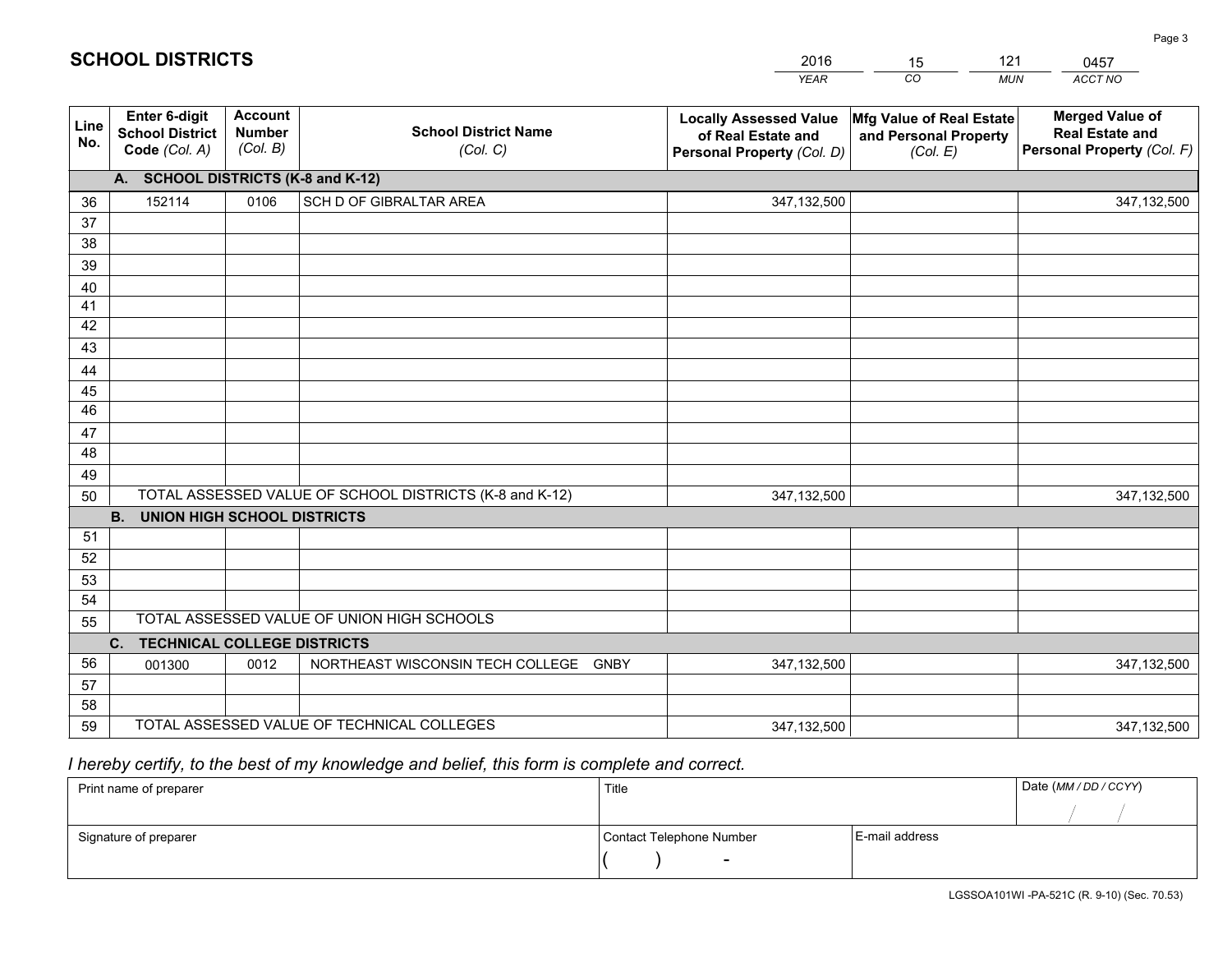### **HIGHLIGHTS**

- 1. Complete the Statement of Assessment after the Board of Review. Reflect any changes made there.
- 2. Use black ink to complete.
- 3. Line 16 must equal Line 50, Col D.
- 4. Line 55 must equal the total of K-8 schools listed on lines 36-49. Do not include K-12 schools in this comparision.
- 5. Line 59, Col. D must equal Line 16.
- 6. Special District, School District and Technical College District values must include both real estate and personal property. Examples of Special districts are: town sanitary districts, public inland lake protection and rehabilitation districts, and metropolitan sewerage districts.
- 7. DO NOT INCLUDE Manufacturing property values.DOR will print these values on the final SOA.

CHARITY BUHR

VILLAGE OF EPHRAIM

CHARITY BUHR<br>VILLAGE OF EPHRAIM

PO BOX 138

 $\overline{S}$ 

**BOX 138** 

EPHRAIM, WI 54211 - 0138

EPHRAIM, WI 54211 - 0138

 8. Accuracy of this form is very important. The values reported directly affect the equalized value DOR calculates for school and special districts.

#### **Page 1:**

 If not prefilled, enter the tax year,county and municipal code,municipal type, municipal name and county name on the top of form.

Check the Amended box, if filing an amended / corrected SOA.

 Report the parcel count, acres and assessed value of taxable general property, total parcel count, (real and personal), total acres, and values from final figures set by the Board of Review.

- A. Real Estate land and improvements (buildings, etc.) is reported on lines 1 8, total line 9.
- B. Personal Property is reported on lines 11 14, Column D, total line 15.
- C. To complete this report, use the computer produced summary of the assessment roll that shows these amounts.
- D. Use whole numbers only.
- E. Add each line across and each column down to verify entries.

### **Page 2:**

- A. Report Special Items (not subject to general property tax).
- 1. Private Forest Croplands and Managed Forest Lands are reported on lines 18,19, 20 and 21. Be sure to report assessed values **NOT** taxes.
- 2. You should have copies of the orders of entry, orders of withdrawal, etc., to update your assessment roll.
	- 3. Show hundredths of acres (e.g. 39.75).
- 4. Tax exempt lands are reported on line 22.
- 5. Omitted property and sec. 70.43, Wis. Stats., corrections of errors by assessor are reported on line 23. Report real estate and personal property separately. These should be for **prior years**, not something found on the current assessment roll after the board of review.
- B. Special District (Lines 24-35) Include the value of both real and personal property.
- The Department of Revenue (DOR) preprints much of the information regarding names and codes for schools, special districts,etc. If a district is not listed, enter the name and value only, DOR will enter the proper code.

## **Page 3 School Districts:**

Include the value of both real and personal property.

Report School District (regular, elementary, union high school, and technical college).

- 1. Regular (K-12) and Elementary (K-8) school values are reported on lines 36-49, total on line 50.
- 2. Union High School (UHS) (use only if elementary schools are listed on lines 36-49) are reported on lines 51-54. UHS total value (line 55) must equal to the total **elementary school** values reported on lines 36-49. Do notinclude K-12 schools in this comparison.
- 3. Technical College values are reported on lines 56-58, total on line 59.
- 4. Use the computer summary that shows these amounts to complete this report.

#### **This form is due the second Monday in June. File this report only after your Board of Review is complete.**

 *If you have questions: Return forms to:*

Fax number: (608) 264-6887 PO Box 8971

 Email: lgs@revenue.wi.gov Wisconsin Department of Revenue Call: (608) 261-5341 Local Government Services Section 6-97Madison WI 53708-8971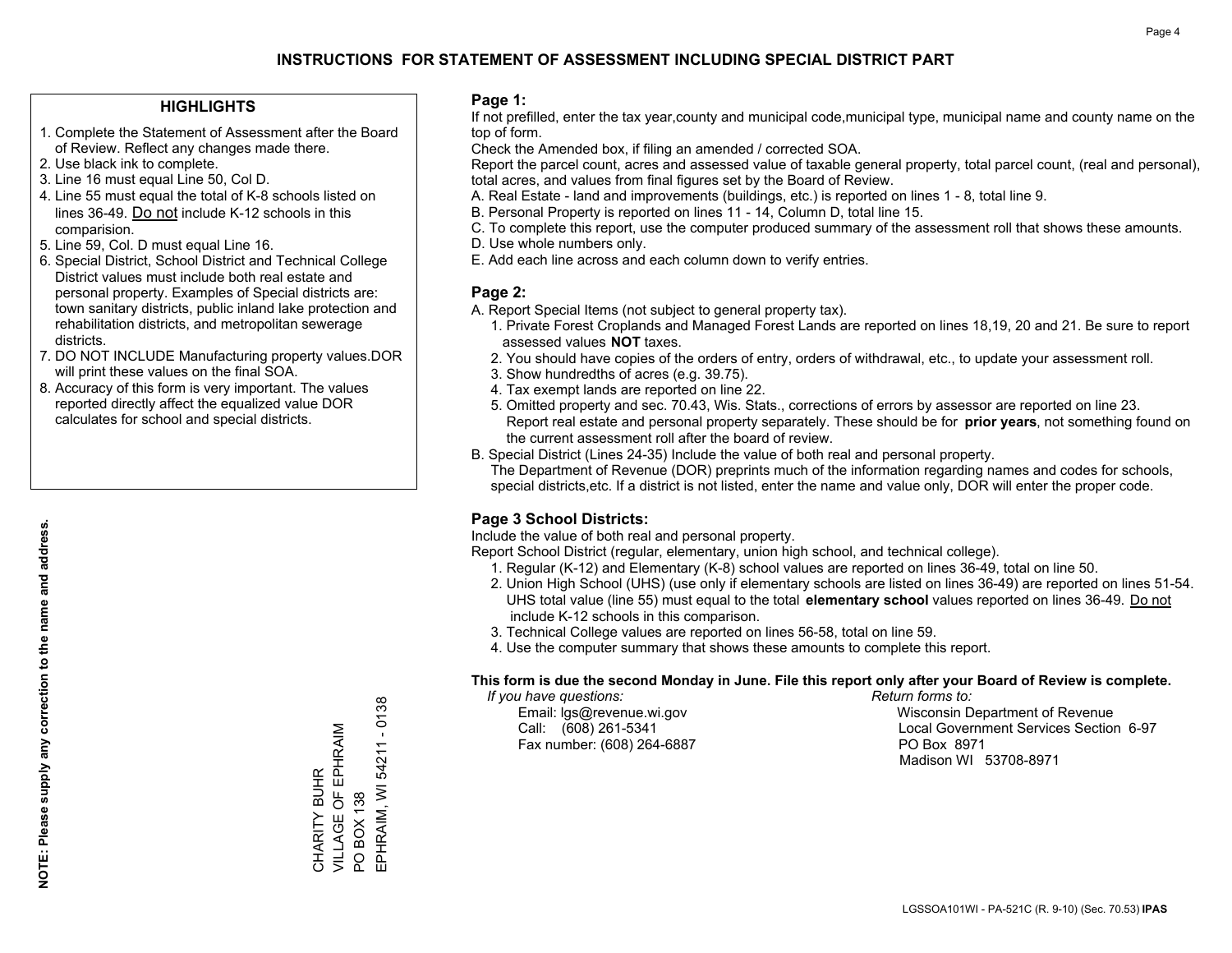**FINAL - EQUATED**

|                | <b>STATEMENT OF ASSESSMENT FOR 2016</b>                                                                                                                                                      |                          |                                   | 127                                     | 0458                    |                                          | Crieck if this is an American Return |  |  |
|----------------|----------------------------------------------------------------------------------------------------------------------------------------------------------------------------------------------|--------------------------|-----------------------------------|-----------------------------------------|-------------------------|------------------------------------------|--------------------------------------|--|--|
|                |                                                                                                                                                                                              |                          | CO                                | <b>MUN</b>                              | ACCT NO                 |                                          |                                      |  |  |
|                | <b>FOR</b><br><b>VILLAGE OF</b><br>OF.                                                                                                                                                       | <b>FORESTVILLE</b>       |                                   | <b>DOOR COUNTY</b>                      |                         |                                          | <b>WHEN COMPLETING THIS DOCUMENT</b> |  |  |
|                | Town - Village - City                                                                                                                                                                        | <b>Municipality Name</b> |                                   | <b>County Name</b>                      |                         | DO NOT WRITE OVER X's OR IN SHADED AREAS |                                      |  |  |
|                | <b>REAL ESTATE</b>                                                                                                                                                                           |                          | PARCEL COUNT                      | NO. OF ACRES                            | <b>VALUE OF</b>         | <b>VALUE OF</b>                          | <b>TOTAL VALUE OF LAND</b>           |  |  |
| Line<br>No.    | (See Lines 18 - 22 for<br>other Real Estate)                                                                                                                                                 |                          | <b>TOTAL LAND   IMPROVEMENTS </b> | <b>WHOLE</b><br>NUMBERS ONLY            | LAND                    | <b>IMPROVEMENTS</b>                      | AND IMPROVEMENTS                     |  |  |
|                |                                                                                                                                                                                              | Col. A                   | Col. B                            | Col. C                                  | Col. D                  | Col. E                                   | Col. F                               |  |  |
| $\mathbf{1}$   | <b>RESIDENTIAL - Class 1</b>                                                                                                                                                                 | 247                      | 180                               | 105                                     | 2,479,400               | 16,485,000                               | 18,964,400                           |  |  |
| 2              | <b>COMMERCIAL - Class 2</b>                                                                                                                                                                  | 25                       | 21                                | 12                                      | 315,800                 | 2,058,900                                | 2,374,700                            |  |  |
| 3              | <b>MANUFACTURING - Class 3</b>                                                                                                                                                               |                          |                                   | 1                                       | 20,500                  | 444,900                                  | 465,400                              |  |  |
| 4              | <b>AGRICULTURAL - Class 4</b>                                                                                                                                                                | 3                        |                                   | 90                                      | 17,500                  |                                          | 17,500                               |  |  |
| 5              | UNDEVELOPED - Class 5                                                                                                                                                                        | 5                        |                                   | 25                                      | 10,100                  |                                          | 10,100                               |  |  |
| 6              | AGRICULTURAL FOREST - Class 5m                                                                                                                                                               | 0                        |                                   | 0                                       | 0                       |                                          | $\overline{0}$                       |  |  |
| $\overline{7}$ | <b>FOREST LANDS - Class 6</b>                                                                                                                                                                | $\Omega$                 |                                   | 0                                       | 0                       |                                          | $\overline{0}$                       |  |  |
| 8              | OTHER - Class 7                                                                                                                                                                              | $\Omega$                 |                                   | $\mathbf 0$<br>$\Omega$                 | 0                       | 0                                        | $\overline{0}$                       |  |  |
| 9              | TOTAL - ALL COLUMNS                                                                                                                                                                          | 281                      | 202                               | 233                                     | 2,843,300               | 18,988,800                               | 21,832,100                           |  |  |
| 10             | NUMBER OF PERSONAL PROPERTY ACCOUNTS IN ROLL                                                                                                                                                 |                          |                                   | 14                                      | <b>LOCALLY ASSESSED</b> | <b>MANUFACTURING</b>                     | <b>MERGED</b>                        |  |  |
| 11             | BOATS AND OTHER WATERCRAFT NOT EXEMPT - Code 1                                                                                                                                               |                          |                                   |                                         | 0                       | $\Omega$                                 | $\Omega$                             |  |  |
| 12             | MACHINERY, TOOLS AND PATTERNS - Code 2                                                                                                                                                       |                          |                                   |                                         | 159,600                 | 18,100                                   | 177,700                              |  |  |
| 13             | FURNITURE, FIXTURES AND EQUIPMENT - Code 3                                                                                                                                                   |                          |                                   |                                         | 56,100                  | 19,100                                   | 75,200                               |  |  |
| 14             | ALL OTHER PERSONAL PROPERTY NOT EXEMPT - Codes 4A, 4B, 4C                                                                                                                                    |                          |                                   |                                         | 0                       | 1,200                                    | 1,200                                |  |  |
| 15             | TOTAL OF PERSONAL PROPERTY NOT EXEMPT (Total of Lines 11-14)                                                                                                                                 |                          |                                   |                                         | 215,700                 | 38,400                                   | 254,100                              |  |  |
| 16             | AGGREGATE ASSESSED VALUE OF ALL PROPERTY SUBJECT TO THE GENERAL PROPERTY TAX (Total of Lines 9F and 15F)<br>MUST EQUAL TOTAL VALUE OF THE SCHOOL DISTRICTS (K-12 PLUS K-8) - Line 50, Col. F |                          |                                   |                                         |                         |                                          | 22,086,200                           |  |  |
| 17             | <b>BOARD OF REVIEW</b><br>DATE OF FINAL ADJOURNMENT                                                                                                                                          | 05/16/2016               |                                   | Name of Assessor<br><b>GARY MACCOUX</b> |                         |                                          | Telephone #<br>(920) 825-1455        |  |  |

REMARKS

The Assessment Ratio to be used in calculating the estimated Fair Market Value on tax bills for this tax district is 1.052722971

This ratio should be used to convert assessed values to "Calculate Equalized Values" in Step 1 of the Lottery and Gaming Credit Calculations.<br>This ratio should be used in the "Computation of Tax Equivalent" schedule of the Commission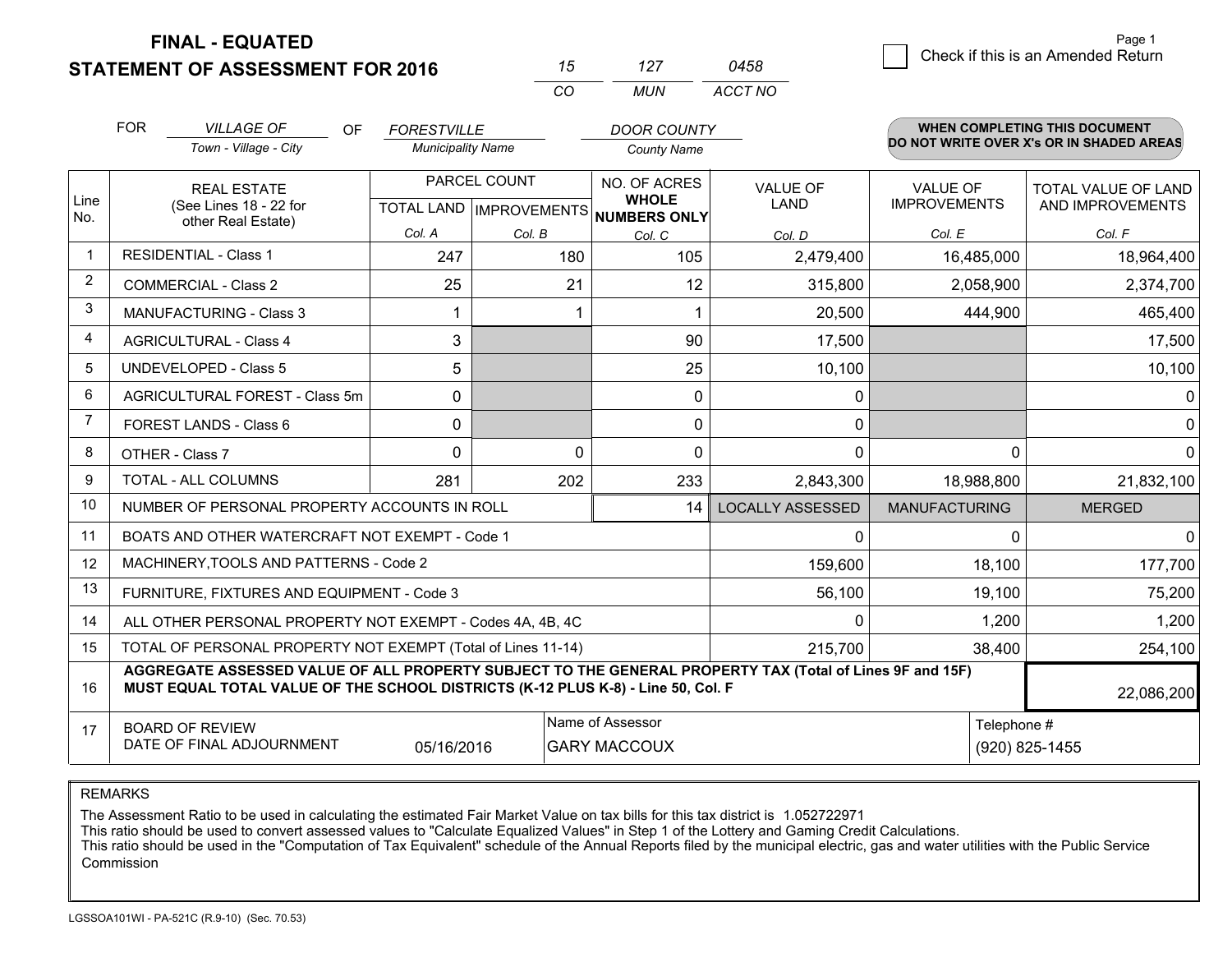*YEAR CO MUN ACCT NO* <sup>2016</sup> <sup>15</sup> <sup>127</sup> <sup>0458</sup>

Do not confuse FOREST LANDS (Line 7) with FOREST CROPS (in this section) - They are **NOT** the same

|    |                                                               |                                            |  | Private Forest Crop - Reg Class @ 10¢ per acre                                 |  |                                                               | Private Forest Crop - Reg Class @ \$2.52 per acre                            |  |                    |  |
|----|---------------------------------------------------------------|--------------------------------------------|--|--------------------------------------------------------------------------------|--|---------------------------------------------------------------|------------------------------------------------------------------------------|--|--------------------|--|
| 18 | (a) PARCELS                                                   | (b) ACRES                                  |  | (c) ASSESSED VALUE                                                             |  | (d) PARCELS                                                   | (e) ACRES                                                                    |  | (f) ASSESSED VALUE |  |
|    |                                                               |                                            |  |                                                                                |  |                                                               |                                                                              |  |                    |  |
|    |                                                               |                                            |  | Private Forest Crop - Special Class @ 20¢ per acre                             |  |                                                               | Entered Before 2005 Managed Forest - Ferrous Mining CLOSED @ \$8.27 per acre |  |                    |  |
| 19 | (a) PARCELS<br>(b) ACRES                                      |                                            |  | (c) ASSESSED VALUE                                                             |  | (d) PARCELS                                                   | (e) ACRES                                                                    |  | (f) ASSESSED VALUE |  |
|    |                                                               |                                            |  |                                                                                |  |                                                               |                                                                              |  |                    |  |
|    | Entered Before 2005 Managed Forest - OPEN @<br>\$.79 per acre |                                            |  |                                                                                |  |                                                               | Entered Before 2005 Managed Forest - CLOSED @ \$1.87 per acre                |  |                    |  |
| 20 | (a) PARCELS                                                   | (b) ACRES                                  |  | (c) ASSESSED VALUE                                                             |  | (d) PARCELS                                                   | (e) ACRES                                                                    |  | (f) ASSESSED VALUE |  |
|    |                                                               |                                            |  |                                                                                |  |                                                               | 18                                                                           |  | 41,400             |  |
|    |                                                               | Entered After 2004 Managed Forest - OPEN @ |  | \$2.14 per acre<br>(c) ASSESSED VALUE                                          |  | Entered After 2004 Managed Forest - CLOSED @ \$10.68 per acre |                                                                              |  |                    |  |
| 21 | (a) PARCELS                                                   | (b) ACRES                                  |  |                                                                                |  | (d) PARCELS<br>(e) ACRES                                      |                                                                              |  | (f) ASSESSED VALUE |  |
|    |                                                               |                                            |  |                                                                                |  |                                                               |                                                                              |  |                    |  |
|    | (a) County Forest Cropland Acres                              |                                            |  | (b) Federal Acres                                                              |  | (c) State Acres                                               | (d) County (NOT FOREST CROP) Acres                                           |  | (e) Other Acres    |  |
| 22 |                                                               |                                            |  |                                                                                |  |                                                               |                                                                              |  |                    |  |
|    |                                                               |                                            |  |                                                                                |  | 2.75                                                          |                                                                              |  | 35.82              |  |
|    |                                                               |                                            |  | Assessed Value of Omitted Property From Prior Years (Sec. 70.44)               |  |                                                               | Assessed Value of Sec. 70.43 Corrections of Errors by Assessors              |  |                    |  |
| 23 |                                                               | (a) REAL ESTATE                            |  | (b) PERSONAL                                                                   |  |                                                               | (c1) REAL ESTATE                                                             |  | (c2) PERSONAL      |  |
|    |                                                               |                                            |  |                                                                                |  |                                                               |                                                                              |  |                    |  |
|    |                                                               |                                            |  | Manufacturing Equated Value of Omitted Property From Prior Years (Sec. 70.995) |  |                                                               | Mfg. Equated Value of Sec.70.43 Corrections of Errors by Assessors           |  |                    |  |
|    | (d) REAL ESTATE                                               |                                            |  | (e) PERSONAL                                                                   |  | (f1) REAL ESTATE                                              |                                                                              |  | (f2) PERSONAL      |  |
|    |                                                               |                                            |  |                                                                                |  |                                                               |                                                                              |  |                    |  |

## **SPECIAL DISTRICTS**

| Line<br>No. | Enter 6-digit<br>Special District<br>Code (Col. A) | <b>Account</b><br><b>Number</b><br>(Col. B) | <b>Special District Name</b><br>(Col. C) | <b>Locally Assessed Value</b><br>of Real Estate and<br>Personal Property (Col. D) | Mfg Value of Real Estate<br>and Personal Property<br>(Col. E) | <b>Merged Value of</b><br><b>Real Estate and</b><br>Personal Property (Col. F) |
|-------------|----------------------------------------------------|---------------------------------------------|------------------------------------------|-----------------------------------------------------------------------------------|---------------------------------------------------------------|--------------------------------------------------------------------------------|
| 24          |                                                    |                                             |                                          |                                                                                   |                                                               |                                                                                |
| 25          |                                                    |                                             |                                          |                                                                                   |                                                               |                                                                                |
| 26          |                                                    |                                             |                                          |                                                                                   |                                                               |                                                                                |
| 27          |                                                    |                                             |                                          |                                                                                   |                                                               |                                                                                |
| 28          |                                                    |                                             |                                          |                                                                                   |                                                               |                                                                                |
| 29          |                                                    |                                             |                                          |                                                                                   |                                                               |                                                                                |
| 30          |                                                    |                                             |                                          |                                                                                   |                                                               |                                                                                |
| 31          |                                                    |                                             |                                          |                                                                                   |                                                               |                                                                                |
| 32          |                                                    |                                             |                                          |                                                                                   |                                                               |                                                                                |
| 33          |                                                    |                                             |                                          |                                                                                   |                                                               |                                                                                |
| 34          |                                                    |                                             |                                          |                                                                                   |                                                               |                                                                                |
| 35          |                                                    |                                             |                                          |                                                                                   |                                                               |                                                                                |

LGSSOA101WI-PA - 521C (R. 9-10) (Sec. 70.53)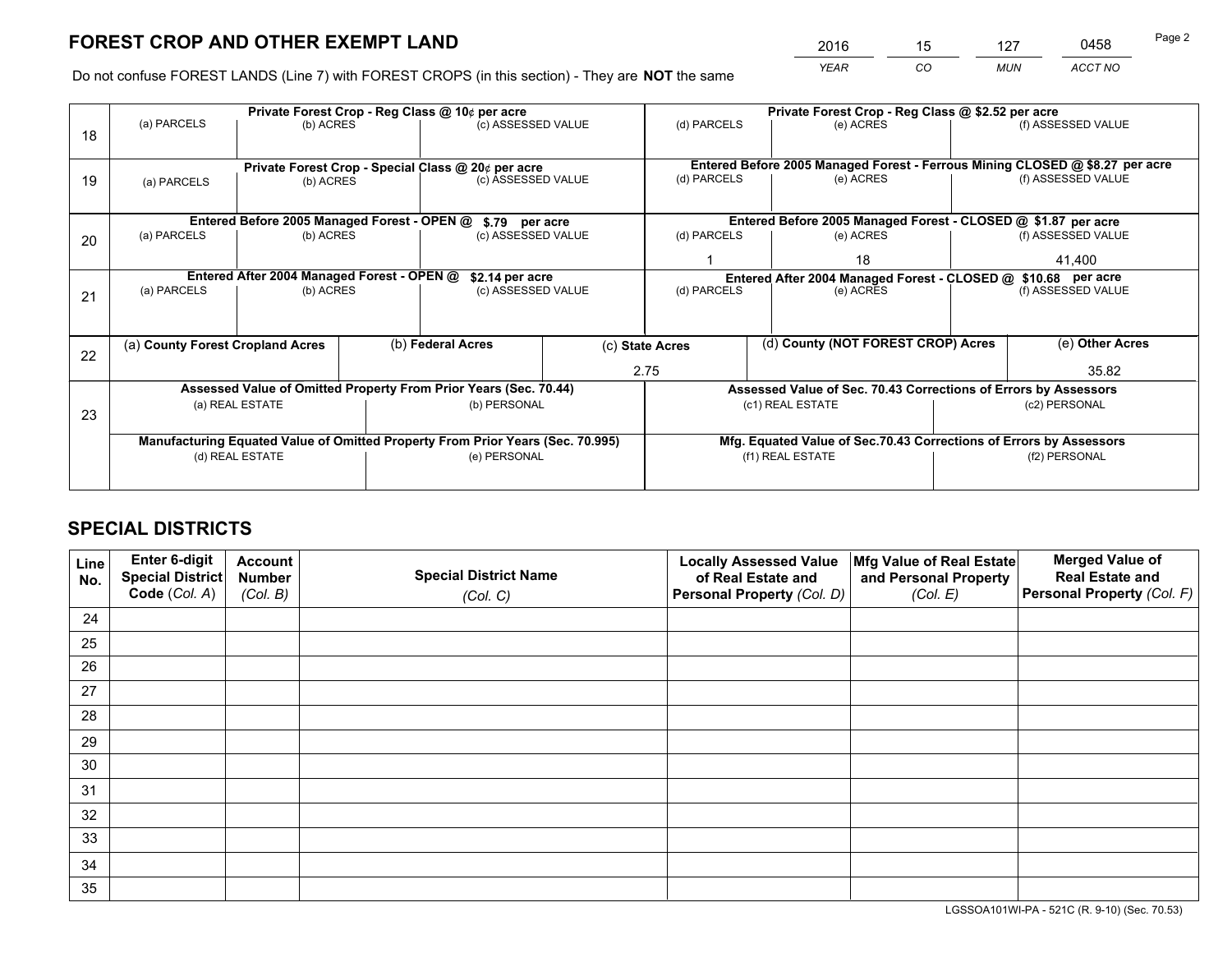|             |                                                                 |                                             |                                                         | <b>YEAR</b>                                                                       | CO<br><b>MUN</b>                                              | ACCT NO                                                                        |  |  |  |  |
|-------------|-----------------------------------------------------------------|---------------------------------------------|---------------------------------------------------------|-----------------------------------------------------------------------------------|---------------------------------------------------------------|--------------------------------------------------------------------------------|--|--|--|--|
| Line<br>No. | <b>Enter 6-digit</b><br><b>School District</b><br>Code (Col. A) | <b>Account</b><br><b>Number</b><br>(Col. B) | <b>School District Name</b><br>(Col. C)                 | <b>Locally Assessed Value</b><br>of Real Estate and<br>Personal Property (Col. D) | Mfg Value of Real Estate<br>and Personal Property<br>(Col. E) | <b>Merged Value of</b><br><b>Real Estate and</b><br>Personal Property (Col. F) |  |  |  |  |
|             | A. SCHOOL DISTRICTS (K-8 and K-12)                              |                                             |                                                         |                                                                                   |                                                               |                                                                                |  |  |  |  |
| 36          | 155457                                                          | 0108                                        | SCH D OF SOUTHERN DOOR COUNTY                           | 21,582,400                                                                        | 503,800                                                       | 22,086,200                                                                     |  |  |  |  |
| 37          |                                                                 |                                             |                                                         |                                                                                   |                                                               |                                                                                |  |  |  |  |
| 38          |                                                                 |                                             |                                                         |                                                                                   |                                                               |                                                                                |  |  |  |  |
| 39          |                                                                 |                                             |                                                         |                                                                                   |                                                               |                                                                                |  |  |  |  |
| 40          |                                                                 |                                             |                                                         |                                                                                   |                                                               |                                                                                |  |  |  |  |
| 41<br>42    |                                                                 |                                             |                                                         |                                                                                   |                                                               |                                                                                |  |  |  |  |
| 43          |                                                                 |                                             |                                                         |                                                                                   |                                                               |                                                                                |  |  |  |  |
| 44          |                                                                 |                                             |                                                         |                                                                                   |                                                               |                                                                                |  |  |  |  |
| 45          |                                                                 |                                             |                                                         |                                                                                   |                                                               |                                                                                |  |  |  |  |
| 46          |                                                                 |                                             |                                                         |                                                                                   |                                                               |                                                                                |  |  |  |  |
| 47          |                                                                 |                                             |                                                         |                                                                                   |                                                               |                                                                                |  |  |  |  |
| 48          |                                                                 |                                             |                                                         |                                                                                   |                                                               |                                                                                |  |  |  |  |
| 49          |                                                                 |                                             |                                                         |                                                                                   |                                                               |                                                                                |  |  |  |  |
| 50          |                                                                 |                                             | TOTAL ASSESSED VALUE OF SCHOOL DISTRICTS (K-8 and K-12) | 21,582,400                                                                        | 503,800                                                       | 22,086,200                                                                     |  |  |  |  |
|             | <b>B.</b><br>UNION HIGH SCHOOL DISTRICTS                        |                                             |                                                         |                                                                                   |                                                               |                                                                                |  |  |  |  |
| 51          |                                                                 |                                             |                                                         |                                                                                   |                                                               |                                                                                |  |  |  |  |
| 52          |                                                                 |                                             |                                                         |                                                                                   |                                                               |                                                                                |  |  |  |  |
| 53          |                                                                 |                                             |                                                         |                                                                                   |                                                               |                                                                                |  |  |  |  |
| 54          |                                                                 |                                             |                                                         |                                                                                   |                                                               |                                                                                |  |  |  |  |
| 55          |                                                                 |                                             | TOTAL ASSESSED VALUE OF UNION HIGH SCHOOLS              |                                                                                   |                                                               |                                                                                |  |  |  |  |
|             | C.<br><b>TECHNICAL COLLEGE DISTRICTS</b>                        |                                             |                                                         |                                                                                   |                                                               |                                                                                |  |  |  |  |
| 56          | 001300                                                          | 0012                                        | NORTHEAST WISCONSIN TECH COLLEGE<br><b>GNBY</b>         | 21,582,400                                                                        | 503,800                                                       | 22,086,200                                                                     |  |  |  |  |
| 57<br>58    |                                                                 |                                             |                                                         |                                                                                   |                                                               |                                                                                |  |  |  |  |
| 59          |                                                                 |                                             | TOTAL ASSESSED VALUE OF TECHNICAL COLLEGES              | 21,582,400                                                                        | 503,800                                                       | 22,086,200                                                                     |  |  |  |  |
|             |                                                                 |                                             |                                                         |                                                                                   |                                                               |                                                                                |  |  |  |  |

15

127

 *I hereby certify, to the best of my knowledge and belief, this form is complete and correct.*

**SCHOOL DISTRICTS**

| Print name of preparer | Title                    |                | Date (MM / DD / CCYY) |
|------------------------|--------------------------|----------------|-----------------------|
|                        |                          |                |                       |
| Signature of preparer  | Contact Telephone Number | E-mail address |                       |
|                        | $\sim$                   |                |                       |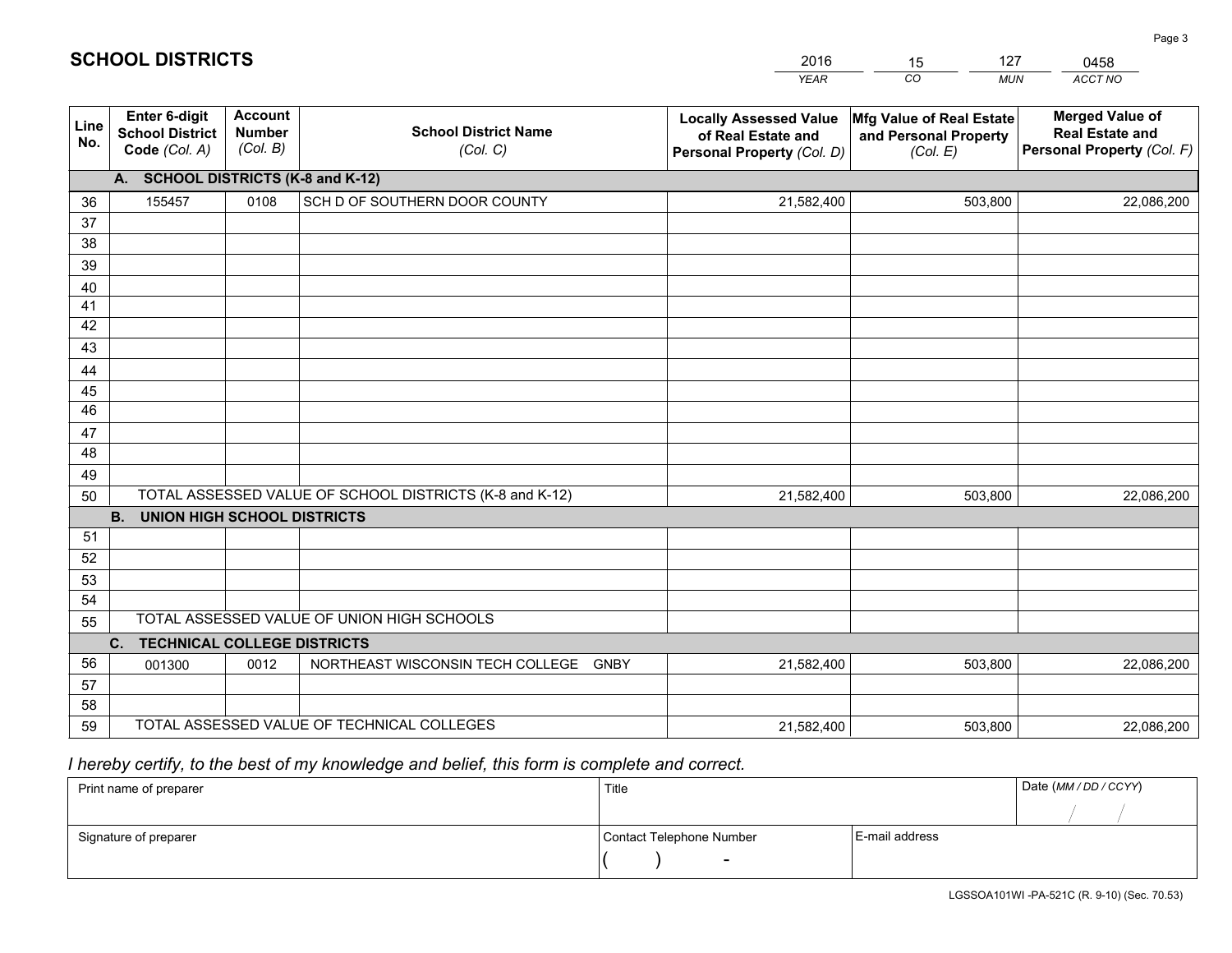### **HIGHLIGHTS**

- 1. Complete the Statement of Assessment after the Board of Review. Reflect any changes made there.
- 2. Use black ink to complete.
- 3. Line 16 must equal Line 50, Col D.
- 4. Line 55 must equal the total of K-8 schools listed on lines 36-49. Do not include K-12 schools in this comparision.
- 5. Line 59, Col. D must equal Line 16.
- 6. Special District, School District and Technical College District values must include both real estate and personal property. Examples of Special districts are: town sanitary districts, public inland lake protection and rehabilitation districts, and metropolitan sewerage districts.
- 7. DO NOT INCLUDE Manufacturing property values.DOR will print these values on the final SOA.
- 8. Accuracy of this form is very important. The values reported directly affect the equalized value DOR calculates for school and special districts.

#### **Page 1:**

 If not prefilled, enter the tax year,county and municipal code,municipal type, municipal name and county name on the top of form.

Check the Amended box, if filing an amended / corrected SOA.

 Report the parcel count, acres and assessed value of taxable general property, total parcel count, (real and personal), total acres, and values from final figures set by the Board of Review.

- A. Real Estate land and improvements (buildings, etc.) is reported on lines 1 8, total line 9.
- B. Personal Property is reported on lines 11 14, Column D, total line 15.
- C. To complete this report, use the computer produced summary of the assessment roll that shows these amounts.
- D. Use whole numbers only.
- E. Add each line across and each column down to verify entries.

### **Page 2:**

- A. Report Special Items (not subject to general property tax).
- 1. Private Forest Croplands and Managed Forest Lands are reported on lines 18,19, 20 and 21. Be sure to report assessed values **NOT** taxes.
- 2. You should have copies of the orders of entry, orders of withdrawal, etc., to update your assessment roll.
	- 3. Show hundredths of acres (e.g. 39.75).
- 4. Tax exempt lands are reported on line 22.
- 5. Omitted property and sec. 70.43, Wis. Stats., corrections of errors by assessor are reported on line 23. Report real estate and personal property separately. These should be for **prior years**, not something found on the current assessment roll after the board of review.
- B. Special District (Lines 24-35) Include the value of both real and personal property.
- The Department of Revenue (DOR) preprints much of the information regarding names and codes for schools, special districts,etc. If a district is not listed, enter the name and value only, DOR will enter the proper code.

## **Page 3 School Districts:**

Include the value of both real and personal property.

Report School District (regular, elementary, union high school, and technical college).

- 1. Regular (K-12) and Elementary (K-8) school values are reported on lines 36-49, total on line 50.
- 2. Union High School (UHS) (use only if elementary schools are listed on lines 36-49) are reported on lines 51-54. UHS total value (line 55) must equal to the total **elementary school** values reported on lines 36-49. Do notinclude K-12 schools in this comparison.
- 3. Technical College values are reported on lines 56-58, total on line 59.
- 4. Use the computer summary that shows these amounts to complete this report.

#### **This form is due the second Monday in June. File this report only after your Board of Review is complete.**

 *If you have questions: Return forms to:*

Fax number: (608) 264-6887 PO Box 8971

 Email: lgs@revenue.wi.gov Wisconsin Department of Revenue Call: (608) 261-5341 Local Government Services Section 6-97Madison WI 53708-8971

VILLAGE OF FORESTVILLE MARY ANN SALMON<br>VILLAGE OF FORESTVILLE  $\Omega$ N9275 COUNTY ROAD P N9275 COUNTY ROAD MARY ANN SALMON **ALGOMA, WI 54201** ALGOMA, WI 54201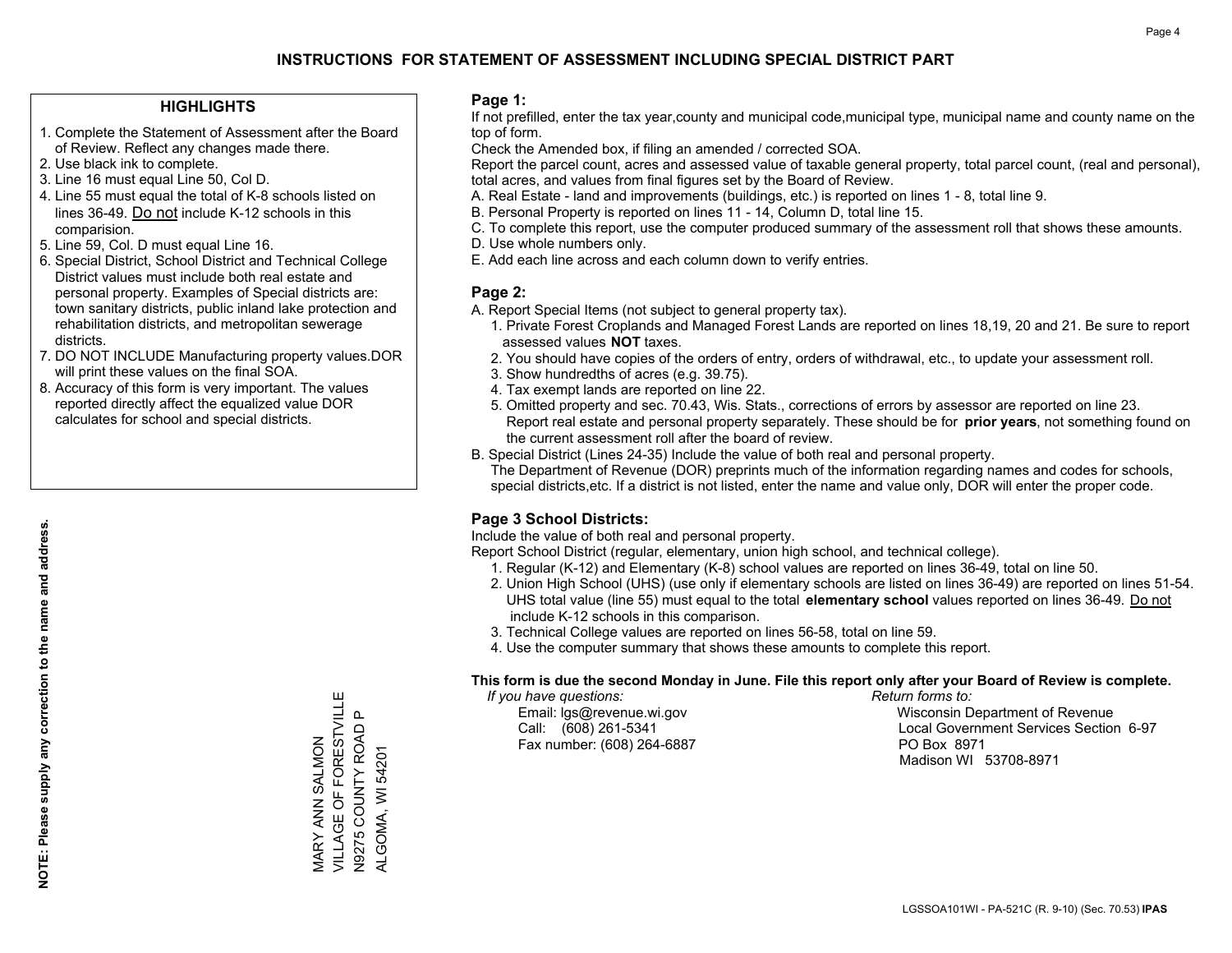**FINAL - EQUATED**

|                | <b>FOR</b>                                   | <b>VILLAGE OF</b><br><b>OF</b>                                                   | <b>SISTER BAY</b> |                                                          | <b>DOOR COUNTY</b>                 |                                                                                                          |                      | <b>WHEN COMPLETING THIS DOCUMENT</b><br>DO NOT WRITE OVER X's OR IN SHADED AREAS |  |
|----------------|----------------------------------------------|----------------------------------------------------------------------------------|-------------------|----------------------------------------------------------|------------------------------------|----------------------------------------------------------------------------------------------------------|----------------------|----------------------------------------------------------------------------------|--|
|                |                                              | Town - Village - City                                                            |                   | <b>Municipality Name</b>                                 |                                    | <b>County Name</b>                                                                                       |                      |                                                                                  |  |
|                |                                              | <b>REAL ESTATE</b>                                                               |                   | PARCEL COUNT<br>TOTAL LAND   IMPROVEMENTS   NUMBERS ONLY |                                    | <b>VALUE OF</b>                                                                                          | <b>VALUE OF</b>      | <b>TOTAL VALUE OF LAND</b>                                                       |  |
| Line<br>No.    | (See Lines 18 - 22 for<br>other Real Estate) |                                                                                  |                   |                                                          |                                    | <b>LAND</b>                                                                                              | <b>IMPROVEMENTS</b>  | AND IMPROVEMENTS                                                                 |  |
|                |                                              |                                                                                  | Col. A            | Col. B                                                   | Col. C                             | Col. D                                                                                                   | Col. E               | Col. F                                                                           |  |
| 1              | <b>RESIDENTIAL - Class 1</b>                 |                                                                                  | 1,261             | 1,124                                                    | 788                                | 111,883,500                                                                                              | 220,762,800          | 332,646,300                                                                      |  |
| 2              | <b>COMMERCIAL - Class 2</b>                  |                                                                                  | 341               |                                                          | 309<br>276                         | 28,852,300                                                                                               | 47,469,700           | 76,322,000                                                                       |  |
| 3              |                                              | <b>MANUFACTURING - Class 3</b>                                                   | 0                 |                                                          | $\Omega$<br>$\Omega$               | $\mathbf 0$                                                                                              |                      | 0<br>0                                                                           |  |
| 4              | <b>AGRICULTURAL - Class 4</b>                |                                                                                  | 6                 |                                                          | 138                                | 27,700                                                                                                   |                      | 27,700                                                                           |  |
| 5              | <b>UNDEVELOPED - Class 5</b>                 |                                                                                  | $\Omega$          |                                                          | $\Omega$                           | 0                                                                                                        |                      | 0                                                                                |  |
| 6              | AGRICULTURAL FOREST - Class 5m               |                                                                                  | 0                 |                                                          | 0                                  | 0                                                                                                        |                      | $\Omega$                                                                         |  |
| $\overline{7}$ | FOREST LANDS - Class 6                       |                                                                                  | 0                 |                                                          | $\Omega$                           | $\mathbf{0}$                                                                                             |                      | 0                                                                                |  |
| 8              | OTHER - Class 7                              |                                                                                  | $\Omega$          |                                                          | $\Omega$<br>$\Omega$               | 0                                                                                                        |                      | $\Omega$<br>$\Omega$                                                             |  |
| 9              | <b>TOTAL - ALL COLUMNS</b>                   |                                                                                  | 1.608             | 1,433                                                    | 1,202                              | 140,763,500                                                                                              | 268,232,500          | 408,996,000                                                                      |  |
| 10             |                                              | NUMBER OF PERSONAL PROPERTY ACCOUNTS IN ROLL                                     |                   |                                                          | 354                                | <b>LOCALLY ASSESSED</b>                                                                                  | <b>MANUFACTURING</b> | <b>MERGED</b>                                                                    |  |
| 11             |                                              | BOATS AND OTHER WATERCRAFT NOT EXEMPT - Code 1                                   |                   |                                                          |                                    | 452,242                                                                                                  |                      | 452,242<br>0                                                                     |  |
| 12             |                                              | MACHINERY, TOOLS AND PATTERNS - Code 2                                           |                   |                                                          |                                    | 374,737                                                                                                  | 2,000                | 376,737                                                                          |  |
| 13             |                                              | FURNITURE, FIXTURES AND EQUIPMENT - Code 3                                       |                   |                                                          |                                    | 2,007,497                                                                                                |                      | 2,007,497<br>0                                                                   |  |
| 14             |                                              | ALL OTHER PERSONAL PROPERTY NOT EXEMPT - Codes 4A, 4B, 4C                        |                   |                                                          |                                    | 959,506                                                                                                  | 100                  | 959,606                                                                          |  |
| 15             |                                              | TOTAL OF PERSONAL PROPERTY NOT EXEMPT (Total of Lines 11-14)                     |                   |                                                          |                                    | 3,793,982                                                                                                | 2,100                | 3,796,082                                                                        |  |
| 16             |                                              | MUST EQUAL TOTAL VALUE OF THE SCHOOL DISTRICTS (K-12 PLUS K-8) - Line 50, Col. F |                   |                                                          |                                    | AGGREGATE ASSESSED VALUE OF ALL PROPERTY SUBJECT TO THE GENERAL PROPERTY TAX (Total of Lines 9F and 15F) |                      | 412,792,082                                                                      |  |
| 17             | <b>BOARD OF REVIEW</b>                       |                                                                                  |                   |                                                          | Name of Assessor                   |                                                                                                          |                      | Telephone #                                                                      |  |
|                |                                              | DATE OF FINAL ADJOURNMENT                                                        | 09/27/2016        |                                                          | <b>ACTION APPRAISERS AND CNSLT</b> |                                                                                                          |                      | (888) 796-0603                                                                   |  |

*CO*

*MUN*

*ACCT NO0459*

*<sup>15</sup> <sup>181</sup>*

REMARKS

The Assessment Ratio to be used in calculating the estimated Fair Market Value on tax bills for this tax district is 1.01363575<br>This ratio should be used to convert assessed values to "Calculate Equalized Values" in Step 1 Commission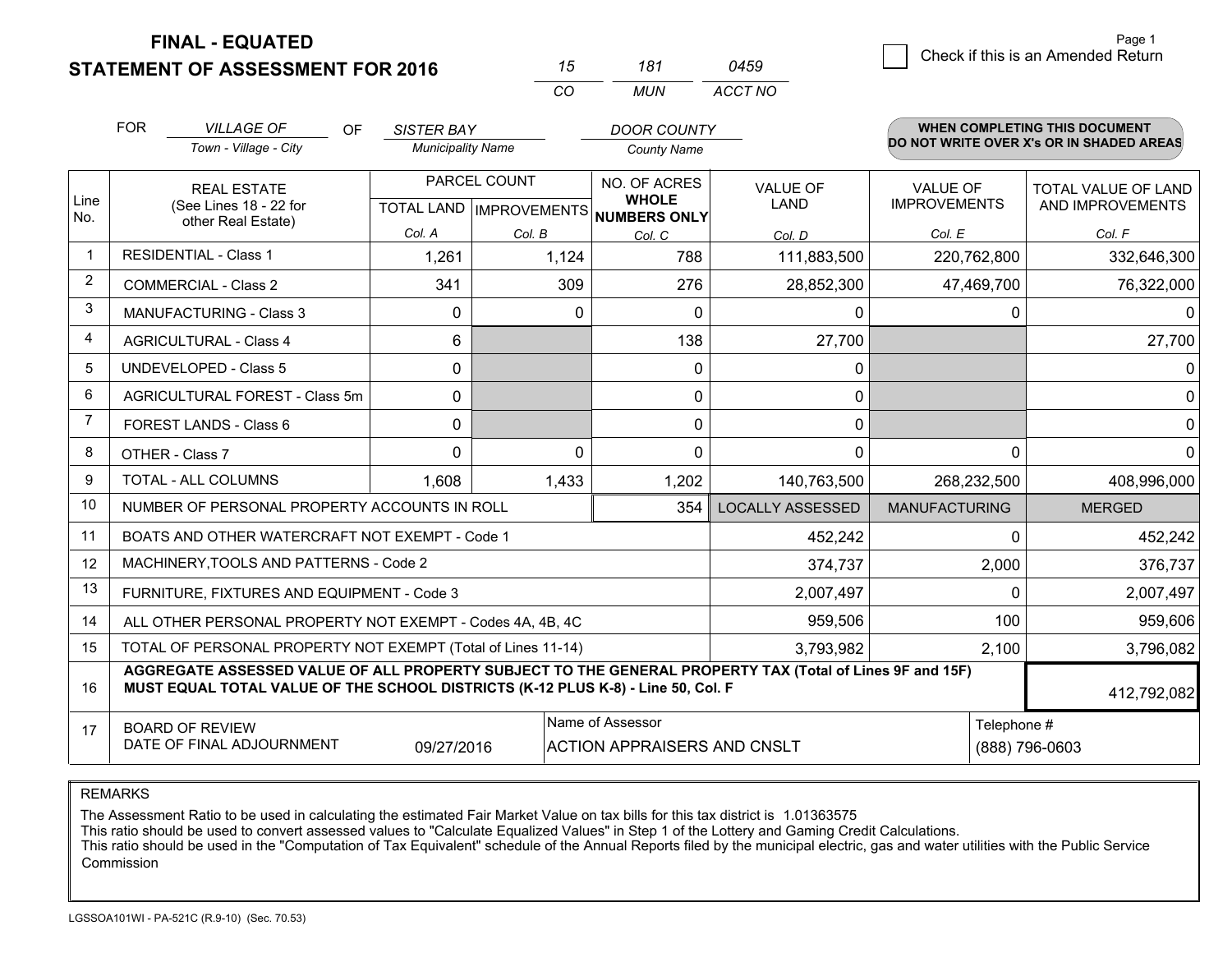*YEAR CO MUN ACCT NO* <sup>2016</sup> <sup>15</sup> <sup>181</sup> <sup>0459</sup>

Do not confuse FOREST LANDS (Line 7) with FOREST CROPS (in this section) - They are **NOT** the same

|    |                                                                                |                                                    |  | Private Forest Crop - Reg Class @ 10¢ per acre                   |                                                                              | Private Forest Crop - Reg Class @ \$2.52 per acre |                                                                    |                                    |                    |  |
|----|--------------------------------------------------------------------------------|----------------------------------------------------|--|------------------------------------------------------------------|------------------------------------------------------------------------------|---------------------------------------------------|--------------------------------------------------------------------|------------------------------------|--------------------|--|
| 18 | (a) PARCELS                                                                    | (b) ACRES                                          |  | (c) ASSESSED VALUE                                               |                                                                              | (d) PARCELS                                       | (e) ACRES                                                          |                                    | (f) ASSESSED VALUE |  |
|    |                                                                                | Private Forest Crop - Special Class @ 20¢ per acre |  |                                                                  | Entered Before 2005 Managed Forest - Ferrous Mining CLOSED @ \$8.27 per acre |                                                   |                                                                    |                                    |                    |  |
| 19 | (a) PARCELS                                                                    | (b) ACRES                                          |  | (c) ASSESSED VALUE                                               |                                                                              | (d) PARCELS                                       | (e) ACRES                                                          |                                    | (f) ASSESSED VALUE |  |
|    |                                                                                |                                                    |  |                                                                  |                                                                              |                                                   |                                                                    |                                    |                    |  |
|    |                                                                                | Entered Before 2005 Managed Forest - OPEN @        |  | \$.79 per acre                                                   |                                                                              |                                                   | Entered Before 2005 Managed Forest - CLOSED @ \$1.87 per acre      |                                    |                    |  |
| 20 | (a) PARCELS                                                                    | (b) ACRES                                          |  | (c) ASSESSED VALUE                                               |                                                                              | (d) PARCELS                                       | (e) ACRES                                                          |                                    | (f) ASSESSED VALUE |  |
|    | Entered After 2004 Managed Forest - OPEN @<br>\$2.14 per acre                  |                                                    |  |                                                                  |                                                                              |                                                   | Entered After 2004 Managed Forest - CLOSED @ \$10.68 per acre      |                                    |                    |  |
| 21 | (a) PARCELS                                                                    | (b) ACRES                                          |  | (c) ASSESSED VALUE                                               |                                                                              | (d) PARCELS<br>(e) ACRES                          |                                                                    |                                    | (f) ASSESSED VALUE |  |
|    |                                                                                |                                                    |  |                                                                  |                                                                              |                                                   |                                                                    |                                    |                    |  |
|    |                                                                                |                                                    |  |                                                                  |                                                                              | $\mathfrak{D}$                                    | 20                                                                 |                                    | 130,000            |  |
|    | (a) County Forest Cropland Acres                                               |                                                    |  | (b) Federal Acres                                                | (c) State Acres                                                              |                                                   |                                                                    | (d) County (NOT FOREST CROP) Acres |                    |  |
| 22 |                                                                                |                                                    |  |                                                                  |                                                                              |                                                   | 12.64                                                              |                                    | 113.57             |  |
|    |                                                                                |                                                    |  | Assessed Value of Omitted Property From Prior Years (Sec. 70.44) |                                                                              |                                                   | Assessed Value of Sec. 70.43 Corrections of Errors by Assessors    |                                    |                    |  |
|    |                                                                                | (a) REAL ESTATE                                    |  | (b) PERSONAL                                                     |                                                                              |                                                   | (c1) REAL ESTATE                                                   |                                    | (c2) PERSONAL      |  |
| 23 |                                                                                |                                                    |  |                                                                  |                                                                              |                                                   |                                                                    |                                    |                    |  |
|    | Manufacturing Equated Value of Omitted Property From Prior Years (Sec. 70.995) |                                                    |  |                                                                  |                                                                              |                                                   | Mfg. Equated Value of Sec.70.43 Corrections of Errors by Assessors |                                    |                    |  |
|    |                                                                                | (d) REAL ESTATE                                    |  | (e) PERSONAL                                                     |                                                                              | (f1) REAL ESTATE                                  |                                                                    | (f2) PERSONAL                      |                    |  |
|    |                                                                                |                                                    |  |                                                                  |                                                                              |                                                   |                                                                    |                                    |                    |  |

## **SPECIAL DISTRICTS**

| Line<br>No. | Enter 6-digit<br>Special District<br>Code (Col. A) | <b>Account</b><br><b>Number</b> | <b>Special District Name</b> | <b>Locally Assessed Value</b><br>of Real Estate and | Mfg Value of Real Estate<br>and Personal Property | <b>Merged Value of</b><br><b>Real Estate and</b><br>Personal Property (Col. F) |
|-------------|----------------------------------------------------|---------------------------------|------------------------------|-----------------------------------------------------|---------------------------------------------------|--------------------------------------------------------------------------------|
|             |                                                    | (Col. B)                        | (Col. C)                     | Personal Property (Col. D)                          | (Col. E)                                          |                                                                                |
| 24          |                                                    |                                 |                              |                                                     |                                                   |                                                                                |
| 25          |                                                    |                                 |                              |                                                     |                                                   |                                                                                |
| 26          |                                                    |                                 |                              |                                                     |                                                   |                                                                                |
| 27          |                                                    |                                 |                              |                                                     |                                                   |                                                                                |
| 28          |                                                    |                                 |                              |                                                     |                                                   |                                                                                |
| 29          |                                                    |                                 |                              |                                                     |                                                   |                                                                                |
| 30          |                                                    |                                 |                              |                                                     |                                                   |                                                                                |
| 31          |                                                    |                                 |                              |                                                     |                                                   |                                                                                |
| 32          |                                                    |                                 |                              |                                                     |                                                   |                                                                                |
| 33          |                                                    |                                 |                              |                                                     |                                                   |                                                                                |
| 34          |                                                    |                                 |                              |                                                     |                                                   |                                                                                |
| 35          |                                                    |                                 |                              |                                                     |                                                   |                                                                                |

LGSSOA101WI-PA - 521C (R. 9-10) (Sec. 70.53)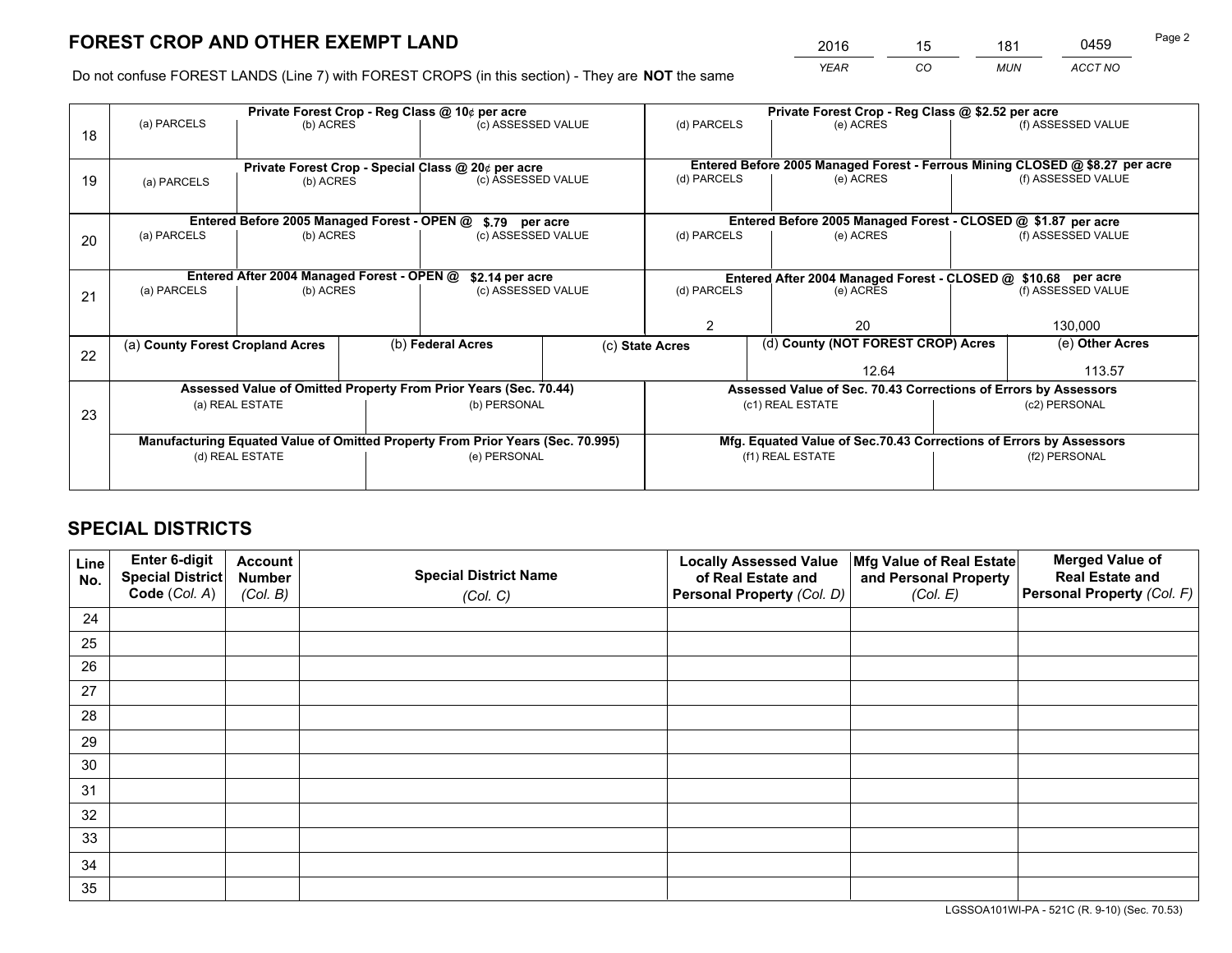|             |                                                                 |                                             |                                                         | <b>YEAR</b>                                                                       | CO<br><b>MUN</b>                                              | ACCT NO                                                                        |  |  |  |  |
|-------------|-----------------------------------------------------------------|---------------------------------------------|---------------------------------------------------------|-----------------------------------------------------------------------------------|---------------------------------------------------------------|--------------------------------------------------------------------------------|--|--|--|--|
| Line<br>No. | <b>Enter 6-digit</b><br><b>School District</b><br>Code (Col. A) | <b>Account</b><br><b>Number</b><br>(Col. B) | <b>School District Name</b><br>(Col. C)                 | <b>Locally Assessed Value</b><br>of Real Estate and<br>Personal Property (Col. D) | Mfg Value of Real Estate<br>and Personal Property<br>(Col. E) | <b>Merged Value of</b><br><b>Real Estate and</b><br>Personal Property (Col. F) |  |  |  |  |
|             | A. SCHOOL DISTRICTS (K-8 and K-12)                              |                                             |                                                         |                                                                                   |                                                               |                                                                                |  |  |  |  |
| 36          | 152114                                                          | 0106                                        | SCH D OF GIBRALTAR AREA                                 | 412,789,982                                                                       | 2,100                                                         | 412,792,082                                                                    |  |  |  |  |
| 37          |                                                                 |                                             |                                                         |                                                                                   |                                                               |                                                                                |  |  |  |  |
| 38          |                                                                 |                                             |                                                         |                                                                                   |                                                               |                                                                                |  |  |  |  |
| 39          |                                                                 |                                             |                                                         |                                                                                   |                                                               |                                                                                |  |  |  |  |
| 40          |                                                                 |                                             |                                                         |                                                                                   |                                                               |                                                                                |  |  |  |  |
| 41<br>42    |                                                                 |                                             |                                                         |                                                                                   |                                                               |                                                                                |  |  |  |  |
| 43          |                                                                 |                                             |                                                         |                                                                                   |                                                               |                                                                                |  |  |  |  |
|             |                                                                 |                                             |                                                         |                                                                                   |                                                               |                                                                                |  |  |  |  |
| 44<br>45    |                                                                 |                                             |                                                         |                                                                                   |                                                               |                                                                                |  |  |  |  |
| 46          |                                                                 |                                             |                                                         |                                                                                   |                                                               |                                                                                |  |  |  |  |
| 47          |                                                                 |                                             |                                                         |                                                                                   |                                                               |                                                                                |  |  |  |  |
| 48          |                                                                 |                                             |                                                         |                                                                                   |                                                               |                                                                                |  |  |  |  |
| 49          |                                                                 |                                             |                                                         |                                                                                   |                                                               |                                                                                |  |  |  |  |
| 50          |                                                                 |                                             | TOTAL ASSESSED VALUE OF SCHOOL DISTRICTS (K-8 and K-12) | 412,789,982                                                                       | 2,100                                                         | 412,792,082                                                                    |  |  |  |  |
|             | <b>B. UNION HIGH SCHOOL DISTRICTS</b>                           |                                             |                                                         |                                                                                   |                                                               |                                                                                |  |  |  |  |
| 51          |                                                                 |                                             |                                                         |                                                                                   |                                                               |                                                                                |  |  |  |  |
| 52          |                                                                 |                                             |                                                         |                                                                                   |                                                               |                                                                                |  |  |  |  |
| 53          |                                                                 |                                             |                                                         |                                                                                   |                                                               |                                                                                |  |  |  |  |
| 54          |                                                                 |                                             |                                                         |                                                                                   |                                                               |                                                                                |  |  |  |  |
| 55          |                                                                 |                                             | TOTAL ASSESSED VALUE OF UNION HIGH SCHOOLS              |                                                                                   |                                                               |                                                                                |  |  |  |  |
|             | C.<br><b>TECHNICAL COLLEGE DISTRICTS</b>                        |                                             |                                                         |                                                                                   |                                                               |                                                                                |  |  |  |  |
| 56          | 001300                                                          | 0012                                        | NORTHEAST WISCONSIN TECH COLLEGE<br><b>GNBY</b>         | 412,789,982                                                                       | 2,100                                                         | 412,792,082                                                                    |  |  |  |  |
| 57          |                                                                 |                                             |                                                         |                                                                                   |                                                               |                                                                                |  |  |  |  |
| 58<br>59    |                                                                 |                                             | TOTAL ASSESSED VALUE OF TECHNICAL COLLEGES              |                                                                                   |                                                               |                                                                                |  |  |  |  |
|             |                                                                 |                                             |                                                         | 412,789,982                                                                       | 2,100                                                         | 412,792,082                                                                    |  |  |  |  |

15

181

 *I hereby certify, to the best of my knowledge and belief, this form is complete and correct.*

**SCHOOL DISTRICTS**

| Print name of preparer | Title                    |                | Date (MM/DD/CCYY) |
|------------------------|--------------------------|----------------|-------------------|
|                        |                          |                |                   |
| Signature of preparer  | Contact Telephone Number | E-mail address |                   |
|                        | $\overline{\phantom{a}}$ |                |                   |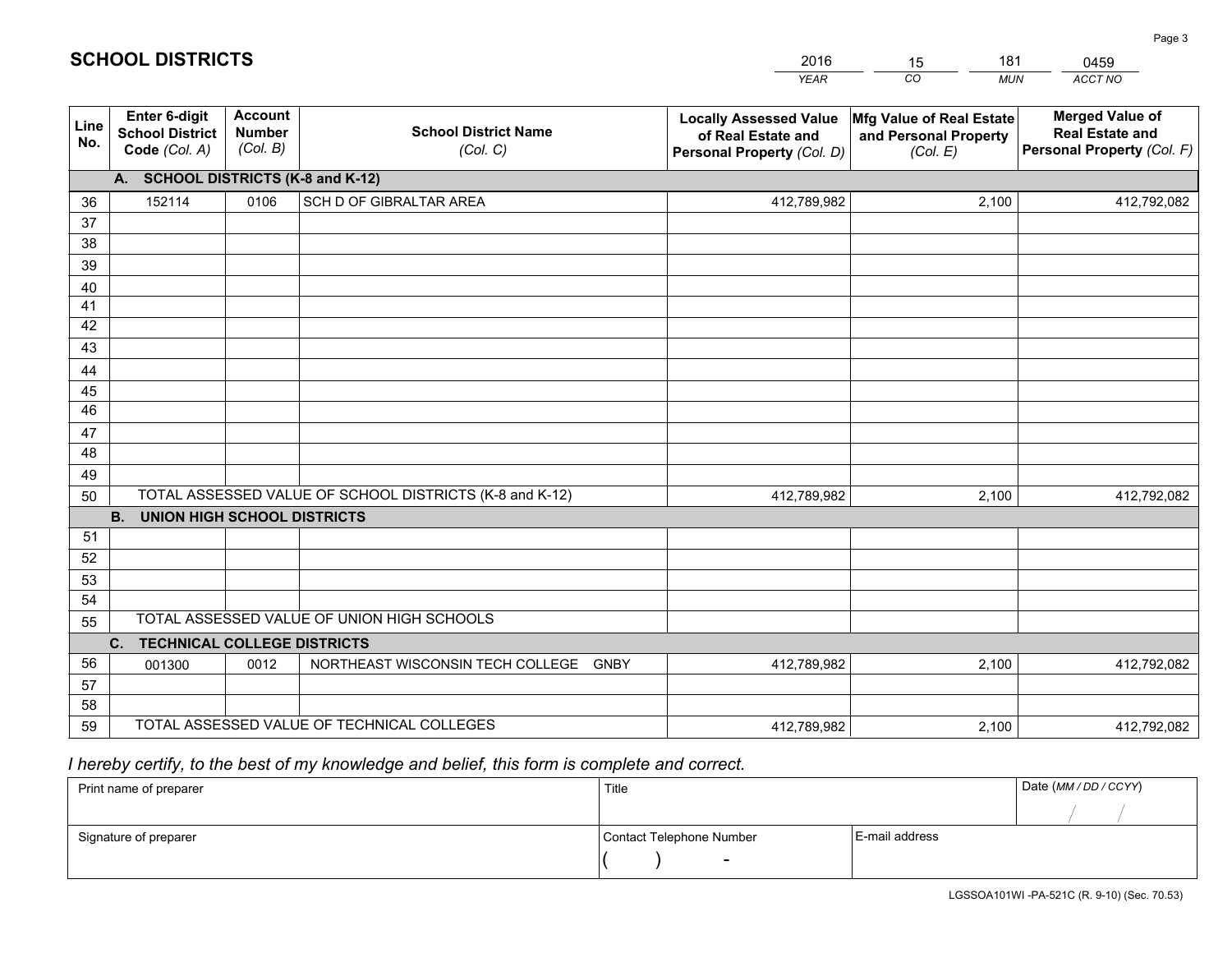### **HIGHLIGHTS**

- 1. Complete the Statement of Assessment after the Board of Review. Reflect any changes made there.
- 2. Use black ink to complete.
- 3. Line 16 must equal Line 50, Col D.
- 4. Line 55 must equal the total of K-8 schools listed on lines 36-49. Do not include K-12 schools in this comparision.
- 5. Line 59, Col. D must equal Line 16.
- 6. Special District, School District and Technical College District values must include both real estate and personal property. Examples of Special districts are: town sanitary districts, public inland lake protection and rehabilitation districts, and metropolitan sewerage districts.
- 7. DO NOT INCLUDE Manufacturing property values.DOR will print these values on the final SOA.

CHRISTY SULLY, CMC VILLAGE OF SISTER BAY

CHRISTY SULLY, CMC<br>VILLAGE OF SISTER BAY

PO BOX 769

 $\overline{S}$ 

BOX 769

SISTER BAY, WI 54234 - 0769

SISTER BAY, WI 54234

0769

 $\mathbf{I}$ 

 8. Accuracy of this form is very important. The values reported directly affect the equalized value DOR calculates for school and special districts.

### **Page 1:**

 If not prefilled, enter the tax year,county and municipal code,municipal type, municipal name and county name on the top of form.

Check the Amended box, if filing an amended / corrected SOA.

 Report the parcel count, acres and assessed value of taxable general property, total parcel count, (real and personal), total acres, and values from final figures set by the Board of Review.

- A. Real Estate land and improvements (buildings, etc.) is reported on lines 1 8, total line 9.
- B. Personal Property is reported on lines 11 14, Column D, total line 15.
- C. To complete this report, use the computer produced summary of the assessment roll that shows these amounts.
- D. Use whole numbers only.
- E. Add each line across and each column down to verify entries.

### **Page 2:**

- A. Report Special Items (not subject to general property tax).
- 1. Private Forest Croplands and Managed Forest Lands are reported on lines 18,19, 20 and 21. Be sure to report assessed values **NOT** taxes.
- 2. You should have copies of the orders of entry, orders of withdrawal, etc., to update your assessment roll.
	- 3. Show hundredths of acres (e.g. 39.75).
- 4. Tax exempt lands are reported on line 22.
- 5. Omitted property and sec. 70.43, Wis. Stats., corrections of errors by assessor are reported on line 23. Report real estate and personal property separately. These should be for **prior years**, not something found on the current assessment roll after the board of review.
- B. Special District (Lines 24-35) Include the value of both real and personal property.
- The Department of Revenue (DOR) preprints much of the information regarding names and codes for schools, special districts,etc. If a district is not listed, enter the name and value only, DOR will enter the proper code.

## **Page 3 School Districts:**

Include the value of both real and personal property.

Report School District (regular, elementary, union high school, and technical college).

- 1. Regular (K-12) and Elementary (K-8) school values are reported on lines 36-49, total on line 50.
- 2. Union High School (UHS) (use only if elementary schools are listed on lines 36-49) are reported on lines 51-54. UHS total value (line 55) must equal to the total **elementary school** values reported on lines 36-49. Do notinclude K-12 schools in this comparison.
- 3. Technical College values are reported on lines 56-58, total on line 59.
- 4. Use the computer summary that shows these amounts to complete this report.

#### **This form is due the second Monday in June. File this report only after your Board of Review is complete.**

 *If you have questions: Return forms to:*

Fax number: (608) 264-6887 PO Box 8971

 Email: lgs@revenue.wi.gov Wisconsin Department of Revenue Call: (608) 261-5341 Local Government Services Section 6-97Madison WI 53708-8971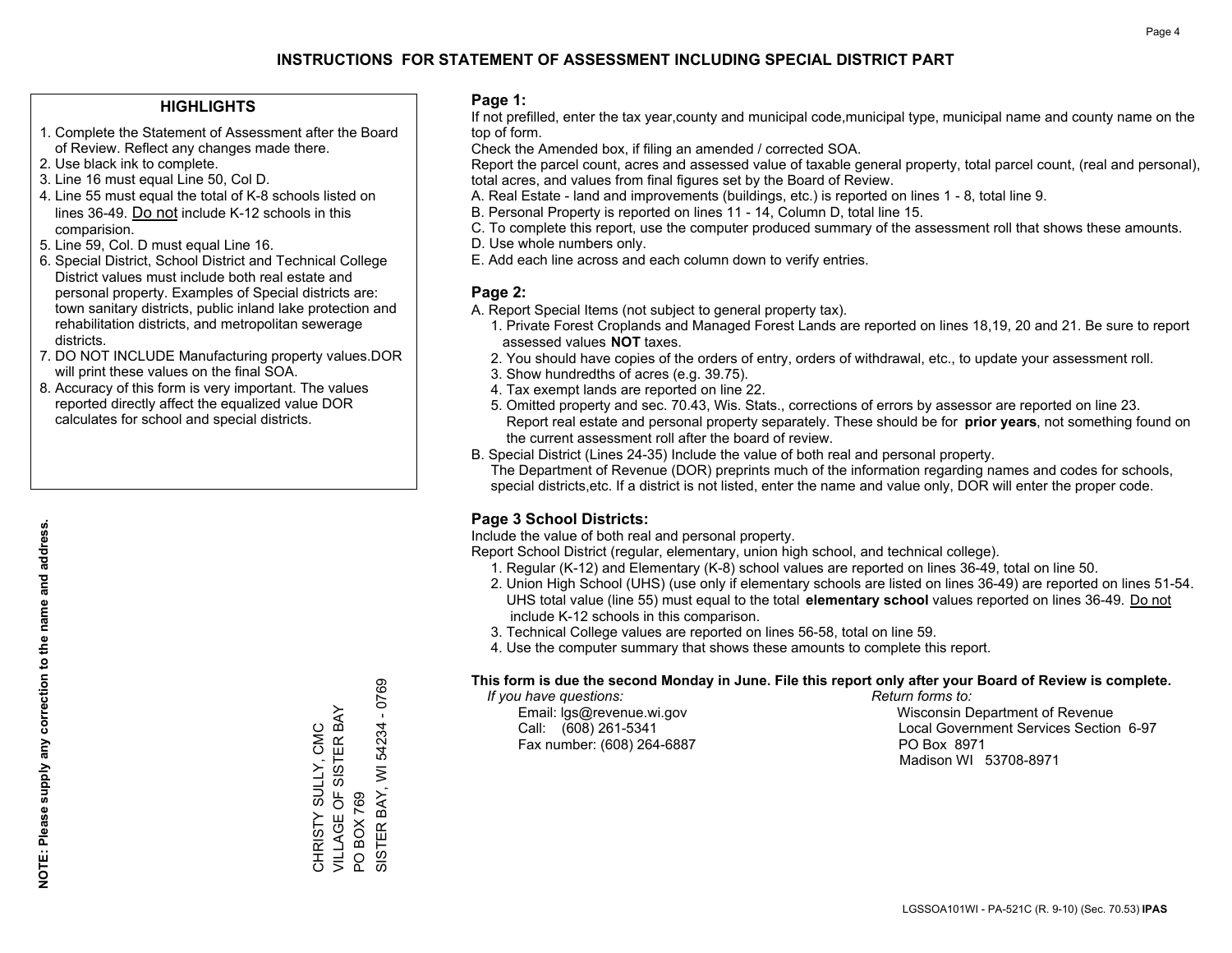**STATEMENT OF ASSESSMENT FOR 2016** 

**FINAL - EQUATED**

|                |                                                                                                                                                                                                             |                          | CO                      | <b>MUN</b>                                           | ACCT NO                    |                     |                                          |
|----------------|-------------------------------------------------------------------------------------------------------------------------------------------------------------------------------------------------------------|--------------------------|-------------------------|------------------------------------------------------|----------------------------|---------------------|------------------------------------------|
|                | <b>FOR</b><br>CITY OF<br><b>OF</b>                                                                                                                                                                          | <b>STURGEON BAY</b>      |                         | <b>DOOR COUNTY</b>                                   |                            |                     | <b>WHEN COMPLETING THIS DOCUMENT</b>     |
|                | Town - Village - City                                                                                                                                                                                       | <b>Municipality Name</b> |                         | <b>County Name</b>                                   |                            |                     | DO NOT WRITE OVER X's OR IN SHADED AREAS |
|                | <b>REAL ESTATE</b>                                                                                                                                                                                          | PARCEL COUNT             |                         | NO. OF ACRES                                         | <b>VALUE OF</b>            | <b>VALUE OF</b>     | TOTAL VALUE OF LAND                      |
| Line<br>No.    | (See Lines 18 - 22 for                                                                                                                                                                                      |                          |                         | <b>WHOLE</b><br>TOTAL LAND IMPROVEMENTS NUMBERS ONLY | LAND                       | <b>IMPROVEMENTS</b> | AND IMPROVEMENTS                         |
|                | other Real Estate)                                                                                                                                                                                          | Col. A                   | Col. B                  | Col. C                                               | Col. D                     | Col. E              | Col. F                                   |
| $\mathbf 1$    | <b>RESIDENTIAL - Class 1</b>                                                                                                                                                                                | 3,769                    | 3,377                   | 1,926                                                | 124,090,100                | 394,271,400         | 518,361,500                              |
| $\overline{2}$ | <b>COMMERCIAL - Class 2</b>                                                                                                                                                                                 | 755                      | 650                     | 1,087                                                | 65,412,000                 | 202,355,500         | 267,767,500                              |
| 3              | <b>MANUFACTURING - Class 3</b>                                                                                                                                                                              | 30                       | 29                      | 163                                                  | 5,128,200                  | 37,002,500          | 42,130,700                               |
| 4              | <b>AGRICULTURAL - Class 4</b>                                                                                                                                                                               | 20                       |                         | 342                                                  | 55,200                     |                     | 55,200                                   |
| 5              | <b>UNDEVELOPED - Class 5</b>                                                                                                                                                                                | 46                       |                         | 568                                                  | 254,300                    |                     | 254,300                                  |
| 6              | AGRICULTURAL FOREST - Class 5m                                                                                                                                                                              | $\mathbf 0$              |                         | 0                                                    | 0                          |                     | 0                                        |
| $\overline{7}$ | FOREST LANDS - Class 6                                                                                                                                                                                      | 3                        |                         | 21                                                   | 53,500                     |                     | 53,500                                   |
| 8              | OTHER - Class 7                                                                                                                                                                                             | 6                        | 6                       | 5                                                    | 85,000                     | 194,300             | 279,300                                  |
| 9              | TOTAL - ALL COLUMNS                                                                                                                                                                                         | 4,629                    | 4,062                   | 4,112                                                | 195,078,300                | 633,823,700         | 828,902,000                              |
| 10             | NUMBER OF PERSONAL PROPERTY ACCOUNTS IN ROLL                                                                                                                                                                |                          | <b>LOCALLY ASSESSED</b> | <b>MANUFACTURING</b>                                 | <b>MERGED</b>              |                     |                                          |
| 11             | BOATS AND OTHER WATERCRAFT NOT EXEMPT - Code 1                                                                                                                                                              |                          | 190,300                 | 5,700                                                | 196,000                    |                     |                                          |
| 12             | MACHINERY, TOOLS AND PATTERNS - Code 2                                                                                                                                                                      |                          | 5,922,200               | 1,481,500                                            | 7,403,700                  |                     |                                          |
| 13             | FURNITURE, FIXTURES AND EQUIPMENT - Code 3                                                                                                                                                                  |                          | 12,194,200              | 1,841,900                                            | 14,036,100                 |                     |                                          |
| 14             | ALL OTHER PERSONAL PROPERTY NOT EXEMPT - Codes 4A, 4B, 4C                                                                                                                                                   | 2,734,200                | 570,000                 | 3,304,200                                            |                            |                     |                                          |
| 15             | TOTAL OF PERSONAL PROPERTY NOT EXEMPT (Total of Lines 11-14)<br>21,040,900                                                                                                                                  |                          |                         |                                                      |                            |                     | 3,899,100<br>24,940,000                  |
| 16             | AGGREGATE ASSESSED VALUE OF ALL PROPERTY SUBJECT TO THE GENERAL PROPERTY TAX (Total of Lines 9F and 15F)<br>MUST EQUAL TOTAL VALUE OF THE SCHOOL DISTRICTS (K-12 PLUS K-8) - Line 50, Col. F<br>853,842,000 |                          |                         |                                                      |                            |                     |                                          |
| 17             | <b>BOARD OF REVIEW</b>                                                                                                                                                                                      |                          |                         | Name of Assessor                                     | ASSOCIATED APPRAISAL CNSLT |                     | Telephone #                              |
|                | DATE OF FINAL ADJOURNMENT                                                                                                                                                                                   | 07/18/2016               |                         |                                                      |                            |                     | (920) 746-2908                           |

*0460*

*<sup>15</sup> <sup>281</sup>*

REMARKS

The Assessment Ratio to be used in calculating the estimated Fair Market Value on tax bills for this tax district is 1.050788424<br>This ratio should be used to convert assessed values to "Calculate Equalized Values" in Step Commission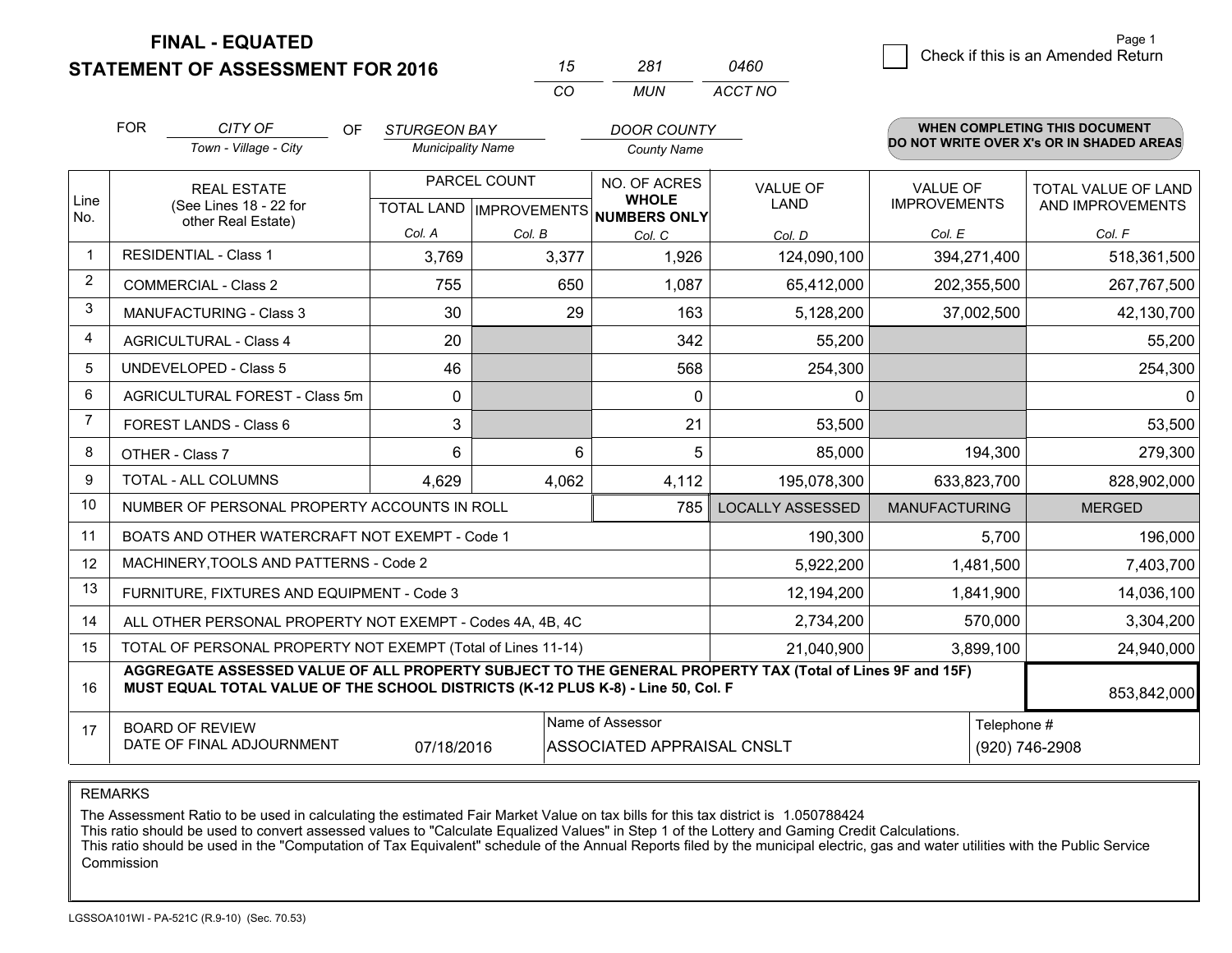# **FOREST CROP AND OTHER EXEMPT LAND**

 *YEAR CO MUN ACCT NO* <sup>2016</sup> <sup>15</sup> <sup>281</sup> <sup>0460</sup>

Do not confuse FOREST LANDS (Line 7) with FOREST CROPS (in this section) - They are **NOT** the same

|    | Private Forest Crop - Reg Class @ 10¢ per acre                                 |                                             |                    |                                      |                  | Private Forest Crop - Reg Class @ \$2.52 per acre                                                                 |                                    |                    |                    |  |
|----|--------------------------------------------------------------------------------|---------------------------------------------|--------------------|--------------------------------------|------------------|-------------------------------------------------------------------------------------------------------------------|------------------------------------|--------------------|--------------------|--|
| 18 | (a) PARCELS                                                                    | (b) ACRES                                   |                    | (c) ASSESSED VALUE                   |                  | (d) PARCELS                                                                                                       | (e) ACRES                          |                    | (f) ASSESSED VALUE |  |
|    |                                                                                |                                             |                    |                                      |                  |                                                                                                                   |                                    |                    |                    |  |
|    | Private Forest Crop - Special Class @ 20¢ per acre                             |                                             |                    |                                      |                  | Entered Before 2005 Managed Forest - Ferrous Mining CLOSED @ \$8.27 per acre<br>(d) PARCELS<br>(f) ASSESSED VALUE |                                    |                    |                    |  |
| 19 | (b) ACRES<br>(a) PARCELS                                                       |                                             | (c) ASSESSED VALUE |                                      |                  | (e) ACRES                                                                                                         |                                    |                    |                    |  |
|    |                                                                                |                                             |                    |                                      |                  |                                                                                                                   |                                    |                    |                    |  |
|    |                                                                                | Entered Before 2005 Managed Forest - OPEN @ |                    | \$.79 per acre                       |                  | Entered Before 2005 Managed Forest - CLOSED @ \$1.87 per acre                                                     |                                    |                    |                    |  |
| 20 | (a) PARCELS<br>(b) ACRES                                                       |                                             |                    | (c) ASSESSED VALUE                   |                  | (d) PARCELS                                                                                                       | (e) ACRES                          |                    | (f) ASSESSED VALUE |  |
|    |                                                                                |                                             |                    |                                      |                  |                                                                                                                   |                                    |                    |                    |  |
|    | Entered After 2004 Managed Forest - OPEN @<br>\$2.14 per acre                  |                                             |                    |                                      |                  | Entered After 2004 Managed Forest - CLOSED @ \$10.68 per acre                                                     |                                    |                    |                    |  |
| 21 | (a) PARCELS                                                                    | (b) ACRES                                   |                    | (c) ASSESSED VALUE                   |                  | (d) PARCELS<br>(e) ACRES                                                                                          |                                    | (f) ASSESSED VALUE |                    |  |
|    |                                                                                |                                             |                    |                                      |                  |                                                                                                                   |                                    |                    |                    |  |
|    |                                                                                |                                             |                    |                                      |                  | 2<br>53                                                                                                           |                                    | 132,500            |                    |  |
|    | (a) County Forest Cropland Acres                                               |                                             |                    | (b) Federal Acres<br>(c) State Acres |                  |                                                                                                                   | (d) County (NOT FOREST CROP) Acres |                    | (e) Other Acres    |  |
| 22 |                                                                                |                                             |                    |                                      |                  |                                                                                                                   |                                    |                    |                    |  |
|    |                                                                                |                                             | 4.75               |                                      | 150.27<br>211.74 |                                                                                                                   |                                    | 1,138.08           |                    |  |
|    | Assessed Value of Omitted Property From Prior Years (Sec. 70.44)               |                                             |                    |                                      |                  | Assessed Value of Sec. 70.43 Corrections of Errors by Assessors                                                   |                                    |                    |                    |  |
|    | (a) REAL ESTATE<br>(b) PERSONAL                                                |                                             |                    |                                      |                  | (c1) REAL ESTATE<br>(c2) PERSONAL                                                                                 |                                    |                    |                    |  |
| 23 |                                                                                |                                             |                    |                                      |                  |                                                                                                                   |                                    |                    |                    |  |
|    | Manufacturing Equated Value of Omitted Property From Prior Years (Sec. 70.995) |                                             |                    |                                      |                  | Mfg. Equated Value of Sec.70.43 Corrections of Errors by Assessors                                                |                                    |                    |                    |  |
|    | (d) REAL ESTATE                                                                |                                             |                    | (e) PERSONAL                         |                  | (f1) REAL ESTATE                                                                                                  |                                    | (f2) PERSONAL      |                    |  |
|    |                                                                                |                                             |                    |                                      |                  |                                                                                                                   |                                    |                    |                    |  |
|    |                                                                                |                                             |                    |                                      |                  |                                                                                                                   |                                    |                    |                    |  |

## **SPECIAL DISTRICTS**

| Line<br>No. | Enter 6-digit<br><b>Special District</b> | <b>Account</b><br><b>Number</b> | <b>Special District Name</b> | <b>Locally Assessed Value</b><br>of Real Estate and | Mfg Value of Real Estate<br>and Personal Property | <b>Merged Value of</b><br><b>Real Estate and</b> |
|-------------|------------------------------------------|---------------------------------|------------------------------|-----------------------------------------------------|---------------------------------------------------|--------------------------------------------------|
|             | Code (Col. A)                            | (Col. B)                        | (Col. C)                     | Personal Property (Col. D)                          | (Col. E)                                          | Personal Property (Col. F)                       |
| 24          |                                          |                                 |                              |                                                     |                                                   |                                                  |
| 25          |                                          |                                 |                              |                                                     |                                                   |                                                  |
| 26          |                                          |                                 |                              |                                                     |                                                   |                                                  |
| 27          |                                          |                                 |                              |                                                     |                                                   |                                                  |
| 28          |                                          |                                 |                              |                                                     |                                                   |                                                  |
| 29          |                                          |                                 |                              |                                                     |                                                   |                                                  |
| 30          |                                          |                                 |                              |                                                     |                                                   |                                                  |
| 31          |                                          |                                 |                              |                                                     |                                                   |                                                  |
| 32          |                                          |                                 |                              |                                                     |                                                   |                                                  |
| 33          |                                          |                                 |                              |                                                     |                                                   |                                                  |
| 34          |                                          |                                 |                              |                                                     |                                                   |                                                  |
| 35          |                                          |                                 |                              |                                                     |                                                   |                                                  |

LGSSOA101WI-PA - 521C (R. 9-10) (Sec. 70.53)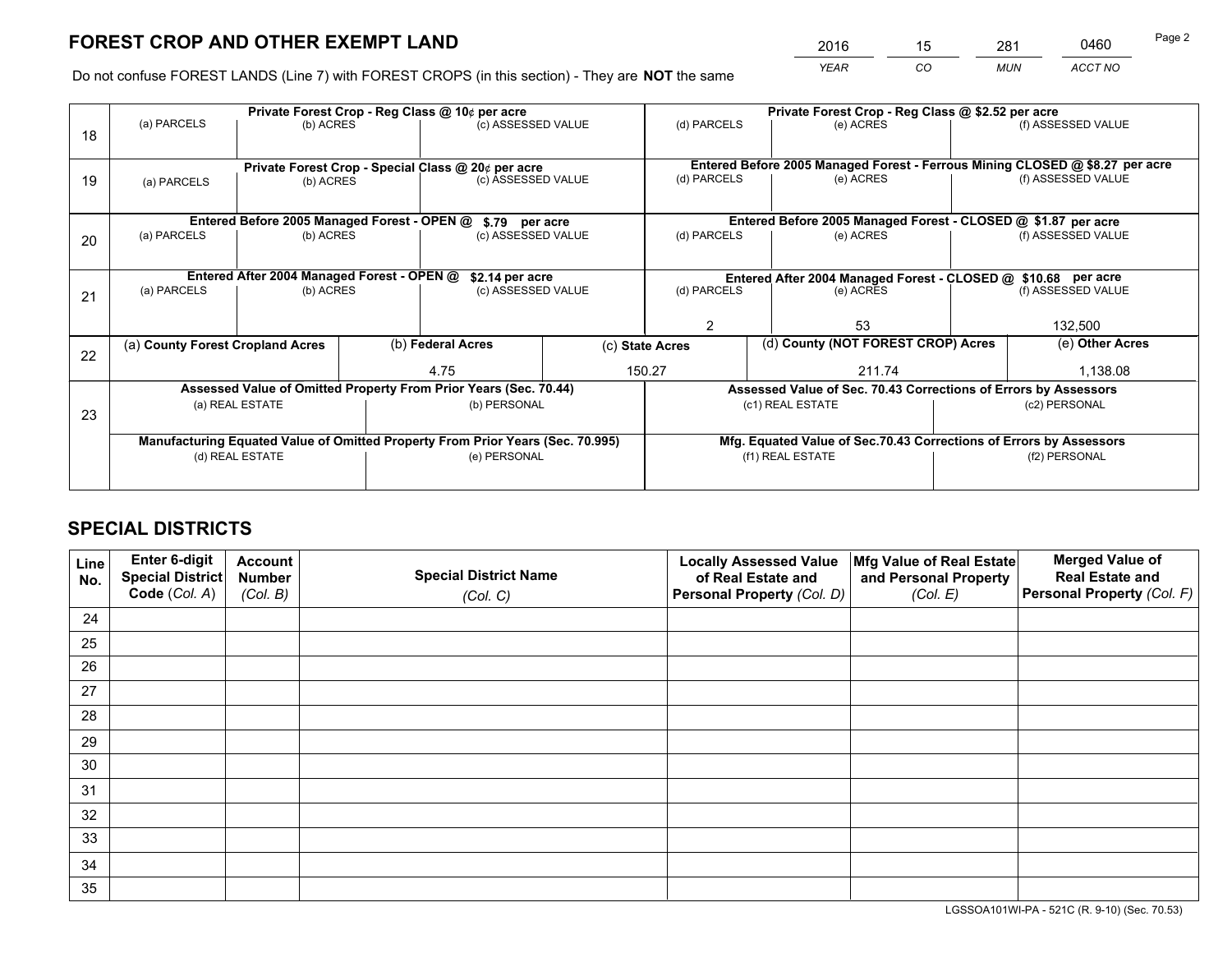|             |                                                                                                     |                                             |                                                 | <b>YEAR</b>                                                                       | CO<br><b>MUN</b>                                              | ACCT NO                                                                        |  |  |  |
|-------------|-----------------------------------------------------------------------------------------------------|---------------------------------------------|-------------------------------------------------|-----------------------------------------------------------------------------------|---------------------------------------------------------------|--------------------------------------------------------------------------------|--|--|--|
| Line<br>No. | Enter 6-digit<br><b>School District</b><br>Code (Col. A)                                            | <b>Account</b><br><b>Number</b><br>(Col. B) | <b>School District Name</b><br>(Col. C)         | <b>Locally Assessed Value</b><br>of Real Estate and<br>Personal Property (Col. D) | Mfg Value of Real Estate<br>and Personal Property<br>(Col. E) | <b>Merged Value of</b><br><b>Real Estate and</b><br>Personal Property (Col. F) |  |  |  |
|             | A. SCHOOL DISTRICTS (K-8 and K-12)                                                                  |                                             |                                                 |                                                                                   |                                                               |                                                                                |  |  |  |
| 36          | 155130                                                                                              | 0107                                        | SCH D OF SEVASTOPOL                             | 29,620,200                                                                        |                                                               | 29,620,200                                                                     |  |  |  |
| 37          | 155457                                                                                              | 0108                                        | SCH D OF SOUTHERN DOOR COUNTY                   | 40,530,600                                                                        | 912,800                                                       | 41,443,400                                                                     |  |  |  |
| 38          | 155642                                                                                              | 0109                                        | SCH D OF STURGEON BAY                           | 737,661,400                                                                       | 45,117,000                                                    | 782,778,400                                                                    |  |  |  |
| 39          |                                                                                                     |                                             |                                                 |                                                                                   |                                                               |                                                                                |  |  |  |
| 40          |                                                                                                     |                                             |                                                 |                                                                                   |                                                               |                                                                                |  |  |  |
| 41          |                                                                                                     |                                             |                                                 |                                                                                   |                                                               |                                                                                |  |  |  |
| 42          |                                                                                                     |                                             |                                                 |                                                                                   |                                                               |                                                                                |  |  |  |
| 43          |                                                                                                     |                                             |                                                 |                                                                                   |                                                               |                                                                                |  |  |  |
| 44          |                                                                                                     |                                             |                                                 |                                                                                   |                                                               |                                                                                |  |  |  |
| 45          |                                                                                                     |                                             |                                                 |                                                                                   |                                                               |                                                                                |  |  |  |
| 46          |                                                                                                     |                                             |                                                 |                                                                                   |                                                               |                                                                                |  |  |  |
| 47          |                                                                                                     |                                             |                                                 |                                                                                   |                                                               |                                                                                |  |  |  |
| 48          |                                                                                                     |                                             |                                                 |                                                                                   |                                                               |                                                                                |  |  |  |
| 49          |                                                                                                     |                                             |                                                 |                                                                                   |                                                               |                                                                                |  |  |  |
| 50          | TOTAL ASSESSED VALUE OF SCHOOL DISTRICTS (K-8 and K-12)<br>807,812,200<br>46,029,800<br>853,842,000 |                                             |                                                 |                                                                                   |                                                               |                                                                                |  |  |  |
|             | <b>B.</b><br><b>UNION HIGH SCHOOL DISTRICTS</b>                                                     |                                             |                                                 |                                                                                   |                                                               |                                                                                |  |  |  |
| 51          |                                                                                                     |                                             |                                                 |                                                                                   |                                                               |                                                                                |  |  |  |
| 52          |                                                                                                     |                                             |                                                 |                                                                                   |                                                               |                                                                                |  |  |  |
| 53<br>54    |                                                                                                     |                                             |                                                 |                                                                                   |                                                               |                                                                                |  |  |  |
|             |                                                                                                     |                                             |                                                 |                                                                                   |                                                               |                                                                                |  |  |  |
|             | TOTAL ASSESSED VALUE OF UNION HIGH SCHOOLS<br>55<br><b>TECHNICAL COLLEGE DISTRICTS</b>              |                                             |                                                 |                                                                                   |                                                               |                                                                                |  |  |  |
| 56          | C.                                                                                                  | 0012                                        | NORTHEAST WISCONSIN TECH COLLEGE<br><b>GNBY</b> | 807,812,200                                                                       | 46,029,800                                                    |                                                                                |  |  |  |
| 57          | 001300                                                                                              |                                             |                                                 |                                                                                   |                                                               | 853,842,000                                                                    |  |  |  |
| 58          |                                                                                                     |                                             |                                                 |                                                                                   |                                                               |                                                                                |  |  |  |
| 59          |                                                                                                     |                                             | TOTAL ASSESSED VALUE OF TECHNICAL COLLEGES      | 807,812,200                                                                       | 46,029,800                                                    | 853,842,000                                                                    |  |  |  |
|             |                                                                                                     |                                             |                                                 |                                                                                   |                                                               |                                                                                |  |  |  |

2016

15

281

 *I hereby certify, to the best of my knowledge and belief, this form is complete and correct.*

**SCHOOL DISTRICTS**

| Print name of preparer | Title                    | Date (MM / DD / CCYY) |  |
|------------------------|--------------------------|-----------------------|--|
|                        |                          |                       |  |
| Signature of preparer  | Contact Telephone Number | E-mail address        |  |
|                        | $\sim$                   |                       |  |

Page 3

0460